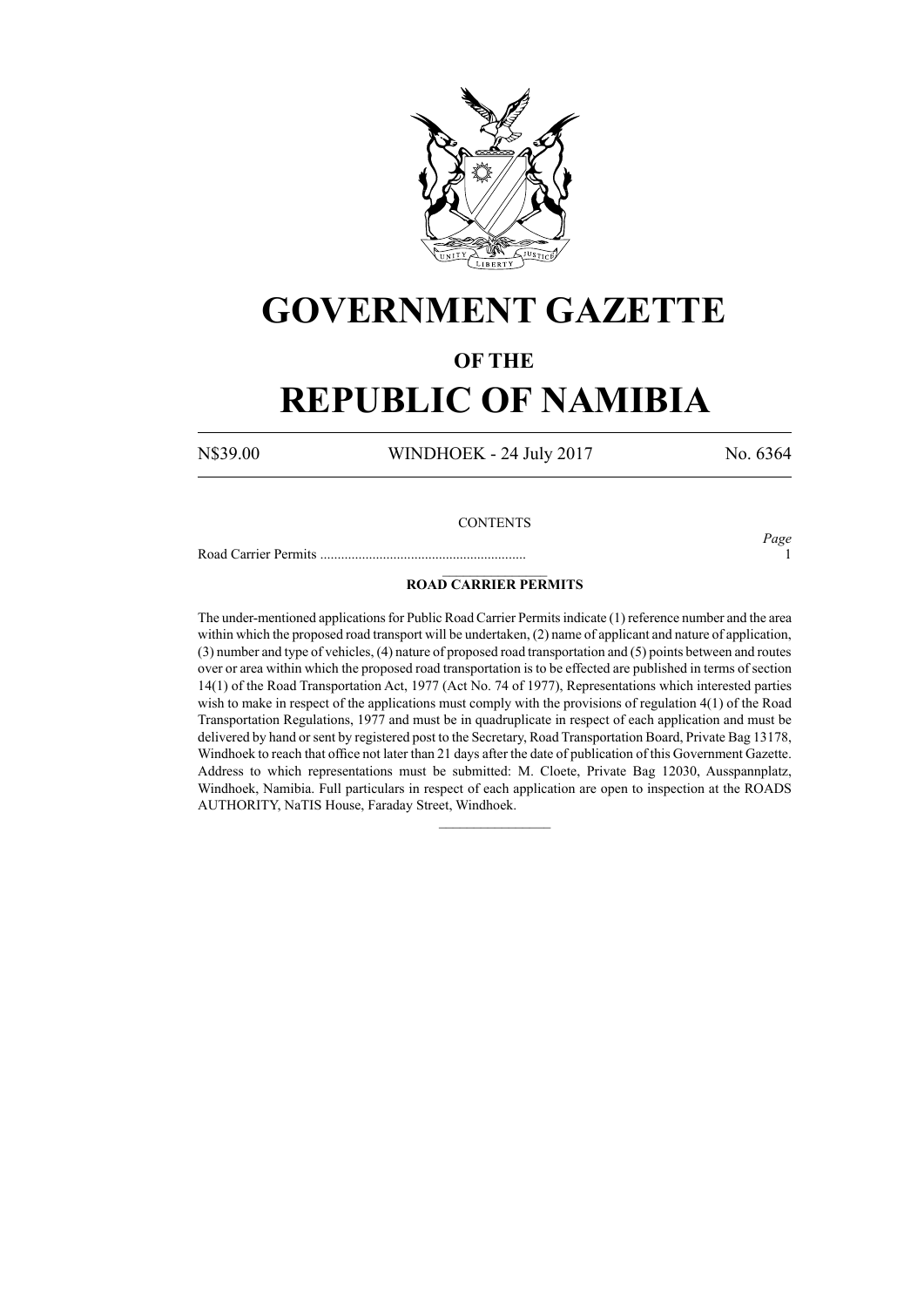App. 143503 (2) CARS AND GUIDES FOR HIRE CC. CC20060968 (3) BOX 2413, SWAKOPMUND (4) New Permanent Authorisation (5A) Tourists (6A) 1 X Bus (single deck) (7A) 65 passengers: Tourists as well as their personal effects - From Swakopmund and/or Hosea Kutako International Airport to places situated within the Republic of Namibia and return.

App. 143631 (2) S GERHARDA 87062300683 (3) PO BOX 2328, RUNDU, KAVANGO EAST (4) New Permanent Authorisation (5A) Taxi Passengers (6A) 1 X Sedan (closed top) (7A) 5 passengers: Taxi passengers and their personal luggage - From Ndama, Kaisosi to town within Rundu Municipal Areas and back to the location.

App. 143635 (2) E MWAETAKO 76041200395 (3) BOX 4027, WALVIS BAY (4) New Permanent Authorisation (5A) Taxi Passengers (6A) 1 X Sedan (closed top) (7A) 5 passengers: Taxi passengers and their personal luggage - Within Walvis Bay Municipal Area to Swakopmund Municipal Area and return.

App. 143636 (2) E MWAETAKO 76041200395 (3) BOX 4027, WALVIS BAY (4) New Permanent Authorisation (5A) Taxi Passengers (6A) 2 X Sedan (closed top) (7A) 5 passengers: Taxi passengers and their personal luggage - Within Walvis Bay Municipal Area to Swakopmund Municipal Area and return.

App. 143646 (2) CHILIANGA TRANSFER AND TOURS CC. CC201514110 (3) PO BOX 61358, KATUTURA, WINDHOEK (4) New Permanent Authorisation (5A) Taxi Passengers (6A) 1 X Sedan (closed top) (7A) 5 passengers: Tourists and their belongings - From Hosea Kutako International Airport to places within Namibia and return.

App. 143647 (2) E THUDINYANE 88033100753 (3) BOX 5809, AUSSPANNPLATZ, IWNDHOEK (4) New Permanent Authorisation (5A) Taxi Passengers (6A) 1 X Sedan (closed top) (7A) 5 passengers: Taxi passengers and their luggage - From Khomasdal taxi rank T306 to Northern Industry within Windhoek Municipal Area.

App. 143652 (2) ZANELE MBEKI KINDER-GARTEN CC CC20030442 (3) PO BOX 61311, WINDHOEK, NAMIBIA (4) New Permanent Authorisation (5A) Organised passengers (6A) 1 X Bus (single deck) (7A) 26 passengers: School children and School staff of Zanele Mbeki Kindergarten within Windhoek Municipal Area - From places within Windhoek to the school in Grysblock and return.

App. 143658 (2) D D GOWASEB 80040300080 (3) PO BOX 40621, AUSSPANNPLATZ, WINDHOEK (4) New Permanent Authorisation (5A) Taxi Passengers (6A) 1 X Sedan (closed top) (7A) 5 passengers: Taxi passengers and their luggage within Windhoek Municipal Area - From Khomasdal taxi rank T320 to town and return.

App. 143661 (2) I GOWASEB 73070900216 (3) PO BOX 40621, AUSSPANNPLATZ, WINDHOEK (4) New Permanent Authorisation (5A) Taxi Passengers (6A) 1 X Sedan (closed top) (7A) 5 passengers: Taxi passengers and their belongings within Windhoek municipal - From Khomasdal taxi rank T305 to town and return.

App. 143665 (2) D PAULUS 61012900177 (3) BOX 61467, KATUTURA, WINDHOEK (4) New Permanent Authorisation (5A) Taxi Passengers (6A) 1 X Sedan (closed top) (7A) 5 passengers: Taxi passengers and their personal luggage - From taxi rank taxi rank 81 Okuryangava to town within Windhoek Municipal Area.

App. 143684 (2) RUBICON SECURITY SERVICES CC. CC961107 (3) BOX 1322, TSUMEB (4) New Permanent Authorisation (5A) Employees (6A) 2 X Bus (single deck) (7A) 23 passengers: Employees/Personnel in the employ of the holder as well as their personal effects - Between Walvis Bay and Swakopmund Tsumeb, Windhoek, Oholongo Mine, Weatherly Mine, Dundee precious mine on a Daily basis and return via the same routes.

App. 143687 (2) S S NGHIPANGELWA 8506- 0211126 (3) PO BOX 95103, SOWETO, KATUTURA (4) New Permanent Authorisation (5A) Taxi Passengers (6A) 2 X Sedan (closed top) (7A) 5 passengers: Taxi passengers and their personal luggage - From Katutura taxi rank No. 61 to Shoprite.

App. 143691 (2) A KANYANGA 77060600622 (3) PO BOX 2775, RUNDU (4) New Permanent Authorisation (5A) Taxi Passengers (6A) 1 X Sedan (closed top) (7A) 5 passengers: Taxi passengers and their personal luggage - From Kehemu location to town within Rundu Municipal Areas.

App. 143692 (2) A KANYANGA 77060600622 (3) PO BOX 2775, RUNDU (4) New Permanent Authorisation (5A) Taxi Passengers (6A) 1 X Sedan (closed top) (7A) 5 passengers: Taxi passengers and their personal luggage - From Kehemu location to town within Rundu Municipal Areas and return the same route.

App. 143693 (2) E S MAVUNA 81113010053 (3) PO BOX 560, OTJIWARONGO, NAMIBIA (4) New Permanent Authorisation (5A) Taxi Passengers (6A) 1 X Sedan (closed top) (7A) 5 passengers: Taxi passengers and their personal luggage - Within the Municipal Areas in Otiiwarongo.

App. 143696 (2) E SHAANIKA 67082801130 (3) PO BOX 64152, OKURYANGAVA, WINDHOEK (4) New Permanent Authorisation (5A) Taxi Passengers (6A) 1 X Combi / Microbus / Minibus (7A) 16 passengers: Taxi passengers and their personal luggage - From Okuryangava/Ombili 4 way Taxi shop to Within Windhoek Municipal Areas.

App. 143697 (2) PAULUS S 86090600447 (3) PO BOX 351, OUTAPI, NAMIBIA (4) New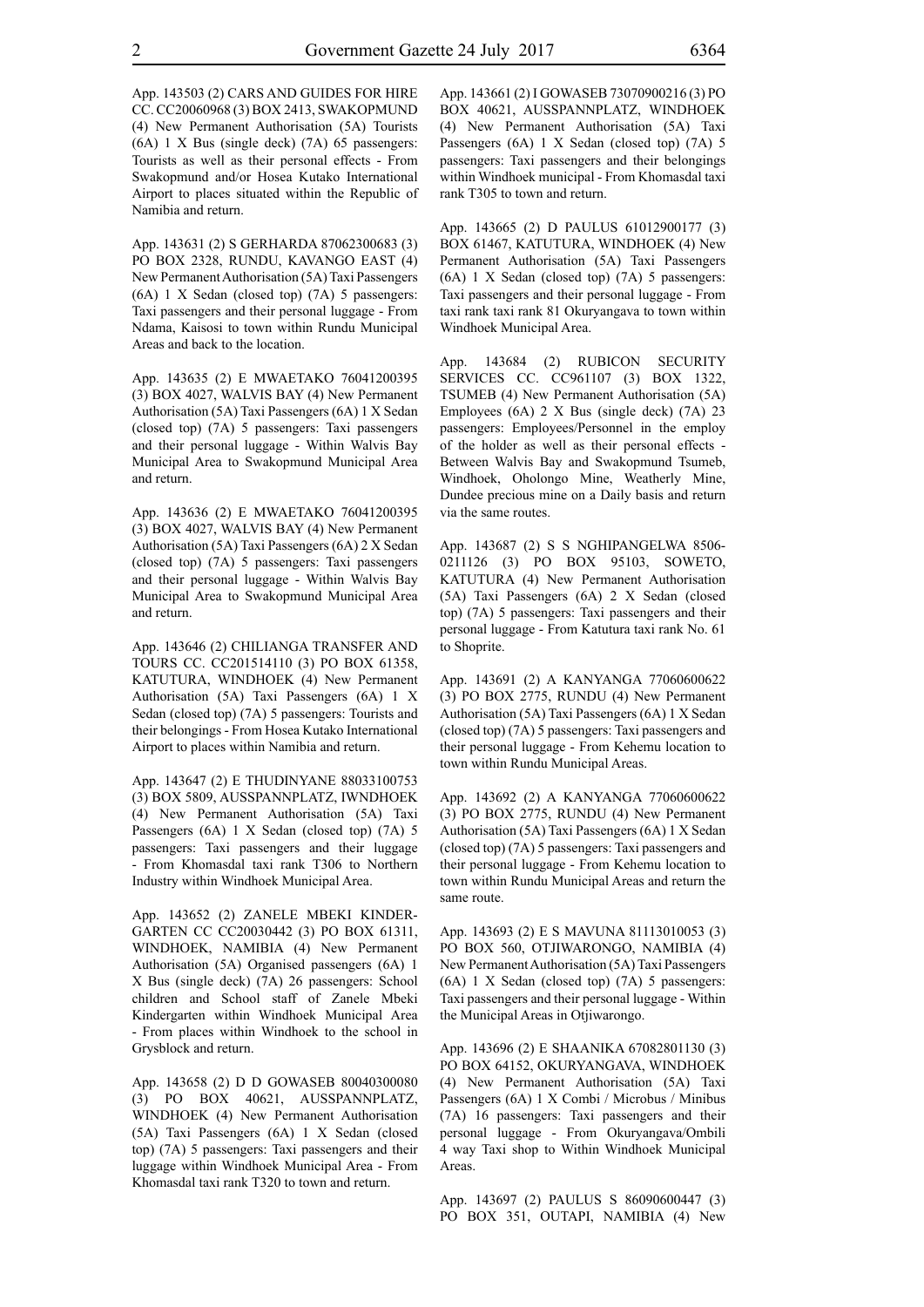Permanent Authorisation (5A) Taxi Passengers (6A) 1 X Sedan (closed top) (7A) 5 passengers: Taxi passengers and their personal luggage: From Ruacana to Outapi and return the same route.

App. 143698 (2) P TJAUIRA 74050310058 (3) PO BOX 1443, OUTJO (4) New Permanent Authorisation (5A) Taxi Passengers (6A) 1 X Combi / Microbus / Minibus (7A) 16 passengers: Taxi passengers and their personal luggage - From Outjo to Opuwo and return the same route.

App. 143700 (2) K FRANS 81061010643 (3) PO BOX 1331, WINDHOEK (4) New Permanent Authorisation (5A) Taxi Passengers (6A) 2 X Sedan (closed top) (7A) 5 passengers: Taxi passengers and their personal luggage - From Okuryangava 79 Taxi rank and Okuryangava 80 to town within Windhoek Municipal Areas.

App. 143701 (2) S SHITOKO 89122900276 (3) BOX 4366, WALVIS BAY, NAMIBIA (4) New Permanent Authorisation (5A) Taxi Passengers (6A) 1 X Station wagon (7A) 7 passengers: Taxi passenges and their personal luggage - From Walvis Bay to Swakopmund and return the same route.

App. 143702 (2) F H ANGHUWO 89091900431 (3) PO BOX 351, OUTAPI, NAMIBIA (4) New Permanent Authorisation (5A) Taxi Passengers (6A) 1 X Sedan (closed top) (7A) 5 passengers: Taxi passenges and their personal luggage - From Outapi to Ruacana and return the same route.

App. 143703 (2) M HANGULA 85052210237 (3) BOX 65255, KATUTURA, WINDHOEK, 9000 (4) New Permanent Authorisation (5A) Taxi Passengers (6A) 1 X Station wagon (7A) 7 passengers: Taxi passengers and their personal luggage - From Tax stop 244 Goreangdam and taxi rank 118 Khomasdal to the nearest schools and shop to town.

App. 143704 (2) S L NANDJEBO 84010111577 (3) PO BOX 538, OHANGWENA (4) New Permanent Authorisation (5A) Taxi Passengers (6A) 1 X Sedan (closed top) (7A) 5 passengers: Taxi passengers and their personal luggage - From Taxi rank No. T153 to Town.

App. 143706 (2) T M ASHIPALA 91071600540 (3) PO BOX 50725, BACHBRECHT, WINDHOEK (4) New Permanent Authorisation (5A) Taxi Passengers (6A) 1 X Sedan (closed top) (7A) 5 passengers: Taxi passengers and their personal luggage: From taxi rank T56 Havana to town within Windhoek Municipal Area.

App. 143708 (2) E SHIKONGO 87073100494 (3) BOX 25746, WINDHOEK (4) New Permanent Authorisation (5A) Taxi Passengers (6A) 1 X Sedan (closed top) (7A) 5 passengers: Taxi passengers and their personal luggage: From taxi rank T56 Havana to town within Windhoek Municipal Area.

App. 143709 (2) H A AMUYAGELE 79011600223 (3) BOX 1971, TSUMEB, 0000 (4) New Permanent Authorisation (5A) Taxi Passengers (6A) 1 X Sedan (closed top) (7A) 5 passengers: Taxi passengers and their personal luggage - Within Tsumeb Municipal Area

App. 143710 (2) E MATIAS 86083100167 (3) BOX 24842, WINDHOEK (4) New Permanent Authorisation (5A) Taxi Passengers (6A) 1 X Sedan (closed top) (7A) 5 passengers: Taxi passengers and their personal luggage - From taxi rank to town within Windhoek Municipal Area.

App. 143713 (2) L P SHIVOLO 91061100472 (3) PO BOX 4381, WINDHOEK (4) New Permanent Authorisation (5A) Taxi Passengers (6A) 1 X Combi / Microbus / Minibus (7A) 14 passengers: Taxi passengers and their personal luggage - From Havana 4 way stop Katutura to UNAM main camps and return the same route.

App. 143717 (2) L SHIPENA 80042710235 (3) BOX 203, ONGHA (4) New Permanent Authorisation (5A) Passengers (6A) 1 X Bus (single deck) (7A) 23 passengers: Taxi passengers and their personal luggage - From Windhoek to Eenhana via Oshikango and back the same route.

App. 143719 (2) F N IIYAMBO 84092310501 (3) BOX 50567, BACHBRECHT, 0000 (4) New Permanent Authorisation (5A) Taxi Passengers (6A) 1 X Sedan (closed top) (7A) 5 passengers: Taxi passengers and their personal luggage - From Otjomuise to town and return the same route.

App. 143726 (2) F A IPINGE 76041910260 (3) BOX 7906, KATUTURA, WINDHOEK (4) New Permanent Authorisation (5A) Taxi Passengers (6A) 1 X Sedan (closed top) (7A) 5 passengers: Taxi passengers and their personal luggage - From taxi rank 244 Goreangab Dam in Katutura to town within Windhoek Municipal Area.

App. 143727 (2) S ANGULA 80122110307 (3) BOX 62957, WANAHEDA, WINDHOEK, 90000 (4) New Permanent Authorisation (5A) Taxi Passengers (6A) 1 X Bus (single deck) (7A) 28 passengers: Taxi passengers and their personal luggage: From Windhoek to Omakange via Kamanjamb and return the same route.

App. 143728 (2) A S SHAANIKA 72030500488 (3) BOX 351, OUTAPI (4) New Permanent Authorisation (5A) Taxi Passengers (6A) 1 X Station wagon (7A) 7 passengers: Taxi passengers and their personal luggage: From Oshakati to Tsandi and return the same route.

App. 143731 (2) P NEROMBA 82040410104 (3) BOX 1146, KLEIN WINDHOEK (4) New Permanent Authorisation (5A) Taxi Passengers (6A) 1 X Sedan (closed top) (7A) 5 passengers: Taxi passengers and their personal luggage: From taxi rank Goreangab Dam in Katutura to town within Windhoek Municipal Area.

App. 143736 (2) R N SHIPENA 80050210197 (3) PO BOX 99524, UNAM WINDHOEK (4) New Permanent Authorisation (5A) Taxi Passengers (6A) 1 X Sedan (closed top) (7A) 5 passengers: Taxi passengers and their personal luggage - From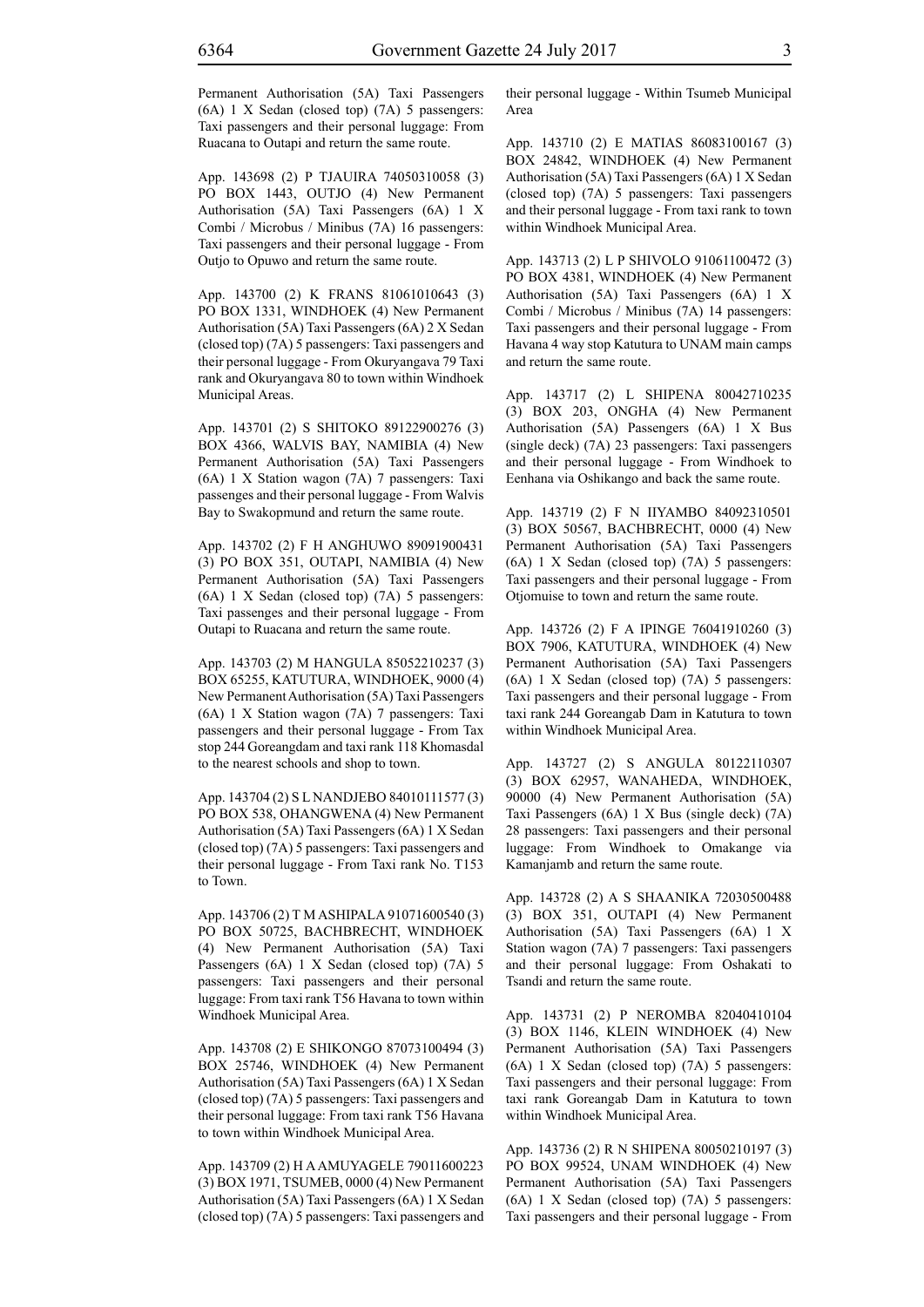Otjomuise taxi rank No. TR 612 to town Shoprite taxi rank No. 157.

App. 143738 (2) D KANDOMBO 69053000178 (3) P. O BOX 50352, BACHBREHT, 9000 (4) New Permanent Authorisation (5A) Taxi Passengers (6A) 1 X Combi / Microbus / Minibus (7A) 16 passengers: Taxi passengers and their personal luggage - From Havana, Monte Cristo, Okahandja Park, Otjomuise, Wernhil Park (CBD) and Prosperitor.

App. 143739 (2) H C BALIE 81082710121 (3) BOX 32057, PIONIERSPARK, WINDHOEK (4) New Permanent Authorisation (5A) Taxi Passengers (6A) 1 X Sedan (closed top) (7A) 5 passengers: Taxi passengers and their personal luggage - From taxi rank 152/103 Havana in Katutura to town within Windhoek Municipal Area.

App. 143742 (2) V N NAMPALA 70050502077 (3) PO BOX 50951, BACHBRECHT (4) New Permanent Authorisation (5A) Taxi Passengers (6A) 1 X Sedan (closed top) (7A) 5 passengers: Taxi passengers and their personal luggage - From Otjomuise taxi rank No. TR 701 to Wernhil Park in town.

App. 143744 (2) G L KAMATI 71081910070 (3) PO BOX 8217, BACHBRECHT (4) New Permanent Authorisation (5A) Taxi Passengers (6A) 1 X Sedan (closed top) (7A) 5 passengers: Taxi passengers and their personal luggage - From Hochland Park service station taxi rank No. 112 to town Shoprite taxi rank No. 122.

App. 143746 (2) K G UA-NDJARAKANA 95022000415 (3) PO BOX 98461, KHOMAS, WINDHOEK (4) New Permanent Authorisation (5A) Taxi Passengers (6A) 1 X Sedan (closed top) (7A) 5 passengers: Taxi passengers and their personal luggage - From taxi rank No. T488 in Dorado Valley to town within Windhoek Municipal Area.

App. 143747 (2) D SHIIMI 73012100237 (3) BOX 3357, WANAHEDA, KATUTURA (4) New Permanent Authorisation (5A) Taxi Passengers (6A) 1 X Combi / Microbus / Minibus (7A) 16 passengers: Taxi passengers and their personal luggage - From tax 84/82 Goreangab Dam in Katutura to town within Windhoek Municipal Area.

App. 143758 (2) F T SHIPETA 89062700357 (3) PO BOX 64921, GOREANGAB, WINDHOEK (4) New Permanent Authorisation (5A) Taxi Passengers (6A) 1 X Sedan (closed top) (7A) 5 passengers: Taxi passengers and their goods within Windhoek Municipal Area - From Goreangab taxi rank number T208 to town and return.

App. 143761 (2) G KASHIIWA 80091010136 (3) BOX 3692, ONGWEDIVA (4) New Permanent Authorisation (5A) Taxi Passengers (6A) 2 X Sedan (closed top) (7A) 5 passengers: Taxi passengers and their personal luggage - From Ondangwa to Outapi via Oshakati and return the same route.

App. 143763 (2) T D D KATJINGISIUA 841116- 10447 (3) PO BOX 284, MARIENTAL, NAMIBIA (4) New Permanent Authorisation (5A) Taxi Passengers (6A) 1 X Sedan (closed top) (7A) 5 passengers: Taxi passengers and their personal luggage - Within Mariental Municipal Areas.

App. 143765 (2) L KATJINGISIUA 67090900444 (3) BOX 284, MARIENTAL, 0000 (4) New Permanent Authorisation (5A) Taxi Passengers (6A) 1 X Sedan (closed top) (7A) 5 passengers: Taxi passengers and their personal luggage - Mariental Municipal Area, Hardap Dam to Mariental and return the same route.

App. 143766 (2) C S SINYINDA 79122300155 (3) PO BOX 771, RUNDU, NANIBIA (4) New Permanent Authorisation (5A) Taxi Passengers (6A) 1 X Sedan (closed top) (7A) 5 passengers: Taxi passengers and their personal luggage - From Nkarapamwe to town within Rundu Municipal Areas and return the same route.

App. 143769 (2) K M S SHUUMBI 88011800558 (3) BOX 61910, KATUTURA, WINDHOEK (4) New Permanent Authorisation (5A) Taxi Passengers (6A) 2 X Sedan (closed top) (7A) 5 passengers: Taxi passengers and their personal luggage - From taxi rank 607 Wernhil Park to Ellerience Shoprite to town within Windhoek Municipal Area.

App. 143770 (2) S I SHOOMBE 82050610173 (3) BOX 514, OKAHAO, 0000 (4) New Permanent Authorisation (5A) Taxi Passengers (6A) 1 X Sedan (closed top) (7A) 5 passengers: Taxi passenger and their personal luggage - From rank 301 Otjomuise Katutura to town within Windhoek Municipal Area

App. 143771 (2) A NDJODHI 80011500115 (3) BOX 5397, WALVIS BAY, 0000 (4) New Permanent Authorisation (5A) Taxi Passengers (6A) 1 X Combi / Microbus / Minibus (7A) 16 passengers: Taxi passenger and their personal luggage - From Tutaleni location Walvis Bay to Omeya location Windhoek and return

App. 143772 (2) J AMUYELA 92062100167 (3) BOX 96524, WINDHOEK (4) New Permanent Authorisation (5A) Taxi Passengers (6A) 1 X Sedan (closed top) (7A) 5 passengers: Taxi passenger and their personal luggage - From Rank 28 (twentyeight), Gladiola Street, Visarend Street within Windhoek Municipal Area.

App. 143773 (2) C C MBURUU 75011500195 (3) BOX 4064, WALVIS BAY (4) New Permanent Authorisation (5A) Taxi Passengers (6A) 1 X Sedan (closed top) (7A) 5 passengers: Taxi passengers and their personal luggage - Within Walvis Bay Municipal Area and from Walvis Bay to Swakopmund and return.

App. 143774 (2) L N HIPANGWA 71061610063 (3) BOX 3167, WALVIS BAY (4) New Permanent Authorisation (5A) Taxi Passengers (6A) 1 X Combi / Microbus / Minibus (7A) 16 passengers: Taxi passengers and their personal luggage - From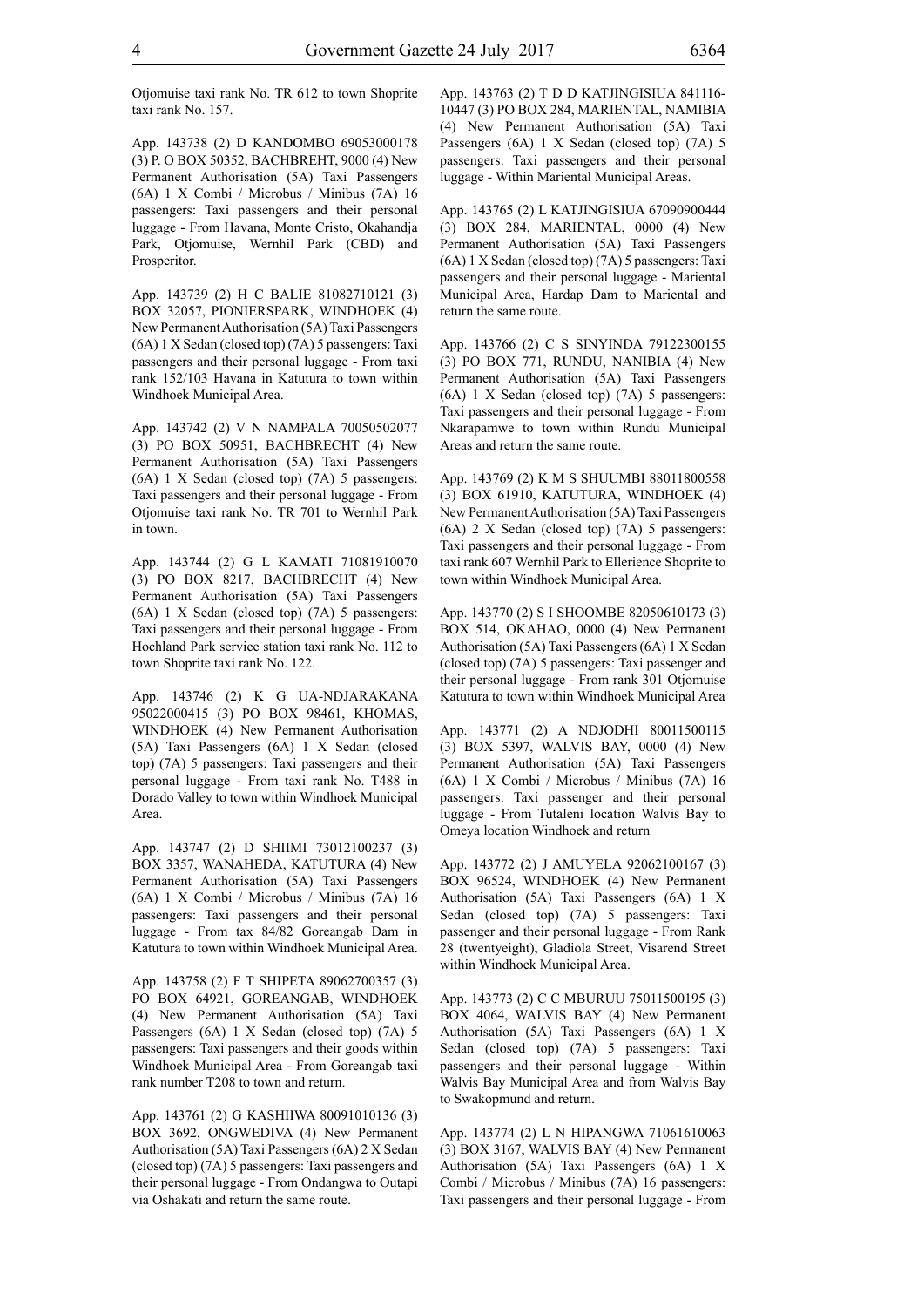Walvis Bay to Windhoek via Karibib Usako, and back the same route.

App. 143775 (2) G HIMUFE 67042700333 (3) BOX 3167, WALVIS BAY (4) New Permanent Authorisation (5A) Taxi Passengers (6A) 1 X Combi / Microbus / Minibus (7A) 16 passengers: Passengers and their personal luggage - From Walvis Bay to Oshikango via Windhoek and back the same route.

App. 143777 (2) P N KANDJIMI 79062110320 (3) BOX 630, RUNDU (4) New Permanent Authorisation (5A) Taxi Passengers (6A) 1 X Sedan (closed top) (7A) 5 passengers: From Namibia, Karas

App. 143779 (2) K SINYUNDU 81101210036 (3) PO BOX 20705, WINDHOEK (4) New Permanent Authorisation (5A) Taxi Passengers (6A) 1 X Sedan (closed top) (7A) 5 passengers: Taxi Passengers and their personal luggage - Operated from Taxi Rank 753 Lafrenz within Windhoek Municipal Area and return.

App. 143780 (2) B C J VIAGEM 94020301018 (3) BOX 41584, AUSSPANNPLATZ, WINDHOEK (4) New Permanent Authorisation (5A) Taxi Passengers (6A) 1 X Station wagon (7A) 8 passengers: Taxi Passengers and their personal luggage - Operated from Taxi Rank 80 Prosperity to town within Windhoek Municipal Area and return.

App. 143781 (2) E ANDREAS 9009200462 (3) BOX 61758, WINDHOEK (4) New Permanent Authorisation (5A) Taxi Passengers (6A) 1 X Sedan (closed top) (7A) 5 passengers: Taxi Passengers and their personal luggage - Operated from Taxi Rank 617 Klein Windoek within Windhoek Municipal Area and return.

App. 143782 (2) J M MUKOSO 66030900064 (3) PO BOX 3444, RUNDU, NAMIBIA (4) New Permanent Authorisation (5A) Taxi Passengers (6A) 1 X Sedan (closed top) (7A) 5 passengers: Taxi passengers and their personal luggage: From Kayiraiyira to Katutura within Rundu Municipal Area.

App. 143783 (2) I P JOSEF 90042400775 (3) PO BOX 4366, WALVIS BAY, NAMIBIA (4) New Permanent Authorisation (5A) Taxi Passengers (6A) 1 X Station wagon (7A) 7 passengers: Taxi passengers and their personal luggage: From Walvis Bay to Swakopmund and return the same route.

App. 143784 (2) J V NTINDA 88061600587 (3) BOX 60283, KATUTURA, 0000 (4) New Permanent Authorisation (5A) Taxi Passengers (6A) 1 X Sedan (closed top) (7A) 5 passengers: Taxi passenger and their personal luggage - From rank 114 hakahana to town within Windhoek Municipal Area

App. 143786 (2) P N NGENOKESHO 84080- 310730 (3) BOX 337, WINDHOEK (4) New Permanent Authorisation (5A) Taxi Passengers (6A) 1 X Sedan (closed top) (7A) 5 passengers: Taxi passengers and their personal luggage - From taxi rank 153 Havana in Katutura to town within Windhoek Municipal Area.

App. 143787 (2) A M AKAPALA 72040401342 (3) PO BOX 7703, KATUTURA, WINDHOEK, 9000 (4) New Permanent Authorisation (5A) Taxi Passengers (6A) 1 X Sedan (closed top) (7A) 5 passengers: Taxi passengers and their personal luggage - From taxi rank T367 in Otjomuise to places within Windhoek Municipal Area.

App. 143788 (2) I N AWENE 76082610679 (3) BOX 22362, WINDHOEK, 0000 (4) New Permanent Authorisation (5A) Taxi Passengers (6A) 1 X Sedan (closed top) (7A) 5 passengers: Taxi passengers and their personal luggage - From KFC to UNAM rank T718 within Windhoek Municipal Area and return.

App. 143790 (2) E K DUMENI 82020910810 (3) BOX 1864, RUNDU (4) New Permanent Authorisation (5A) Taxi Passengers (6A) 2 X Sedan (closed top) (7A) 5 passengers: Taxi passengers and their personal luggage - Within Rundu Municipal Area.

App. 143794 (2) R TJIPANGO 72080200828 (3) BOX 3614, RUNDU (4) New Permanent Authorisation (5A) Taxi Passengers (6A) 2 X Sedan (closed top) (7A) 5 passengers: Taxi passengers and their personal luggage - Within Rundu Municipal Area.

App. 143795 (2) FK KAMPANZA 82100910051 (3) PO BOX 1213, RUNDU, NAMIBIA, 9000 (4) New Permanent Authorisation (5A) Taxi Passengers (6A) 1 X Sedan (closed top) (7A) 5 passengers: Taxi passengers and their personal luggage - Within Rundu Municipal Area.

App. 143802 (2) L MUKANDI 64072500038 (3) BOX 1455, OTJIWARONGO (4) New Permanent Authorisation (5A) Taxi Passengers (6A) 1 X Combi / Microbus / Minibus (7A) 19 passengers: Taxi passengers and their personal luggage - From Otjiwarongo to Opuwo via Kamanjab and back the same route.

App. 143812 (2) M N N ANGALA 81011810190 (3) BOX 15001, KATUTURA, WINDHOEK (4) New Permanent Authorisation (5A) Taxi Passengers (6A) 1 X Sedan (closed top) (7A) 5 passengers: Taxi passengers and their personal luggage - From taxi rank Dorado Park to Grove Mall to town within Windhoek Municipal Area.

App. 143814 (2) M N N ANGLA 8111810190 (3) BOX 15001, KATUTURA, WINDHOEK (4) New Permanent Authorisation (5A) Taxi Passengers (6A) 1 X Sedan (closed top) (7A) 5 passengers: Taxi passenges and their personal luggage - From taxi rank 258 Dorado Park to Wanaheda in Katutura to town within Windhoek Municipal Area.

App. 143819 (2) J S SHUTTLE AND TRANSPORT SERVICES CC. 201704301 (3) BOX 22263, WINDHOEK (4) New Permanent Authorisation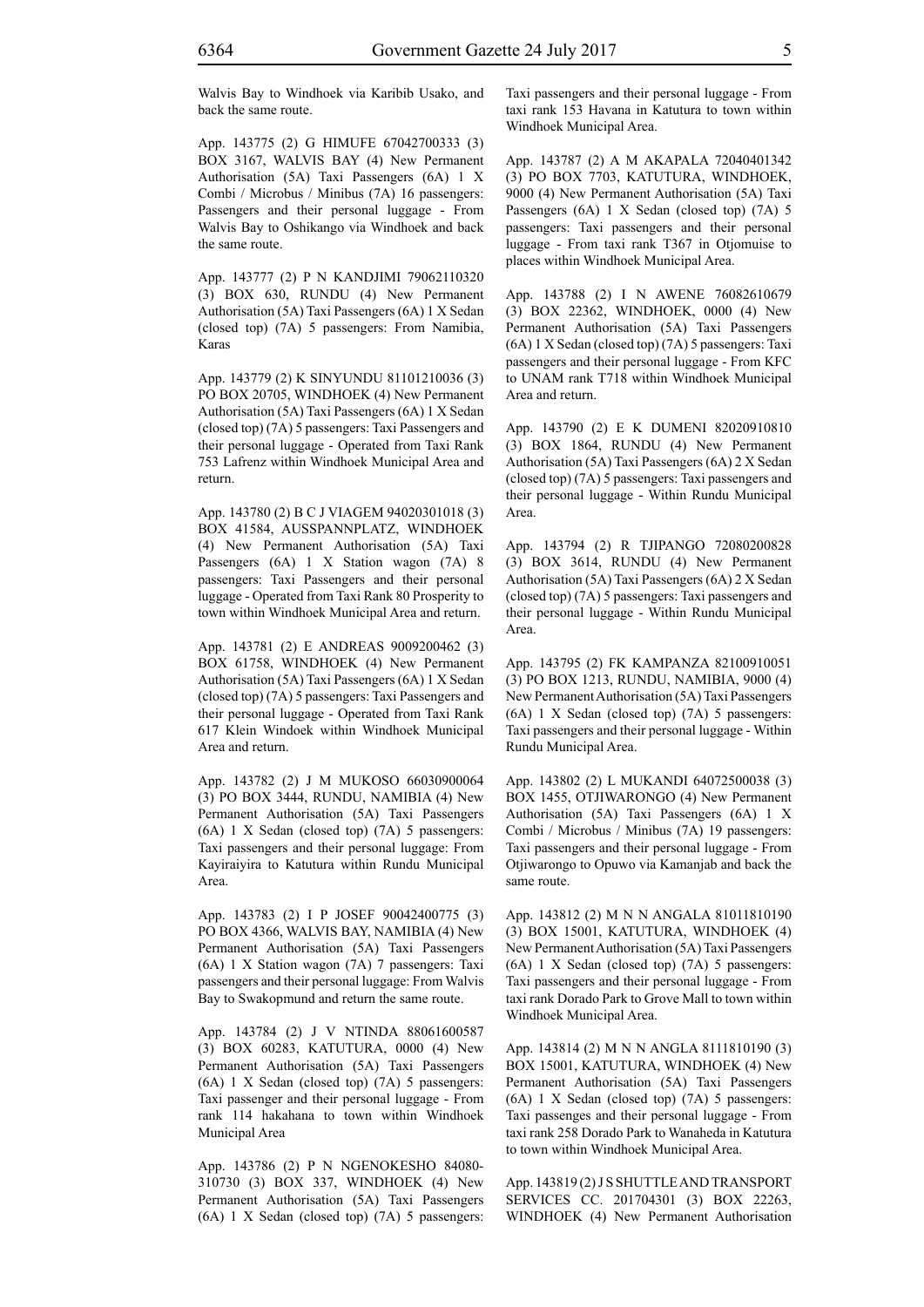(5A) Tourists (6A) 2 X Combi / Microbus / Minibus (7A) 14 passengers: Tourists and their personal luggage luggage - From Windhoek and /or the Hosea Kutakon International Airports to places situated within the Repulbic of Namibia and return.

App. 143826 (2) K N NAMHINDO 72041400692 (3) PO BOX 3416, WALVIS BAY, NAMIBIA (4) New Permanent Authorisation (5A) Taxi Passengers (6A) 1 X Sedan (closed top) (7A) 5 passengers: Taxi passengers and their personal luggage - From Walvis Bay to Swakopmund and return the same route.

App. 143828 (2) V P NAMHINDO 84092710623 (3) PO BOX 7175, OSHAKATI, NAMIBIA (4) New Permanent Authorisation (5A) Taxi Passengers (6A) 1 X Sedan (closed top) (7A) 5 passengers: taxi passengers and their personal luggage - From Eenhana, Ondangwa,Oshakati, including Outapi, Oshikango and within Onganga.

App. 143834 (2) W T O SHANGHETA 84101- 210241 (3) PO BOX 95397, WINDHOEK (4) New Permanent Authorisation (5A) Taxi Passengers (6A) 1 X Sedan (closed top) (7A) 5 passengers: Taxi passengers and their personal luggage - From Katutura, Hakahana T114 to Khomasdal T505 and Wernhil Park T253.

App. 143839 (2) S SINVULA 70122501004 (3) PO BOX 699, NGWEZE, KATIMA (4) New Permanent Authorisation (5A) Taxi Passengers (6A) 1 X Combi / Microbus / Minibus (7A) 16 passengers: Taxi passengers and their personal luggage - From Mutikitila, Ioma, Ngoma, Katima Mulilo to Kasane ( Botswana).

App. 143844 (2) S I NANDJEBO 84010111577 (3) BOX 1007, WINDHOEK (4) New Permanent Authorisation (5A) Taxi Passengers (6A) 1 X Sedan (closed top) (7A) 5 passengers: Taxi passengers and their personal luggage - From Oshikango, Eenhana and Ondangwa.

App. 143847 (2) D K NDAFYAALAKO 8501031- 0198 (3) PO BOX 595, OHANGWENA (4) New Permanent Authorisation (5A) Taxi Passengers (6A) 1 X Sedan (closed top) (7A) 5 passengers: Taxi passengers and their personal luggage - From Eenhana, Ondangwa and Oshikango.

App. 143849 (2) M A KAVERA 86082900731 (3) PO BOX 2328, RUNDU (4) New Permanent Authorisation (5A) Taxi Passengers (6A) 1 X Sedan (closed top) (7A) 5 passengers: Taxi passengers and their personal luggage - Within Rundu Municipal Areas.

App. 143851 (2) M T NDJODHI 75061100468 (3) BOX 60983, KATUTURA, WINDHOEK (4) New Permanent Authorisation (5A) Taxi Passengers (6A) 1 X Sedan (closed top) (7A) 5 passengers: Taxi passengers and their personal luggage - Between taxi rank 74 Okuryangava and Taxi rank No. 80.

App. 143852 (2) I MATHEUS 81111410178 (3) BOX 13182, WINDHOEK (4) New Permanent Authorisation (5A) Taxi Passengers (6A) 1 X Sedan (closed top) (7A) 5 passengers: Taxi passengers and their personal luggage - From Wanaheda 26 taxi rank to town taxi rank and back from town taxi rank to Wanaheda 26 within Windhoek Municipal Areas.

App. 143853 (2) P K KASOKONYA 65091200649 (3) PO BOX 70214, KHOMASDAL, WINDHOEK, NAMIBIA (4) New Permanent Authorisation (5A) Taxi Passengers (6A) 1 X Bus (single deck) (7A) 24 passengers: Taxi passengers and their personal luggage - From Windhoek (B1 road station) to Katima Mulilo and return the same route.

App. 143857 (2) P K KASOKONYA 65091200649 (3) PO BOX 70214, KHOMASDAL, WINDHOEK, NAMIBIA (4) New Permanent Authorisation (5A) Taxi Passengers (6A) 2 X Sedan (closed top) (7A) 5 passengers: Taxi passengers and their personal luggage - From Khomasdal Taxi rank No. T206 to town at Shoprite, Wernhil Park, and withini Windhoek Municipal Areas.

App. 143859 (2) M S KASOKONYA 61010103547 (3) PO BOX 70214, KHOMASDAL, WINDHOEK (4) New Permanent Authorisation (5A) Taxi Passengers (6A) 2 X Sedan (closed top) (7A) 5 passengers: Taxi pasengers and their personal luggage - From Katima Mulilo to Bukalo and Ngoma and return the same route.

App. 143860 (2) J HAITAMBA 63060210039 (3) BOX 150028, ONDANGWA (4) New Permanent Authorisation (5A) Taxi Passengers (6A) 1 X Sedan (closed top) (7A) 5 passengers: Taxi passengers and their personal luggage - From Ondangwa to Eenhana and back the same route.

App. 143861 (2) J HAITAMBA 63060210039 (3) BOX 150028, ONDANGWA (4) New Permanent Authorisation (5A) Taxi Passengers (6A) 1 X Sedan (closed top) (7A) 5 passengers: Taxi passengers and their personal luggage - From Ondangwa to Omuthiya and back the same route.

App. 143862 (2) M S KASOKONYA 61010103547 (3) PO BOX 70214, KHOMASDAL, WINDHOEK (4) New Permanent Authorisation (5A) Taxi Passengers (6A) 1 X Combi / Microbus / Minibus (7A) 16 passengers: Taxi passengers and their personal luggage - From Katima, Bukalo, Ngoma, Silumbi to Muyako and return the same route.

App. 143863 (2) M N SHINGAYAMWE 902200- 0307 (3) BOX 95519, SOWETO, WINDOEK (4) New Permanent Authorisation (5A) Taxi Passengers (6A) 1 X Sedan (closed top) (7A) 5 passengers: Taxi passengers and their personal luggage - From taxi rank Dorado Park to Grove Mall to town within Windhoek Municipal Area.

App. 143864 (2) M N SHINGAYAMWE 902200- 0307 (3) BOX 95519, SOWETO, WINDOEK (4) New Permanent Authorisation (5A) Taxi Passengers (6A) 1 X Sedan (closed top) (7A) 5 passengers: Taxi passengers and their personal luggage - From taxi rank 258 Wanaheda Mall to town within Windhoek Municipal Area.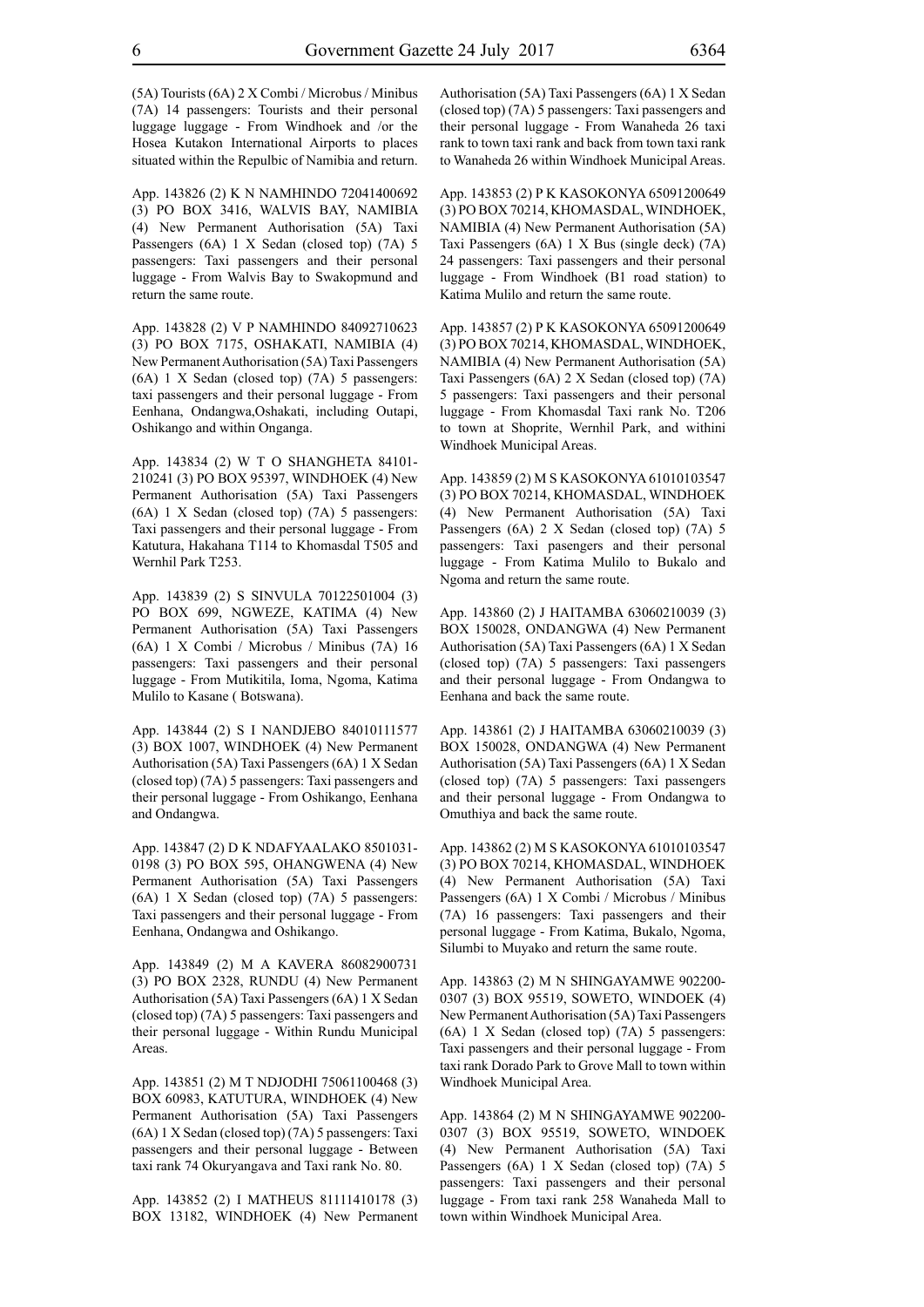App. 143866 (2) A H SHUUKWANYAMA 75061- 200578 (3) BOX 90612, KLEIN WINDHOEK, WINDHOEK (4) New Permanent Authorisation (5A) Taxi Passengers (6A) 1 X Sedan (closed top) (7A) 5 passengers: Taxi passengers and their personal luggage - From Klein Windhoek Taxi rank No. 624 to Thabanelo.

App. 143868 (2) J WILHELM 75111400133 (3) BOX 7070, KUISEBMUND, WALVIS BAY (4) New Permanent Authorisation (5A) Taxi Passengers (6A) 1 X Sedan (closed top) (7A) 5 passengers: Taxi passengers and their personal luggage - From Walvis Bay to Swakopmund and return the same route.

App. 143869 (2) R LEBEREKI 84011310026 (3) BOX 5809, AUSSPANNPLATZ, WINDHOEK (4) New Permanent Authorisation (5A) Taxi Passengers (6A) 1 X Sedan (closed top) (7A) 5 passengers: Taxi passengers and their personal luggagee - Within Windhoek Municipal Area and operated from taxi rank No. 90, Okahandja Park Like Kilimanjaro in Katutura.

App. 143870 (2) F MOGOTSI 92122800658 (3) BOX 9608, EROS, WINDHOEK (4) New Permanent Authorisation (5A) Taxi Passengers (6A) 1 X Sedan (closed top) (7A) 5 passengers: Taxi passengers and their personal luggage: From taxi rank 713 Okuryangava in Katutura to town within Windhoek Municipal Area.

App. 143872 (2) H ITANA 74050700298 (3) PO BOX 7070, KUISEBMUND (4) New Permanent Authorisation (5A) Taxi Passengers (6A) 1 X Sedan (closed top) (7A) 5 passengers: Taxi passengers and their personal luggage - Within Walvis Bay Municipal Areas.

App. 143875 (2) M S UUSHONA 85091810226 (3) PO BOX 216, RUNDU (4) New Permanent Authorisation (5A) Taxi Passengers (6A) 1 X Sedan (closed top) (7A) 5 passengers: Taxi passengers and their personal luggage - Within Rundu Municipal Areas.

App. 143880 (2) L KAVILA 58091100205 (3) PO BOX 430, OUTAPI, 00000 (4) New Permanent Authorisation (5A) Taxi Passengers (6A) 1 X Sedan (closed top) (7A) 5 passengers: Taxi passengers and their personal luggage - From Nakayale at Outapi to Oshakati and return the same route.

App. 143883 (2) E N AMWANDANGI 931111- 00650 (3) PO BOX 3532, RUNDU, NAMIBIA (4) New Permanent Authorisation (5A) Taxi Passengers (6A) 1 X Sedan (closed top) (7A) 5 passengers: Taxi passengers and their personal luggage - Within Rundu Municipal Areas.

App. 143885 (2) A K SHIKOLA 94031100043 (3) PO BOX 31387, PIONEERSPARK, WINDHOEK (4) New Permanent Authorisation (5A) Taxi Passengers (6A) 1 X Sedan (closed top) (7A) 5 passengers: Taxi passengers and their personal luggage - From Klein Windhoek to town and return the same route.

App. 143887 (2) A N AUPINDI 94031800417 (3) PO BOX 1156, OUTAPI (4) New Permanent Authorisation (5A) Taxi Passengers (6A) 1 X Sedan (closed top) (7A) 5 passengers: Taxi passengers and their personal luggage - From Soweto to town and return the same route.

App. 143889 (2) A IYAMBULA 87082800282 (3) PO BOX 167, OPUWO (4) New Permanent Authorisation (5A) Taxi Passengers (6A) 1 X Sedan (closed top) (7A) 5 passengers: Taxi passengers and their personal luggage - From Opuwo to Omakange and return the same route.

App. 143891 (2) K AMADHILA 75022400391 (3) BOX 61935, KATUTURA, 00000 (4) New Permanent Authorisation (5A) Taxi Passengers (6A) 1 X Bus (single deck) (7A) 26 passengers: Taxi passengers and their personal luggage - From Windhoek to Okongo and return the same route.

App. 143893 (2) G TJIKUZU 80041010361 (3) BOX 10372, KHOMASDAL (4) New Permanent Authorisation (5A) Taxi Passengers (6A) 1 X Sedan (closed top) (7A) 5 passengers: Taxi passengers and their personal luggage - From taxi rank 722 /711 Wanaheda in Katutura to town within Windhoek Municipal Area.

App. 143894 (2) SIMON AMUTENYA 6102020- 002882 (3) PO BOX 1145, OUTAPI (4) New Permanent Authorisation (5A) Taxi Passengers (6A) 1 X Bus (single deck) (7A) 26 passengers: Taxi passengers and their personal luggage - From Outapi to Lüderitz and Oranjemund and return the same route.

App. 143896 (2) R K KASIONA 75052710194 (3) PO BOX 1028, RUNDU, NAMIBIA (4) New Permanent Authorisation (5A) Taxi Passengers (6A) 1 X Station wagon (7A) 7 passengers: Taxi passengers and their personal luggage - From Rundu, Oueens Park to Nkure-nkuru and return the same route.

App. 143904 (2) N M KENANGANDA 7603- 1600358 (3) PO BOX 1007, MARIENTAL (4) New Permanent Authorisation (5A) Taxi Passengers (6A) 1 X Sedan (closed top) (7A) 5 passengers: Taxi passengers and their personal luggage - Within Mariental Municipal Areas.

App. 143907 (2) T F M HAUDUWAH 86032200418 (3) BOX 23382, WINDHOEK (4) New Permanent Authorisation (5A) Taxi Passengers (6A) 1 X Sedan (closed top) (7A) 5 passengers: Taxi passengers and their personal luggage - From Otjomuise taxi rank No. 367 to town and within Windhoek Municipal Areas.

App. 143910 (2) A N KUWA 82051010420 (3) PO BOX 24546, AUSSPANNPLATZ, WINDHOEK (4) New Permanent Authorisation (5A) Taxi Passengers (6A) 1 X Sedan (closed top) (7A) 5 passengers: Taxi passengers and their personal luggage - From Ombili taxi rank to UNAM main capus and return the same route.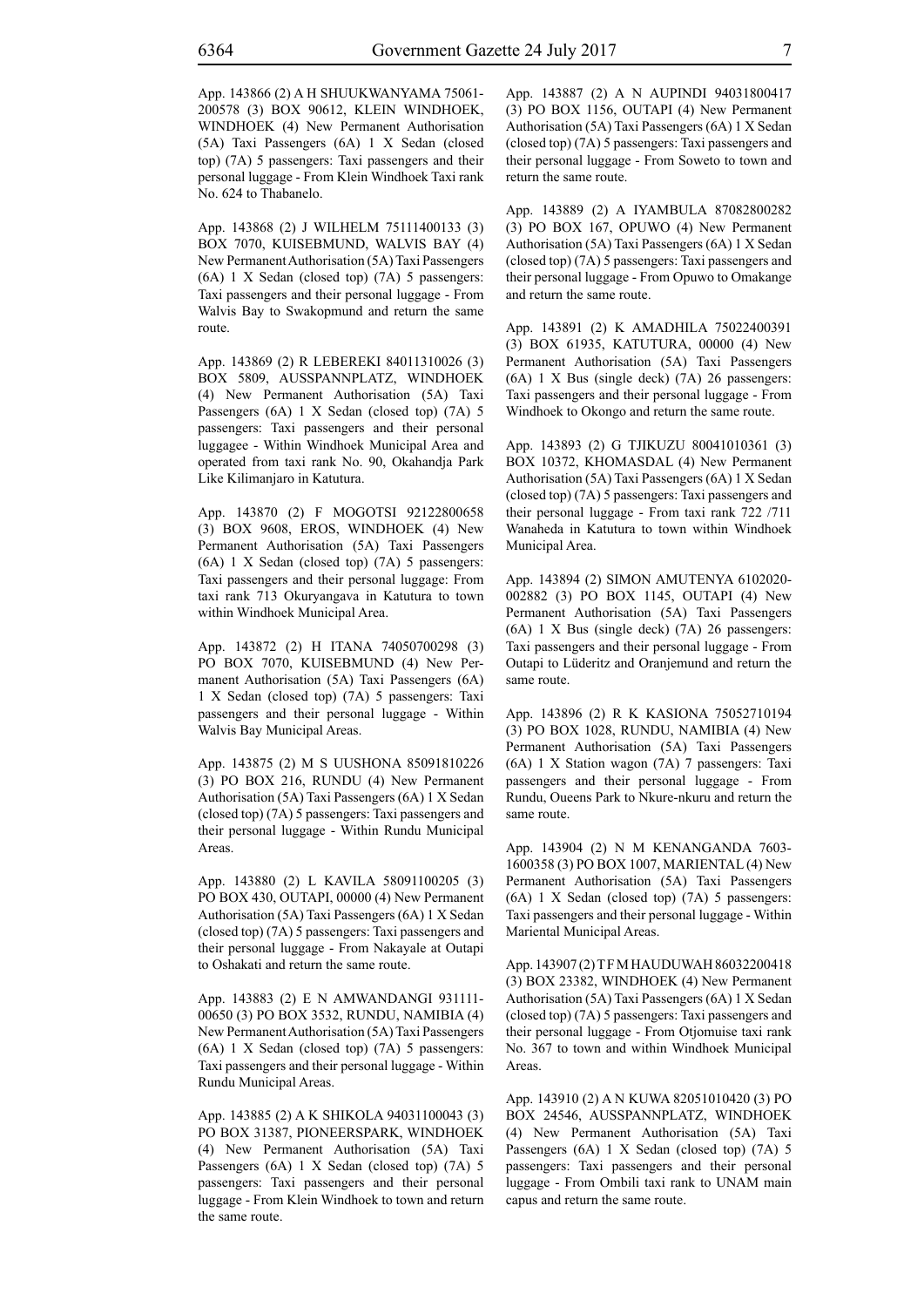App. 143911 (2) N K IMMANUEL 78091910150 (3) PO BOX 23382, WINDHOEK, NAMIBIA (4) New Permanent Authorisation (5A) Taxi Passengers (6A) 1 X Sedan (closed top) (7A) 5 passengers: Taxi passengers and their personal luggage - From Otjomuise taxi rank No. 367 to town and within Windhoek Municipal Areas.

App. 143913 (2) S SHIPEPE 86120900233 (3) PO BOX 62005, KATUTURA, WINDHOEK (4) New Permanent Authorisation (5A) Taxi Passengers (6A) 1 X Sedan (closed top) (7A) 5 passengers: Taxi passengers and their personal luggage - From Khomasdal taxi rank No. 137 to Finkenstein and return the same route.

App. 143915 (2) NEW HORIZONS TOURS & SAFARIS CC. 2011299 (3) BOX 50058, BACHRECHT, WINDHOEK (4) New Permanent Authorisation (5A) Tourists (6A) 1 X Sedan (closed top) (7A) 5 passengers: Tourists and their personal luggagge - From the Hosea Kutako International Airport and /or Windhoek to places within Windhoek Municipal Area and magistarial disterial and to places, Lodges and Hotels situated within Republic of Namibia including places on the borders of Namibia with neighbouring countries and return.

App. 143916 (2) E NAMPALA 71042200424 (3) PO BOX 301, OKAHANDJA (4) New Permanent Authorisation (5A) Taxi Passengers (6A) 1 X Sedan (closed top) (7A) 5 passengers: Taxi passengers and their personal luggage - From Nai-Aib to town.

App. 143918 (2) T L NGESHEYA 76122500844 (3) PO BOX 30, ORANJEMUND, NAMIBIA (4) New Permanent Authorisation (5A) Taxi Passengers (6A) 1 X Sedan (closed top) (7A) 5 passengers: From Namibia, Caprivi.

App. 143919 (2) T L NGESHEYA 76122500844 (3) PO BOX 30, ORANJEMUND, NAMIBIA (4) New Permanent Authorisation (5A) Taxi Passengers (6A) 1 X Bus (single deck) (7A) 28 passengers: Taxi passengers and their personal luggage - From Oranjemund to Oshakati and return the same route.

App. 143921 (2) S S KANYETU 92040800816 (3) PO BOX 1100, RUNDU (4) New Permanent Authorisation (5A) Taxi Passengers (6A) 1 X Sedan (closed top) (7A) 5 passengers: Taxi passengers and their personal luggage - From Sauyemwa location to work places and return the same route.

App. 143924 (2) L K NSINANO 62062200064 (3) PO BOX 1100, RUNDU (4) New Permanent Authorisation (5A) Taxi Passengers (6A) 2 X Sedan (closed top) (7A) 5 passengers: Taxi passengers and their personal luggage - From Kasote location to the nearest school and working places within Rundu Municipal Areas and return the same route.

App. 143927 (2) C R NSINANO 87073100478 (3) PO BOX 1100, RUNDU (4) New Permanent Authorisation (5A) Taxi Passengers (6A) 1 X Sedan (closed top) (7A) 5 passengers: Taxi passengers and their personal luggage - From Kaisosi location to the nearest schools and working places and within Rundu Municipal Areas and return the same route.

App. 143928 (2) R S NAIRENGE 68010100676 (3) PO BOX 1100, RUNDU, NAMIBIA (4) New Permanent Authorisation (5A) Taxi Passengers (6A) 1 X Sedan (closed top) (7A) 5 passengers: Taxi passengers and their personal luggage - Within Rundu Municipal Areas and return the same route.

App. 143931 (2) P M NSINANO 93110100037 (3) PO BOX 1100, RUNDU, NAMIBIA (4) New Permanent Authorisation (5A) Taxi Passengers (6A) 1 X Sedan (closed top) (7A) 5 passengers: Taxi passengers and their personal luggage - From Sun City location to the nearest schools and working places and within Rundu Municipal Areas.

App. 143933 (2) C K JEOMBA 67111101111 (3) PO BOX 1633, OTJIWARONGO (4) New Permanent Authorisation (5A) Taxi Passengers (6A) 1 X Sedan (closed top) (7A) 5 passengers: Taxi passengers and their personal luggage - Within the Municipal Areas of Otjiwarongo.

App. 143936 (2) L H KAVELA 80032510284 (3) PO BOX 50987, BACHBRECHT, WINDHOEK (4) New Permanent Authorisation (5A) Taxi Passengers (6A) 2 X Sedan (closed top) (7A) 5 passengers: Taxi passengers and their personal luggage - From Academia taxi rank No. T507 and Lafrenz taxi rank No. T751.

App. 143938 (2) S NAMBOGA 85061610660 (3) BOX 4478, WINDHOEK (4) New Permanent Authorisation (5A) Taxi Passengers (6A) 1 X Sedan (closed top) (7A) 5 passengers: Taxi passengers and their personal luggage - From taxi rank 74 Okuryangava in Katutura to town within Windhoek Municipal Area.

App. 143942 (2) I JOSEF 93042000338 (3) BOX 3268, WINDHOEK (4) New Permanent Authorisation (5A) Taxi Passengers (6A) 2 X Sedan (closed top) (7A) 5 passengers: Taxi passengers and their personal luggage - From Rocky Cresty taxi rank No. T407 to Eros Park taxi rank No. T603.

App. 143943 (2) W NANGOLO 80020810342 (3) BOX 4839, WALVIS BAY (4) New Permanent Authorisation (5A) Taxi Passengers (6A) 1 X Combi / Microbus / Minibus (7A) 5 passengers: Taxi passengers and their personal luggage - From Salt Pan, Walvis Bay to mondesa in Swakopmund and return the same route.

App. 143944 (2) R WOOD SEVEN CC. CC20022444 (3) PO BOX 1740, WALVIS BAY, NAMIBIA (4) New Permanent Authorisation (5A) Tourists (6A) 1 X Station wagon (7A) 7 passengers: Tourists as well as their personal luggage on prebooked tours - From Hosea Kutako International Airport/Windhoek and various Airports to places situated within the Republic of Namibia including places on the borders of Namibia with neighbouring countries and return to the place of embarkation.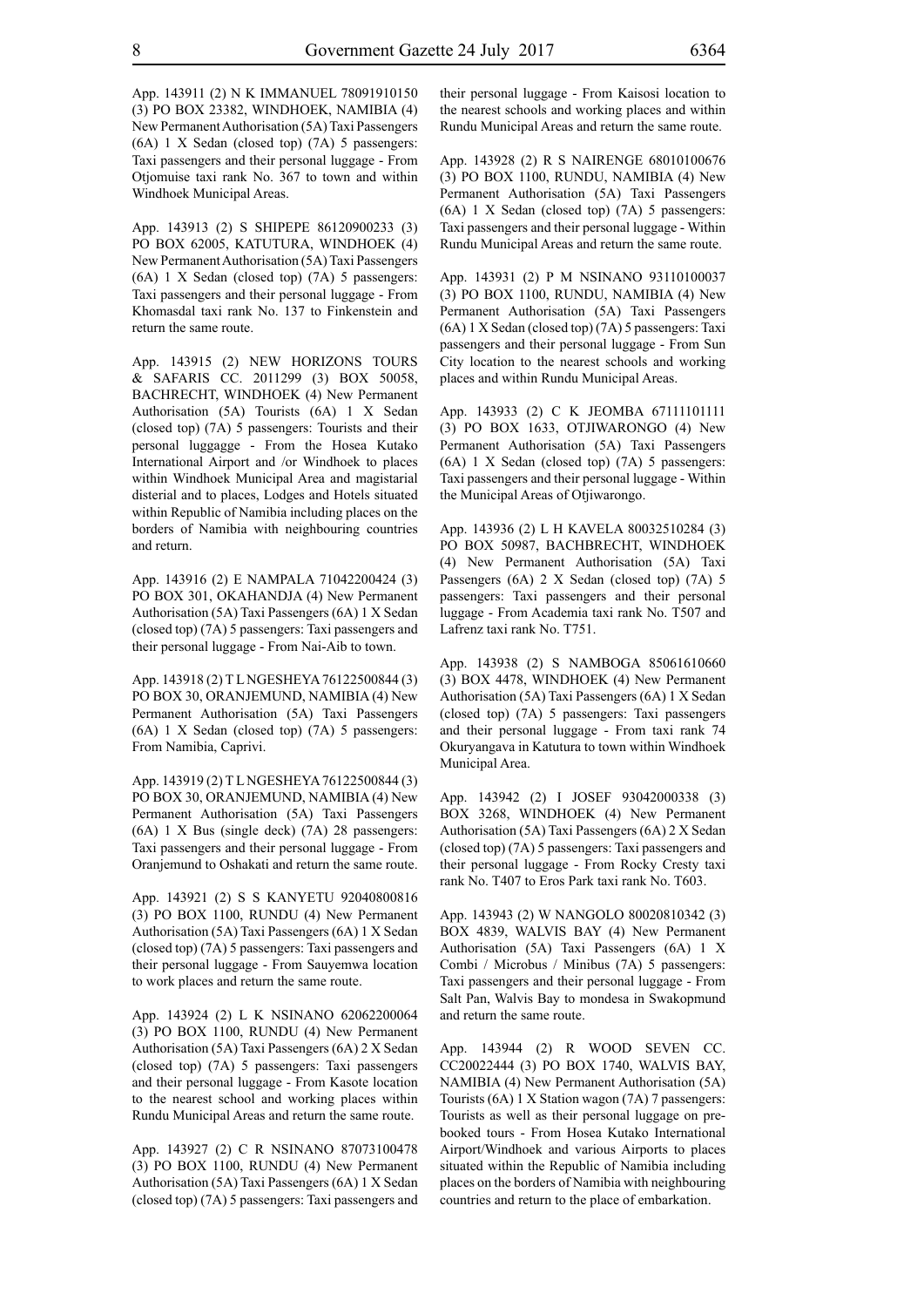App. 143947 (2) E N SHALIHAXWE 88100800693 (3) PO BOX 61623, KATUTURA, 0000 (4) New Permanent Authorisation (5A) Taxi Passengers (6A) 1 X Sedan (closed top) (7A) 5 passengers: Taxi passengers and their personal luggage - From taxi rank No. 78 Okuryangava in Katutura to town and within Windhoek Municipal Areas.

App. 143948 (2) J N HOVEKA 74050510804 (3) PO BOX 95103, SOWETO (4) New Permanent Authorisation (5A) Taxi Passengers (6A) 2 X Sedan (closed top) (7A) 5 passengers: Taxi passengers and their personal luggage - From Nau-aib Vekarape shop/ taxi stop to Okahandja Mall in town and within Okahandja Municipal Areas and return the same route.

App. 143949 (2) H JOHANNES 64123000444 (3) PO BOX 106, WALVIS BAY, NAMIBIA (4) New Permanent Authorisation (5A) Taxi Passengers (6A) 1 X Sedan (closed top) (7A) 5 passengers: Taxi passengers and their personal luggage - From Walvis Bay/Kuisebmund to Swakopmund taxi rank and return the same route.

App. 143951 (2) L L HAIKELA 82082510581 (3) PO BOX 2132, TSUMEB, NAMIBIA (4) New Permanent Authorisation (5A) Taxi Passengers (6A) 1 X Sedan (closed top) (7A) 5 passengers: Taxi passengers and their personal luggage - From Kuvukiland location to town and return the same route.

App. 143953 (2) J SHIKONGO 82050810307 (3) PO BOX 16, TSUMEB, NAMIBIA (4) New Permanent Authorisation (5A) Taxi Passengers (6A) 1 X Sedan (closed top) (7A) 5 passengers: Taxi passengers and their personal luggage - Within Tsumeb Municipal Areas.

App. 143954 (2) N K NAKWAYA 89080800856 (3) PO BOX 351, OUTAPI, NAMIBIA (4) New Permanent Authorisation (5A) Taxi Passengers (6A) 1 X Sedan (closed top) (7A) 5 passengers: Taxi passengers and their personal luggage: From Outapi to Ruacana and return the same route.

App. 143956 (2) M H NDANINGINA 84011910201 (3) PO BOX 351, OUTAPI, NAMIBIA (4) New Permanent Authorisation (5A) Taxi Passengers (6A) 1 X Sedan (closed top) (7A) 5 passengers: Taxi passengers and their personal luggaes: From tazi rank T208 Wanaheda to town within Windhoek municial area.

App. 143958 (2) E S EITA 80052810445 (3) PO BOX 351, OUTAPI, OMBALANTU (4) New Permanent Authorisation (5A) Taxi Passengers (6A) 1 X Sedan (closed top) (7A) 5 passengers: Taxi passengers and their personal luggage: From Ruacana to Oshikuku and return the same route.

App. 143959 (2) M S UUSHONA 85091810226 (3) PO BOX 216, RUNDU (4) New Permanent Authorisation (5A) Taxi Passengers (6A) 1 X Sedan (closed top) (7A) 5 passengers: Taxi passengers and their personal luggage - Within Rundu Municipal Area.

App. 143960 (2) N T ELAGO 89103000400 (3) BOX 3532, RUNDU, 0000 (4) New Permanent Authorisation (5A) Taxi Passengers (6A) 1 X Sedan (closed top) (7A) 5 passengers: Taxi passengers and their personal luggage - Within Rundu Municipal Areas.

App. 143961 (2) M S UUSHONA 85091810226 (3) PO BOX 216, RUNDU (4) New Permanent Authorisation (5A) Taxi Passengers (6A) 1 X Sedan (closed top) (7A) 5 passengers: Taxi passengers and their personal luggage - Within Rundu Municipal Areas.

App. 143962 (2) E N AMWANDANGI 931111- 00650 (3) PO BOX 3532, RUNDU, NAMIBIA (4) New Permanent Authorisation (5A) Taxi Passengers (6A) 1 X Sedan (closed top) (7A) 5 passengers: Taxi passengers and their personal luggage - Within Rundu Municipal Areas.

App. 143963 (2) N T ELAGO 89103000400 (3) BOX 3532, RUNDU, 0000 (4) New Permanent Authorisation (5A) Taxi Passengers (6A) 1 X Sedan (closed top) (7A) 5 passengers: Taxi passengers and their personal luggage - Within Rundu Municipal Areas.

App. 143966 (2) T K HAMUTENYA 88020900462 (3) PO BOX 3614, RUNDU, WINDHOEK, 9000 (4) New Permanent Authorisation (5A) Taxi Passengers (6A) 2 X Sedan (closed top) (7A) 5 passengers: Taxi passengers and their personal luggage - From Ok foods shopping centre to Mavanze taxi rank within Rundu Municipal Area.

App. 143967 (2) J N JASON 96030601040 (3) PO BOX 1015, GOBABIS (4) New Permanent Authorisation (5A) Taxi Passengers (6A) 1 X Sedan (closed top) (7A) 5 passengers: Taxi passengers and their personal luggage- Within Gobabis Municipal Areas.

App. 143970 (2) W ITOPE 59120100086 (3) PO BOX 62420, KATUTURA, WINDHOEK (4) New Permanent Authorisation (5A) Taxi Passengers (6A) 1 X Combi / Microbus / Minibus (7A) 14 passengers: Taxi passengers and personal luggage - From Groot-Aub to Windhoek.

App. 143972 (2) K P MARUNGU 79102500191 (3) PO BOX 2693, RUNDU (4) New Permanent Authorisation (5A) Taxi Passengers (6A) 1 X Station wagon (7A) 10 passengers: Taxi passengers and their personal luggage - From Rundu town to Divundu and return the same route.

App. 143975 (2) K N JOSEPH 73101300606 (3) PO BOX 60908, KATUTURA, WINDHOEK, NAMIBIA (4) New Permanent Authorisation (5A) Taxi Passengers (6A) 1 X Sedan (closed top) (7A) 5 passengers: Taxi passengers and their personal luggage - From Otjomuise 2&3 location taxi rank No. 31 to various areas in Windhoek and return the same route.

App. 143981 (2) D MAKGASE 89021000091 (3) PO BOX 62457, WINDHOEK, NAMIBIA (4) New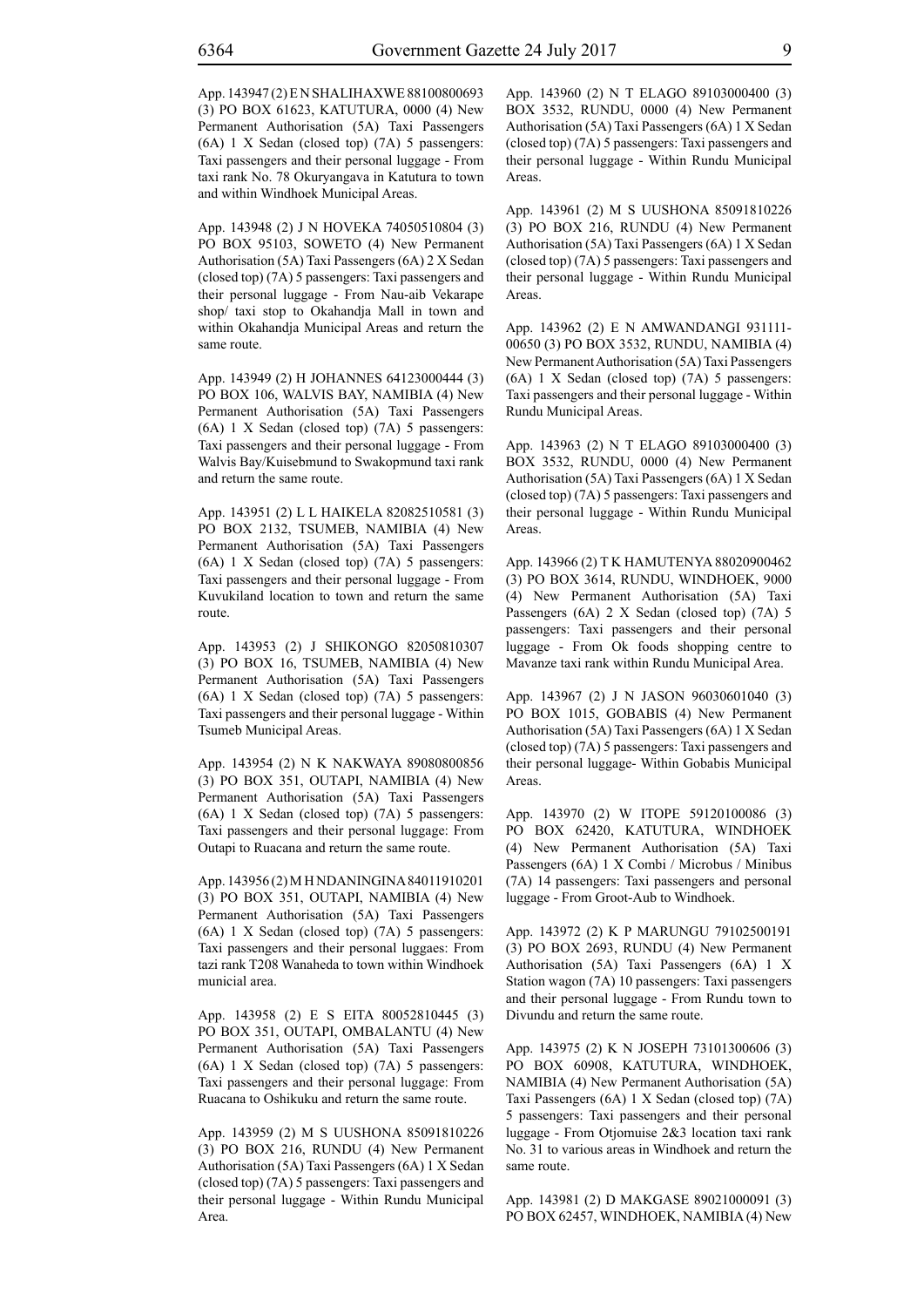Permanent Authorisation (5A) Taxi Passengers (6A) 1 X Sedan (closed top) (7A) 5 passengers: Taxi passengers and their personal luggage - From Havana Taxi rank No. 162 to City center taxi rank No. 723.

App. 143989 (2) I HALUDILU 70013100351 (3) PO BOX 2227, OSHAKATI, NAMIBIA (4) New Permanent Authorisation (5A) Taxi Passengers (6A) 1 X Station wagon (7A) 7 passengers: Taxi passengers and their personal luggage - From Oshakati to Outapi via Okalongo and return the same route.

App. 143990 (2) R HAIPINGE 67012900318 (3) BOX 15178, OSHAKATI, NAMIBIA (4) New Permanent Authorisation (5A) Taxi Passengers (6A) 1 X Sedan (closed top) (7A) 5 passengers: Taxi passengers and their personal luggage - From Outapi to Oshakati via Okalongo and return the same route.

App. 143992 (2) L N XWANDA 64111110061 (3) PO BOX 15282, OKONGO, NAMIBIA (4) New Permanent Authorisation (5A) Taxi Passengers (6A) 1 X Sedan (closed top) (7A) 5 passengers: Taxi passengers and their personal luggage - From Okongo to Ondangwa and return the same route.

App. 143994 (2) A XWANDA 65050410045 (3) PO BOX 88001, EENHANA (4) New Permanent Authorisation (5A) Taxi Passengers (6A) 1 X Sedan (closed top) (7A) 5 passengers: Taxi passengers and their personal luggage - From Okongo to Eenhana, Ondangwa and return the same route.

App. 144014 (2) K NDALA 78102400293 (3) PO BOX 1740, RUNDU, NAMIBIA, 0000 (4) New Permanent Authorisation (5A) Taxi Passengers (6A) 1 X Sedan (closed top) (7A) 5 passengers: Taxi passengers and their personal luggage - From Kayirayira, Kasote and Sauyemwa and return the same route.

App. 144016 (2) K NDALA 78102400293 (3) PO BOX 1740, RUNDU, NAMIBIA, 0000 (4) New Permanent Authorisation (5A) Taxi Passengers (6A) 1 X Sedan (closed top) (7A) 5 passengers: Taxi passengers and their personal luggage - From Katutura, Okuryangava, and Okahandja Park taxi rank No. 79, 80 and 47.

App. 144020 (2) D NDARA 87080200199 (3) PO BOX 3985, RUNDU, NAMIBIA, 0000 (4) New Permanent Authorisation (5A) Taxi Passengers (6A) 1 X Sedan (closed top) (7A) 5 passengers: Taxi passengers and their personal luggage - Within Rundu Municipal Areas.

App. 144025 (2) T L XWANDA 93042300986 (3) BOX 15282, OKONGO (4) New Permanent Authorisation (5A) Taxi Passengers (6A) 1 X Sedan (closed top) (7A) 5 passengers: Taxi passengers and their personal luggage - From Okongo, Eehana, and Oshakati and return the same route.

App. 144029 (2) L S SHEMUVALULA 9011- 0200152 (3) PO BOX 91551, KLEIN WINDHOEK, WINDHOEK, NAMIBIA (4) New Permanent Authorisation (5A) Taxi Passengers (6A) 1 X Combi / Microbus / Minibus (7A) 16 passengers: Taxi passengers and their personal luggage - From Havana location to Grove Mall and return the same route.

App. 144030 (2) I BALTES 8002130046 (3) BOX 80193, WINDHOEK (4) New Permanent Authorisation (5A) Taxi Passengers (6A) 1 X Sedan (closed top) (7A) 5 passengers: Taxi passengers and their personal luggage - From taxi rank 114 Christo to town within Windhoek Municipal Area.

App. 144032 (2) E N N HAIKALI 91123100195 (3) PO BOX 5622, AUSSPANNPLATZ, WINDHOEK, 9000 (4) New Permanent Authorisation (5A) Taxi Passengers (6A) 1 X Combi / Microbus / Minibus (7A) 14 passengers: Taxi passengers and their personal luggage - From Freedomland to Grove Mall and return the same route.

App. 144033 (2) D J J SINDEN 89061800037 (3) BOX 55250, ROCKY CREST, WINDHOEK (4) New Permanent Authorisation (5A) Taxi Passengers (6A) 2 X Sedan (closed top) (7A) 5 passengers: Taxi passengers and their personal luggage - From taxi rank 310 Khomasdal to town within Windhoek Municipal Area.

App. 144034 (2) P K MWAYIFANANGE 9109- 2000186 (3) PO BOX 61077, KATUTURA, WINDHOEK (4) New Permanent Authorisation (5A) Taxi Passengers (6A) 1 X Sedan (closed top) (7A) 5 passengers: Taxi passengers and their personal luggage - Within Rundu Municipal Areas.

App. 144035 (2) S SHAULWA 79041700021 (3) PO BOX 791, RUNDU (4) New Permanent Authorisation (5A) Taxi Passengers (6A) 1 X Bus (single deck) (7A) 28 passengers: Taxi passengers and their personal luggage - From Rundu to Windhoek and return the same route.

App. 144036 (2) P S KANYEUMBO 90040400457 (3) BOX 15294, OKONGO (4) New Permanent Authorisation (5A) Taxi Passengers (6A) 1 X Sedan (closed top) (7A) 5 passengers: Taxi passengers and their personal luggage - From Okongo to Eenhana via Ondangwa and return the same route.

App. 144037 (2) S MWAIFANANGE 94112900767 (3) PO BOX 61077, KATUTURA, WINDHOEK (4) New Permanent Authorisation (5A) Taxi Passengers (6A) 1 X Sedan (closed top) (7A) 5 passengers: Taxi passengers and their personal luggage - Within Rundu Municipal Areas.

App. 144038 (2) P K MWAYIFANANGE 9109- 2000186 (3) PO BOX 61077, KATUTURA, WINDHOEK (4) New Permanent Authorisation (5A) Taxi Passengers (6A) 1 X Bus (single deck) (7A) 28 passengers: Taxi passengers and their personal luggage - From Rundu to Windhoek and return the same route.

App. 144039 (2) F HAMUKOTO 79022500101 (3) BOX 13082, EENHANA (4) New Permanent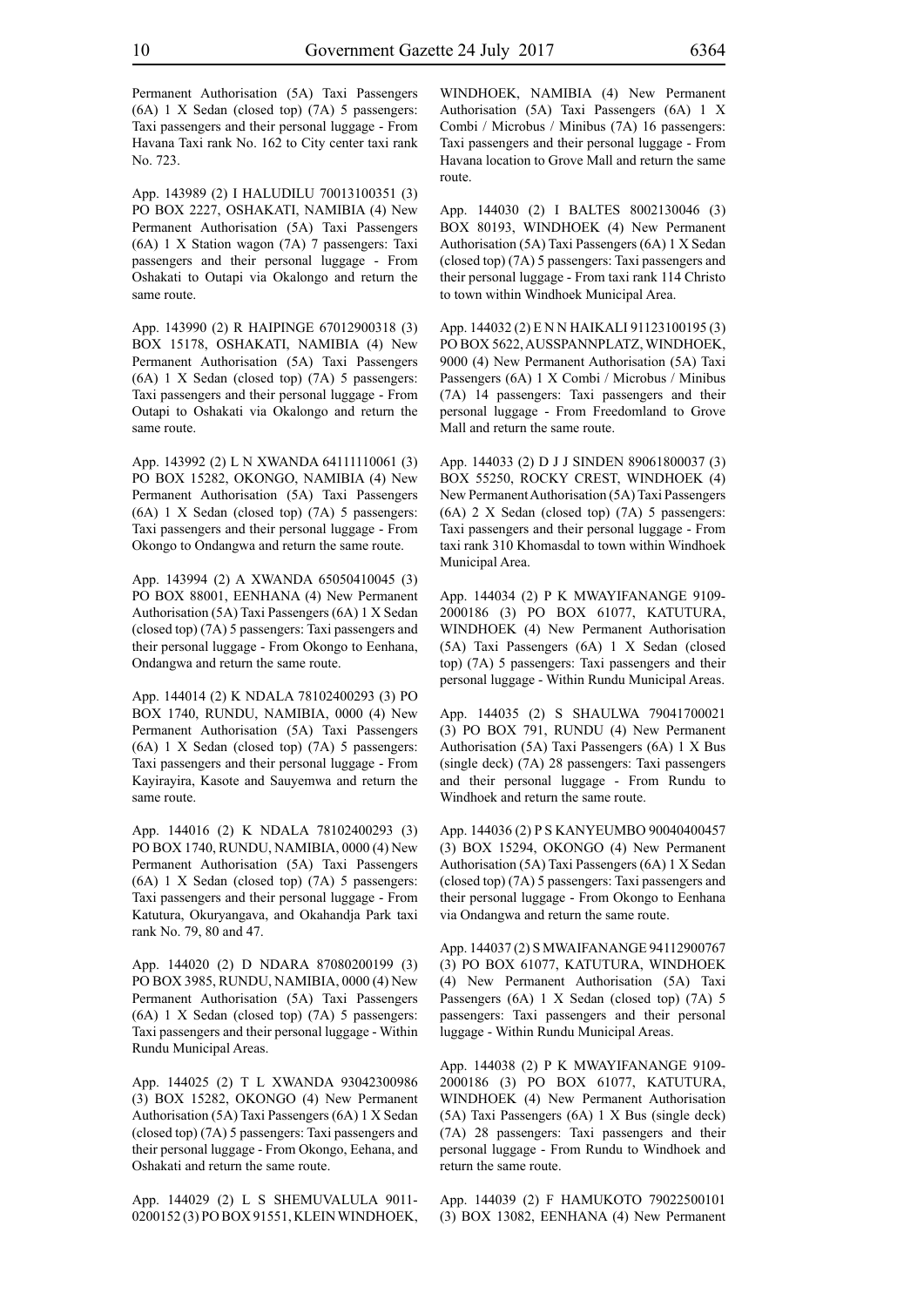Authorisation (5A) Taxi Passengers (6A) 1 X Station wagon (7A) 7 passengers: Taxi passengers and their personal luggage - From Okongo to Eenhan via Ondangwa and back the same route.

App. 144040 (2) S SHAULWA 79041700021 (3) PO BOX 791, RUNDU (4) New Permanent Authorisation (5A) Taxi Passengers (6A) 1 X Station wagon (7A) 7 passengers: Taxi passengers and their personal luggage - From Rundu to Grootfontein and return the same route.

App. 144041 (2) D NDARA 87080200199 (3) PO BOX 3985, RUNDU, NAMIBIA, 0000 (4) New Permanent Authorisation (5A) Taxi Passengers (6A) 1 X Sedan (closed top) (7A) 5 passengers: Taxi passengers and their personal luggage - Within Rundu Municipal Areas.

App. 144042 (2) D NDARA 87080200199 (3) PO BOX 3985, RUNDU, NAMIBIA, 0000 (4) New Permanent Authorisation (5A) Taxi Passengers (6A) 1 X Sedan (closed top) (7A) 5 passengers: Taxi passengers and their personal luggage - Within Rundu Municipal Areas.

App. 144043 (2) N T SHIKONGO 86041000051 (3) BOX 2724, OKAHANDJA (4) New Permanent Authorisation (5A) Taxi Passengers (6A) 1 X Sedan (closed top) (7A) 5 passengers: Taxi passengers and their personal luggage - Within Okahandja Municipal Area.

App. 144045 (2) C KAFURO 68101110151 (3) PO BOX 288, RUNDU, NAMIBIA, 0000 (4) New Permanent Authorisation (5A) Taxi Passengers (6A) 1 X Sedan (closed top) (7A) 5 passengers: Taxi passengers and their personal luggage - Within Rundu Municipal Areas.

App. 144046 (2) M N LUNGAMENI 86080800837 (3) PO BOX 62980, WANAHEDA, WINDHOEK, NAMIBIA (4) New Permanent Authorisation (5A) Taxi Passengers (6A) 1 X Sedan (closed top) (7A) 5 passengers: Taxi passengers and their personal luggage - From taxi rank T79 Wanaheda in Katutura to town within Windhoek Municipal Areas.

App. 144047 (2) C KAFURO 68101110151 (3) PO BOX 288, RUNDU, NAMIBIA, 0000 (4) New Permanent Authorisation (5A) Taxi Passengers (6A) 1 X Sedan (closed top) (7A) 5 passengers: Taxi passengers and their personal luggage - From Kaisosi to Kayirayira and return the same route.

App. 144048 (2) F SANZILA 76061800134 (3) PO BOX 1058, RUNDU, NAMIBIA (4) New Permanent Authorisation (5A) Taxi Passengers (6A) 1 X Sedan (closed top) (7A) 5 passengers: Taxi passengers and their personal luggage - Within Rundu Municipal Areas.

App. 144050 (2) R JONAS 92051700303 (3) PO BOX 3240, RUNDU, NAMIBIA (4) New Permanent Authorisation (5A) Taxi Passengers (6A) 1 X Sedan (closed top) (7A) 5 passengers: Taxi passengers and their personal luggage - Within Rundu Municipal Areas.

App. 144057 (2) THANDI SHUTTLE/ & TRANSPORT SERVISCES CC. 201604389 (3) BOX 20363, WINDHOEK (4) New Permanent Authorisation (5A) Tourists (6A) 2 X Combi / Microbus / Minibus (7A) 15 passengers: Tourists and their personal luggage - From Hosea Kutako International Airport to Windhoek and places situated within Namibia as per annexure 'A'.

App. 144061 (2) A NUUMBALA 98092100136 (3) PO BOX 41521, AUSSPANNPLATZ, WINDHOEK, NAMIBIA (4) New Permanent Authorisation (5A) Taxi Passengers (6A) 1 X Sedan (closed top) (7A) 5 passengers: From Namibia, Caprivi.

App. 144065 (2) F S DONGWI 88041900787 (3) PO BOX 99813, OTJIMUISE, WINDHOEK (4) New Permanent Authorisation (5A) Taxi Passengers (6A) 1 X Sedan (closed top) (7A) 5 passengers: Taxi passengers and their personal luggage - From Otjomuise taxi rank No. T364, T354 and all respective tax ranks in Windhoek and return the same route.

App. 144072 (2) DR C M LISHO 80042400147 (3) PO BOX 24250, WINDHOEK, NAMIBIA (4) New Permanent Authorisation (5A) Taxi Passengers (6A) 2 X Sedan (closed top) (7A) 5 passengers: Taxi passengers and their personal luggage - From Khomasdal taxi rank No. T28, to town at Wernhil Park and to other Windhoek Municipal Areas and return the same route.

App. 144077 (2) F M IITEMBU 81122810032 (3) PO BOX 15306, OSHAKATI, NAMIBIA (4) New Permanent Authorisation (5A) Taxi Passengers (6A) 1 X Combi / Microbus / Minibus (7A) 22 passengers: Taxi passengers and their personal luggage - From Oshakati to Windhoek and return the same route.

App. 144080 (2) D MOOTU 83083110286 (3) PO BOX 55250, ROCKY CREST, WINDHOEK, NAMIBIA (4) New Permanent Authorisation (5A) Taxi Passengers (6A) 1 X Sedan (closed top) (7A) 5 passengers: Taxi passengers and their personal luggage - From Katutura taxi rank No. T37 to town at Wernhil Park and within Municipal Areas.

App. 144088 (2) E HOEBEB 76041600075 (3) PO BOX 4142, WINDHOEK, NAMIBIA (4) New Permanent Authorisation (5A) Taxi Passengers (6A) 1 X Sedan (closed top) (7A) 5 passengers: Taxi passengers and their personal luggage - From Greenwell to town and within Windhoek Municipal **Areas**.

App. 144097 (2) A A AMWAAMA 82080310259 (3) PO BOX 13483, OHANGWENA, NAMIBIA (4) New Permanent Authorisation (5A) Taxi Passengers (6A) 1 X Sedan (closed top) (7A) 5 passengers: Taxi Passengers and their belongings - From Eenhana to Oshikango and return via the same route.

App. 144111 (2) ADOK INVESTMENTS CC CC201514711 (3) PO BOX 5242, AUSSPANN-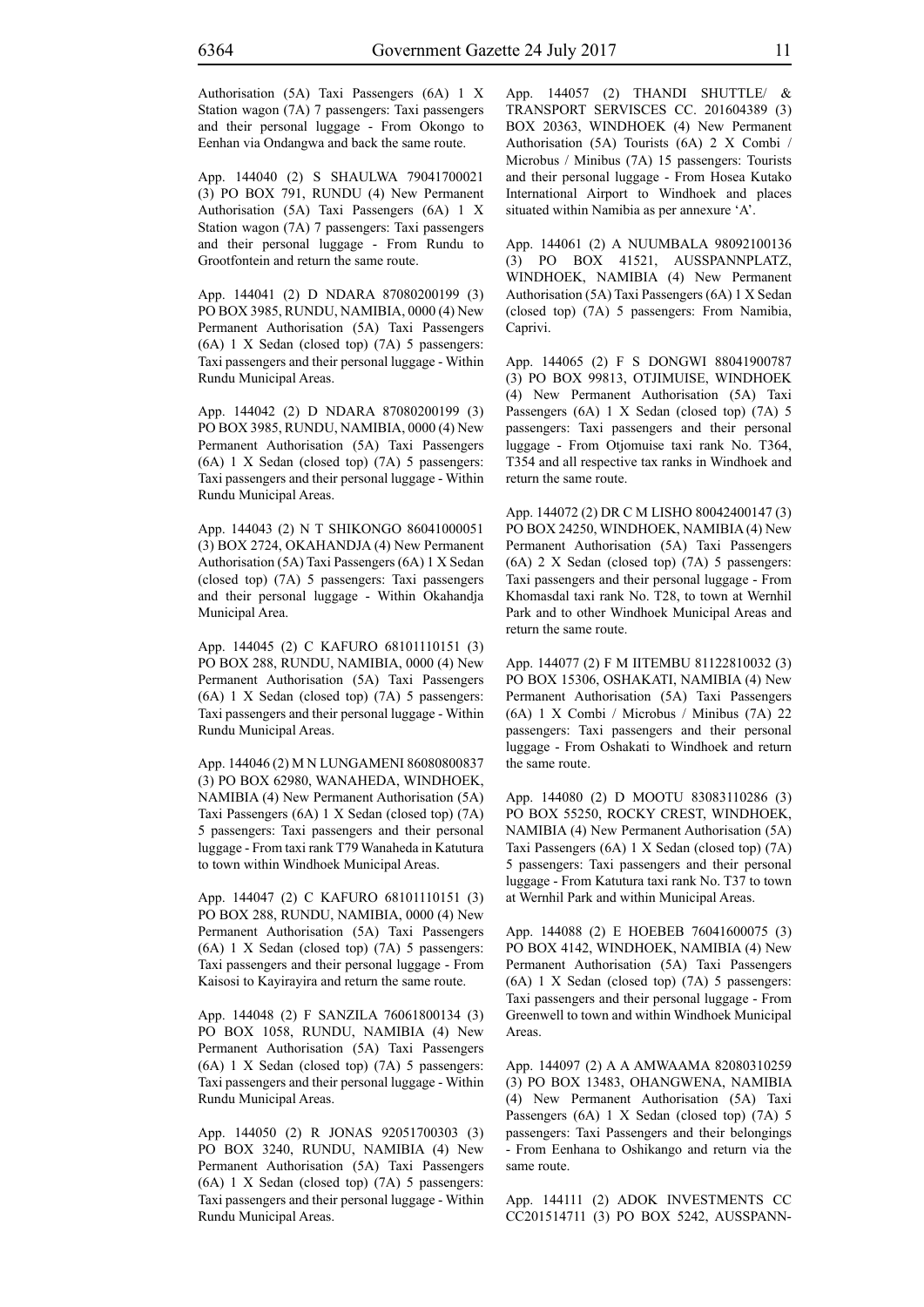PLATZ, WINDHOEK, NAMIBIA (4) New Permanent Authorisation (5A) Taxi Passengers (6A) 1 X Bus (single deck) (7A) 23 passengers: Passengers and their belongings - From Windhoek to Oshakati and return via the same route.

App. 144119 (2) J H VAN WYK 63020400163 (3) PO BOX 22066, WINDHOEK, NAMIBIA (4) New Permanent Authorisation (5A) Taxi Passengers (6A) 1 X Sedan (closed top) (7A) 5 passengers: Taxi passengers and their personal luggage - From Windhoek to Okahandja, Karibib, Omaruru, Usakos and Swakopmund and return the same route.

App. 144120 (2) C M CHALWE 90070800607 (3) PO BOX 709, LÜDERITZ, NAMIBIA (4) New Permanent Authorisation (5A) Taxi Passengers (6A) 1 X Sedan (closed top) (7A) 5 passengers: Taxi passengers and their personal luggage - From town to the location, NHE and Benguela.

App. 144121 (2) C M CHALWE 90070800607 (3) PO BOX 709, LÜDERITZ, NAMIBIA (4) New Permanent Authorisation (5A) Taxi Passengers (6A) 1 X Sedan (closed top) (7A) 5 passengers: Taxi passengers and their personal luggage - From town and back to location Benguela, NHE extension 1.

App. 144122 (2) L S MUKELEBAI 73060610169 (3) PO BOX 1894, KEETMANSHOOP, NAMIBIA (4) New Permanent Authorisation (5A) Taxi Passengers (6A) 1 X Station wagon (7A) 7 passengers: Taxi passengers and their personal luggage - Naute dam to Keetmanshoop and return the same route.

App. 144124 (2) M F MUBITA 74100610181 (3) PO BOX 1054, OKAHANDJA, NAMIBIA (4) New Permanent Authorisation (5A) Taxi Passengers (6A) 1 X Sedan (closed top) (7A) 5 passengers: Taxi passengers and their personal luggage - From New Town location to the business areas and return the same route.

App. 144128 (2) V KATHINDI 68072500686 (3) PRIVATE BAG 2096, RUNDU (4) New Permanent Authorisation (5A) Taxi Passengers (6A) 1 X Sedan (closed top) (7A) 5 passengers: Taxi passengers and their personal luggage - From Rundu East  $&$  West and from west to east.

App. 144129 (2) V KATHINDI 68072500686 (3) PRIVATE BAG 2096, RUNDU (4) New Permanent Authorisation (5A) Taxi Passengers (6A) 1 X Sedan (closed top) (7A) 5 passengers: Taxi passengers and their personal luggage - From Tutungeni location to hospital, school and other locations.

App. 144132 (2) L NEKUNDI 71110900112 (3) BOX 5145, WALVIS BAY (4) New Permanent Authorisation (5A) Taxi Passengers (6A) 1 X Sedan (closed top) (7A) 5 passengers: Taxi passengers and their personal luggaeges - From Walvis Bay to Swakopmund and return the same route.

App. 144134 (2) D MULUEYI 72112700324 (3) PO BOX 12030, NKURENKURU, RUNDU (4) New Permanent Authorisation (5A) Taxi Passengers (6A) 1 X Station wagon (7A) 7 passengers: Taxi passengers and their personal luggage - From Nakazaza to Katwitwi and within Rundu Municipal Areas.

App. 144137 (2) D T KEIB 85120410111 (3) PO BOX 3218, SWAKOPMUND, NAMIBIA (4) New Permanent Authorisation (5A) Taxi Passengers (6A) 1 X Sedan (closed top) (7A) 5 passengers: Taxi passengers and their personal luggage - From Swakopmund to Walvis Bay, Arandis and return the same route.

App. 144140 (2) F MAKILI 90021300453 (3) PO BOX 588, OKAHANDJA, NAMIBIA (4) New Permanent Authorisation (5A) Taxi Passengers (6A) 1 X Sedan (closed top) (7A) 5 passengers: Taxi passengers and their personal luggage - From Havana to town.

App. 144141 (2) F MAKILI 90021300453 (3) PO BOX 588, OKAHANDJA, NAMIBIA (4) New Permanent Authorisation (5A) Taxi Passengers (6A) 1 X Sedan (closed top) (7A) 5 passengers: Taxi passengers and their personal luggage - From Five Rand location to town at Okahandja Mall and within Okahandja Municipal Areas.

App. 144143 (2) V N HAMUTENYA 85091210040 (3) PO BOX 3066, RUNDU, NAMIBIA (4) New Permanent Authorisation (5A) Taxi Passengers (6A) 1 X Sedan (closed top) (7A) 5 passengers: Taxi passengers and their personal luggage - Within Nkurenkuru Municipal Areas.

App. 144145 (2) J H KAVARA 89081100300 (3) PO BOX 479, RUNDU, NAMIBIA (4) New Permanent Authorisation (5A) Taxi Passengers (6A) 1 X Sedan (closed top) (7A) 5 passengers: Taxi passengers and their personal luggage - From Sauyemwa to Schools and within Rundu Municipal Areas.

App. 144146 (2) E N SHILEMBA 75122200327 (3) PO BOX 61718, KATUTURA, WINDHOEK (4) New Permanent Authorisation (5A) Taxi Passengers (6A) 1 X Sedan (closed top) (7A) 5 passengers: Taxi passengers and their personal luggage - Within Municipal Areas of Windhoek.

App. 144148 (2) D MULUEYI 72112700324 (3) PO BOX 12030, NKURENKURU, RUNDU (4) New Permanent Authorisation (5A) Taxi Passengers (6A) 1 X Station wagon (7A) 7 passengers: Taxi passengers and their personal luggage - From Nakazaza to Katwitwi and within rundu Municipal **Areas**.

App. 144150 (2) F K SHEYA 83060610789 (3) PO BOX 7178, OSHAKATI, NAMIBIA (4) New Permanent Authorisation (5A) Taxi Passengers (6A) 1 X Sedan (closed top) (7A) 5 passengers: Taxi passengers and their personal luggage - From Ruacana, Outapi, and Oshakati and return the same route.

App. 144152 (2) N N SHETEKELA 87062800198 (3) PO BOX 62993, WANAHEDA, WINDHOEK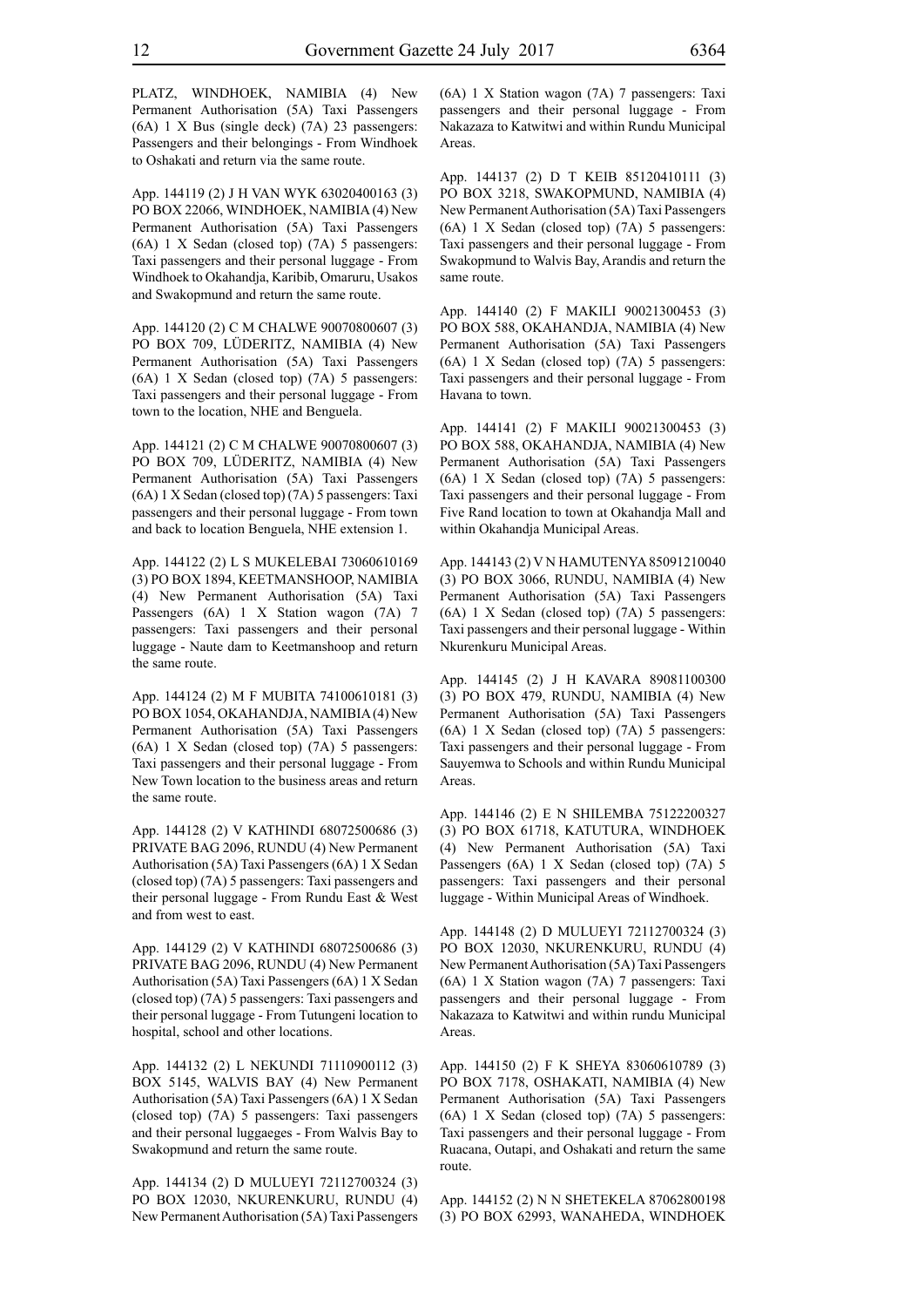(4) New Permanent Authorisation (5A) Taxi Passengers (6A) 1 X Combi / Microbus / Minibus (7A) 16 passengers: Taxi passengers and their personal luggage - From Khomasdal taxi rank No. T311 to town and within Windhoek Municipal **Areas**.

App. 144155 (2) R I S HOESEB 78072610112 (3) PO BOX 95068, WINDHOEK, NAMIBIA (4) New Permanent Authorisation (5A) Taxi Passengers (6A) 1 X Sedan (closed top) (7A) 5 passengers: Taxi passengers and their personal luggage - Within Windhoek Municipal Areas and return the same route.

App. 144161 (2) R S KANDJIMI 83062111003 (3) PO BOX 6198, NKURENKURU, RUNDU (4) New Permanent Authorisation (5A) Taxi Passengers (6A) 1 X Sedan (closed top) (7A) 5 passengers: Taxi passengers and their personal luggage - From Nkurenkuru to Rundu and return the same route.

App. 144163 (2) K L MUSHWENA 84101710767 (3) PO BOX 6034, NKURENKURU, NAMIBIA, 9000 (4) New Permanent Authorisation (5A) Taxi Passengers (6A) 1 X Sedan (closed top) (7A) 5 passengers: Taxi passengers and their personal luggage - From Nkurenkuru to Tondoro, Nzinze, Nankundu and return the same route.

App. 144166 (2) M K NDARA 90111200757 (3) PO BOX 6128, NKURENKURU, NAMIBIA, 9000 (4) New Permanent Authorisation (5A) Taxi Passengers (6A) 1 X Sedan (closed top) (7A) 5 passengers: Taxi passengers and their personal luggage - Within Nkurenkuru Municipal Areas.

App. 144168 (2) L M HAINGURA 79060810805 (3) PO BOX 6275, NKURENKURU, RUNDU (4) New Permanent Authorisation (5A) Taxi Passengers (6A) 1 X Sedan (closed top) (7A) 5 passengers: Taxi passengers and their personal luggage - Within Nkurenkuru Municipal Areas.

App. 144169 (2) H H HAINGURA 87041200388 (3) PO BOX 6241, NKURENKURU, RUNDU (4) New Permanent Authorisation (5A) Taxi Passengers (6A) 1 X Sedan (closed top) (7A) 5 passengers: Taxi passengers and their personal luggage - From Radius route to Rupara, Tondoro and other nearest areas.

App. 144170 (2) J H MUREMI 88011700111 (3) PO BOX 6076, NKURENKURU (4) New Permanent Authorisation (5A) Taxi Passengers (6A) 1 X Sedan (closed top) (7A) 5 passengers: Taxi passengers and their personal luggage - From Nkurenkuru to Mpungu, Rupara and Kasote and return the same route.

App. 144172 (2) J NENGUMBO 72070600718 (3) PO BOX 2334, SWAKOPMUND, NAMIBIA (4) New Permanent Authorisation (5A) Taxi Passengers (6A) 1 X Station wagon (7A) 7 passengers: Taxi passengers and their personal luggage - From Taxlang of Swakopmund to Otjiwarongo.

App. 144173 (2) M FIDELIS 70082710023 (3) PO BOX 13321, EENHANA, OSHAKATI (4) New Permanent Authorisation (5A) Taxi Passengers (6A) 1 X Sedan (closed top) (7A) 5 passengers: Taxi passengers and their personal luggage - From Eenhana to Okongo and return the same route.

App. 144189 (2) B HAIPITO 81010210068 (3) BOX 3149, WALVIS BAY (4) New Permanent Authorisation (5A) Taxi Passengers (6A) 2 X Sedan (closed top) (7A) 5 passengers: Taxi passengers and their personal luggage - From Walvis Bay to Swakopmund and back the same route.

App. 144196 (2) R M FRANS 83032810124 (3) BOX 15245, OSHAKATI, Namibia (4) New Permanent Authorisation (5A) Taxi Passengers (6A) 1 X Sedan (closed top) (7A) 5 passengers: Taxi passengers and their personal luggage - Between Oshakati and Ongwediva.

App. 144200 (2) O M HANGULA 84110110114 (3) PO BOX 7290, SWAKOPMUND, NAMIBIA, 9000 (4) New Permanent Authorisation (5A) Taxi Passengers (6A) 1 X Sedan (closed top) (7A) 5 passengers: Taxi passengers and their personal luggage - Within Swakopmund municipality and between Swakopmund and Walvis Bay.

App. 144206 (2) S S NEWAKA 90051400421 (3) PO BOX 65539, KATUTURA, WINDHOEK, NAMIBIA (4) New Permanent Authorisation (5A) Taxi Passengers (6A) 1 X Sedan (closed top) (7A) 5 passengers: Taxi passengers and their personal luggage - From Khomasdal taxi rank No. T307 & Taxi rank No. T322 and within Windhoek Municipal Areas,

App. 144208 (2) M N ERSATUS 90060400323 (3) PO BOX 6128, NKURENKURU, 9000 (4) New Permanent Authorisation (5A) Taxi Passengers (6A) 1 X Station wagon (7A) 7 passengers: Taxi passengers and their personal luggage - Within 70 Radius linking from Nkurenkuru to Sivara and return the same route.

App. 144210 (2) A K NGONDO 86030200647 (3) PO BOX 3576, RUNDU, NAMIBIA (4) New Permanent Authorisation (5A) Taxi Passengers (6A) 1 X Sedan (closed top) (7A) 5 passengers: Taxi passengers and their personal luggage - Within Nkurenkuru Municipal Areas.

App. 144213 (2) A K NGONDO 86030200647 (3) PO BOX 3576, RUNDU, NAMIBIA (4) New Permanent Authorisation (5A) Taxi Passengers (6A) 1 X Station wagon (7A) 7 passengers: Taxi passengers and their personal luggage - From Nkurenkuru to Rupara, and within Nkurenkuru areas.

App. 144217 (2) I NDALA 83010210736 (3) PO BOX 6131, NKURENKURU, NAMIBIA, 9000 (4) New Permanent Authorisation (5A) Taxi Passengers (6A) 1 X Sedan (closed top) (7A) 5 passengers: Taxi passengers and their personal luggage - From Bravo to Nakazaza and return the same route.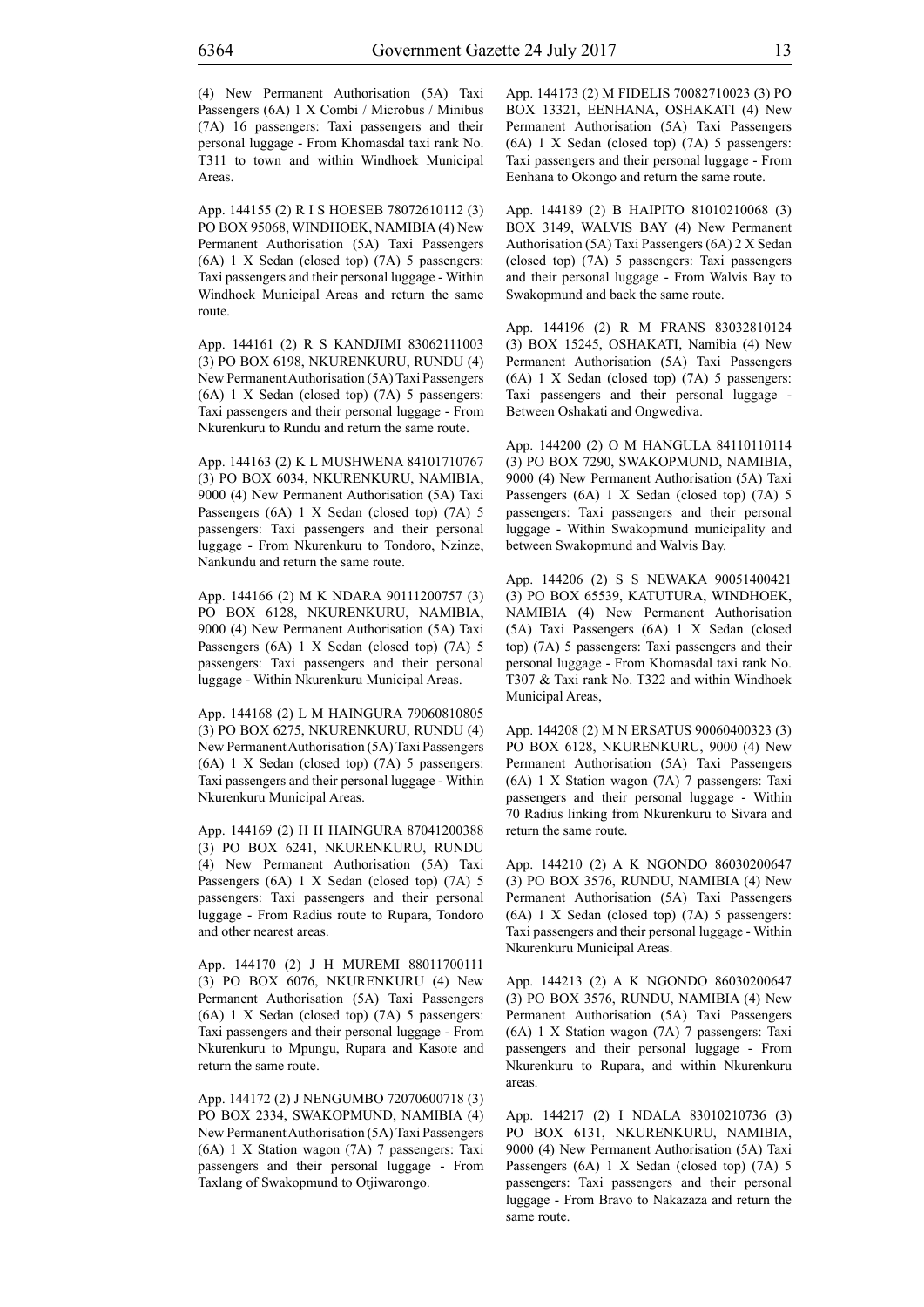App. 144220 (2) F K KAWAYA 8904070042 (3) PO BOX 6022, NKURENKURU, RUNDU, NAMIBIA (4) New Permanent Authorisation (5A) Taxi Passengers (6A) 1 X Sedan (closed top) (7A) 5 passengers: Taxi passengers and their personal luggage - From Nkurenkuru to Kasote.

App. 144223 (2) R KAKONDA 83080211227 (3) PO BOX 6204, NKURENKURU, RUNDU (4) New Permanent Authorisation (5A) Taxi Passengers (6A) 1 X Sedan (closed top) (7A) 5 passengers: Taxi passengers and their personal luggage - From Nakazana to Katwitwi and within Radius.

App. 144224 (2) J N MUFENDA 88040500869 (3) PO BOX 6128, NKURENKURU, NAMIBIA (4) New Permanent Authorisation (5A) Taxi Passengers (6A) 1 X Sedan (closed top) (7A) 5 passengers: Taxi passengers and their personal luggage - From Nkurenkuru to Rundu and return the same route.

App. 144226 (2) A H HAUSIKU 83100910737 (3) PO BOX 1726, RUNDU, NAMIBIA (4) New Permanent Authorisation (5A) Taxi Passengers (6A) 1 X Sedan (closed top) (7A) 5 passengers: Taxi passengers and their personal luggage - From Katwitwi to Nakazaza and return the same route.

App. 144227 (2) M E HAIHAMBO 67122800636 (3) BOX 1477, WINDHOEK, 900000 (4) New Permanent Authorisation (5A) Taxi Passengers (6A) 1 X Sedan (closed top) (7A) 5 passengers: Taxi passengers and their personal luggage - From Havana to town at Shoprite and within Windhoek Municipal Areas and return the same route.

App. 144228 (2) F C KOSENGE 90010200320 (3) PO BOX 6076, NKURENKURU, RUNDU (4) New Permanent Authorisation (5A) Taxi Passengers (6A) 1 X Sedan (closed top) (7A) 5 passengers: Taxi passengers and their personal luggage - From within Kavango west region.

App. 144237 (2) I N HAIMBILI 83030312216 (3) PO BOX 6073, NKURENKURU, RUNDU NAMIBIA (4) New Permanent Authorisation (5A) Taxi Passengers (6A) 1 X Station wagon (7A) 7 passengers: Taxi passengers and their personal luggage - Within Nkurenkuru areas.

App. 144241 (2) P K SILYATA 90080600360 (3) PO BOX 6101, NKURENKURU, RUNDU (4) New Permanent Authorisation (5A) Taxi Passengers (6A) 1 X Sedan (closed top) (7A) 5 passengers: Taxi passengers and their personal luggage - Within Radius to Nkurenkuru and return the same route.

App. 144242 (2) M H SALAMO 72091700576 (3) PO BOX 12030, NKURENKURU, RUNDU (4) New Permanent Authorisation (5A) Taxi Passengers (6A) 1 X Sedan (closed top) (7A) 5 passengers: Taxi passengers and their personal luggage - From Katwitwi to Nakazaza and within Radius areas.

App. 144243 (2) F N T NDUME 84112310056 (3) PO BOX 26270, WINDHOEK, NAMIBIA (4) New Permanent Authorisation (5A) Taxi Passengers (6A) 1 X Sedan (closed top) (7A) 5 passengers: Taxi passengers and their personal luggage: From Goreangab Dam Katutura to town within Windhoek Municipal Area.

App. 144244 (2) F N T NDUME 84112310056 (3) PO BOX 26270, WINDHOEK, NAMIBIA (4) New Permanent Authorisation (5A) Taxi Passengers (6A) 1 X Sedan (closed top) (7A) 5 passengers: Taxi passengers and their personal luggage: from Otjomuise to town within Windhoek Municipal Area.

App. 144245 (2) G MAWENGE 90120200147 (3) P.O.BOX 26975, WINDHOEK (4) New Permanent Authorisation (5A) Taxi Passengers (6A) 3 X Sedan (closed top) (7A) 5 passengers: Taxi passengers and their personal luggage - From Khomasdal to town at Shoprite taxi rank and within Windhoek Municipal Areas and return the same route.

App. 144246 (2) R S JOHANNES 87010700869 (3) PO BOX 27876, WINDHOEK, NAMIBIA (4) New Permanent Authorisation (5A) Taxi Passengers (6A) 1 X Sedan (closed top) (7A) 5 passengers: Taxi passengers and their personal luggage - From taxi rank number 400 Rocky Crest to taxi rank No. T707 at Shoprite and return the same route.

App. 144248 (2) J KUDUMO 57100200156 (3) PO BOX 359, NKURENKURU, RUNDU (4) New Permanent Authorisation (5A) Taxi Passengers (6A) 1 X Sedan (closed top) (7A) 5 passengers: Taxi passengers and their personal luggage - From Nkurenkuru to Rundu and return the same route.

App. 144250 (2) F DAVID 82111111023 (3) PO BOX 7354, KATUTURA, WINDHOEK (4) New Permanent Authorisation (5A) Taxi Passengers (6A) 1 X Sedan (closed top) (7A) 5 passengers: From Namibia, Caprivi.

App. 144253 (2) R NAMBASE 61020800216 (3) PO BOX 6144, NKURENKURU, RUNDU (4) New Permanent Authorisation (5A) Taxi Passengers (6A) 1 X Sedan (closed top) (7A) 5 passengers: Taxi passengers and their personal luggage - Within 70 km to other villages and return the same route.

App. 144256 (2) G B G MOSHSHO 80091510667 (3) BOX 23210, WINDHOEK, NAMIBIA (4) New Permanent Authorisation (5A) Taxi Passengers (6A) 1 X Sedan (closed top) (7A) 5 passengers: Taxi passengers and their personal luggage - From Goreangab Dam taxi rank number T82 to City center taxi rank No. 723 and return the same route.

App. 144257 (2) FHD TOURS & SHUTLE SER-VICES 201503084 (3) BOX 61746, KATUTURA, 0000 (4) New Permanent Authorisation (5A) Tourists (6A) 1 X Station wagon (7A) 7 passengers: Tourists as well as their personal effects-From Windhoek and or Hosea Kutako International Airport and or other Airpots in Namibia on prebooked tours with a minimum duration of three days to places situeted within Namibia including places on the borders of Namibia with Neighbouring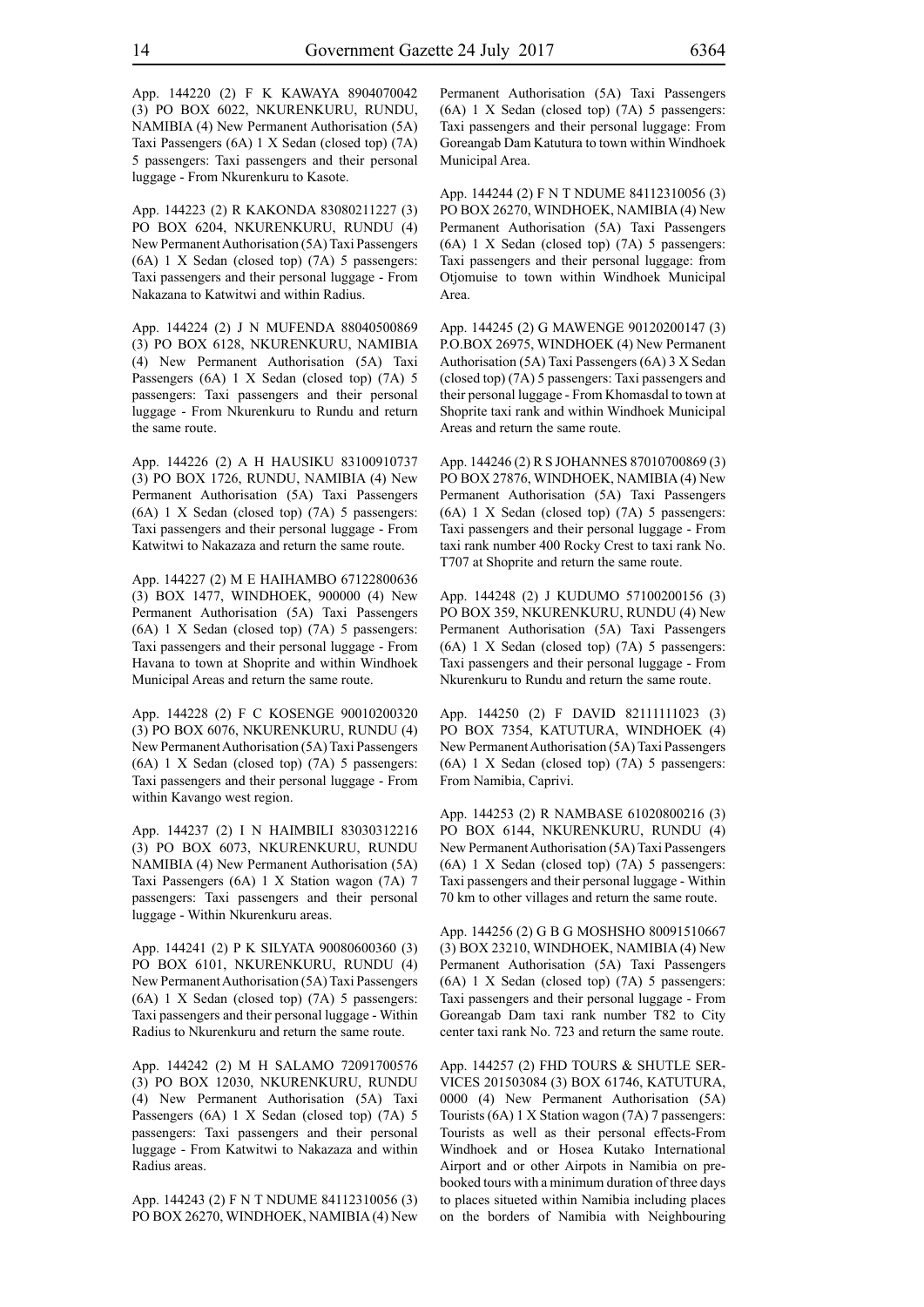countries and return to the places of embarkation subject to:

App. 144259 (2) P OATLHOTSE 83100610253 (3) PO BOX 5809, AUSSPANNPLATZ, WINDHOEK (4) New Permanent Authorisation (5A) Taxi Passengers (6A) 1 X Sedan (closed top) (7A) 5 passengers: Taxi passengers and their personal luggage - From Khomasdal taxi rank No. T322 to Northern Industrial taxi raank no T755 and retun the same route.

App. 144260 (2) L VAN DER WESTHUIZEN 83040210378 (3) PO BOX 2264, TSUMEB, NAMIBIA (4) New Permanent Authorisation (5A) Taxi Passengers (6A) 1 X Sedan (closed top) (7A) 5 passengers: Taxi passengers and their personal luggage - From Kuviikuland extension No. 4 to town city center and return the same route.

App. 144261 (2) N KASHIHAKUMWA 830- 32910331 (3) PO BOX 206, WINDHOEK, NAMIBIA (4) New Permanent Authorisation (5A) Taxi Passengers (6A) 1 X Sedan (closed top) (7A) 5 passengers: Taxi passengers and their personal luggage - From Okuryangava taxi rank No. 74 to town at Shoprite and Ellerines taxi rank and return the same route.

App. 144264 (2) K FRANS 81061010643 (3) PO BOX 1331, WINDHOEK (4) New Permanent Authorisation (5A) Taxi Passengers (6A) 2 X Sedan (closed top) (7A) 5 passengers: Taxi passengers and their personal luggage - From Okuryangava taxi rank No. 74 to city center at Shoprite and Ellerines and return the same route.

App. 144265 (2) C A SHIPANGA 94112700970 (3) PO BOX 410, OTJIWARONGO, NAMIBIA (4) New Permanent Authorisation (5A) Taxi Passengers (6A) 1 X Combi / Microbus / Minibus (7A) 10 passengers: Taxi passengers and their personal luggage - From Otjiwarongo to Swakopmund, Walvis Bay, Rundu and Katima Mulilo and return the same route.

App. 144267 (2) J NEHALE 76083000564 (3) PO BOX 62975, WANAHEDA, WINDHOEK (4) New Permanent Authorisation (5A) Taxi Passengers (6A) 1 X Sedan (closed top) (7A) 5 passengers: Taxi passengers and their personal luggage - Within Windhoek Municipal Areas and return the same route.

App. 144269 (2) A S LYAKONGA 88121000920 (3) PO BOX 6047, NKURENKURU, RUNDU (4) New Permanent Authorisation (5A) Taxi Passengers (6A) 1 X Sedan (closed top) (7A) 5 passengers: Taxi passengers and their personal luggage - Within 70 km Radius linking other village.

App. 144272 (2) H L MURANDA 88022400847 (3) PO BOX 6128, NKURENKURU, RUNDU, 9000 (4) New Permanent Authorisation (5A) Taxi Passengers (6A) 1 X Sedan (closed top) (7A) 5 passengers: Taxi passengers and their personal luggage - Within 70 Radius and within other areas.

App. 144274 (2) NALISHE TRADING CC 201310772 (3) PO BOX 64834, GOREANGAB, WINDHOEK (4) New Permanent Authorisation (5A) Taxi Passengers (6A) 1 X Sedan (closed top) (7A) 5 passengers: Taxi passengers and their personal luggage - From Okuryangava taxi rank No. T80 to town and return the same route.

App. 144276 (2) NALISHE TRADING CC 201310772 (3) PO BOX 64834, GOREANGAB, WINDHOEK (4) New Permanent Authorisation (5A) Taxi Passengers (6A) 1 X Sedan (closed top) (7A) 5 passengers: Taxi passengers and their personal luggage - From Okuryangava taxi rank number T80 to town at Shoprite and return the same route.

App. 144280 (2) NALISHE TRADING CC 201310772 (3) PO BOX 64834, GOREANGAB, WINDHOEK (4) New Permanent Authorisation (5A) Taxi Passengers (6A) 1 X Station wagon (7A) 7 passengers: From Namibia, Caprivi, Andara.

App. 144283 (2) NALISHE TRADING CC 201310772 (3) PO BOX 64834, GOREANGAB, WINDHOEK (4) New Permanent Authorisation (5A) Taxi Passengers (6A) 1 X Station wagon (7A) 7 passengers: Taxi passengers and their personal luggage - From Oshakati, Outapi, Omungwelume and Ongwediva and return the same route.

App. 144287 (2) E P MWANYANGAPO 7610- 1010295 (3) PO BOX 81, GROOTFONTEIN, NAMIBIA (4) New Permanent Authorisation (5A) Taxi Passengers (6A) 1 X Sedan (closed top) (7A) 5 passengers: Taxi passengers and their personal luggage - From Grootfontein to Blikkies Dorp and return the same route.

App. 144289 (2) S ANTHINDI 731212009840 (3) PO BOX 2126, KEETMANSHOOP, NAMIBIA (4) New Permanent Authorisation (5A) Taxi Passengers (6A) 1 X Sedan (closed top) (7A) 5 passengers: Taxi passengers and their personal luggage - From Tseiblaagte, State House and return the same route.

App. 144291 (2) T N MAUTA 89101200313 (3) PO BOX 1054, OKAHANDJA, NAMIBIA (4) New Permanent Authorisation (5A) Taxi Passengers (6A) 1 X Sedan (closed top) (7A) 5 passengers: Taxi passengers and their personal luggage - From New town to Okahandja Mall and business industrial areas and return the same route.

App. 144294 (2) J S BASSON 94092300883 (3) PO BOX 1479, KEETMANSHOOP, NAMIBIA (4) New Permanent Authorisation (5A) Taxi Passengers (6A) 1 X Sedan (closed top) (7A) 5 passengers: Taxi passengers and their personal luggage - From Tseiblaagte to town and return the same route.

App. 144295 (2) P GAWISEB 74061500066 (3) PO BOX 728, GROOTFONTEIN, NAMIBIA (4) New Permanent Authorisation (5A) Taxi Passengers (6A) 1 X Sedan (closed top) (7A) 5 passengers: Taxi passengers and their personal luggage - Within Grootfontein Municipal Areas.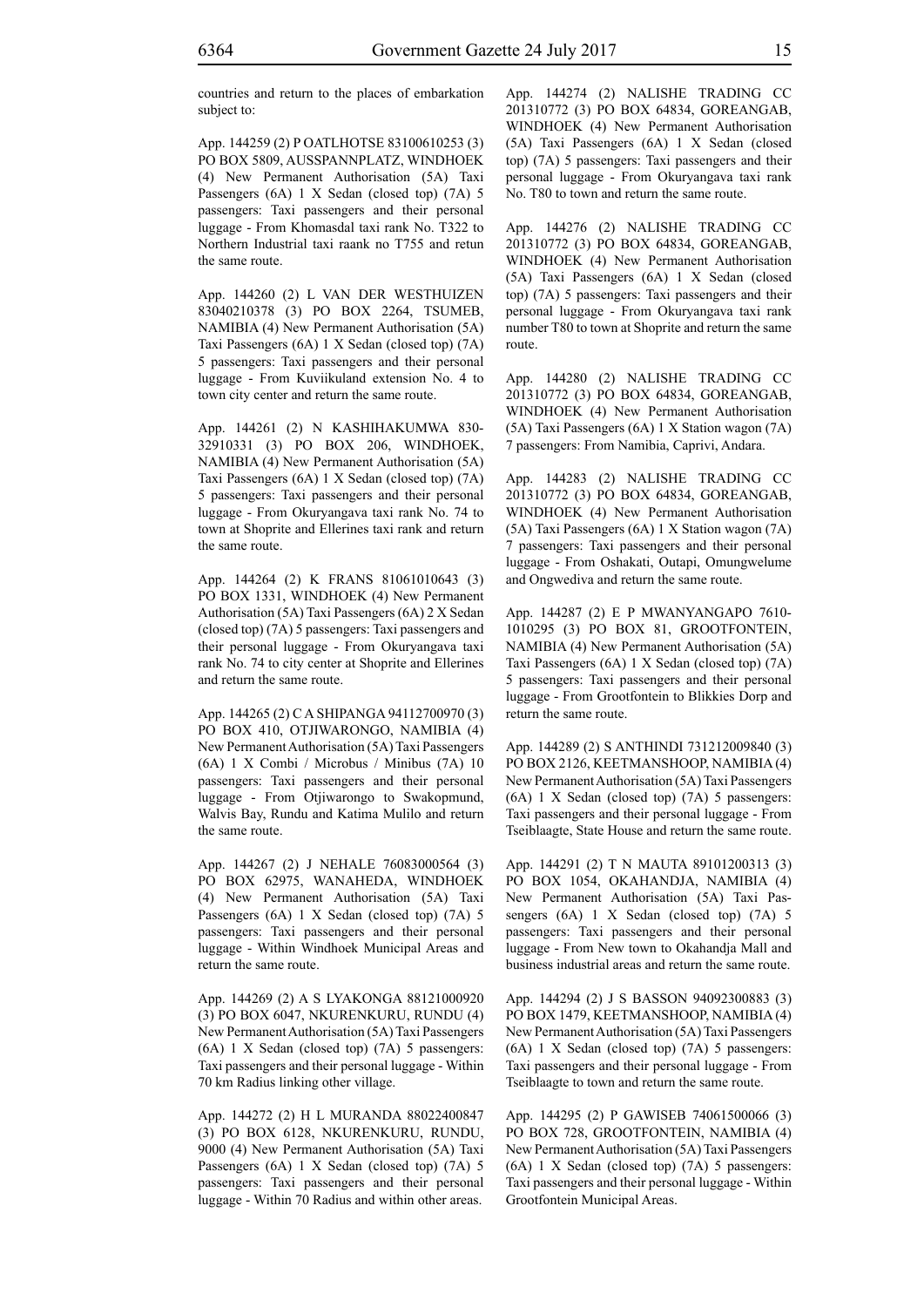App. 144296 (2) S M IYAMBO 90041300564 (3) BOX 1900, KEETMANSHOOP, WINDHOEK (4) New Permanent Authorisation (5A) Taxi Passengers (6A) 1 X Sedan (closed top) (7A) 5 passengers: Taxi passengers and their personal luggage - Within Keetmanshoop Municipal Areas.

App. 144298 (2) KAPERE J 55110500088 (3) PO BOX 390, GOBABIS (4) New Permanent Authorisation (5A) Taxi Passengers (6A) 1 X Sedan (closed top) (7A) 5 passengers: Taxi passengers and their personal luggage: From Epako to Gobabis and return the same route.

App. 144299 (2) E S FERNANDU 84051211037 (3) PO BOX 6128, NKURENKURU, OKAVANGO, 9000 (4) New Permanent Authorisation (5A) Taxi Passengers (6A) 2 X Sedan (closed top) (7A) 5 passengers: Taxi passengers and their personal luggage - From Nkurenkuru to Rupara and the nearest areas.

App. 144300 (2) S E MIZI 81021510211 (3) PO BOX 6144, NKURENKURU, NAMIBIA, 9000 (4) New Permanent Authorisation (5A) Taxi Passengers (6A) 1 X Sedan (closed top) (7A) 5 passengers: Taxi passengers and their personal luggage - From Nkure-nkuru to Katwitwi, Mbambi and Mpungu.

App. 144301 (2) S E MIZI 81021510211 (3) PO BOX 6144, NKURENKURU, NAMIBIA, 9000 (4) New Permanent Authorisation (5A) Taxi Passengers (6A) 1 X Sedan (closed top) (7A) 5 passengers: Taxi passengers and their personal luggage - Within 70 km to other village councils.

App. 144304 (2) J ADELINU 70051100673 (3) PO BOX 6131, NKURENKURU, NAMIBIA, 9000 (4) New Permanent Authorisation (5A) Taxi Passengers (6A) 1 X Sedan (closed top) (7A) 5 passengers: Taxi passengers and their personal luggage - From Nkure-nkuru to Katwitwi, nankudu and also the nearest areas and return the samre route.

App. 144306 (2) S KAMBINDO 90060401297 (3) PO BOX +6116, NKURE-NKURU, RUNDU, NAMIBIA (4) New Permanent Authorisation (5A) Taxi Passengers (6A) 1 X Sedan (closed top) (7A) 5 passengers: Taxi passengers and their personal luggage - Within Radius and to other village council.

App. 144311 (2) M K NAMHINO 79042910488 (3) PO BOX 63135, WANAHEDA, WINDHOEK, 9000 (4) New Permanent Authorisation (5A) Taxi Passengers (6A) 1 X Sedan (closed top) (7A) 5 passengers: Taxi passengers and their personal luggage - From Katutura clinic taxi rank number 5 to Elisenheim and return the same route.

App. 144313 (2) J L AMUTENYA 90110800435 (3) PO BOX 61935, KATUTURA, WINDHOEK, 9000 (4) New Permanent Authorisation (5A) Taxi Passengers (6A) 1 X Combi / Microbus / Minibus (7A) 16 passengers: Taxi passengers and their personal luggage - From Wanaheda taxi rank

number T262 to Otamanzi in Omusati region and return the same route.

App. 144316 (2) P NGHIILENAPO 77031300177 (3) PO BOX 62689, SOWETO, KATUTURA, WINDHOEK (4) New Permanent Authorisation (5A) Taxi Passengers (6A) 1 X Sedan (closed top) (7A) 5 passengers: Taxi passengers and their personal luggage - From Donkerhoek taxi rank number T32 to V.T.C and Social Security in Khomasdal and return the same route.

App. 144317 (2) F P MUNGHADI 88112900787 (3) PO BOX 737, OSHIKANGO, NAMIBIA (4) New Permanent Authorisation (5A) Taxi Passengers (6A) 1 X Sedan (closed top) (7A) 5 passengers: Taxi passengers and their personal luggage - From Oshakati, Ondangwa, Outapi and Oshikango and return the same route.

App. 144319 (2) M KATANGA 59092700800 (3) PO BOX 6110, NKURENKURU, RUNDU (4) New Permanent Authorisation (5A) Taxi Passengers (6A) 1 X Sedan (closed top) (7A) 5 passengers: Taxi passengers and their personal luggage - From Nkurenkuru to Katwitwi through Rupara road and return the same route.

App. 144321 (2) R K SAKATJANA 5911120015 (3) PO BOX 6144, NKURENKURU, RUNDU (4) New Permanent Authorisation (5A) Taxi Passengers (6A) 1 X Sedan (closed top) (7A) 5 passengers: Taxi passengers and their personal luggage - Within 70 km Radius and to other nearest areas.

App. 144325 (2) M MUBIANA 87121000652 (3) PO BOX 385, RUNDU, NAMIBIA, 9000 (4) New Permanent Authorisation (5A) Taxi Passengers (6A) 1 X Sedan (closed top) (7A) 5 passengers: Taxi passengers and their personal luggage - Within 70 km from radius to other village council and return the same route.

App. 144327 (2) K K MBUNDU 88101500146 (3) PO BOX 111, RUNDU, NAMIBIA (4) New Permanent Authorisation (5A) Taxi Passengers (6A) 1 X Sedan (closed top) (7A) 5 passengers: Taxi passengers and their personal luggage - From Katwitwi to Nakazana and return the same route.

App. 144328 (2) J EVELINU 83070710220 (3) PO BOX 243, RUNDU, NAMIBIA, 9000 (4) New Permanent Authorisation (5A) Taxi Passengers (6A) 2 X Sedan (closed top) (7A) 5 passengers: Taxi passengers and their personal luggage - From Nkurenkuru town council to Katwitwi, Mpungu, through Rupara route and return the same route.

App. 144331 (2) M N JONAS 84072010685 (3) PO BOX 6128, NKURENKURU, RUNDU (4) New Permanent Authorisation (5A) Taxi Passengers (6A) 1 X Sedan (closed top) (7A) 5 passengers: Taxi passengers and their personal luggage - From Nkurekuru to Katwitwi, Rupara and return the same route.

App. 144333 (2) M N JONAS 84072010685 (3) PO BOX 6128, NKURENKURU, RUNDU (4)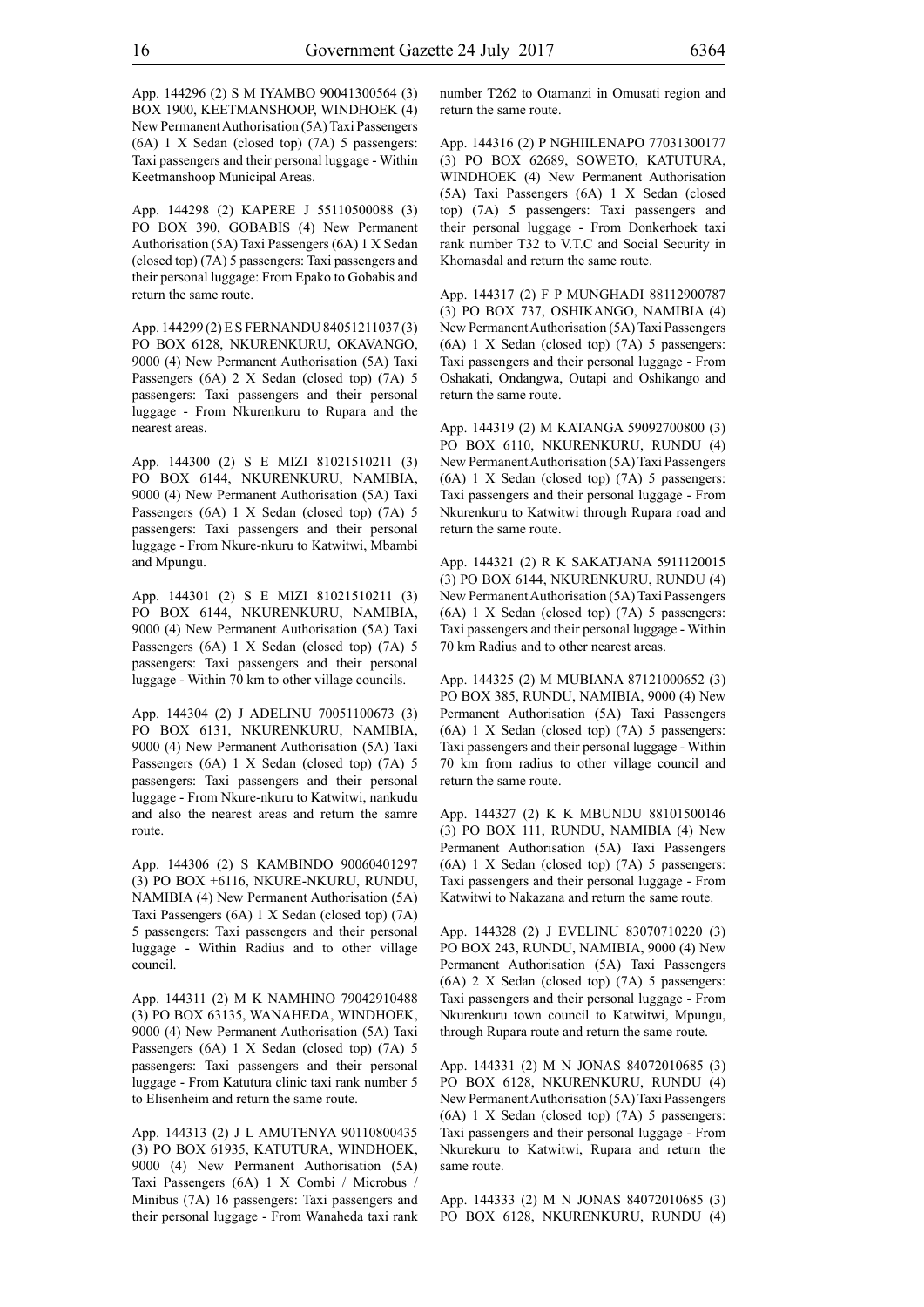New Permanent Authorisation (5A) Taxi Passengers (6A) 2 X Sedan (closed top) (7A) 5 passengers: Taxi passengers and their personal luggage - From Nkurenkuru to Katwitwi and the other nearest areas and return the same route.

App. 144336 (2) K N SIMBO 900062600575 (3) PO BOX 6157, NKURENKURU, RUNDU (4) New Permanent Authorisation (5A) Taxi Passengers (6A) 1 X Combi / Microbus / Minibus (7A) 14 passengers: Taxi passengers and their personal luggage - From Nkurenkuru to Windhoek, Tsumeb, Oshakati via Rundu and return the same route.

App. 144338 (2) MCCLUNE'S TAXI SERVICE CC. CC20070336 (3) PO BOX 5130, WALVIS BAY (4) New Permanent Authorisation (5A) Passengers (6A) 2 X Combi / Microbus / Minibus (7A) 20 passengers: Passenger and their personal luggage - From Walvis Bay to Oshakati and back.

App. 144339 (2) K N SIMBO 900062600575 (3) PO BOX 6157, NKURENKURU, RUNDU (4) New Permanent Authorisation (5A) Taxi Passengers (6A) 2 X Sedan (closed top) (7A) 5 passengers: Taxi passengers and their personal luggage - From Nkurenkuru to Katwitwi, Mpungu, Rupara and return the same route.

App. 144340 (2) MCCLUNE'S TAXI SERVICE CC. CC20070336 (3) PO BOX 5130, WALVIS BAY (4) New Permanent Authorisation (5A) Taxi Passengers (6A) 2 X Combi / Microbus / Minibus (7A) 14 passengers: Passenger and their personal luggage - From Walvis Bay to Oshakati and back.

App. 144341 (2) P NDONDI 91032200138 (3) PO BOX 6068, NKURENKURU, OKAVANGO, 9000 (4) New Permanent Authorisation (5A) Taxi Passengers (6A) 1 X Sedan (closed top) (7A) 5 passengers: Taxi passengers and their personal luggage - From Nkurenkuru to Katwitwi and return the same route.

App. 144348 (2) D M KAPAPELO 89122600353 (3) PO BOX 39, RUNDU, NAMIBIA (4) New Permanent Authorisation (5A) Taxi Passengers (6A) 1 X Sedan (closed top) (7A) 5 passengers: Taxi passengers and their personal luggage - From Katwitwi to Rupara and return the same route.

App. 144349 (2) J K KASERA 75040410476 (3) PO BOX 973, RUNDU, NANIBIA (4) New Permanent Authorisation (5A) Taxi Passengers (6A) 1 X Sedan (closed top) (7A) 5 passengers: Taxi passengers and their personal luggage - Within 200 Radius linking to other town.

App. 144352 (2) ZIKINHYEHO AND KAHUNDU INVESTMENT CC 2014013757 (3) PO BOX 31720, PIONERSPARK, WINDHOEK (4) New Permanent Authorisation (5A) Taxi Passengers (6A) 1 X Station wagon (7A) 7 passengers: Taxi passengers and their personal luggage - From Katutura taxi rank No. T24 to town and return the same route.

App. 144354 (2) D N SEMI 82060110165 (3) PO BOX 22853, WINDHOEK (4) New Permanent Authorisation (5A) Taxi Passengers (6A) 1 X Sedan (closed top) (7A) 5 passengers: Taxi passengers and their personal luggage - From Prosperita taxi rank No.: T511 to town and return the same route.

App. 144357 (2) D N NDJODHI 70083010041 (3) BOX 61818, KATUTURA, 0000 (4) New Permanent Authorisation (5A) Taxi Passengers (6A) 1 X Sedan (closed top) (7A) 5 passengers: Taxi passengers and their personal luggage - From Havana taxi rank No. T79 to UNAM main campus and within Windhoek Municipal Areas.

App. 144361 (2) R C NDALA 83111410307 (3) PO BOX 27726, KATUTURA, WINDHOEK (4) New Permanent Authorisation (5A) Taxi Passengers (6A) 1 X Sedan (closed top) (7A) 5 passengers: Taxi passengers and their personal luggage - From Hakahana to Katutura, UNAM Khomasdal and within Windhoek Municipal Areas and return the same route..

App. 144362 (2) E M MWANGA 81081510439 (3) PO BOX 962, NGWEZE, NAMIBIA (4) New Permanent Authorisation (5A) Taxi Passengers (6A) 1 X Sedan (closed top) (7A) 5 passengers: Taxi passengers and their personal luggage - From Lyambai location to Wenela Border Post taxi rank No. T3 and within Katima Mulilo Municipal Areas and return the same route.

App. 144366 (2) J K AMUNYELA 74101610096 (3) PO BOX 25456, WINDHOEK, NAMIBIA (4) New Permanent Authorisation (5A) Taxi Passengers (6A) 1 X Sedan (closed top) (7A) 5 passengers: Taxi passengers and their personal luggage - From taxi rank number T10 to Prosperita and Cimbebasia and return the same route.

App. 144368 (2) K BOANE 90082400725 (3) PO BOX 80684, OLYMPIA, WINDHOEK, NAMIBIA (4) New Permanent Authorisation (5A) Taxi Passengers (6A) 1 X Sedan (closed top) (7A) 5 passengers: Taxi passengers and their personal luggage - From Pioneerspark to town at Wernhil Park and within Windhoek Municipal Areas and return the same route.

App. 144374 (2) V V MUTEKA 9310200867 (3) PRIVATE BAG 2001, GROOTFONTEIN, NAMIBIA (4) New Permanent Authorisation (5A) Taxi Passengers (6A) 1 X Station wagon (7A) 7 passengers: Taxi passengers and their personal luggage - From Grootfontein to Tsumeb and return the same route.

App. 144377 (2) R S KANDJIMI 83062111003 (3) PO BOX 6198, NKURENKURU, RUNDU (4) New Permanent Authorisation (5A) Taxi Passengers (6A) 1 X Sedan (closed top) (7A) 5 passengers: Taxi passengers and their personal luggage - From Katwitwi to Rupara and within Nkurenkuru Municipal Areas.

App. 144379 (2) I V BENARD 88063000544 (3) PO BOX 6016, NKURENKURU, RUNDU (4)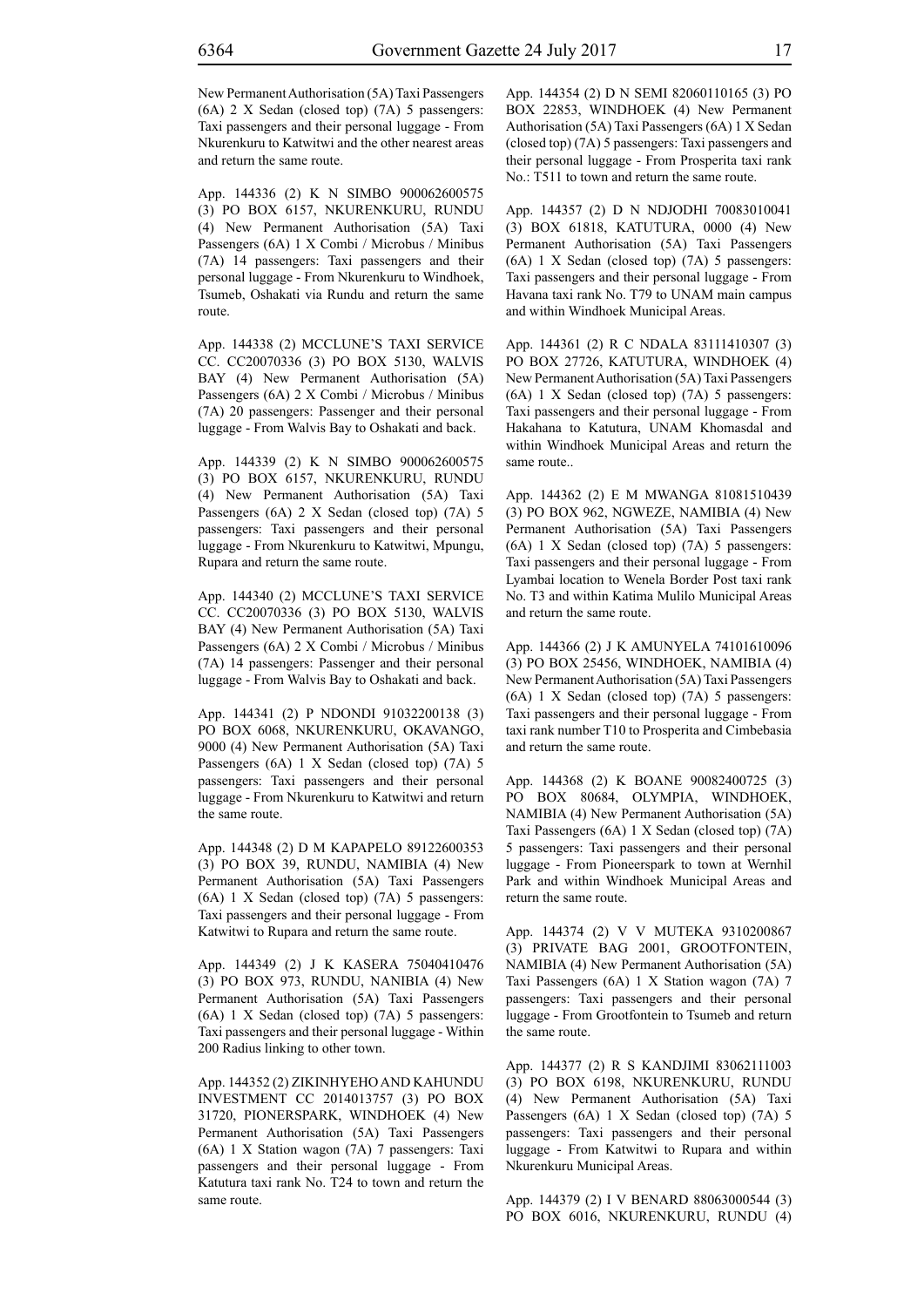New Permanent Authorisation (5A) Taxi Passengers (6A) 1 X Sedan (closed top) (7A) 5 passengers: Taxi passengers and their personal luggage - From Nkurenkuru to Mpungu, Tondoro and Nzinze and return the same route.

App. 144384 (2) M E K ANDENGE 85062610060 (3) PO BOX 2846, SWAKOPMUND, NAMIBIA (4) New Permanent Authorisation (5A) Taxi Passengers (6A) 1 X Sedan (closed top) (7A) 5 passengers: Taxi passengers and their personal luggage - From Windhoek taxi rank No. 34.

App. 144386 (2) S KATSINA 96032900169 (3) PO BOX 28046, WINDHOEK, NAMIBIA (4) New Permanent Authorisation (5A) Taxi Passengers (6A) 1 X Sedan (closed top) (7A) 5 passengers: Taxi passengers and their personal luggage - From Windhoek taxi rank No. T35.

App. 144388 (2) A HAIMBANGA 86063000690 (3) PO BOX 6067, NKURENKURU, RUNDU, NAMIBIA (4) New Permanent Authorisation (5A) Taxi Passengers (6A) 1 X Sedan (closed top) (7A) 5 passengers: Taxi passengers and their personal luggage - Within Nkurenkuru Municipal Areas.

App. 144389 (2) P NDONDI 91032200138 (3) PO BOX 6068, NKURENKURU, OKAVANGO, 9000 (4) New Permanent Authorisation (5A) Taxi Passengers (6A) 1 X Sedan (closed top) (7A) 5 passengers: Taxi passengers and their personal luggage - Within 70 km to other villages.

App. 144390 (2) H KATENGO 91072110141 (3) PO BOX 6047, NKURENKURU, RUNDU (4) New Permanent Authorisation (5A) Taxi Passengers (6A) 1 X Sedan (closed top) (7A) 5 passengers: Taxi passengers and their personal luggage - Within Nkurenkuru to Kasote and return the same route.

App. 144391 (2) K K TOMAS 90082601062 (3) PO BOX 1208, RUNDU, NAMIBIA (4) New Permanent Authorisation (5A) Taxi Passengers (6A) 1 X Sedan (closed top) (7A) 5 passengers: Taxi passengers and their personal luggage - From Nakazaza to Katwitwi and within Radius.

App. 144392 (2) A S HAINGURA 88061900246 (3) PO BOX 111, RUNDU, NAMIBIA (4) New Permanent Authorisation (5A) Taxi Passengers (6A) 1 X Sedan (closed top) (7A) 5 passengers: Taxi passengers and their personal luggage - From Nkurenkuru to Tondoro and return the same route.

App. 144395 (2) J H HAMUNYERA 7508510307 (3) PO BOX 6140, NKURENKURU, RUNDU (4) New Permanent Authorisation (5A) Taxi Passengers (6A) 1 X Sedan (closed top) (7A) 5 passengers: Taxi passengers and their personal luggage - Within 70 Radius linking to other village council.

App. 144396 (2) J S MASEKE 89092200441 (3) PO BOX 6148, NKURENKURU, RUNDU (4) New Permanent Authorisation (5A) Taxi Passengers (6A) 1 X Sedan (closed top) (7A) 5 passengers: Taxi passengers and their personal luggage - Within 70 km from town to the villages.

App. 144397 (2) R U HAMUNYERA 84090610516 (3) PO BOX 6198, NKURENKURU, RUNDU (4) New Permanent Authorisation (5A) Taxi Passengers (6A) 1 X Sedan (closed top) (7A) 5 passengers: Taxi passengers and their personal luggage - From Nkurenkuru to Rupara and return the same route.

App. 144399 (2) H KATENGO 91072101041 (3) PO BOX 6047, NKURENKURU, RUNDU (4) New Permanent Authorisation (5A) Taxi Passengers (6A) 1 X Sedan (closed top) (7A) 5 passengers: Taxi passengers and their personal luggage - From Nkurenkuru to Katwitwi, Rupara Kasote and return the same route.

App. 144400 (2) R KAKONDA 83080211227 (3) PO BOX 6204, NKURENKURU, RUNDU (4) New Permanent Authorisation (5A) Taxi Passengers (6A) 1 X Sedan (closed top) (7A) 5 passengers: Taxi passengers and their personal luggage - From Nakazaza to Katwitwi and return the same route.

App. 144401 (2) G M HAMUTENYA 84040311507 (3) PO BOX 1786, WINDHOEK, NAMIBIA (4) New Permanent Authorisation (5A) Taxi Passengers (6A) 1 X Sedan (closed top) (7A) 5 passengers: Taxi passengers and their personal luggage: Within Windhoek Municipal Area.

App. 144404 (2) L C KASAVI 93071700180 (3) PO BOX 1887, RUNDU, NAMIBIA (4) New Permanent Authorisation (5A) Taxi Passengers (6A) 1 X Sedan (closed top) (7A) 5 passengers: Taxi passengers and their personal luggage - From Nkurenkuru to Mpungu, Katwitwi and Mupindi and return the same route.

App. 144405 (2) F KEENDJELE 87022100470 (3) BOX 7902, WINDHOEK (4) New Permanent Authorisation (5A) Taxi Passengers (6A) 1 X Sedan (closed top) (7A) 5 passengers: Taxi passengers and their personal luggage - From taxi rank to town within Windhoek Municipal Area.

App. 144406 (2) G MBUNDU 85040311467 (3) PO BOX 29, RUNDU, NAMIBIA (4) New Permanent Authorisation (5A) Taxi Passengers (6A) 1 X Sedan (closed top) (7A) 5 passengers: Taxi passengers and their personal luggage - From Nkurenkuru to Mpungu, Katwitwi and Kapako and return the same route.

App. 144407 (2) S N NUUYUNI 73092600177 (3) PO BOX 26689, WINDHOEK (4) New Permanent Authorisation (5A) Taxi Passengers (6A) 1 X Sedan (closed top) (7A) 5 passengers: Taxi passengers and their personal luggage - From taxi rank T38 Katutura to Avis via Eros Park within Windhoek Municipal Area.

App. 144408 (2) J S NDARA 89050300863 (3) PO BOX 6135, NKURENKURU, RUNDU, NAMIBIA (4) New Permanent Authorisation (5A) Taxi Passengers (6A) 1 X Station wagon (7A) 7 passengers: Taxi passengers and their personal luggage - From Nkurenkuru to Kapako and Radius and return the same route.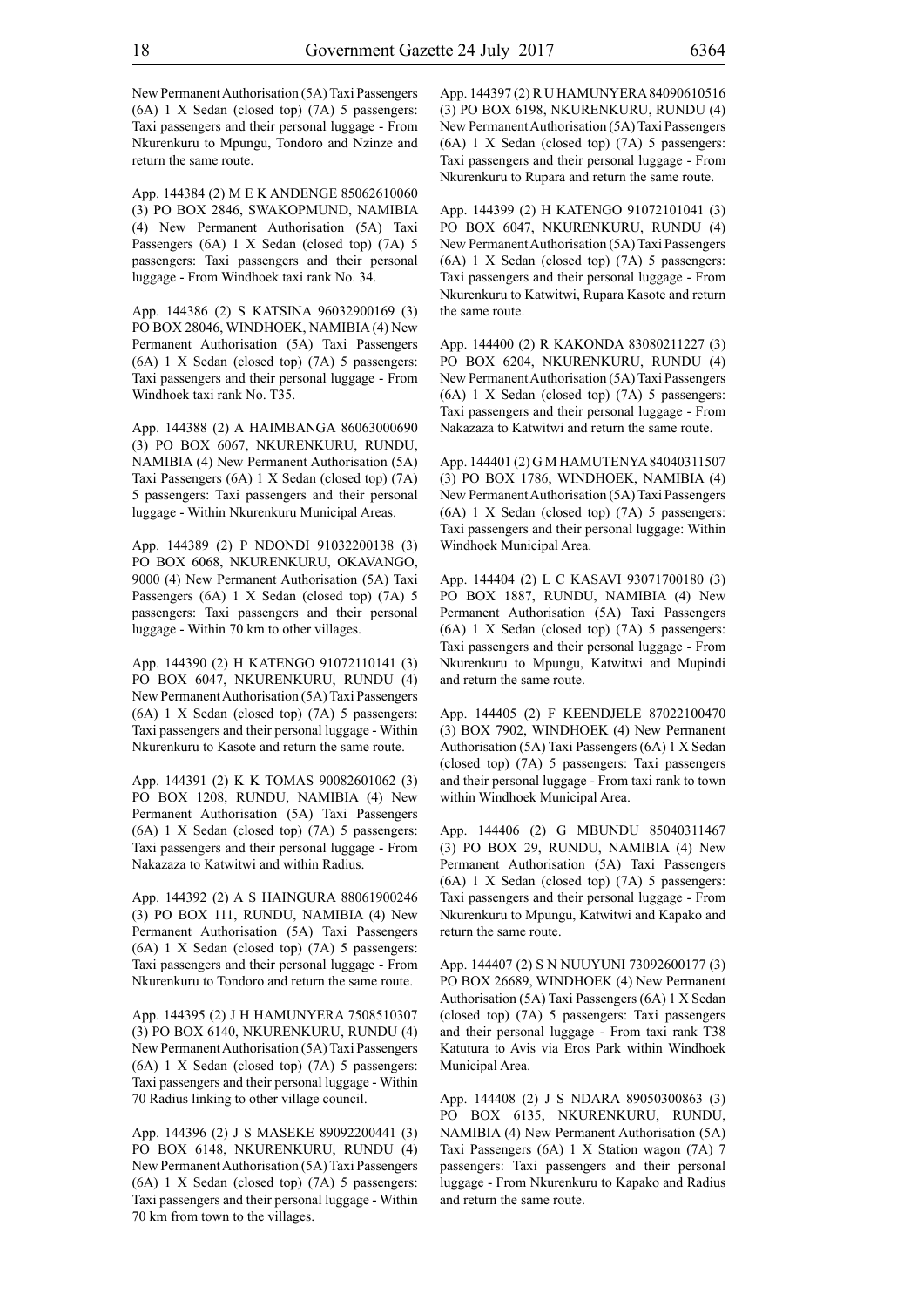App. 144411 (2) M K JOSEPH 89012000262 (3) PO BOX 1210, RUNDU, NAMIBIA (4) New Permanent Authorisation (5A) Taxi Passengers (6A) 1 X Sedan (closed top) (7A) 5 passengers: Taxi passengers and their personal luggage - From Katwitwi to Rupara and return the same route.

App. 144412 (2) W R STEPHANUS 87061600101 (3) PO BOX 51057, BACHBRECHT, WINDHOEK (4) New Permanent Authorisation (5A) Taxi Passengers (6A) 1 X Sedan (closed top) (7A) 5 passengers: Taxi passengers and their personal luggage: From taxi rank T461 Hochland Park to Welwitcha University at Lafrenz Katutura location within Windhoek Municipal Area.

App. 144413 (2) S K SHILONGO 66102500784 (3) PRIVATE BAG 5005, WALVIS BAY (4) New Permanent Authorisation (5A) Taxi Passengers (6A) 1 X Sedan (closed top) (7A) 5 passengers: Taxi passengers and their personal luggage - From Walvis Bay to Swakopmund taxi rank and return the same route.

App. 144415 (2) F FILIPUS 80090710843 (3) PO BOX 62853, WANAHEDA, WINDHOEK, 9000 (4) New Permanent Authorisation (5A) Taxi Passengers (6A) 1 X Sedan (closed top) (7A) 5 passengers: Taxi passengers and their personal luggage - From Rocky Crest taxi rank No. T404 to Havana extension No. 4 and return the same route.

App. 144416 (2) A N N DOMINGOS 88080600023 (3) PO BOX 760, SWAKOPMUND, NAMIBIA (4) New Permanent Authorisation (5A) Taxi Passengers (6A) 1 X Sedan (closed top) (7A) 5 passengers: Taxi passengers and their personal luggage - From Swakopmund to Walvis Bay and return the same route.

App. 144417 (2) J DOMINGOS 83032411068 (3) BOX 760, SWAKOPMUND, 0000 (4) New Permanent Authorisation (5A) Taxi Passengers (6A) 1 X Sedan (closed top) (7A) 5 passengers: Taxi passengers and their personal luggage - From Swakopmund to Walvis Bay and return the same route.

App. 144419 (2) N S AIMWATA 79021200155 (3) PO BOX 2092, GROOTFONTEIN, NAMIBIA (4) New Permanent Authorisation (5A) Taxi Passengers (6A) 1 X Sedan (closed top) (7A) 5 passengers: Taxi passengers and their personal luggage - From Omulunga taxi rank to Otjivanda Mall and within Grootfontein Municipal Areas.

App. 144422 (2) G C R HOVEKA 83082410607 (3) PO BOX 41194, AUSSPANNPLATZ, WIND-HOEK (4) New Permanent Authorisation (5A) Taxi Passengers (6A) 1 X Sedan (closed top) (7A) 5 passengers: Taxi passengers and their personal luggage - From Rocky Crest taxi rank No. T403 to Northern Industrial and return the same route

App. 144426 (2) E H KROHNE 69040100098 (3) PO BOX 72241, KHOMAS GROVE, KHOMASDAL (4) New Permanent Authorisation (5A) Taxi Passengers (6A) 2 X Sedan (closed top) (7A) 5 passengers: Taxi passengers and their personal luggage - From taxi rank number T35 7 De Laan to Ellerines, Shoprite and Wernhil Park and return the same route.

App. 144428 (2) F K AKWENYE 86102700309 (3) PO BOX 4061, WALVIS BAY, NAMIBIA (4) New Permanent Authorisation (5A) Taxi Passengers (6A) 1 X Combi / Microbus / Minibus (7A) 14 passengers: Taxi passengers and their personal luggage - From Walvis Bay to Windhoek, Omaruru, Oshakati, Katima Mulilo and Oshikango and return the same route.

App. 144429 (2) F K AKWENYE 86102700309 (3) PO BOX 4061, WALVIS BAY, NAMIBIA (4) New Permanent Authorisation (5A) Taxi Passengers (6A) 1 X Bus (single deck) (7A) 23 passengers: Taxi passengers and their personal luggage - From Walvis Bay to Windhoek Omaruru, Oshakati, Oshikango, Rundu and Katima Mulilo and return the same route.

App. 144433 (2) M NAMUFOHAMBA 8111- 1010099 (3) PO BOX 29049, MAIL CENTRE, WINDHOEK (4) New Permanent Authorisation (5A) Taxi Passengers (6A) 1 X Sedan (closed top) (7A) 5 passengers: Taxi passengers and their personal luggage - From Okuryangava taxi rank to town at Shoprite and Ellerines and Windhoek Municipal Areas and return the same route,.

App. 144434 (2) M NAMUFOHAMBA 8111- 1010099 (3) PO BOX 29049, MAIL CENTRE, WINDHOEK (4) New Permanent Authorisation (5A) Taxi Passengers (6A) 1 X Sedan (closed top) (7A) 5 passengers: Taxi passengers and their personal luggage - From Khomasdal taxi rank No. 28 to town and within Windhoek Municipal Areas and return the same route.

App. 144439 (2) A SHIPANGA 90060900555 (3) PO BOX 97811, MAERUA MALL, WINDHOEK (4) New Permanent Authorisation (5A) Taxi Passengers (6A) 1 X Sedan (closed top) (7A) 5 passengers: Taxi passengers and their personal lugggges: Katutura to UNAM and town within Windhoek Municipal Area.

App. 144440 (2) M MWAHAFA 85091310355 (3) PO BOX 62914, WANAHEDA, WINDHOEK, NAMIBIA (4) New Permanent Authorisation (5A) Taxi Passengers (6A) 1 X Station wagon (7A) 7 passengers: Taxi passengers and their personal luggage - From Windhoek to Walvis Bay and return the same route.

App. 144443 (2) J V NAMBOGA 91090900977 (3) PO BOX 2795, OSHAKATI, NAMIBIA (4) New Permanent Authorisation (5A) Taxi Passengers (6A) 1 X Sedan (closed top) (7A) 5 passengers: Taxi passengers and their personal luggage - From Oshakati/Ongwediva to Oshikuku and return the same route.

App. 144445 (2) J N M AMUTENYA 86112900114 (3) PO BOX 1096, ONDANGWA, NAMIBIA (4) New Permanent Authorisation (5A) Taxi Passengers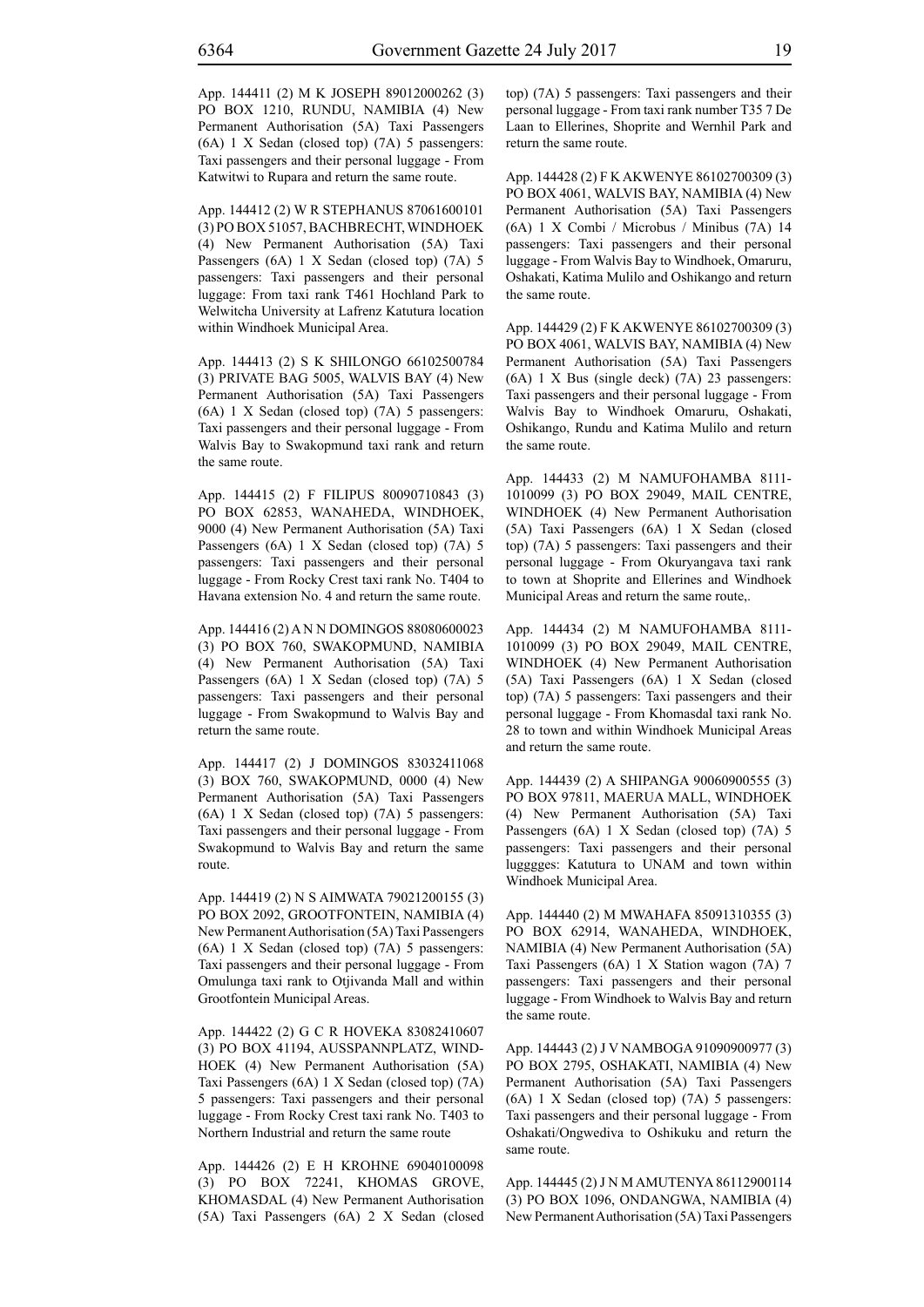(6A) 1 X Combi / Microbus / Minibus (7A) 16 passengers: Taxi passengers and their personal luggage - From Oshakati bus stop to Grootfontein bus stop and return the same route.

App. 144448 (2) N N NATANGWE 85072210928 (3) PO BOX 23584, WINDHOEK, NAMIBIA (4) New Permanent Authorisation (5A) Taxi Passengers (6A) 1 X Sedan (closed top) (7A) 5 passengers: Taxi passengers and their personal luggage - From Veddersdal taxi rank No. 7 to town at Namwater vocational training center and within Okahandja Municipal Areas.

App. 144450 (2) T NTINDA 84010910283 (3) PO BOX 72160, KHOMAS GROVE, WIND-HOEK (4) New Permanent Authorisation (5A) Taxi Passengers (6A) 1 X Sedan (closed top) (7A) 5 passengers: Taxi passengers and their personal luggage - From Ombili taxi rank to town at Shoprite and within Windhoek Municipal Areas and return the same route.

App. 144451 (2) R M KAVANGA 87110501019 (3) BOX 26922, WINDHOEK (4) New Permanent Authorisation (5A) Taxi Passengers (6A) 1 X Station wagon (7A) 7 passengers: Taxi passengers and their personal luggage - From Okahandja Park taxi rank to Wernhil Park taxi rank and return the same route.

App. 144452 (2) ETOSHA SALT PAN TOURS AND RENTALSCC. 201610653 (3) BOX 1136, TSUMEB (4) New Permanent Authorisation (5A) Tourists (6A) 5 X Pick-up (7A) 11 passengers: Tourists as well as their personal luggage on prebooked tours - From Etosha National Park, Outjo, Otjiwarongo, Tsumeb, Omuthiya, Okamanjab, Windhoek and/or the Hose Kutako International Airport to places situated within the Republic of Namibia including places on the borders of Namiba with neighbouring countries and return to the place of embarkation.

App. 144454 (2) M MAZAMBO 90071300279 (3) BOX 1612, RUNDU, 0000 (4) New Permanent Authorisation (5A) Taxi Passengers (6A) 1 X Sedan (closed top) (7A) 5 passengers: Taxi passengers and their personal luggage - Within Municipal Areas of Rundu.

App. 144457 (2) M MAZAMBO 90071300279 (3) BOX 1612, RUNDU, 0000 (4) New Permanent Authorisation (5A) Taxi Passengers (6A) 1 X Sedan (closed top) (7A) 5 passengers: Taxi passengers and their personal luggage - From Luiperds valley to the central city of Windhoek.

App. 144460 (2) R M MAIBA 84040110080 (3) PO BOX 1578, KATIMA MULILO, NAMIBIA (4) New Permanent Authorisation (5A) Taxi Passengers (6A) 1 X Combi / Microbus / Minibus (7A) 14 passengers: Taxi passengers and their personal luggage - From Katima Mulilo to Kasane in Botswana and return the same route.

App. 144473 (2) M S SIKONGO 84043010923 (3) PO BOX 1749, RUNDU, NAMIBIA (4) New Permanent Authorisation (5A) Taxi Passengers (6A) 1 X Sedan (closed top) (7A) 5 passengers: Taxi passengers and their personal luggage - From Nakazaza to Katwitwi and return the same route.

App. 144475 (2) M K MARCELIUS 85122710357 (3) PO BOX 1749, RUNDU, NAMIBIA (4) New Permanent Authorisation (5A) Taxi Passengers (6A) 1 X Sedan (closed top) (7A) 5 passengers: Taxi passengers and their personal luggage - From Nakazaza to Katwitwi and return the same route.

App. 144476 (2) N H KATANGA 84030910718 (3) PO BOX 12030, NKURENKURU, RUNDU (4) New Permanent Authorisation (5A) Taxi Passengers (6A) 1 X Sedan (closed top) (7A) 5 passengers: Taxi passengers and their personal luggage - From Katwitwi to Nakazaza and within 70 km to Radius and return the same route.

App. 144477 (2) H M MUTUNDU 89112900745 (3) PO BOX 7288, NJURENKURU, RUNDU (4) New Permanent Authorisation (5A) Taxi Passengers (6A) 1 X Sedan (closed top) (7A) 5 passengers: Taxi passengers and their personal luggage - From Katwitwi to Nakazaza and return the same route.

App. 144478 (2) N J NAUYOMA 83111810577 (3) PO BOX 6076, NKURENKURU, RUNDU (4) New Permanent Authorisation (5A) Taxi Passengers (6A) 1 X Sedan (closed top) (7A) 5 passengers: Taxi passengers and their personal luggage - From Nkurenkuru to Mpungu and Rupara and return the same route.

App. 144479 (2) P KAMALANGA 83090710714 (3) PO BOX 6175, NKURENKURU, RUNDU (4) New Permanent Authorisation (5A) Taxi Passengers (6A) 1 X Sedan (closed top) (7A) 5 passengers: Taxi passengers and their personal luggage - From Nkurenkuru to Mpungu and return the same route.

App. 144480 (2) P IMMANUEL 70010301232 (3) PO BOX 6262, NKURENKURU, RUNDU (4) New Permanent Authorisation (5A) Taxi Passengers (6A) 1 X Sedan (closed top) (7A) 5 passengers: Taxi passengers and their personal luggage - Within Radius to the nearest areas or villages.

App. 144481 (2) A N KANDERE 87092000521 (3) PO BOX 660, GROOTFONTEIN, NAMIBIA (4) New Permanent Authorisation (5A) Taxi Passengers (6A) 1 X Sedan (closed top) (7A) 5 passengers: Taxi passengers and their personal luggage - From Katwitwi to Kapako and Radius and return the same route.

App. 144482 (2) L M SHATIKA 88102700319 (3) PO BOX 5965, WALVIS BAY, 0000 (4) New Permanent Authorisation (5A) Taxi Passengers (6A) 1 X Sedan (closed top) (7A) 5 passengers: Taxi passengers and their personal luggage - From Walvis Bay to Swakopmund taxi rank and return the same route.

App. 144483 (2) S P KAMATI 82043010255 (3) BOX 268, WALVIS BAY (4) New Permanent Authorisation (5A) Taxi Passengers (6A) 1 X Sedan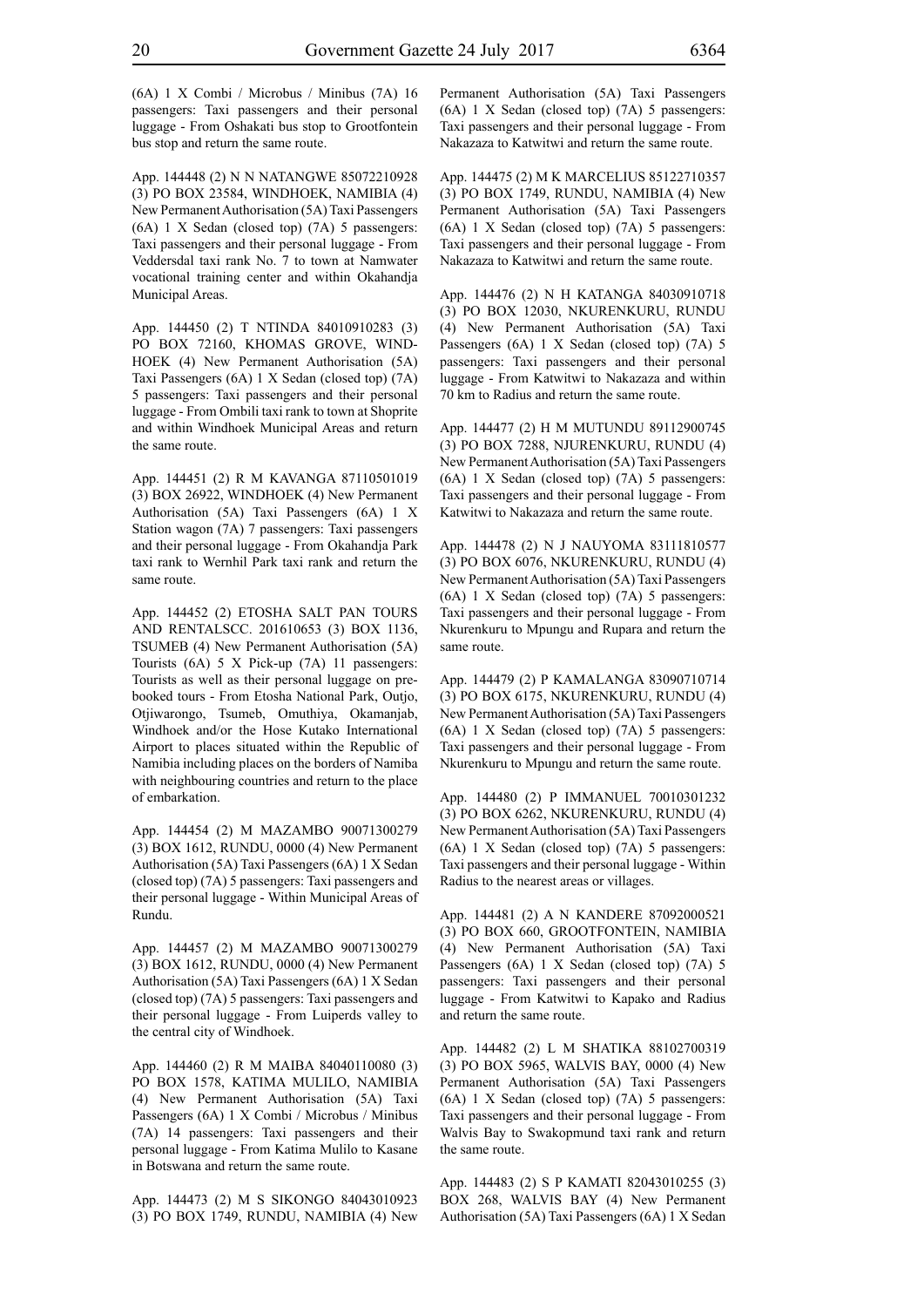(closed top) (7A) 5 passengers: Taxi passengers and their personal luggage - From Walvis Bay to Swakopmund and return the same route.

App. 144484 (2) N D MUROUA 74120500195 (3) PO BOX 3559, WINDHOEK, NAMIBIA (4) New Permanent Authorisation (5A) Taxi Passengers (6A) 1 X Sedan (closed top) (7A) 5 passengers: Taxi passengers and their personal luggage: From Katutura specifically Soweto location taxi ranks to town within Windhoek Municipal Area.

App. 144488 (2) I T NUUYOMA 75101900516 (3) BOX 39, KARASBURG, 0000 (4) New Permanent Authorisation (5A) Taxi Passengers (6A) 1 X Bus (single deck) (7A) 28 passengers: Passengers and their personal luggage - From Ausenker to Oshakati and back the same route.

App. 144492 (2) K A NGOLA 77091300017 (3) PO BOX 7881, KATUTURA, WINDHOEK, NAMIBIA (4) New Permanent Authorisation (5A) Taxi Passengers (6A) 1 X Sedan (closed top) (7A) 5 passengers: Taxi passengers and their personal luggage: From Otjomuise 8 De Laan to town at Wernhil within Windhoek muicipal area.

App. 144493 (2) M N IYAMBO 70100100686 (3) PO BOX 2485, OSHAKATI, NAMIBIA (4) New Permanent Authorisation (5A) Taxi Passengers (6A) 1 X Sedan (closed top) (7A) 5 passengers: Taxi passengers and their personal luggage - From Oshakati to Oluno via Ondangwa and return the same route.

App. 144496 (2) W AMBADHI 81053010370 (3) PO BOX 27029, WINDHOEK, NAMIBIA, 9000 (4) New Permanent Authorisation (5A) Taxi Passengers (6A) 1 X Sedan (closed top) (7A) 5 passengers: Taxi passengers and their personal luggage - Within Windhoek Municipal Areas.

App. 144502 (2) P G NKOSHI 66082200772 (3) PO BOX 239, ONDANGWA, NAMIBIA (4) New Permanent Authorisation (5A) Taxi Passengers (6A) 1 X Bus (single deck) (7A) 28 passengers: Passenger and their personal luggage - From Ondangwa to Ausker via Windhoek and back the same route.

App. 144503 (2) A S CHIMWANDI 85061410367 (3) BOX 62941, WANAHENDA, 0000 (4) New Permanent Authorisation (5A) Taxi Passengers (6A) 1 X Sedan (closed top) (7A) 5 passengers: Taxi passengers and their personal luggage - From Wanaheda taxi rank No. 56 to UNAM (main campus) taxi rank and within Windhoek Municipal Areas and return the same route.

App. 144504 (2) P G NKOSHI 66082200772 (3) PO BOX 239, ONDANGWA, NAMIBIA (4) New Permanent Authorisation (5A) Passengers (6A) 1 X Bus (single deck) (7A) 28 passengers: Passenger and their personal luggage - From Ondangwa to Rundu via Katimamuli and back the same route.

App. 144505 (2) K L MUTJUMA 79061610052 (3) PO BOX 1439, RUNDU, NAMIBIA (4) New Permanent Authorisation (5A) Taxi Passengers (6A) 1 X Sedan (closed top) (7A) 5 passengers: Taxi passengers and their personal luggage - From Tutungeni taxi rank to town at Shoprite taxi rank and within Rundu Municipal Areas and return the same route.

App. 144511 (2) A KARUNGA 52040401431 (3) BOX 412, OUTJO, NAMIBIA, 00000 (4) New Permanent Authorisation (5A) Taxi Passengers (6A) 1 X Combi / Microbus / Minibus (7A) 14 passengers: Taxi passengers and their personal luggage - From Outjo to Kamanjab, Otjiwarongo, Okahandja and Windhoek and return the same route.

App. 144516 (2) A NGIFINDWAKO 60020402155 (3) PO BOX 7895, KATUTURA, WINDHOEK (4) New Permanent Authorisation (5A) Taxi Passengers (6A) 1 X Sedan (closed top) (7A) 5 passengers: Taxi passengers and their personal luggage - From any taxi rank along Claudius Kandovazu street to town at Shoprite and Ellerines and within Windhoek Municipal Areas and return the same route.

App. 144522 (2) A MULEKA 67041300153 (3) PO BOX 583, ONDANGWA, NAMIBIA, 90000 (4) New Permanent Authorisation (5A) Taxi Passengers (6A) 2 X Sedan (closed top) (7A) 5 passengers: Taxi passengers and their personal luggage - From Ondangwa to Eenhana and Oshikango and return the same route.

App. 144526 (2) C NANTANA 83020110041 (3) PO BOX 21650, WINDHOEK, NAMIBIA (4) New Permanent Authorisation (5A) Taxi Passengers (6A) 1 X Sedan (closed top) (7A) 5 passengers: Taxi passengers and their personal luggage - From Otjomuise taxi rank No. T352 and T367 to UNAM (main campus) and within Windhoek Municipal Areas and return the same route.

App. 144527 (2) KEFAS SHILONGO 690817- 00421 (3) PO BOX 6079, OSHAKATI, NAMIBIA (4) New Permanent Authorisation (5A) Taxi Passengers (6A) 1 X Sedan (closed top) (7A) 5 passengers: Taxi passengers and their personal luggage - From Oshakati to Ondangwa and return the same route.

App. 144528 (2) KEFAS SHILONGO 690817- 00421 (3) PO BOX 6079, OSHAKATI, NAMIBIA (4) New Permanent Authorisation (5A) Taxi Passengers (6A) 1 X Station wagon (7A) 7 passengers: Taxi passengers and their personal luggage - From Oshakati to Outapi and return the same route.

App. 144533 (2) C L MUZUMA 75060700194 (3) PO BOX 95103, SOWETO, KATUTURA (4) New Permanent Authorisation (5A) Taxi Passengers (6A) 1 X Sedan (closed top) (7A) 5 passengers: Taxi passengers and their personal luggage - From Otjomuise taxi rank No. T301 to town at Shoprite and within Windhoek Municipal Areas and return the same route.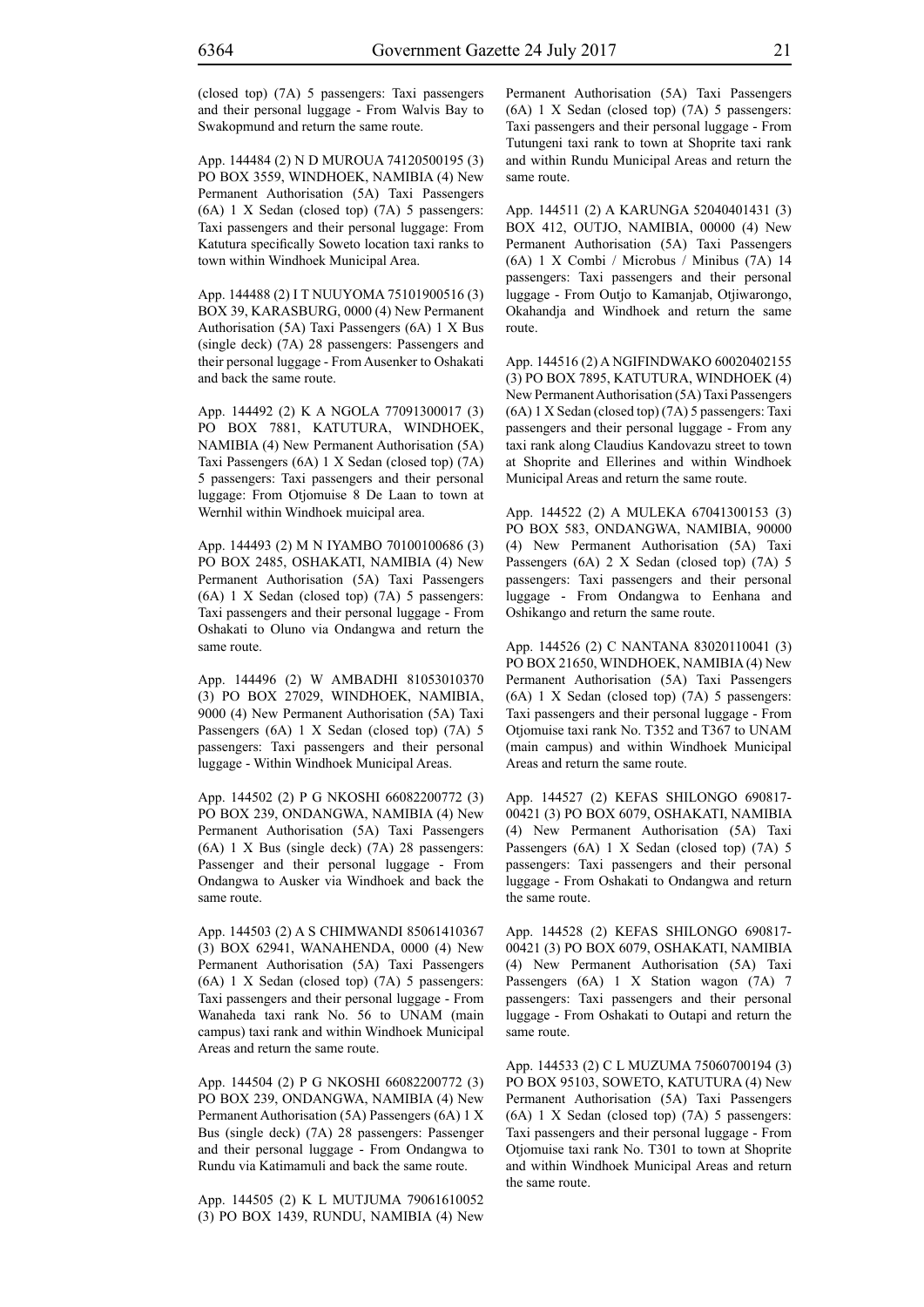App. 144548 (2) D M MATAKALA 85082710947 (3) PO BOX 349, SWAKOPMUND, NAMIBIA (4) New Permanent Authorisation (5A) Taxi Passengers (6A) 1 X Sedan (closed top) (7A) 5 passengers: Taxi passengers and their personal luggage - Within Swakopmund Municipal Areas and to Walvis Bay and return the same route.

App. 144549 (2) D M MATAKALA 85082710947 (3) PO BOX 349, SWAKOPMUND, NAMIBIA (4) New Permanent Authorisation (5A) Taxi Passengers (6A) 1 X Sedan (closed top) (7A) 5 passengers: Taxi passengers and their personal luggage - From Swakopmund to Walvis Bay and return the same route.

App. 144551 (2) J T PLATT 67011700722 (3) PO BOX 65663, WINDHOEK, NAMIBIA (4) New Permanent Authorisation (5A) Taxi Passengers (6A) 1 X Sedan (closed top) (7A) 5 passengers: Taxi passengers and their personal luggage - From Academia taxi rank to town at Shoprite and within Windhoek Municipal Areas and return the same route.

App. 144552 (2) BONGANI SHUTTLE & TOURS CC. CC201412888 (3) BOX 7053, KUISEBMUND, WALVIS BAY (4) New Permanent Authorisation (5A) Tourists (6A) 1 X Station wagon (7A) 7 passengers: Tourists as well as their personal luggage on pre-booked tours - From Walvis Bay/ Rooikop Airport/Namport and/or other Airports situated within Namibia to places situated within the Republic of Namibia including places on the borders of Namibia with neighbouring countries and return to the place of embarkation.

App. 144554 (2) S L SHIKWANYU 70112000339 (3) PO BOX 61935, KATUTURA, WINDHOEK, 9000 (4) New Permanent Authorisation (5A) Taxi Passengers (6A) 1 X Combi / Microbus / Minibus (7A) 16 passengers: Taxi passengers and their personal luggage: From taxi rank 05 Katutura to Okalongo in Omusati region and return the same route.

App. 144561 (2) M A AFONSO 64091400752 (3) PO BOX 7268, WINDHOEK, NAMIBIA, 9000 (4) New Permanent Authorisation (5A) Taxi Passengers (6A) 1 X Sedan (closed top) (7A) 5 passengers: Taxi passengers and their personal lugggaes: From Khomasdal to town within Windhoek Municipal Area.

App. 144567 (2) K KANAMBUNGA 88110400647 (3) PO BOX 10877, KHOMASDAL, WINDHOEK, NAMIBIA (4) New Permanent Authorisation (5A) Taxi Passengers (6A) 1 X Sedan (closed top) (7A) 5 passengers: Taxi passengers and their personal luggage - From Goreangab Dam taxi rank No. T244 to town and return the same route.

App. 144570 (2) G PAULUS 83092610776 (3) PO BOX 62836, KATUTURA, WINDHOEK, NAMIBIA (4) New Permanent Authorisation (5A) Taxi Passengers (6A) 1 X Sedan (closed top) (7A) 5 passengers: Taxi passengers and their personal luggage - From Goreangab taxi rank No. T244 to town and return the same route.

App. 144571 (2) K KANAMBUNGA 881104- 00647 (3) PO BOX 10877, KHOMASDAL, WINDHOEK, NAMIBIA (4) New Permanent Authorisation (5A) Taxi Passengers (6A) 1 X Combi / Microbus / Minibus (7A) 16 passengers: Taxi passengers and their personal luggage - From Goreangab taxi rank No. T244 to town and return the same route.

App. 144572 (2) H N IYAMBO 98060300741 (3) PO BOX 61935, KATUTURA, WINDHOEK, NAMIBIA (4) New Permanent Authorisation (5A) Taxi Passengers (6A) 1 X Combi / Microbus / Minibus (7A) 16 passengers: Taxi passengers and their personal luggage - From taxi rank No. T762 town to Daan Viljoen.

App. 144573 (2) TONAAR TRANDING CC 201615483 (3) BOX 237, KALKRAND (4) New Permanent Authorisation (5A) Taxi Passengers (6A) 1 X Motorcycle (with sidecar) (7A) 10 passengers: Passengers and their personal luggage - From Windhoek to Mariental and back the same route.

App. 144574 (2) M M LIKORO 84040210247 (3) PO BOX 1257, WINDHOEK, NAMIBIA, 9000 (4) New Permanent Authorisation (5A) Taxi Passengers (6A) 1 X Combi / Microbus / Minibus (7A) 16 passengers: Taxi passengers and their personal luggage - From Rundu to Aussenkeihr and return the same route.

App. 144576 (2) M M LIKORO 84040210247 (3) PO BOX 1257, WINDHOEK, NAMIBIA, 9000 (4) New Permanent Authorisation (5A) Taxi Passengers (6A) 1 X Bus (single deck) (7A) 28 passengers: Taxi passengers and their personal luggage - From Nkurenkuru to Windhoek and return the same route.

App. 144578 (2) G K KASHIKUKA 78102910240 (3) BOX 7887, OTJIWARONGO, NAMIBIA (4) New Permanent Authorisation (5A) Taxi Passengers (6A) 1 X Sedan (closed top) (7A) 5 passengers: Taxi passengers and their personal luggage - From DRC location to Oruatoveni and town and return the same route.

App. 144580 (2) W V NGHISHONWA 881- 02200758 (3) PO BOX 13424, EENHANA, NAMIBIA (4) New Permanent Authorisation (5A) Taxi Passengers (6A) 1 X Sedan (closed top) (7A) 5 passengers: Taxi passengers and their personal luggage - From Ondangwa to Eenhana, Okongo, Oshikango and return the same route.

App. 144586 (2) N S SILUMESI 94081500584 (3) PO BOX 50396, BACHBRECHT, WINDHOEK, NAMIBIA (4) New Permanent Authorisation (5A) Taxi Passengers (6A) 1 X Sedan (closed top) (7A) 5 passengers: Taxi passengers and their personal luggage - From Khomasdal to town at Shoprite and Wernhil Park and within Windhoek Municipal Areas and return the same route.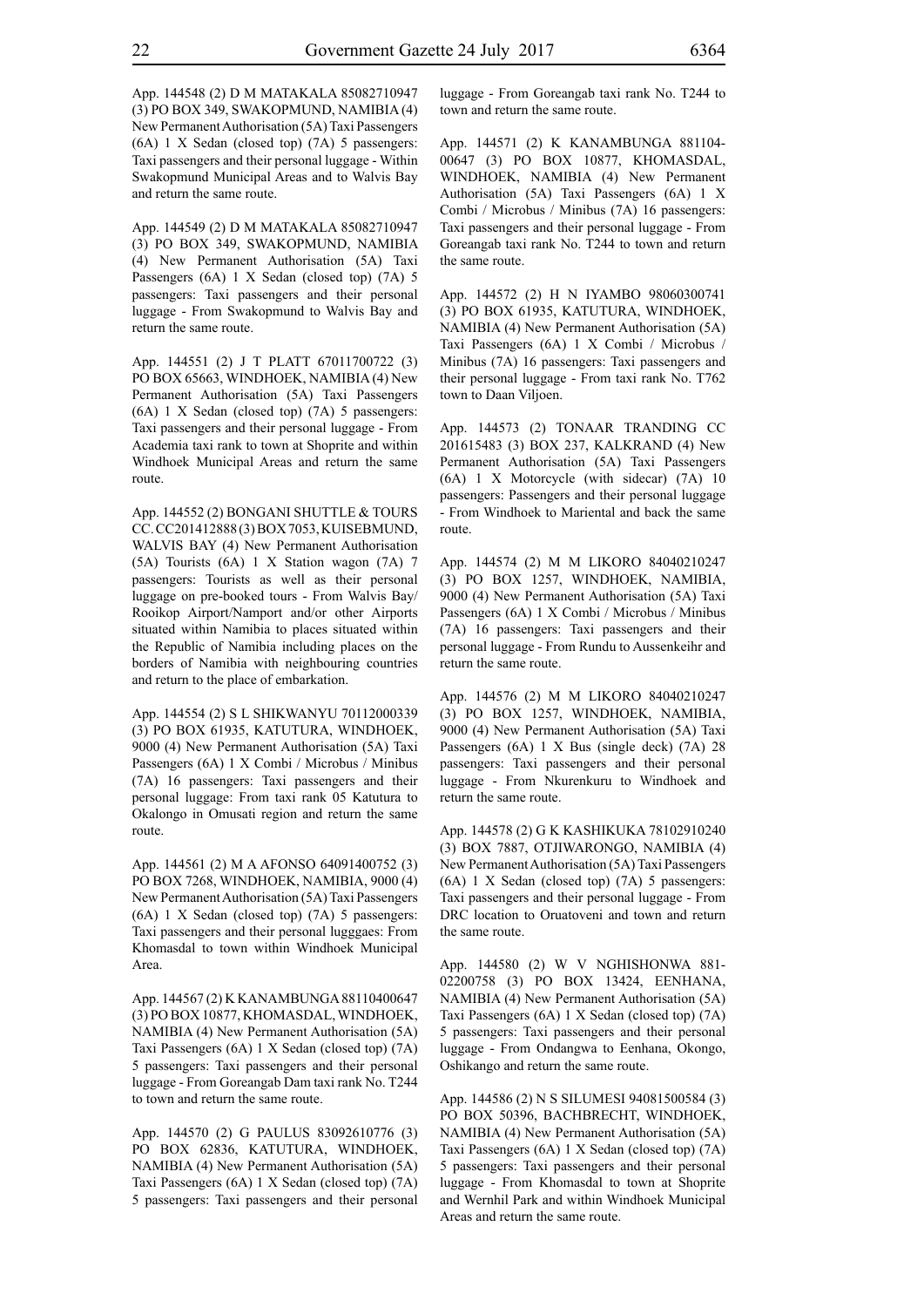App. 144589 (2) C S MWIYA 54030100228 (3) PO BOX 2224, KATIMA MULI;O, NGWEZE (4) New Permanent Authorisation (5A) Taxi Passengers (6A) 1 X Combi / Microbus / Minibus (7A) 12 passengers: Taxi passengers and their personal luggage - From Katima Mulilo to Iseke, Muyako, Bukalo, Ngoma villages and return the same route.

App. 144601 (2) N N IIPINGE 90030700582 (3) BOX 4362, WINDHOEK, 0000 (4) New Permanent Authorisation (5A) Taxi Passengers (6A) 1 X Combi / Microbus / Minibus (7A) 16 passengers: Taxi passengers and their personal luggage - From Windhoek to Oshakati and return the same route.

App. 144613 (2) F F NDARA 77021100272 (3) BOX 64105, OKURYANGAVA, 0000 (4) New Permanent Authorisation (5A) Taxi Passengers (6A) 1 X Sedan (closed top) (7A) 5 passengers: Taxi passengers and their personal luggage: From taxi rank 80 Katutura to town within Windhoek Municipal Area.

App. 144618 (2) A MULEKA 67041300153 (3) PO BOX 583, ONDANGWA, NAMIBIA, 90000 (4) New Permanent Authorisation (5A) Taxi Passengers (6A) 1 X Station wagon (7A) 7 passengers: Taxi passengers and their personal luggage - From Ondangwa, Oshikango to Eenhana and return the same route.

App. 144621 (2) A S EMBASHU 79080610062 (3) PO BOX 27828, WINDHOEK, NAMIBIA (4) New Permanent Authorisation (5A) Taxi Passengers (6A) 1 X Combi / Microbus / Minibus (7A) 16 passengers: Taxi passengers and their personal luggage - From Havana taxi rank to town at Shoprite and return the same route.

App. 144623 (2) S S HANGULA 88050700356 (3) PO BOX 3287, WINDHOEK (4) New Permanent Authorisation (5A) Taxi Passengers (6A) 4 X Sedan (closed top) (7A) 5 passengers: Taxi passengers and their personal luggage: From taxi rank T79 Okuryangava in Katutura to UNAM taxi rank T301 via town within Windhoek Municipal Area.

App. 144624 (2) L E FREDRICKS 76060800416 (3) PO BOX 964, GROOTFONTEIN, NAMIBIA (4) New Permanent Authorisation (5A) Taxi Passengers (6A) 1 X Sedan (closed top) (7A) 5 passengers: Taxi passengers and their personal luggage - Within Grootfontein Municipal Areas.

App. 144625 (2) G SHELUNGU 78042410336 (3) PO BOX 97665, MAERUA MALL, WINDHOEK, NAMIBIA (4) New Permanent Authorisation (5A) Taxi Passengers (6A) 4 X Sedan (closed top) (7A) 5 passengers: Taxi passengers and their personal luggage: From taxi rank T71 Wanaheda to taxi rank T703 to town within Windhoek Municipal Area.

App. 144626 (2) J N ITEMBU 95112600233 (3) PO BOX 3287, WINDHOEK, NAMIBIA (4) New Permanent Authorisation (5A) Taxi Passengers (6A) 6 X Sedan (closed top) (7A) 6 passengers: Taxi passengers and their personal luggage: From taxi rank T703 in town to UNAM taxi rank T301 within Windhoek Municipal Area.

App. 144627 (2) W H HANGULA 54030500498 (3) PO BOX 3287, WINDHOEK (4) New Permanent Authorisation (5A) Taxi Passengers (6A) 6 X Sedan (closed top) (7A) 5 passengers: Taxi passengers and their personal luggage: From taxi rank T71 Wanaheda to UNAM via town and within Windhoek Municipal Area.

App. 144630 (2) S AMADHILA 65021500074 (3) PO BOX 61935, KATUTURA, NAMIBIA, 9000 (4) New Permanent Authorisation (5A) Taxi Passengers (6A) 2 X Combi / Microbus / Minibus (7A) 16 passengers: Taxi passengers and their personal luggage: From taxi rank 38 to Klein Windhoek within Windhoek Municipal Area.

App. 144634 (2) M M KATUPOSE 76111210378 (3) PO BOX 3559, WINDHOEK, NAIMIBIA (4) New Permanent Authorisation (5A) Taxi Passengers (6A) 1 X Sedan (closed top) (7A) 5 passengers: Taxi passengers and their personal luggage: From Soweto taxi rank T13 to town within Windhoek Municipal Area.

App. 144639 (2) J NAULE 79101310097 (3) PO BOX 940, GOBABIS, NAMIBIA (4) New Permanent Authorisation (5A) Taxi Passengers (6A) 1 X Sedan (closed top) (7A) 5 passengers: Taxi passengers and their personal luggage - Within Gobabis Municipal Areas only.

App. 144644 (2) J NGHIKUFE 81020200022 (3) PO BOX 7137, KATUTURA, WINDHOEK, NAMIBIA (4) New Permanent Authorisation (5A) Taxi Passengers (6A) 1 X Sedan (closed top) (7A) 5 passengers: Taxi passengers and their personal luggage - From Pioneerspark taxi rank No. T478 to Dobra and return the same route.

App. 144645 (2) J MOONGO 64061500538 (3) PO BOX 1221, OSHAKATI, NAMIBIA (4) New Permanent Authorisation (5A) Taxi Passengers (6A) 1 X Sedan (closed top) (7A) 5 passengers: Taxi passengers and their personal luggage - From Oshakati, Ongwediva and Ondangwa and return the same route.

App. 144647 (2) L PAMWE 65091201262 (3) BOX 7961, KATUTURA, WINDHOEK (4) New Permanent Authorisation (5A) Taxi Passengers (6A) 1 X Sedan (closed top) (7A) 5 passengers: Taxi passengers and their personal luggage - From Cimbebasia taxi rank No. T519/T518 to town and return the same route.

App. 144649 (2) M N AMITI 79091510714 (3) BOX 26211, WINDHOEK, NAMIBIA (4) New Permanent Authorisation (5A) Taxi Passengers (6A) 1 X Sedan (closed top) (7A) 5 passengers: Taxi passengers and their personal luggage - From Okuryangava to Arebush and return the same route.

App. 144650 (2) OKASISITI EXPRESS CC CC20042753 (3) BOX 4362, WINDHOEK (4) New Permanent Authorisation (5A) Tourists (6A) 1 X Bus (single deck) (7A) 50 passengers: Tourist and their personal luggage - From Windhoek to various places situated within the Republic of Namibia and return.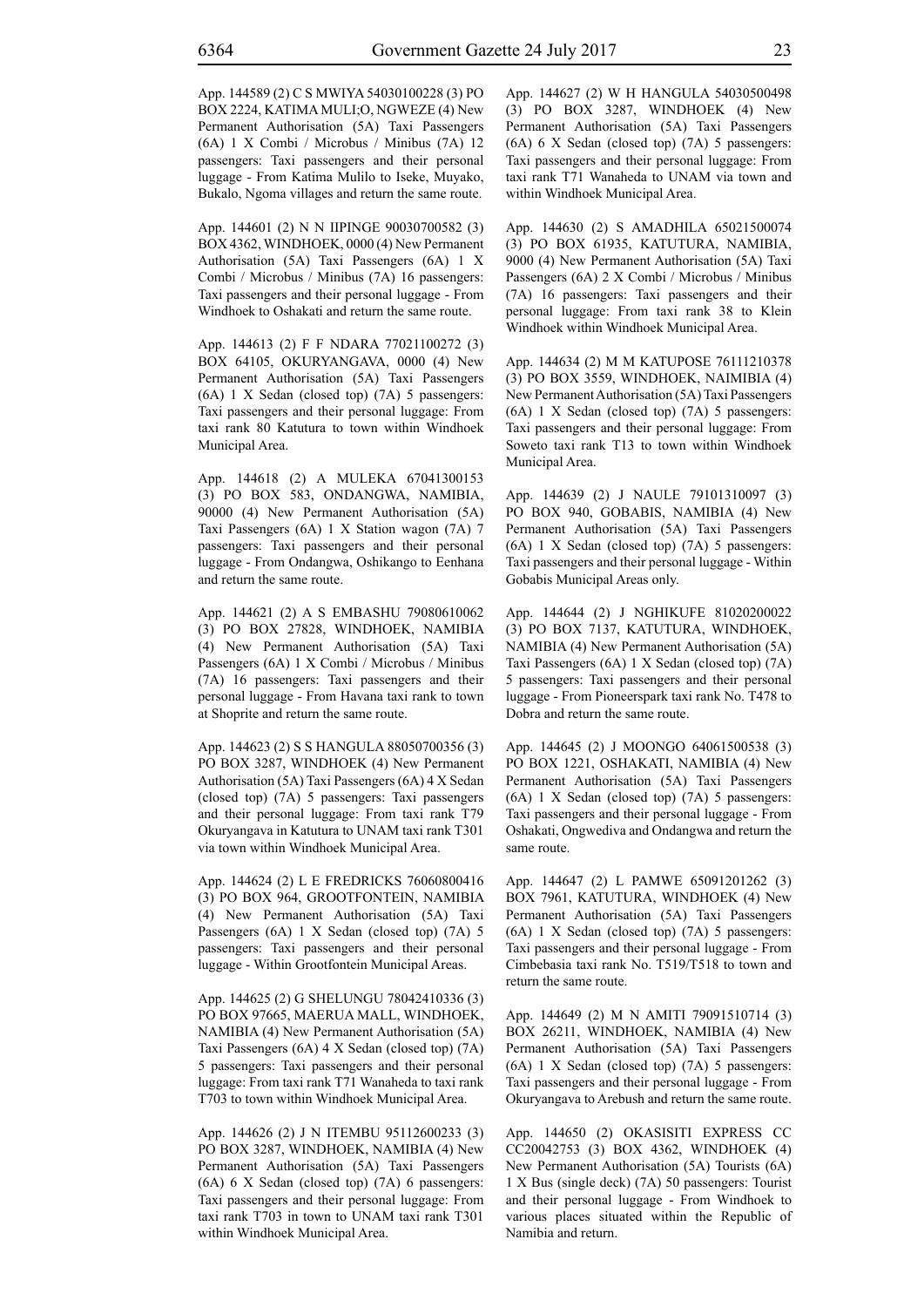App. 144652 (2) S SHATIWA 79101900216 (3) PO BOX 256495, KATUTURA, WINDHOEK, NAMIBIA (4) New Permanent Authorisation (5A) Taxi Passengers (6A) 1 X Sedan (closed top) (7A) 5 passengers: Taxi passengers and their personal luggage - From Havana taxi rank No. 153.

App. 144655 (2) T IYAMBO 91041500963 (3) PO BOX 6778, KATUTURA, WINDHOEK, NAMIBIA (4) New Permanent Authorisation (5A) Taxi Passengers (6A) 1 X Sedan (closed top) (7A) 5 passengers: Taxi passengers and their personal luggage - From Havana to town and return the same route.

App. 144657 (2) R H AIRPORT TRANSFERS AND SHUTTLE SERVICES CC 201601505 (3) PO BOX 81913 OLYMPIA, WINDHOEK (4) New Permanent Authorisation (5A) Taxi Passengers (6A) 1 X Combi / Microbus / Minibus (7A) 13 passengers: Taxi passengers ans their personal luggage: From desired pick up points to any Namibian Airports and Tranfers from the Namibian Airports to any desired drop off poitns including organised person and return the same route.

App. 144658 (2) K S KANANGURE 76052000058 (3) PO BOX 7481, KATUTURA, WINDHOEK, NAMIBIA (4) New Permanent Authorisation (5A) Taxi Passengers (6A) 1 X Sedan (closed top) (7A) 5 passengers: Taxi passengers and their personal luggage - From Katutura taxi rank No. 34 to town and within Windhoek Municipal Areas.

App. 144665 (2) MOGEN TRADING TOURS CC. 201502680 (3) BOX 67, WINDHOEK (4) New Permanent Authorisation (5A) Tourists (6A) 1 X Hatch back (7A) 5 passengers: Tourists and their personal luggage - From Windhoek and/or Hosea Kutako International Airport and/or other Airports in borders of Namibia to various places in Namibia and return.

App. 144674 (2) A H N AKWAAKE 89110400222 (3) PO BOX 3249, ONDANGWA, NAMIBIA (4) New Permanent Authorisation (5A) Taxi Passengers (6A) 1 X Sedan (closed top) (7A) 5 passengers: Taxi passengers and their personal luggage - From Oshakati to Oshikango via Ondangwa and return the same route.

App. 144676 (2) G H HASHIYANA 82081810417 (3) PO BOX 3119, ONGWEDIVA, OSHAKATI, NAMIBIA (4) New Permanent Authorisation (5A) Taxi Passengers (6A) 1 X Sedan (closed top) (7A) 5 passengers: Taxi passengers and their personal luggage - From Oshakati to Omuthiya via Ondangwa and return the same route.

App. 144678 (2) V V VRIES 87102900279 (3) PO BOX 25335, WINDHOEK, NAMIBIA (4) New Permanent Authorisation (5A) Taxi Passengers (6A) 2 X Sedan (closed top) (7A) 5 passengers: Taxi passengers and their personal luggage - From Khomasdal 28 taxi rank to town taxi rank No. 701 and return the same route.

App. 144680 (2) C G T ZIMMER 91091300291 (3) PO BOX 2436, WINDHOEK, NAMIBIA (4) New Permanent Authorisation (5A) Taxi Passengers (6A) 2 X Sedan (closed top) (7A) 5 passengers: Taxi passengers and their personal luggage - From Khomasdal taxi rank No. 27 to town taxi rank No. 703 and return the same route.

App. 144682 (2) J PETRUS 9001200602 (3) BOX 1426, OSHAKATI (4) New Permanent Authorisation (5A) Taxi Passengers (6A) 2 X Sedan (closed top) (7A) 5 passengers: Taxi passengers and their personal luggage - From Oshakati to Ondangwa via Ongwediva and back the same route.

App. 144683 (2) J PETRUS 9001200602 (3) BOX 1426, OSHAKATI (4) New Permanent Authorisation (5A) Taxi Passengers (6A) 1 X Station wagon (7A) 7 passengers: Taxi passengers and their personal luggage - From Oshakati to Ondangwa via Omuthiya and back the same route.

App. 144684 (2) J PETRUS 9001200602 (3) BOX 1426, OSHAKATI (4) New Permanent Authorisation (5A) Taxi Passengers (6A) 1 X Station wagon (7A) 7 passengers: Taxi passengers and their personal luggage - From Oshakati to Ruacana via Oshakati /Oshikuku and back the same route.

App. 144685 (2) M S MATROOS 89101200477 (3) PO BOX 2436, KHOMASDAL, WINDHOEK, NAMIBIA (4) New Permanent Authorisation (5A) Taxi Passengers (6A) 2 X Sedan (closed top) (7A) 5 passengers: Taxi passengers and their personal luggage - From Khomasdal taxi rank No. 27-T301 UNAM via town.

App. 144696 (2) J IYAMBO 96060500633 (3) BOX 61935, KATUTURA, WINDHOEK, NAMIBIA, 0000 (4) New Permanent Authorisation (5A) Taxi Passengers (6A) 2 X Combi / Microbus / Minibus (7A) 16 passengers: Taxi passengers and their personal luggage - From Wanaheda taxi rank No. 254 in Windhoek to Kalai in Rundu and return the same route.

App. 144698 (2) E K KATAMBA 70101600143 (3) PO BOX 61358, WINDHOEK (4) New Permanent Authorisation (5A) Taxi Passengers (6A) 1 X Sedan (closed top) (7A) 5 passengers: Taxi passengers and their personal luggage: From taxi rank T619 Klein Windhoek to Groot Aub and return the same route.

App. 144699 (2) F NTINDA 76020800401 (3) PO BOX 771, ONDANGWA, NAMIBIA (4) New Permanent Authorisation (5A) Taxi Passengers (6A) 1 X Sedan (closed top) (7A) 5 passengers: Taxi passengers and their personal luggage - From Ondangwa to Oshakati and return the same route.

App. 144700 (2) L M SHEELEKENI 78122910130 (3) BOX 61935, KATUTURA, WINDHOEK (4) New Permanent Authorisation (5A) Taxi Passengers (6A) 1 X Combi / Microbus / Minibus (7A) 16 passengers: Taxi passengers and their personal luggage: From taxi rank T110 Hakahana Windhoek to Onawa in Outapi Omusati Region.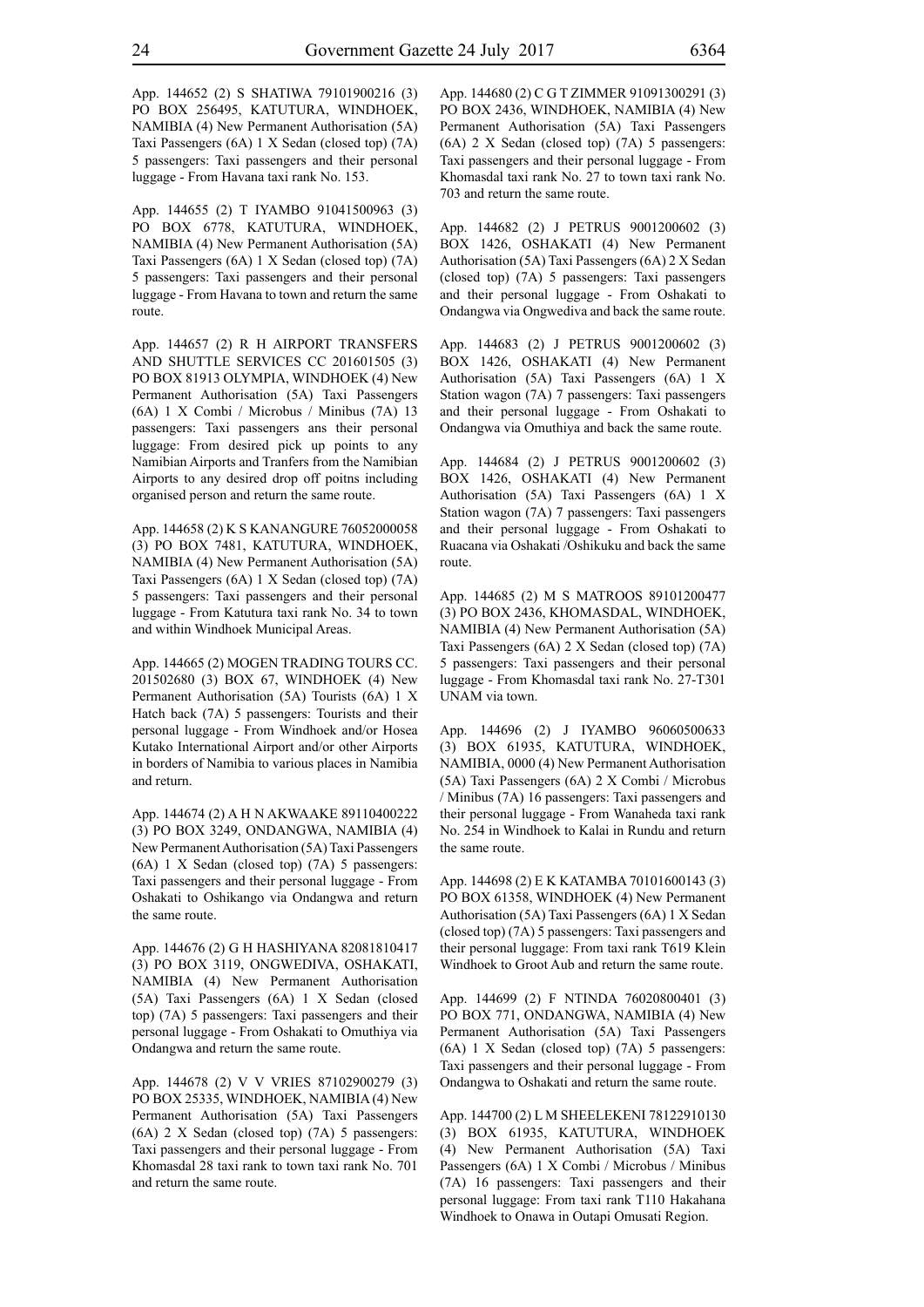App. 144702 (2) E N JASON 94090900220 (3) PO BOX 1015, GOBABIS, NAMIBIA (4) New Permanent Authorisation (5A) Taxi Passengers (6A) 1 X Sedan (closed top) (7A) 5 passengers: Taxi passengers and their personal luggage - Within Gobabis Municipal Areas.

App. 144704 (2) I SIMANA 73032200431 (3) BOX 5809, AUSSPANNPLATZ, WINDHOEK (4) New Permanent Authorisation (5A) Taxi Passengers (6A) 1 X Sedan (closed top) (7A) 5 passengers: Taxi passengers and their personal luggage - From Havana taxi rank No. 162 to City Center taxi rank No. 723 and return the same route.

App. 144706 (2) S KATAMELO 84030710174 (3) PO BOX 5809, AUSSPANNPLATZ, WINDHOEK, NAMIBIA (4) New Permanent Authorisation (5A) Taxi Passengers (6A) 1 X Sedan (closed top) (7A) 5 passengers: Taxi passengers and their personal luggage - From Goreangab Dam taxi rank No. 251 to Prosperita taxi rank 513.

App. 144707 (2) KHOISAN SHUTTLE TRANS-FERS & TOURS CC. 201614588 (3) BOX 86723, EROS (4) New Permanent Authorisation (5A) Tourists (6A) 1 X Sedan (closed top) (7A) 5 passengers: Tourists as well as their personal luggage - From Swakopmund and/or the Hosea Kutako International Airport to places within Swakopmund Municipal Area and magisterial district and to places situated within the Republic of Namibia including places on the borders of Namibia with neighbouring countries and return

App. 144714 (2) G N SHIPENI 78052400384 (3) BOX 61035, WINDHOEK, 0000 (4) New Permanent Authorisation (5A) Taxi Passengers (6A) 1 X Station wagon (7A) 7 passengers: Taxi passengers and their personal luggage - From taxi rank 79 Okuryangava in Katutura to town within Windhoek Municipal Area.

App. 144729 (2) V HAINGHUMBI 62022400887 (3) PRIVATE BAG 12024, AUSSPANNPLATZ, WINDHOEK (4) New Permanent Authorisation (5A) Taxi Passengers (6A) 1 X Sedan (closed top) (7A) 5 passengers: From Namibia, Khomas.

App. 144730 (2) A H T ANGULA 82062210493 (3) PO BOX 40040, OKAHAO (4) New Permanent Authorisation (5A) Taxi Passengers (6A) 1 X Sedan (closed top) (7A) 5 passengers: Taxi passengers and their personal luggage: From Okahao to Oshakati and return the same route.

App. 144732 (2) E KAANJOSA 79053000054 (3) PO BOX 95070, SOWETO, WINDHOEK (4) New Permanent Authorisation (5A) Taxi Passengers (6A) 1 X Combi / Microbus / Minibus (7A) 14 passengers: Taxi passengers and their personal luggage - From Windhoek to Upington R.S.A.

App. 144733 (2) E A KAULUMAH 77062700215 (3) PO BOX 26211, WINDHOEK (4) New Permanent Authorisation (5A) Taxi Passengers (6A) 1 X Hatch back (7A) 5 passengers: Taxi passengers and their personal luggage: Within Windhoek Municipal Area.

App. 144736 (2) E KAANJOSA 79053000054 (3) PO BOX 95070, SOWETO, WINDHOEK (4) New Permanent Authorisation (5A) Taxi Passengers (6A) 1 X Combi / Microbus / Minibus (7A) 14 passengers: Taxi passengers and their personal luggage - From Goreangab Dam to Klein Windhoek.

App. 144739 (2) J K KALEMBELA 79122010262 (3) PO BOX 99786, OTJOMUISE, WINDHOEK, 9000 (4) New Permanent Authorisation (5A) Taxi Passengers (6A) 1 X Sedan (closed top) (7A) 5 passengers: Taxi passengers and their personal luggage - From taqxi rank T365 in Otjomuise to Town and within Windhoek Municipal Area.

App. 144740 (2) J NGHIHULU 86061501323 (3) PO BOX 9340, EROS, WINDHOEK, NAMIBIA (4) New Permanent Authorisation (5A) Taxi Passengers (6A) 1 X Station wagon (7A) 7 passengers: Taxi passengers and their personal luggage - From Katutura to town and within Windhoek Municipal Areas.

App. 144743 (2) J S AMADHILA 79051310188 (3) PO BOX 155, ROSH PINAH, NAMIBIA (4) New Permanent Authorisation (5A) Taxi Passengers (6A) 1 X Sedan (closed top) (7A) 5 passengers: Taxi passengers and their personal luggage - Within Lüderitz Municipal Areas.

App. 144746 (2) O M MBALA 85072010047 (3) PO BOX 4376, WINDHOEK, NAMIBIA (4) New Permanent Authorisation (5A) Taxi Passengers (6A) 1 X Sedan (closed top) (7A) 5 passengers: Taxi passengers and their personal luggage - From Okuryangava taxi rank No. 74 to town and within Windhoek Municipal Areas and return the same route.

App. 144747 (2) M R KANDAMBO 65100900741 (3) PO BOX 11, OPUWO, NAMIBIA (4) New Permanent Authorisation (5A) Taxi Passengers (6A) 1 X Combi / Microbus / Minibus (7A) 16 passengers: Taxi passengers and their personal luggage - From Opuwo to Windhoek and return the same route.

App. 144749 (2) L IPINGE 740902900430 (3) PO BOX 95487, SOWETO, WINDHOEK (4) New Permanent Authorisation (5A) Taxi Passengers (6A) 1 X Combi / Microbus / Minibus (7A) 16 passengers: Taxi passengers and their personal luggage - From Windhoek to Oshikuku via Ondangwa and Oshakati.

App. 144751 (2) J O N ABEL 61070702234 (3) PRIVATE BAG 2265, GOBABIS, NAMIBIA (4) New Permanent Authorisation (5A) Taxi Passengers (6A) 1 X Bus (single deck) (7A) 12 passengers: Taxi passengers and their personal luggage - From Kavango to Ondangwa, Okongo and Wiindhoek.

App. 144769 (2) S L HANGULA 88122800815 (3) PO BOX 997183, MAERUA MALL, WINDHOEK (4) New Permanent Authorisation (5A) Taxi Passengers (6A) 1 X Station wagon (7A) 7 passengers: Taxi passengers and their personal luggage - From Khomasdal to town at Shoprite and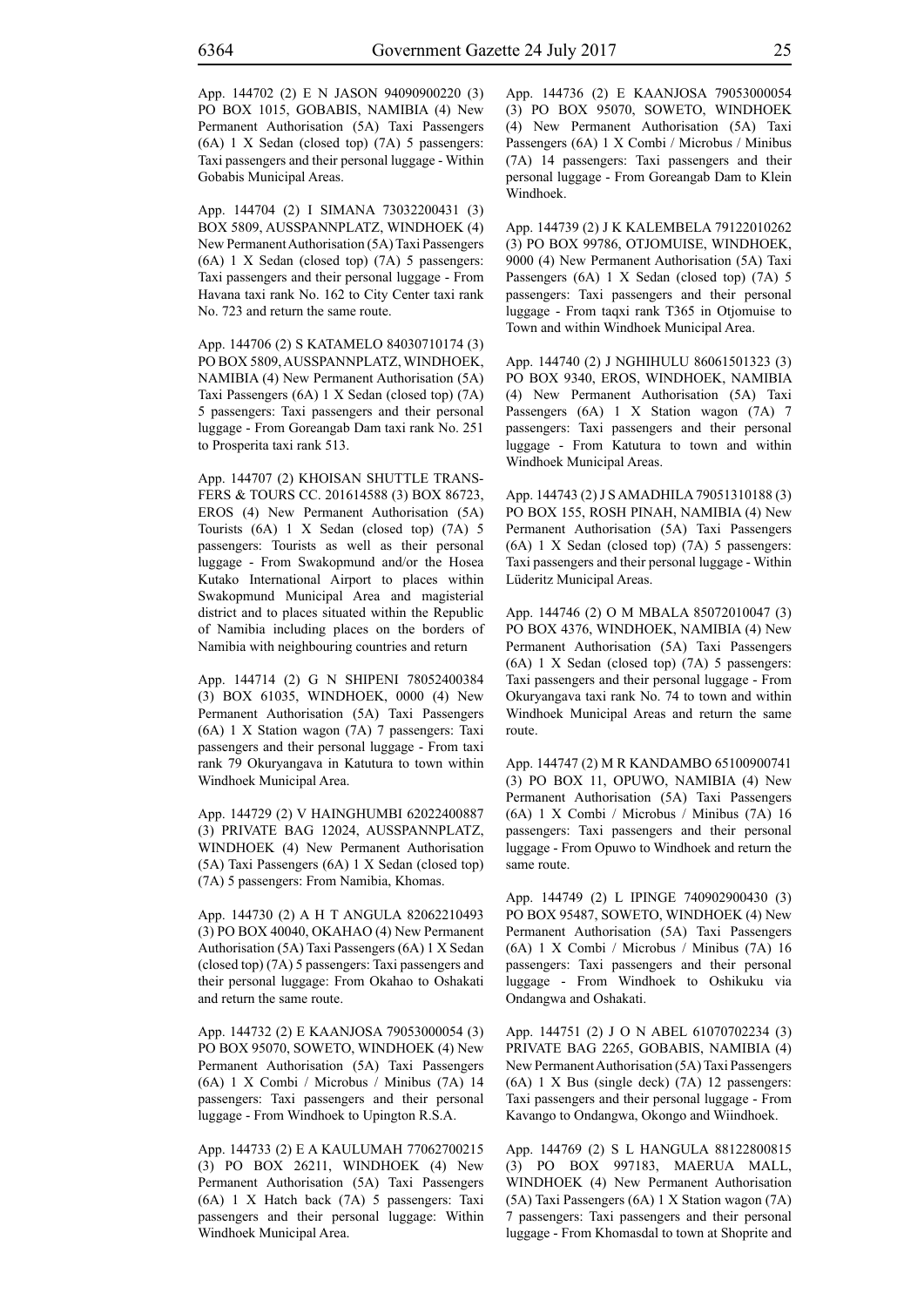within Windhoek Municipal Areas and return the same route.

App. 144771 (2) S M N KASHINDI 69081400851 (3) PO BOX 1257, OUTAPI, NAMIBIA (4) New Permanent Authorisation (5A) Taxi Passengers (6A) 1 X Combi / Microbus / Minibus (7A) 16 passengers: Taxi passengers and their personal luggage - From Outapi to Katima Mulilo and return the same route.

App. 144774 (2) DP HANDOBE 75040200579 (3) PO BOX 3181, WALVIS BAY, NAMIBIA, 9000 (4) New Permanent Authorisation (5A) Taxi Passengers (6A) 1 X Sedan (closed top) (7A) 5 passengers: Taxi passengers and their personal luggage - From Walvis Bay to Swakopmund and return the same route.

App. 144776 (2) TWO OCEANS CAR RENTAL CC. 20090989 (3) BOX 3692, SWAKOPMUND (4) New Permanent Authorisation (5A) Tourists (6A) 3 X Pick-up (7A) 4 passengers: Tourists and their personal luggage - From Swakopmund and Walvis Bay to Windhoek International Aiports Hotels lodges and others Airports in Namibia on pre-booked tours with a minimum duration of three days to places situated within Namibia inluding places on the borders of Namibia with neighbouring countries and return to the places of embakation subject to;

App. 144778 (2) DP HANDOBE 75040200579 (3) PO BOX 3181, WALVIS BAY, NAMIBIA, 9000 (4) New Permanent Authorisation (5A) Taxi Passengers (6A) 1 X Sedan (closed top) (7A) 5 passengers: Taxi passengers and their personal luggage - Within Walvis Bay Municipal Areas.

App. 144780 (2) J K MUTAMBO 83090912007 (3) PRIVATE BAG 5016, WALVIS BAY (4) New Permanent Authorisation (5A) Taxi Passengers (6A) 1 X Sedan (closed top) (7A) 5 passengers: Taxi passengers and their personal luggage - Within Walvis Bay Municipal Areas.

App. 144781 (2) J K MUTAMBO 83090912007 (3) PRIVATE BAG 5016, WALVIS BAY (4) New Permanent Authorisation (5A) Taxi Passengers (6A) 1 X Sedan (closed top) (7A) 5 passengers: Taxi passengers and their personal luggage - Within Walvis Bay Municipal Areas.

App. 144782 (2) D SHEHAMANDJE 8701- 1100059 (3) PO BOX 1406, WINDHOEK, NAMIBIA (4) New Permanent Authorisation (5A) Taxi Passengers (6A) 1 X Sedan (closed top) (7A) 5 passengers: Taxi passengers and their personal luggage - From Otjomuise taxi rank No. T365 to Grove Mall and return the same route.

App. 144783 (2) D SHEHAMANDJE 87011100059 (3) PO BOX 1406, WINDHOEK, NAMIBIA (4) New Permanent Authorisation (5A) Taxi Passengers (6A) 1 X Combi / Microbus / Minibus (7A) 16 passengers: Taxi passengers and their personal luggage - From Wanaheda, Oshakati service bus stop to Wernhil Park and return the same route.

App. 144785 (2) M T ENKALI 94102800131 (3) BOX 27394, WINDHOEK, NAMIBIA (4) New Permanent Authorisation (5A) Taxi Passengers (6A) 1 X Combi / Microbus / Minibus (7A) 16 passengers: Taxi passengers and their personal luggage - From Otjomuise 7de Laan to Grove Mall and return the same route.

App. 144787 (2) U T ENKALI 88031300968 (3) PO BOX 27394, WINDHOEK, NAMIBIA (4) New Permanent Authorisation (5A) Taxi Passengers (6A) 1 X Sedan (closed top) (7A) 5 passengers: Taxi passengers and their personal luggage - From Otjomuise 8 de Laan to City Center and Wernhil Park and within Windhoek Municipal Areas.

App. 144788 (2) E N IYAMBO 89050600697 (3) BOX 27394, WINDHOEK (4) New Permanent Authorisation (5A) Taxi Passengers (6A) 1 X Bus (single deck) (7A) 22 passengers: Taxi passengers and their personal luggage - From Windhoek to Onaanda in Omusati region and return the same route.

App. 144789 (2) J V THOMAS 92072700779 (3) PO BOX 22219, WINDHOEK, NAMIBIA (4) New Permanent Authorisation (5A) Taxi Passengers (6A) 1 X Sedan (closed top) (7A) 5 passengers: Taxi passengers and their personal luggage - From Ombili and Freedom land to taxi rank No. T723 Jan Jonker/Maerua Mall and return the same route.

App. 144793 (2) B N SHIYUKA 85040210159 (3) PO BOX 4480, WINDHOEK, NAMIBIA (4) New Permanent Authorisation (5A) Taxi Passengers (6A) 1 X Sedan (closed top) (7A) 5 passengers: Taxi passengers and their personal luggage - From Wanaheda at Osaango taxi rank No. T17 to Klein Windhoek at Woermann Brock taxi rank T613 and return the same route.

App. 144809 (2) T THEOFILUS 80012010316 (3) BOX 1172, OKAHANDJA (4) New Permanent Authorisation (5A) Taxi Passengers (6A) 1 X Sedan (closed top) (7A) 5 passengers: Taxi passengers and their personal luggage - Within Okahandja Municipal Areas.

App. 144814 (2) K L MUTJUMA 79061610052 (3) PO BOX 1439, RUNDU, NAMIBIA (4) New Permanent Authorisation (5A) Taxi Passengers (6A) 1 X Station wagon (7A) 7 passengers: Taxi passengers and their personal luggage - From Rundu to Grootfontein and return the same route.

App. 144815 (2) S SHAULWA 79041700021 (3) PO BOX 791, RUNDU (4) New Permanent Authorisation (5A) Taxi Passengers (6A) 1 X Sedan (closed top) (7A) 5 passengers: Taxi passengers and their personal luggage: Within Rundu Municipal Area.

App. 144816 (2) M K NGALANGI 78020410643 (3) PO BOX 216, RUNDU, NAMIBIA (4) New Permanent Authorisation (5A) Taxi Passengers (6A) 1 X Sedan (closed top) (7A) 5 passengers: Taxi passengers and their personal luggage - Within Rundu Municipal Areas.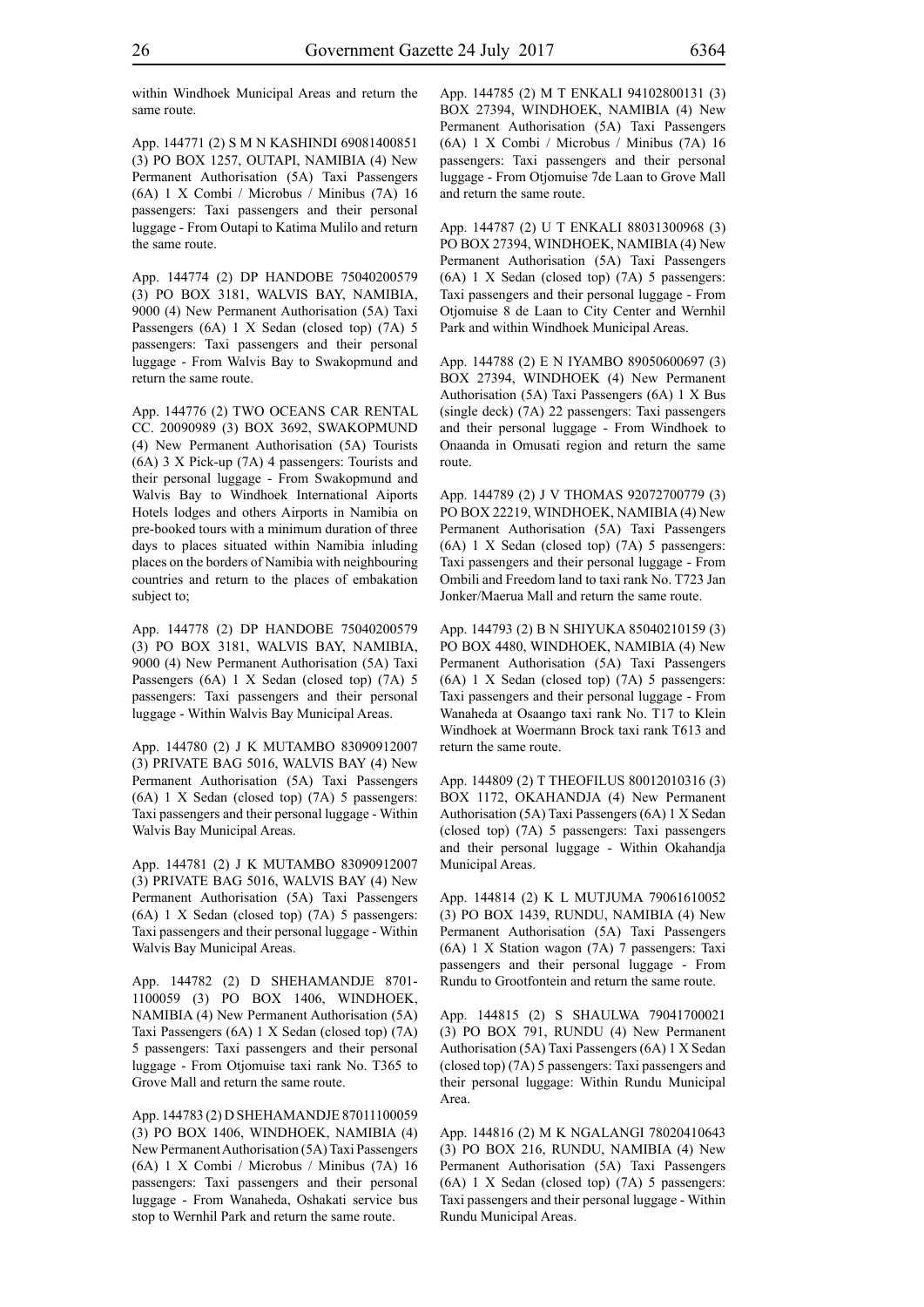App. 144817 (2) K L MUTJUMA 79061610052 (3) PO BOX 1439, RUNDU, NAMIBIA (4) New Permanent Authorisation (5A) Taxi Passengers (6A) 1 X Bus (single deck) (7A) 12 passengers: Taxi passengers and their personal luggage - From Rundu at Wimpy taxi rank to Katima,Windhoek taxi rank and return the same route.

App. 144819 (2) S SHAULWA 79041700021 (3) PO BOX 791, RUNDU (4) New Permanent Authorisation (5A) Taxi Passengers (6A) 1 X Sedan (closed top) (7A) 5 passengers: Taxi passengers and their personal luggage: Within Rundu Municipal Area.

App. 144820 (2) P K MWAYIFANANGE 9109- 2000186 (3) PO BOX 61077, KATUTURA, WINDHOEK (4) New Permanent Authorisation (5A) Taxi Passengers (6A) 1 X Bus (single deck) (7A) 28 passengers: Taxi passengers and their personal luggage: From Rundu to Windhoek and return the same route.

App. 144821 (2) N P T NDEUYEEKA 940103- 00019 (3) PO BOX 55105, ROCKY CREST, WINDHOEK (4) New Permanent Authorisation (5A) Taxi Passengers (6A) 1 X Sedan (closed top) (7A) 5 passengers: Taxi passengers and their personal luggage - From Havana taxi rank 79 to UNAM main campus and return the same route.

App. 144822 (2) S SHAULWA 79041700021 (3) PO BOX 791, RUNDU (4) New Permanent Authorisation (5A) Taxi Passengers (6A) 1 X Sedan (closed top) (7A) 5 passengers: Taxi passengers and their personal luggage: Within Rundu Municipal Area.

App. 144825 (2) NDEUYEELA INVESTMENT CC 201502089 (3) PO BOX 23753, WINDHOEK, NAMIBIA (4) New Permanent Authorisation (5A) Tourists (6A) 1 X Sedan (closed top) (7A) 5 passengers: Tourists as well as their personal effects - From Windhoek and/or Hoesa Kutako International Airport and /or other Airports in Namibia on pre-booked tours with a minimum duration of three days to places situated within Namibia including places on the borders of Namibia with neighbouring countries and return to the places of embarkation subject to:

App. 144826 (2) M AMADHILA 79102700158 (3) BOX 4231, WALVIS BAY (4) New Permanent Authorisation (5A) Taxi Passengers (6A) 1 X Sedan (closed top) (7A) 5 passengers: Taxi passengers and their personal luggage: From Rooikop Walvis Bay to Vineta in Swakopmund and return the same route.

App. 144827 (2) W I EMVULA 78101300252 (3) PO BOX 2600, ONDANGWA, NAMIBIA (4) New Permanent Authorisation (5A) Taxi Passengers (6A) 1 X Station wagon (7A) 7 passengers: Taxi passengers and their personal luggage - From Oshakati to Grootfontein and return the same route.

App. 144828 (2) M EINO 87092900937 (3) BOX 4362, WINDHOEK, 0000 (4) New Permanent Authorisation (5A) Taxi Passengers (6A) 1 X Sedan (closed top) (7A) 5 passengers: Taxi passengers and their personal luggage: From taxi rank T311 Khomasdal to Oamites and return the same route.

App. 144829 (2) M MATIAS 89100800104 (3) PO BOX 740, GROOTFONTEIN, NAMIBIA (4) New Permanent Authorisation (5A) Taxi Passengers (6A) 1 X Station wagon (7A) 7 passengers: Taxi passengers and their personal luggage - From Grootfontein to Windhoek and return the same route.

App. 144830 (2) P PETRUS 83060810141 (3) PO BOX 70168, KHOMASDAL, NAMIBIA, 9000 (4) New Permanent Authorisation (5A) Taxi Passengers (6A) 1 X Sedan (closed top) (7A) 5 passengers: Taxi passengers and their personal luggage - From taxi rank number T97 Okahandja Park to B1 and Katutura hospital and return the same route.

App. 144832 (2) I N NIISHINDA 86051200371 (3) PO BOX 65256, KATUTURA, WINDHOEK, 9000 (4) New Permanent Authorisation (5A) Taxi Passengers (6A) 2 X Combi / Microbus / Minibus (7A) 16 passengers: Taxi passengers and their personal luggage - From taxi rank number T521 to Etilyasa in Omusati region.

App. 144833 (2) N K NGHIKONGELWA 75020- 200603 (3) PO BOX 64157, OKURYANGAVA, WINDHOEK (4) New Permanent Authorisation (5A) Taxi Passengers (6A) 1 X Sedan (closed top) (7A) 5 passengers: Taxi passengers and their personal luggage - From taxi rank number T566 Kleine Kuppe to Onghulumbashe No. 2 and return the same route.

App. 144835 (2) J M KAYANGURA 82102710416 (3) PO BOX 864, RUNDU, NAMIBIA, 9000 (4) New Permanent Authorisation (5A) Taxi Passengers (6A) 1 X Sedan (closed top) (7A) 5 passengers: Taxi passengers and their personal luggage: From Kaisosi taxi rank T01 to Sikanduko and return thes same route.

App. 144836 (2) W N KAMBWESHELE 91060- 100134 (3) PO BOX 7929, KATUTURA, WIND-HOEK, 9000 (4) New Permanent Authorisation (5A) Taxi Passengers (6A) 1 X Sedan (closed top) (7A) 5 passengers: Taxi passengers and their personal luggage: From Pioneers Park to Eros Park within Windhoek Municipal Area.

App. 144838 (2) J O MBAKO 95040100717 (3) BOX 5809, AUSSPANNPLATZ, WINDHOEK, NAMIBIA (4) New Permanent Authorisation (5A) Taxi Passengers (6A) 1 X Sedan (closed top) (7A) 5 passengers: Taxi passengers and their personal luggage - From Okuryangava taxi rank to City Center taxi rank and return the same route.

App. 144842 (2) J J OCHURUB 85092910429 (3) PO BOX 5809, AUSSPANNPLATZ, WINDHOEK (4) New Permanent Authorisation (5A) Taxi Passengers (6A) 1 X Sedan (closed top) (7A) 5 passengers: Taxi passengers and their personal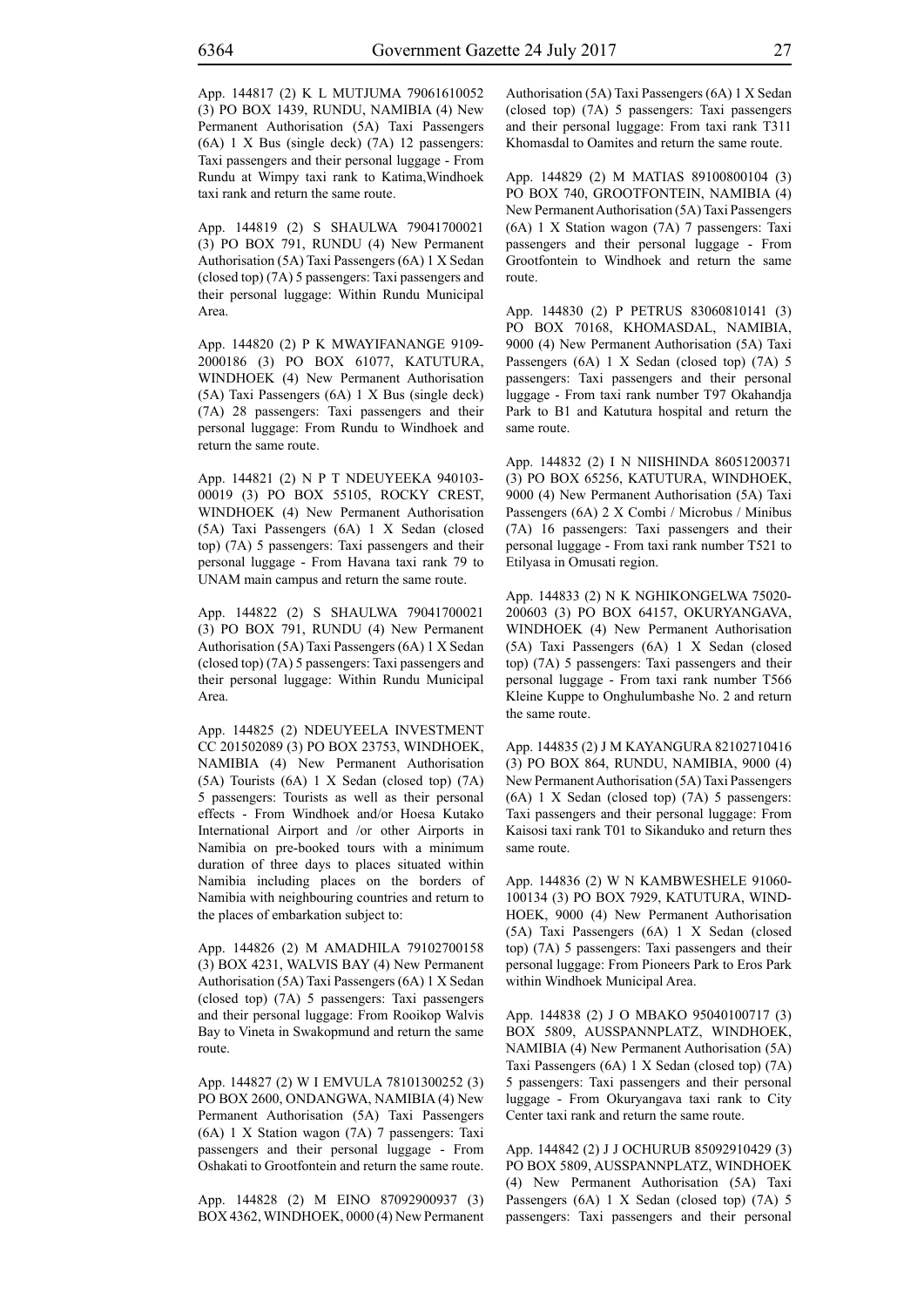luggage - From Otjomuise taxi rank to CBD taxi rank No. T717 and return the same route.

App. 144846 (2) I NANGOMBE 77091700201 (3) PO BOX 2674, WALVIS BAY, NAMIBIA (4) New Permanent Authorisation (5A) Taxi Passengers (6A) 1 X Station wagon (7A) 7 passengers: Taxi passengers and their personal luggage - From Ondangwa to Kamwandia, Eenhana and return the same route.

App. 144852 (2) J T SHATIKA 78030110030 (3) PO BOX 3217, WALVIS BAY, NAMIBIA (4) New Permanent Authorisation (5A) Taxi Passengers (6A) 1 X Sedan (closed top) (7A) 5 passengers: Taxi passengers and their personal luggage - From Walvis Bay to Swakopmund Municipal Areas and return the same route.

App. 144854 (2) N M FRANS 93042000591 (3) PO BOX 268, WALVIS BAY, NAMIBIA (4) New Permanent Authorisation (5A) Taxi Passengers (6A) 1 X Sedan (closed top) (7A) 5 passengers: Taxi passengers and their personal luggage - From Walvis Bay to Swakopmund and return the same route.

App. 144857 (2) M NAKASHIMBA 87060800220 (3) PO BOX 1225, WALVIS BAY, NAMIBIA (4) New Permanent Authorisation (5A) Taxi Passengers (6A) 1 X Station wagon (7A) 7 passengers: Taxi passengers and their personal luggage - From Ondangwa to Okongo and return the same route.

App. 144858 (2) H SHAANIKA 85060910199 (3) PO BOX 24711, WINDHOEK, NAMIBIA (4) New Permanent Authorisation (5A) Taxi Passengers (6A) 1 X Sedan (closed top) (7A) 5 passengers: Taxi passengers and their personal luggage: From taxi rank T22 Khomasdal to taxi rank T561 Olympia via town within Windhoek Municipal Area.

App. 144864 (2) J L SYLVANUS 9102100354 (3) PO BOX 2334, WINDHOEK, NAMIBIA (4) New Permanent Authorisation (5A) Taxi Passengers (6A) 1 X Sedan (closed top) (7A) 5 passengers: Taxi passengers and their personal luggage - From Okuryangava taxi rank No. T80 to town and within Windhoek Municipal Areas.

App. 144867 (2) J L SYLVANUS 91032100354 (3) PO BOX 2334, WINDHOEK, NAMIBIA (4) New Permanent Authorisation (5A) Taxi Passengers (6A) 1 X Combi / Microbus / Minibus (7A) 16 passengers: Taxi passengers and their personal luggage - From Okuryangava taxi rank No. T80 to town and within Windhoek Municipal Areas.

App. 144872 (2) G N NAMBANGA 86101400492 (3) PO BOX 2013, OSHIKANGO, NAMIBIA (4) New Permanent Authorisation (5A) Taxi Passengers (6A) 1 X Sedan (closed top) (7A) 5 passengers: Taxi passengers and their personal luggage - From Otjomuise to town at Shoprite and within Windhoek Municipal Areas and return the same route.

App. 144886 (2) SALUT AIRPORT TRANSFRS AND TOURS CC. 201403395 (3) BOX 3900, OLYMPIA, WINDHOEK (4) New Permanent Authorisation (5A) Tourists (6A) 1 X Station wagon (7A) 7 passengers: Tourists and their peronal luggage - From Windhoek and/or the Hosea Kutako International Airport to to hotels, lodges and/ or boarding houses within Windhoek Municipal Area and to places situated within the Republic of Namibia and return.

App. 144890 (2) B N FILLIMON 73040500961 (3) PO BOX 703, ONDANGWA, NAMIBIA (4) New Permanent Authorisation (5A) Taxi Passengers (6A) 1 X Sedan (closed top) (7A) 5 passengers: Taxi passengers and their personal luggage - From Oshakati to Ondangwa and return the same route.

App. 144891 (2) P P SHEEFENI 86032800482 (3) PO BOX 7249, KUISEBMUND, WALVIS BAY (4) New Permanent Authorisation (5A) Taxi Passengers (6A) 1 X Beach buggy (7A) 5 passengers: Taxi passengers and their personal luggage - From Walvis Bay to Swakopmund and return the same route.

App. 144894 (2) ECAB SHUTTLE AND TOURS CC. 201613498 (3) BOX 8857, BACHBRECT, WINDHOEK (4) New Permanent Authorisation (5A) Tourists (6A) 1 X Sedan (closed top) (7A) 5 passengers: Tourists and their peronal luggage - From Windhoek and/or the Hosea Kutako International Airport to to hotels, lodges and/ or boarding houses within Windhoek Municipal Area and to places situated within the Republic of Namibia and return.

App. 144900 (2) A HANGULA 79120310269 (3) BOX 61935, KATUTURA, WINDHOEK (4) New Permanent Authorisation (5A) Taxi Passengers (6A) 2 X Combi / Microbus / Minibus (7A) 16 passengers: Taxi passengers and their personal luggage: From Taxi rank T204 Goreangab Dam in Windhoek to Ongenga settlement in Ondangwa region and return the same route.

App. 144912 (2) O T SHITULA 88122700233 (3) PO BOX 938, OSHAKATI (4) New Permanent Authorisation (5A) Taxi Passengers (6A) 1 X Sedan (closed top) (7A) 5 passengers: Taxi passengers and their personal luggage: From Uupindi location in Oshakati to Mweshipandeka high school in Ongwediva and return the same route.

App. 144915 (2) T K J SHATPAMBA 87041400123 (3) PO BOX 23281, WINDHOEK, NAMIBIA (4) New Permanent Authorisation (5A) Taxi Passengers (6A) 1 X Sedan (closed top) (7A) 5 passengers: Taxi passengers and their personal luggage - From taxi rank number T353 Bonn street 4 Otjomuise to T306 Kanna street Khomasdal and return the samre route.

App. 144916 (2) W I H SHAWAPALA 93072500- 568 (3) PO BOX 15091, OKONGO, NAMIBIA (4) New Permanent Authorisation (5A) Taxi Passengers (6A) 1 X Sedan (closed top) (7A) 5 passengers: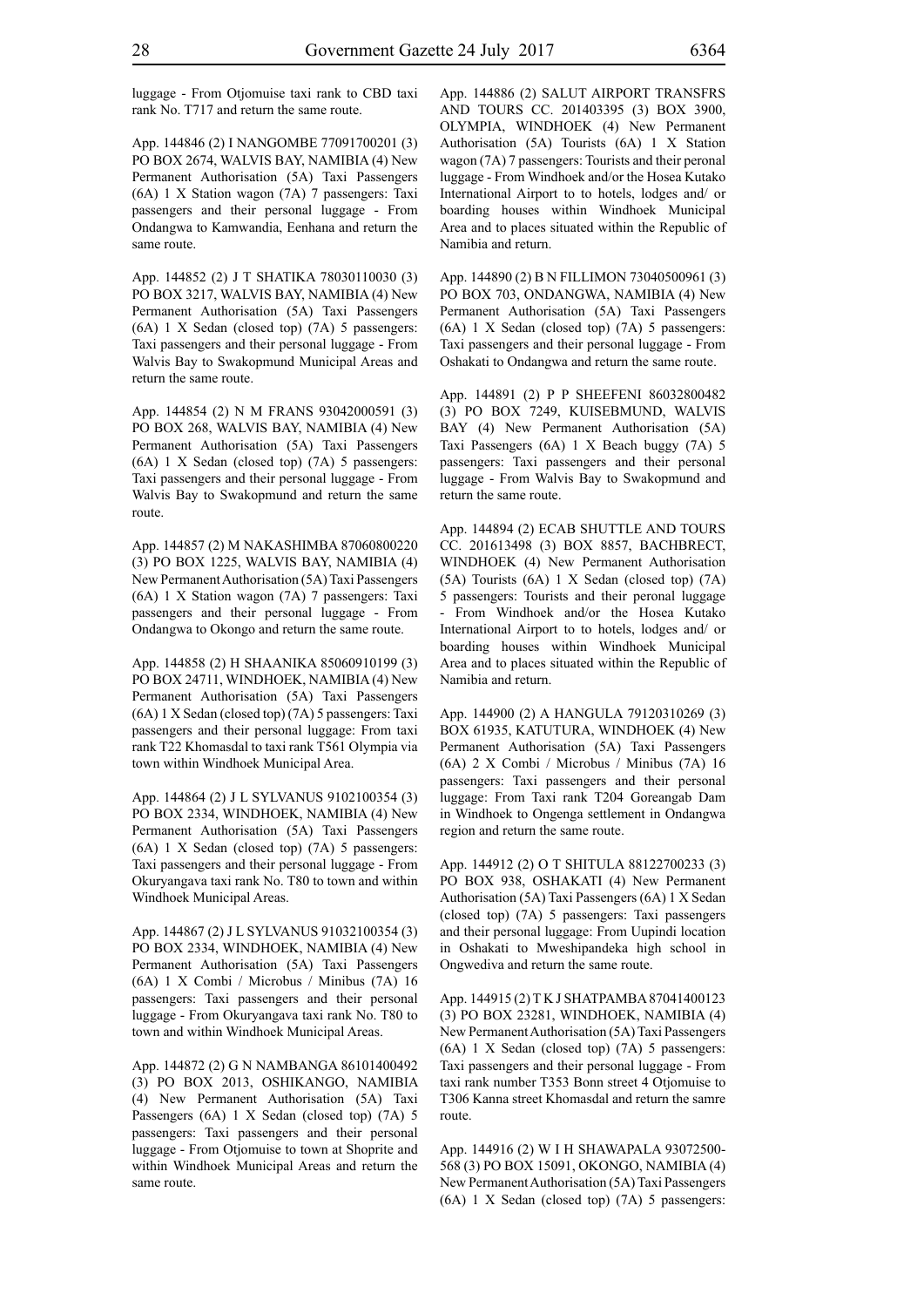App. 144917 (2) T K J SHATPAMBA 87041400123 (3) PO BOX 23281, WINDHOEK, NAMIBIA (4) New Permanent Authorisation (5A) Taxi Passengers (6A) 1 X Sedan (closed top) (7A) 5 passengers: Taxi passengers and their personal luggage - From Wanaheda taxi rank No. T296 Caesar street to taxi rank No. T35 Long Island street Rocky Crest.

App. 144918 (2) T K J SHATPAMBA 87041400123 (3) PO BOX 23281, WINDHOEK, NAMIBIA (4) New Permanent Authorisation (5A) Taxi Passengers (6A) 1 X Sedan (closed top) (7A) 5 passengers: Taxi passengers and their personal luggage - From Soweto taxi rank No. T13 Hendrick street to Khomasdal taxi rank No. T318 Shanghai street and return the same route.

App. 144921 (2) J A LEEVI 84080610688 (3) BOX 5809, AUSSPANNPLATZ, WINDHOEK (4) New Permanent Authorisation (5A) Taxi Passengers (6A) 1 X Sedan (closed top) (7A) 5 passengers: Taxi passengers and their personal luggage - From Khomasdal taxi rank No. T322 to Northern Industrial taxi rank No. T762 and return the same route.

App. 144923 (2) E M BOHITILE 66052700254 (3) PO BOX 90575, KLEIN WINDHOEK, WINDHOEK (4) New Permanent Authorisation (5A) Taxi Passengers (6A) 1 X Sedan (closed top) (7A) 5 passengers: Taxi passengers and their personal luggage - From Goreangab Dam taxi rank No. T204 to CBD taxi rank No. T723 and return the same route.

App. 144925 (2) M SHINYENGA 88071700282 (3) PO BOX 4469, REHOBOTH, NAMIBIA (4) New Permanent Authorisation (5A) Taxi Passengers (6A) 1 X Sedan (closed top) (7A) 5 passengers: Taxi passengers and their personal luggage - Within Rehoboth Municipal Areas.

App. 144929 (2) B KATAMBA 73122500965 (3) PO BOX 1009, RUNDU, NAMIBIA (4) New Permanent Authorisation (5A) Taxi Passengers (6A) 1 X Sedan (closed top) (7A) 5 passengers: Taxi passengers and their personal luggage - From Tutungeni to town and return the same route.

App. 144931 (2) K J MUKUVE 81010810405 (3) PO BOX 4049, RUNDU (4) New Permanent Authorisation (5A) Taxi Passengers (6A) 1 X Sedan (closed top) (7A) 5 passengers: Taxi passengers and their personal luggage: From Singuruve to town within Rundu Municipal Area.

App. 144932 (2) M H HAMUKWAYA 84072910678 (3) PO BOX 15091, OKONGO (4) New Permanent Authorisation (5A) Taxi Passengers (6A) 1 X Sedan (closed top) (7A) 5 passengers: Taxi passengers and their personal luggage: From Okongo to Ondangwa via Oshikango and Enhana and return the same route.

App. 144935 (2) J P KAMONGA 85121510292 (3) PO BOX 4049, RUNDU (4) New Permanent Authorisation (5A) Taxi Passengers (6A) 1 X Sedan (closed top) (7A) 5 passengers: Taxi passengers and their personal luggage: From Satotwa to town within Rundu Municipal Area.

App. 144936 (2) H U REMIGIUS 80083110321 (3) PO BOX 65275, KATUTURA, WINDHOEK, 9000 (4) New Permanent Authorisation (5A) Taxi Passengers (6A) 1 X Sedan (closed top) (7A) 5 passengers: Taxi passengers and their personal luggage - From Okuryangava to town and within Windhoek Municipal Areas.

App. 144938 (2) H U REMIGIUS 80083110321 (3) PO BOX 65275, KATUTURA, WINDHOEK, 9000 (4) New Permanent Authorisation (5A) Taxi Passengers (6A) 1 X Station wagon (7A) 7 passengers: Taxi passengers and their personal luggage - From Okuryabgava taxi rank to town and return the same route.

App. 144940 (2) T T KAHENGE 93082700039 (3) PO BOX 61758, WINDHOEK, NAMIBIA (4) New Permanent Authorisation (5A) Taxi Passengers (6A) 1 X Sedan (closed top) (7A) 5 passengers: Taxi passengers and their personal luggage - From Okuryangava to Cimbebasia and return the same route.

App. 144941 (2) E ANDREAS 90090200462 (3) PO BOX 61758, WINDHOEK, NAMIBIA (4) New Permanent Authorisation (5A) Taxi Passengers (6A) 1 X Sedan (closed top) (7A) 5 passengers: Taxi passengers and their personal luggage - From Hakahana to Cimbebasia and return the same route.

App. 144943 (2) M M LUBINDA 76120400265 (3) PO BOX 1016, REHOBOTH, NAMIBIA (4) New Permanent Authorisation (5A) Taxi Passengers (6A) 3 X Sedan (closed top) (7A) 5 passengers: Taxi passengers and their personal luggage - Within Rehoboth Municipal Areas.

App. 144945 (2) R KANGOMBE 75061800567 (3) PO BOX 533, LÜDERITZ, NAMIBIA (4) New Permanent Authorisation (5A) Taxi Passengers (6A) 2 X Sedan (closed top) (7A) 5 passengers: Taxi passengers and their personal luggage - Within Lüderitz Municipal Areas.

App. 144953 (2) L N AMADHILA 68083000949 (3) PO BOX 10702, KHOMASDAL, NAMIBIA, 9000 (4) New Permanent Authorisation (5A) Taxi Passengers (6A) 1 X Sedan (closed top) (7A) 5 passengers: Taxi passengers and their personal luggage - From Katutura Monte Crist taxi rank No. T114 to town at Shoprite and within Windhoek Municipal Areas.

App. 144957 (2) T T IMMANUEL 93062400331 (3) PO BOX 6241, AUSSPANNPLATZ, WIND-HOEK (4) New Permanent Authorisation (5A) Taxi Passengers (6A) 1 X Sedan (closed top) (7A) 5 passengers: Taxi passengers and their personal luggage - From Okuryangava taxi rank to UNAM taxi rank and within Windhoek Municipal Areas.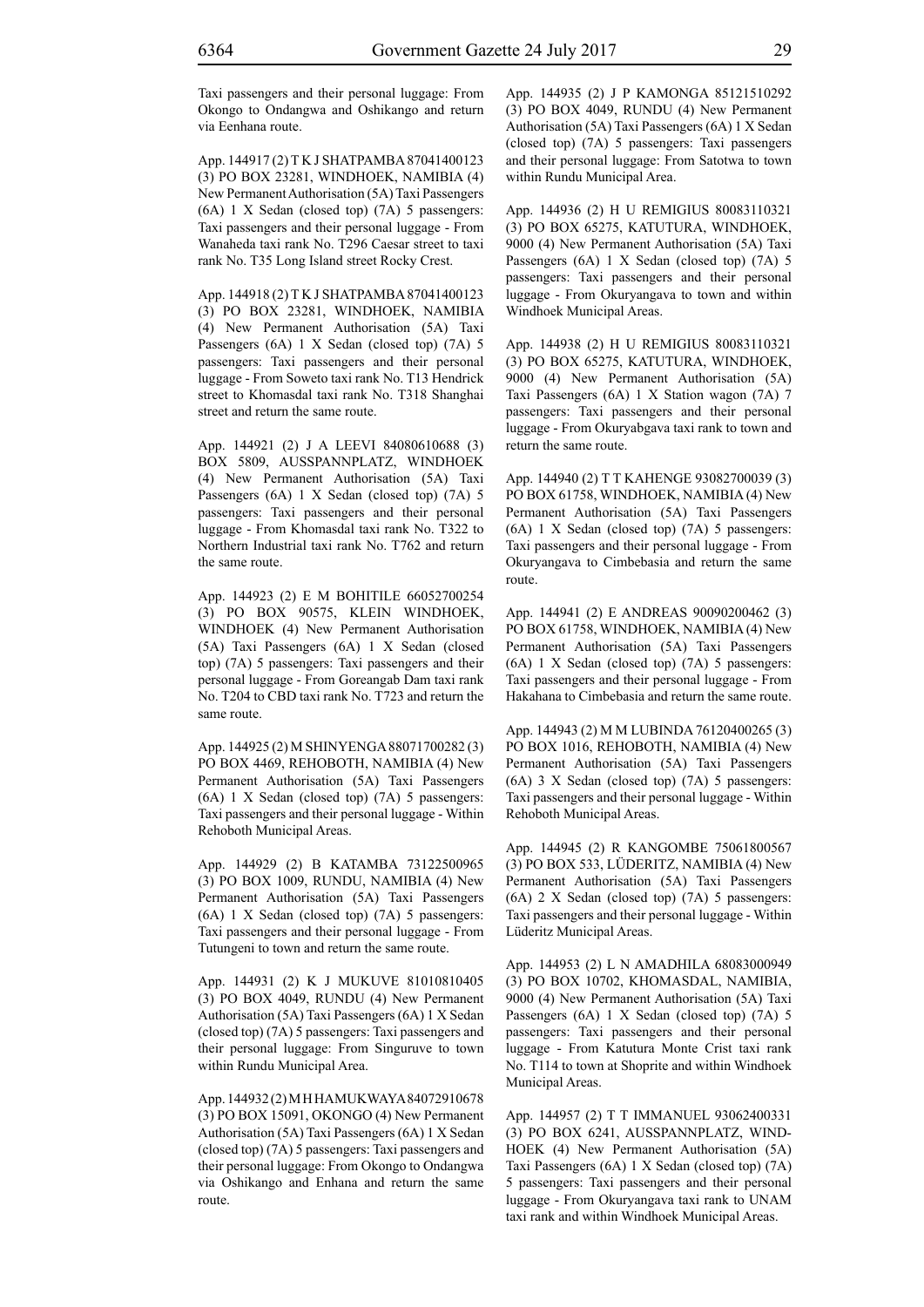App. 144963 (2) N S SHIKONGO 65070100769 (3) PO BOX 2924, WINDHOEK, NAM (4) New Permanent Authorisation (5A) Taxi Passengers (6A) 1 X Combi / Microbus / Minibus (7A) 16 passengers: Taxi passengers and their personal luggage - From Hakahana taxi rank No. T102 to town at Shoprite and return the same route.

App. 144965 (2) N S SHIKONGO 65070100769 (3) PO BOX 2924, WINDHOEK, NAM (4) New Permanent Authorisation (5A) Taxi Passengers (6A) 1 X Sedan (closed top) (7A) 5 passengers: Taxi passengers and their personal luggage - From Katutura Donkerhoek to town at Shoprite and within Windhoek Municipal Areas.

App. 144967 (2) N S SHIKONGO 65070100769 (3) PO BOX 2924, WINDHOEK, NAM (4) New Permanent Authorisation (5A) Taxi Passengers (6A) 1 X Sedan (closed top) (7A) 5 passengers: Taxi passengers and their personal luggage - From Hakahana to town at Wernhil Park and within Windhoek Municipal Areas.

App. 144970 (2) N S SHIKONGO 65070100769 (3) PO BOX 2924, WINDHOEK, NAM (4) New Permanent Authorisation (5A) Taxi Passengers (6A) 1 X Combi / Microbus / Minibus (7A) 16 passengers: Taxi passengers and their personal luggage - From Babylon to Grove Mall taxi rank and return the same route.

App. 144973 (2) D T MUNYAMA 64080100159 (3) PO BOX 8070, BACHBRECHT, WINDHOEK, 9000 (4) New Permanent Authorisation (5A) Taxi Passengers (6A) 1 X Sedan (closed top) (7A) 5 passengers: Taxi passengers and their personal luggage - From Okuryangava to town at Shoprite and return the same route.

App. 144977 (2) T K J SHATPAMBA 87041400123 (3) PO BOX 23281, WINDHOEK, NAMIBIA (4) New Permanent Authorisation (5A) Taxi Passengers (6A) 1 X Sedan (closed top) (7A) 5 passengers: Taxi passengers and their personal luggage - From Single Quarters to Wernhil Park and return the same route.

App. 144978 (2) T K J SHATPAMBA 87041400123 (3) PO BOX 23281, WINDHOEK, NAMIBIA (4) New Permanent Authorisation (5A) Taxi Passengers (6A) 1 X Sedan (closed top) (7A) 5 passengers: Taxi passengers and their personal luggage - From Okuryangava taxi rank No. T63 to Ellerines taxi rank and within Windhoek Municipal Areas.

App. 144981 (2) T K J SHATPAMBA 87041400123 (3) PO BOX 23281, WINDHOEK, NAMIBIA (4) New Permanent Authorisation (5A) Taxi Passengers (6A) 1 X Sedan (closed top) (7A) 5 passengers: Taxi passengers and their personal luggage - From Okuryangava taxi rank to town at Shoprite and within Windhoek Municipal Areas.

App. 144983 (2) A H SHIKULO 72092900676 (3) PO BOX 27426, WINDHOEK (4) New Permanent Authorisation (5A) Taxi Passengers (6A) 1 X Sedan (closed top) (7A) 5 passengers: Taxi passengers and their personal luggage: Within Windhoek Municipal Area.

App. 144992 (2) D M ISAAK 84031410166 (3) PO BOX 1130, MARIENTAL (4) New Permanent Authorisation (5A) Taxi Passengers (6A) 1 X Sedan (closed top) (7A) 5 passengers: Taxi passengers and their personal luggage: Within Mariental Municipal Area.

App. 144993 (2) E N ANGULA 81042110530 (3) PO BOX 22494, WINDHOEK (4) New Permanent Authorisation (5A) Taxi Passengers (6A) 1 X Sedan (closed top) (7A) 5 passengers: Taxi passengers and their personal luggage: From taxi rank T260 Wanaheda to China town within Windhoek Municipal Area.

App. 144994 (2) T M IILONGA 80071710337 (3) PO BOX 5279, MONDESA, SWAKOPMUND (4) New Permanent Authorisation (5A) Taxi Passengers (6A) 1 X Sedan (closed top) (7A) 5 passengers: Taxi passengers and their personal luggage: From Kabeljou in Walvis Bay to Mondesa in Swakopmund and return the same route.

App. 145003 (2) K P SIMITE 85081511382 (3) PO BOX 396, RUNDU (4) New Permanent Authorisation (5A) Taxi Passengers (6A) 1 X Sedan (closed top) (7A) 5 passengers: Taxi passengers and their personal luggage: From Kehemu location in Rundu to mupani location within Rundu Municipal Area and return the same route.

App. 145008 (2) D V GASES 76100100266 (3) PO BOX 2626, VINETA, SWAKOPMUND (4) New Permanent Authorisation (5A) Taxi Passengers (6A) 1 X Sedan (closed top) (7A) 5 passengers: Taxi passenngers and their personal luggage: From Arandis to Walvis Bay via Swakopmund and return the same route.

App. 145009 (2) ANDRICO INVESTMENTS NUMBER THIRTY TWO CC. 20080919 (3) BOX 8399, SWAKOPMUND (4) New Permanent Authorisation (5A) Tourists (6A) 1 X Combi / Microbus / Minibus (7A) 11 passengers: Tourists and their personal luggUage - From Swakopmund/ Walvis Bay on pre-booked tours with a minimum duration of three days to places situated within Namibia and return to the place of embarkation.

App. 145012 Permit 12258/2 (2) V E DAUSAB to V E DAUSAB 90093000529 (3) PO BOX 8775, BACHBRECHT, NAMIBIA, 9000 (4) Transfer of Authorisation (5A) Passengers (6A) 1 X Sedan (closed top) (7A) 5 passengers: Passenger and their personal luggage -Within Windhoek Municipal Area.

App. 145019 (2) LANO PRIMARY SCHOOL CC 20072087 (3) PO BOX 16212, ONAYENA (4) New Permanent Authorisation (5A) Bus Passengers (6A) 1 X Bus (single deck) (7A) 26 passengers: School children with their teachers and their personal luggage on excursions: From Lano School Onayena to places within Namibia and return the same route.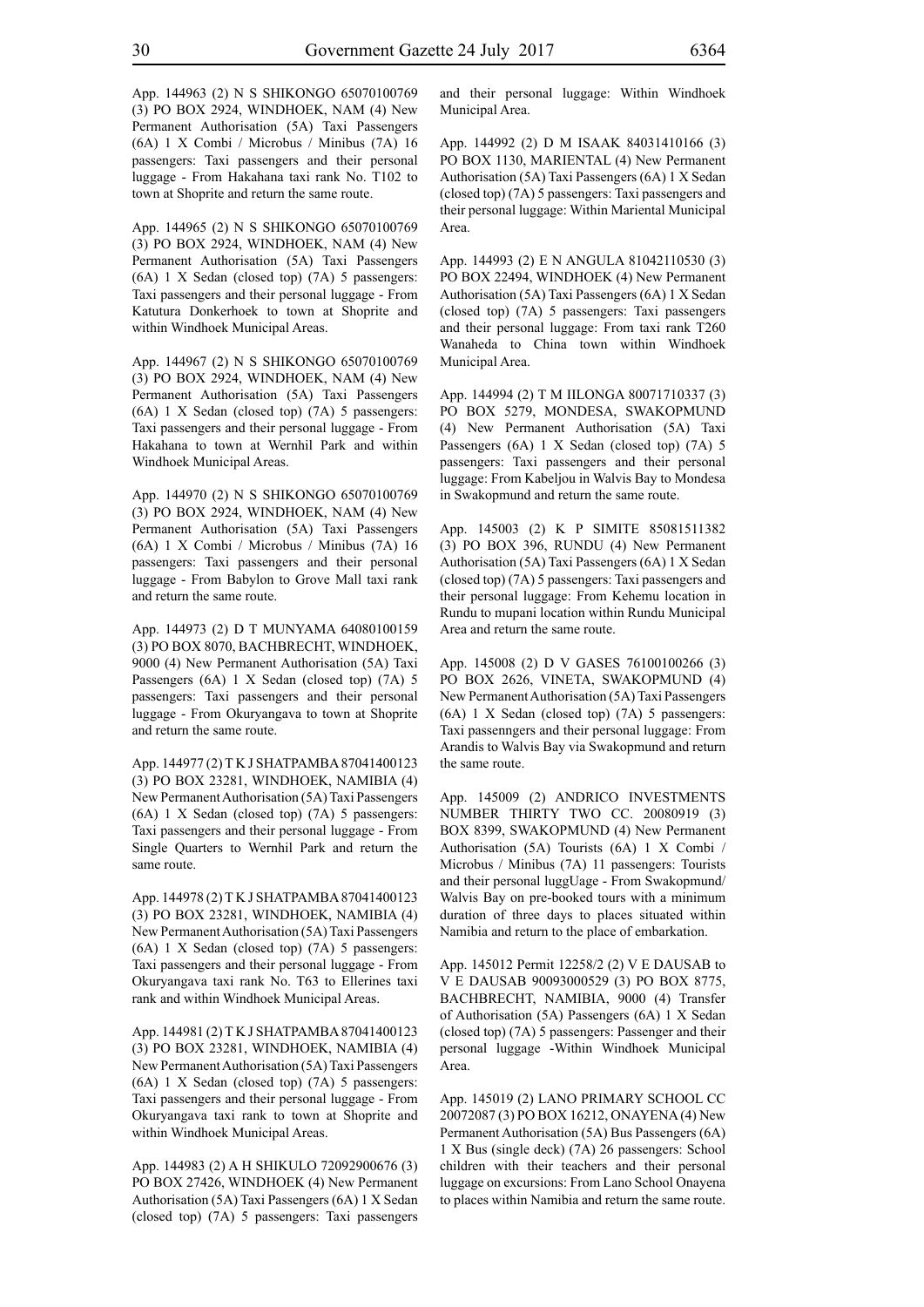App. 145043 (2) P IPINGE 80040210251 (3) PO BOX 2209, OTJIWARONGO, NAMIBIA (4) New Permanent Authorisation (5A) Taxi Passengers (6A) 1 X Sedan (closed top) (7A) 5 passengers: Taxi passengers and their personal luggage - Within Otjiwarongo Municipal Area.

App. 145044 (2) I M KUPEMBONA 71111101086 (3) PO BOX 8250, WINDHOEK (4) New Permanent Authorisation (5A) Taxi Passengers (6A) 1 X Sedan (closed top) (7A) 5 passengers: Taxi passengers and their personal luggage: Within Windhoek Municipal Area.

App. 145045 (2) S G XOAGUB 72091400521 (3) BOX 41677, AUSSPANNPLATZ, WINDHOEK (4) New Permanent Authorisation (5A) Taxi Passengers (6A) 1 X Sedan (closed top) (7A) 5 passengers: Taxi passengers and their perosnal luggage - From taxi rank 701 UNAM to town within Windhoek Municipal Area.

App. 145046 (2) R S KASSANGA 81073010082 (3) PO BOX 1012, OSHAKATI (4) New Permanent Authorisation (5A) Taxi Passengers (6A) 1 X Sedan (closed top) (7A) 5 passengers: Taxi passengers and their personal luggage: From Oshakati to Oshikango and return the same route.

App. 145047 (2) FANU TOUR AND TRANSFER CC 201704752 (3) PO BOX 20512, WINDHOEK, NAMIBIA (4) New Permanent Authorisation (5A) Tourists (6A) 1 X Sedan (closed top) (7A) 5 passengers: Tourists as well as their personal effects - From Windhoek and/or Hosea Kutako International Airport and/or other Airports in Namibia on prebooked tours with a minimum duration of three days to places situated within Namibia including places on the borders of Namibia with neighbouring countries and return to the places of embarkation subject to:

App. 145048 (2) G L SHIKUSHO 90111100957 (3) PO BOX 460, RUNDU (4) New Permanent Authorisation (5A) Taxi Passengers (6A) 1 X Sedan (closed top) (7A) 5 passengers: Taxi passengers and their personal luggage: From Kaisoti to Katutura in Rundu and return the same route.

App. 145049 (2) G L SHIKUSHO 90111100957 (3) PO BOX 460, RUNDU (4) New Permanent Authorisation (5A) Taxi Passengers (6A) 1 X Sedan (closed top) (7A) 5 passengers: Taxi passengers and their personal luggage: From Kaisote taxi rank to Kehemu and return the same route.

App. 145051 (2) L N MUKOYA 83032510716 (3) PO BOX 2703, RUNDU (4) New Permanent Authorisation (5A) Taxi Passengers (6A) 1 X Sedan (closed top) (7A) 5 passengers: Taxi passengers and their personal luggage: From Safari to Ndama and return the same route.

App. 145052 (2) L K MBALASA 78031500134 (3) PO BOX 1944, RUNDU (4) New Permanent Authorisation (5A) Taxi Passengers (6A) 1 X Combi / Microbus / Minibus (7A) 10 passengers: Taxi passengers and their personal luggage: From Divundu to Rundu and return the same route.

App. 145053 (2) D R NENGOSHO 70040400190 (3) PO BOX 27533, WINDHOEK (4) New Permanent Authorisation (5A) Taxi Passengers (6A) 1 X Sedan (closed top) (7A) 5 passengers: Taxi passengers and their persnal luggage: From taxi rank T335 Khomasdal to town within Windhoek Municipal Area.

App. 145056 (2) A KAUKOLELWA 73021600395 (3) PO BOX 1391, OSHAKATI (4) New Permanent Authorisation (5A) Taxi Passengers (6A) 1 X Station wagon (7A) 7 passengers: Taxi passengers and their personal luggage: From Okalongo to Oshakati and return the same route.

App. 145057 (2) K AMUTOKO 82022810047 (3) PO BOX 63079, WANAHEDA, WINDHOEK, 9000 (4) New Permanent Authorisation (5A) Taxi Passengers (6A) 1 X Sedan (closed top) (7A) 5 passengers: Taxi passengers and their personal luggage: From taxi rank T462 Hockland Park to Ongombo West Settlement and return the same route.

App. 145058 (2) A ASHEENDO 65113000108 (3) PO BOX 267, WALVIS BAY, NAMIBIA (4) New Permanent Authorisation (5A) Taxi Passengers (6A) 1 X Sedan (closed top) (7A) 5 passengers: Taxi passengers and their personal luggage: From Walvis Bay to Henties Bay via Swakopmund and return the same route.

App. 145059 (2) E S SHIVUTE 87022000468 (3) PO BOX 61010, KATUTURA, WINDHOEK (4) New Permanent Authorisation (5A) Taxi Passengers (6A) 1 X Sedan (closed top) (7A) 5 passengers: Taxi passengers and their personal luggage: From taxi rank T61 Okuryangava to town within Windhoek municipal.

App. 145061 (2) J J VAN LOUW 91060100077 (3) BOX 1950, SWAKOPMUND (4) New Permanent Authorisation (5A) Taxi Passengers (6A) 1 X Sedan (closed top) (7A) 5 passengers: Taxi passengers and their personal luggager - Within Swakopmund Municipal Area.

App. 145065 (2) V L HAUKONGO 95110100551 (3) BOX 23990, WINDHOEK (4) New Permanent Authorisation (5A) Taxi Passengers (6A) 1 X Sedan (closed top) (7A) 5 passengers: Taxi passengers and their personal luggage - From taxi rank 126 Havana in Katutura to town within Windhoek Municipal Area.

App. 145066 (2) L F D KALENGA 90032301049 (3) PO BOX 3585, OSHAKATI (4) New Permanent Authorisation (5A) Taxi Passengers (6A) 1 X Sedan (closed top) (7A) 5 passengers: Taxi passengers and their personal luggage: From Havana taxi rank T126 to Katutura taxi rank T1 within Windhoek Municipal Area.

App. 145074 (2) K V MILUNGA 79060200055 (3) PO BOX 855, GROOTFONTEIN (4) New Permanent Authorisation (5A) Taxi Passengers (6A) 1 X Sedan (closed top) (7A) 5 passengers: Taxi passengers and their personal luggage - Within Grootfontein Municipal Areas.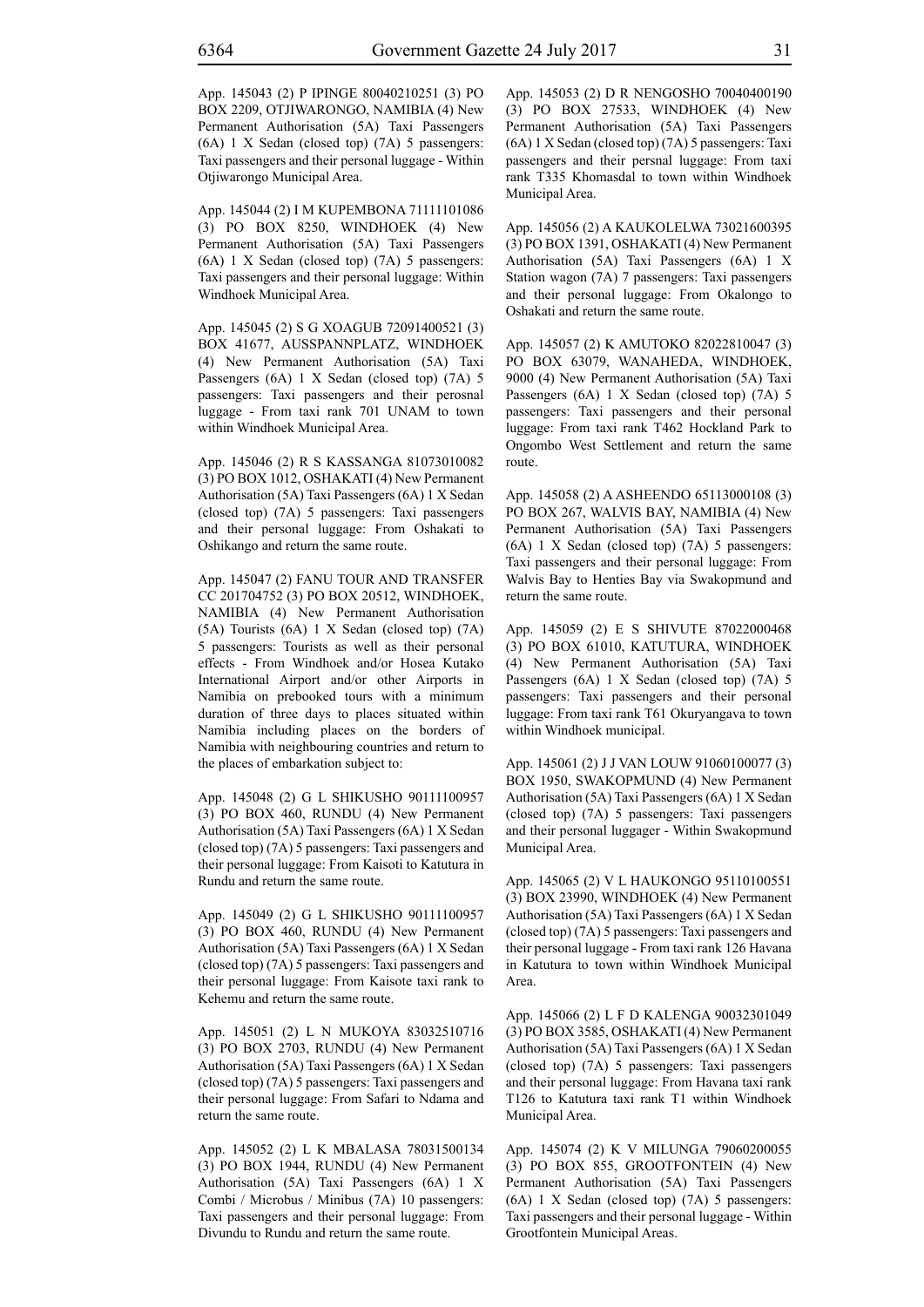App. 145082 (2) L UUGWANGA 71122400756 (3) PO BOX 700, OKAHAO, NAMIBIA, 9000 (4) New Permanent Authorisation (5A) Taxi Passengers (6A) 1 X Sedan (closed top) (7A) 5 passengers: Taxi passengers and their personal luggage - From Outapi to Okahao via Tsandi and return the same route.

App. 145084 (2) J HISKIA 62122300418 (3) PO BOX 1505, OSHAKATI, NAMIBIA (4) New Permanent Authorisation (5A) Taxi Passengers (6A) 1 X Sedan (closed top) (7A) 5 passengers: Taxi passengers and their personal luggage - From Outapi, Okahao, Tsandi and Oshakati using tyred road.

App. 145085 (2) L UUGWANGA 71122400756 (3) PO BOX 700, OKAHAO, NAMIBIA, 9000 (4) New Permanent Authorisation (5A) Taxi Passengers (6A) 1 X Station wagon (7A) 7 passengers: From Namibia, Caprivi to Andara.

App. 145090 (2) R THOMAS 78032910328 (3) PO BOX 6263, OSHAKATI, NAMIBIA (4) New Permanent Authorisation (5A) Taxi Passengers (6A) 1 X Sedan (closed top) (7A) 5 passengers: Taxi passengers and their personal luggage - Within Oshakati Municipal Areas.

App. 145095 (2) I TJISEMO 80060400064 (3) PRIVATE BAG 95034, SOWETO, WINDHOEK (4) New Permanent Authorisation (5A) Taxi Passengers (6A) 1 X Sedan (closed top) (7A) 5 passengers: Taxi passengers and their personal luggage - Within Opuwo Municipal Areas.

App. 145096 (2) I TJISEMO 80060400064 (3) PRIVATE BAG 95034, SOWETO, WINDHOEK (4) New Permanent Authorisation (5A) Taxi Passengers (6A) 1 X Sedan (closed top) (7A) 5 passengers: Taxi passengers and their personal luggage - Within Windhoek Municipal Areas.

App. 145097 (2) KAMBULU INVESTMENT GROUP CC 201602178 (3) PO BOX 20562, WINDHOEK, NAMIBIA (4) New Permanent Authorisation (5A) Taxi Passengers (6A) 2 X Combi / Microbus / Minibus (7A) 14 passengers: Taxi passengers and their personal luggage - From Windhoek to Walvis Bay and return the same route.

App. 145099 (2) KAMBULU INVESTMENT GROUP CC 201602178 (3) PO BOX 20562, WINDHOEK, NAMIBIA (4) New Permanent Authorisation (5A) Taxi Passengers (6A) 2 X Combi / Microbus / Minibus (7A) 14 passengers: Taxi passengers and their personal luggage - From Windhoek to Oshakati and return the same route.

App. 145101 (2) KAMBULU INVESTMENT GROUP CC 201602178 (3) PO BOX 20562, WINDHOEK, NAMIBIA (4) New Permanent Authorisation (5A) Taxi Passengers (6A) 4 X Sedan (closed top) (7A) 5 passengers: Taxi passengers and their personal luggage - From Khomasdal to Grove Mall taxi rank and within Windhoek Municipal Areas and return the same route.

App. 145102 (2) E M NAIMBWELE 83092610277 (3) PO BOX 7741, KATUTURA, WINDHOEK (4) New Permanent Authorisation (5A) Taxi Passengers (6A) 1 X Sedan (closed top) (7A) 5 passengers: Taxi passengers and their personal luggage - From Katutura taxi rank to City Center taxi rank and return the same route.

App. 145107 (2) P KALIPA 87082200102 (3) PO BOX 242, RUNDU, NAMIBIA, 9000 (4) New Permanent Authorisation (5A) Taxi Passengers (6A) 1 X Sedan (closed top) (7A) 5 passengers: Taxi passengers and their personal luggage - Within Rundu Municipal Areas.

App. 145110 (2) RED EARTH SUNNY TOURS AND TRANSFERS CC. 1212064068 (3) BOX 9236, EROS, WINDHOEK (4) New Permanent Authorisation (5A) Tourists (6A) 1 X Combi / Microbus / Minibus (7A) 8 passengers: (A) Tourists and their personal luggage - From Windhoek and/ or the Hose Kutako International Airport to places situated within the Republic of Namibia including places on the borders of Namiba and return. (B) Tourists and their personal luggage - From the Hosea Kutako International Airport directly to hotels, lodges, and/or boarding houses within Windhoek magisterial district and return.

App. 145113 (2) J N KAMATI 86032500497 (3) PO BOX 90139, WINDHOEK, NAMIBIA (4) New Permanent Authorisation (5A) Taxi Passengers (6A) 1 X Sedan (closed top) (7A) 5 passengers: Taxi passengers and their personal luggage - From Goreangab Dam to town at Shoprite and within Windhoek Municipal Areas.

App. 145116 (2) M L KAELA 66121100478 (3) PO BOX 3882, RUNDU, NAMIBIA, 9000 (4) New Permanent Authorisation (5A) Taxi Passengers (6A) 1 X Sedan (closed top) (7A) 5 passengers: Taxi passengers and their personal luggage - Within Rundu Municipal Areas.

App. 145118 (2) M L KAELA 66121100478 (3) PO BOX 3882, RUNDU, NAMIBIA, 9000 (4) New Permanent Authorisation (5A) Taxi Passengers (6A) 1 X Sedan (closed top) (7A) 5 passengers: Taxi passengers and their personal luggage - Within Rundu Municipal Areas.

App. 145120 (2) W I EMVULA 78101300252 (3) PO BOX 2600, ONDANGWA, NAMIBIA (4) New Permanent Authorisation (5A) Taxi Passengers (6A) 1 X Station wagon (7A) 7 passengers: Taxi passengers and their personal luggage - Within Grootfontein Municipal Areas.

App. 145123 (2) SUPREME SHUTTLE AND TOURS CC. 201607406 (3) BOX 80664, OLYMPIA (4) New Permanent Authorisation (5A) Tourists (6A) 1 X Station wagon (7A) 7 passengers: (A) Tourists and their personal luggage - From Windhoek and/or the Hose Kutako International Airport to places situated within the Republic of Namibia including places on the borders of Namiba and return. (B) Tourists and their personal luggage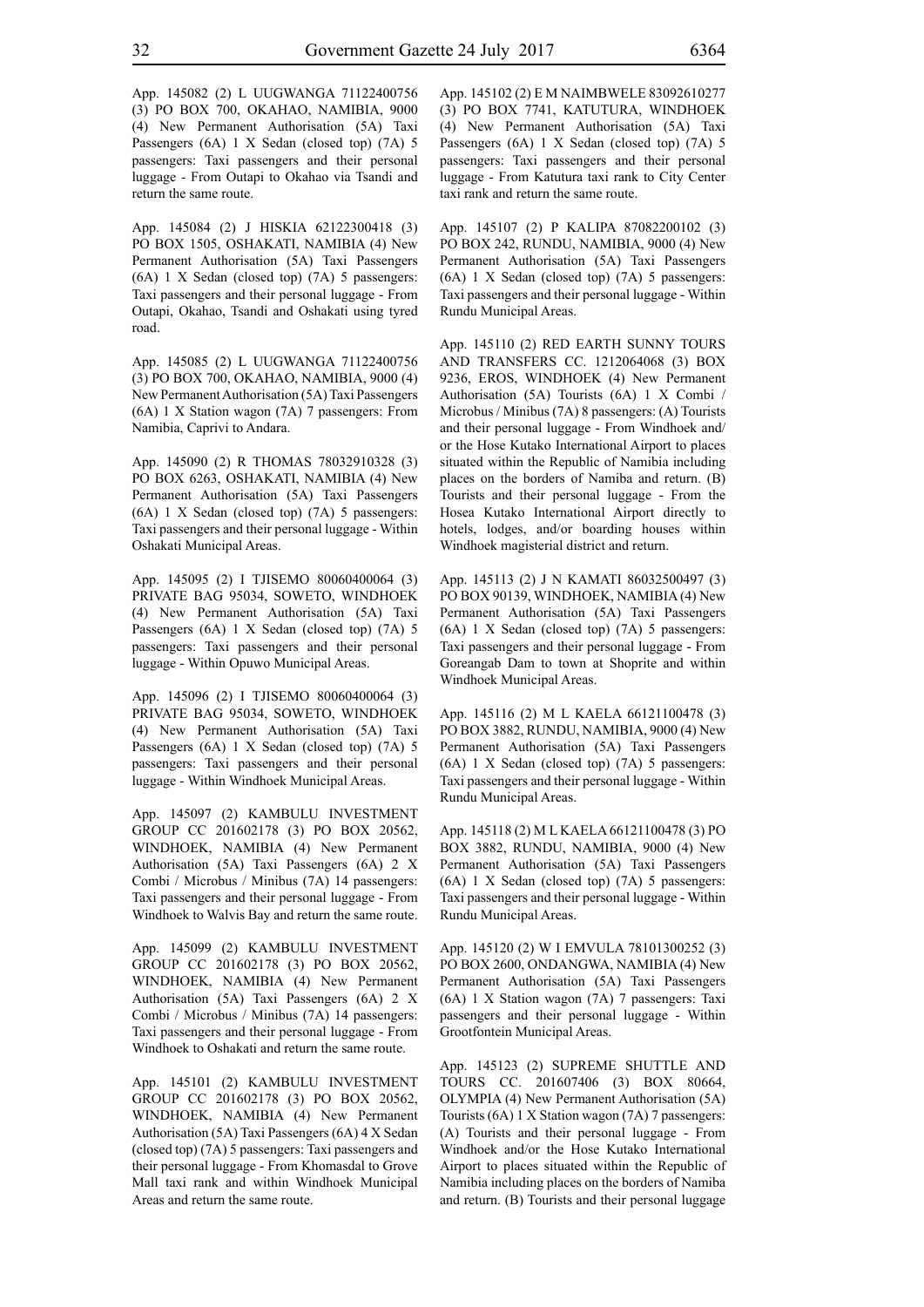- From the Hosea Kutako International Airport directly to hotels, lodges, and/or boarding houses within Windhoek magisterial district and return.

App. 145124 (2) EMV TRANSFER AND TOURS CC 201702084 (3) BOX 2600, ONDANGWA (4) New Permanent Authorisation (5A) Tourists (6A) 1 X Station wagon (7A) 7 passengers: (A) Tourists and their personal luggage - From Windhoek and/ or the Hose Kutako International Airport to places situated within the Republic of Namibia including places on the borders of Namiba and return. (B) Tourists and their personal luggage - From the Hosea Kutako International Airport directly to hotels, lodges, and/or boarding houses within Windhoek magisterial district and return.

App. 145130 (2) P A SHIMBINDJA 82111910120 (3) PO BOX 27914, WINDHOEK (4) New Permanent Authorisation (5A) Taxi Passengers (6A) 1 X Sedan (closed top) (7A) 5 passengers: Taxi passengers and their personal luggage: From Otjomuise to town via Rocky Crest, Pioneers Park and UNAM within Windhoek Municipal Area.

App. 145133 (2) BAY HOPPER SHUTTLE AND TOURS CC. 20170171805 (3) BOX 4319, WALVIS BAY (4) New Permanent Authorisation (5A) Tourists (6A) 1 X Hatch back (7A) 7 passengers: Tourists as well as their personal effects - From Windhoek and/or Hosea Kutako International Airport and/or other Airports in Namibia on prebooked tours with a minimum duration of three days to places situated within Namibia including places on the borders of Namibia with neighbouring countries and return to the places of embarkation subject to:

App. 145134 (2) P N KALIHONDA 62091201146 (3) PO BOX 952, RUNDU, NAMIBIA (4) New Permanent Authorisation (5A) Taxi Passengers (6A) 1 X Combi / Microbus / Minibus (7A) 12 passengers: Taxi passengers and their personal luggage - From Mangeti to Rundu, Nkurenkure and return tthe same route.

App. 145137 (2) F S SINIMBO 70090200497 (3) PO BOX 18, RUNDU, NAMIBIA (4) New Permanent Authorisation (5A) Taxi Passengers (6A) 1 X Sedan (closed top) (7A) 5 passengers: Taxi passengers and their personal luggage - From Kehemu location to Rundu business center and return the same route.

App. 145138 (2) A N P NAUYOMA 78121210720 (3) PO BOX 1950, RUNDU, NAMIBIA, 9000 (4) New Permanent Authorisation (5A) Taxi Passengers (6A) 1 X Sedan (closed top) (7A) 5 passengers: Taxi passengers and their personal luggage: From Kehemu Informal Settlement to Rundu town Municipal Area.

App. 145139 (2) S N NGENDJO 79103110176 (3) PO BOX 193, RUNDU, NAMIBIA (4) New Permanent Authorisation (5A) Taxi Passengers (6A) 1 X Sedan (closed top) (7A) 5 passengers: Taxi passengers and their personal luggage - From Kayengo village to Rundu Municipal Areas.

App. 145140 (2) M T NAINGWENDJE 8008- 1710917 (3) BOX 2711, RUNDU (4) New Permanent Authorisation (5A) Taxi Passengers (6A) 1 X Sedan (closed top) (7A) 5 passengers: Taxi passengers and their personal luggage - From Kehemu location to Rundu Municipal Areas.

App. 145141 (2) C M KARUNGA 83112410629 (3) PO BOX 27533, WINDHOEK (4) New Permanent Authorisation (5A) Taxi Passengers (6A) 1 X Sedan (closed top) (7A) 5 passengers: Taxi passengers and their personal luggage: From Khomasdal taxi rank T335 to town within Windhoek Municipal Area.

App. 145142 (2) D MARCELINU 86041600253 (3) BOX 2462, RUNDU (4) New Permanent Authorisation (5A) Taxi Passengers (6A) 1 X Sedan (closed top) (7A) 5 passengers: Taxi passengers and their personal luggage - From Ndama location to Rundu business center and return the same route.

App. 145143 (2) M K SIRUNDA 86073000618 (3) PO BOX 952, RUNDU (4) New Permanent Authorisation (5A) Taxi Passengers (6A) 1 X Sedan (closed top) (7A) 5 passengers: Taxi passengers and their personal luggage: From Mangeti settlement to town within Rundu Municipal Area.

App. 145144 (2) M T M SHIPALANGA 8612- 2800244 (3) PO BOX 27533, WINDHOEK, NAMIBIA (4) New Permanent Authorisation (5A) Taxi Passengers (6A) 1 X Sedan (closed top) (7A) 5 passengers: Taxi passengers and their personal luggage: From taxi rank T335 Khomasdal to town within Windhoek Municipal Area.

App. 145151 (2) R SHIDUTE 70121200078 (3) P O,BOX 958, SWAKOPMUND (4) New Permanent Authorisation (5A) Taxi Passengers (6A) 2 X Station wagon (7A) 7 passengers: Taxi passengers and their personal luggage: From Ocean view in Swakopmund to Naraville in Walvis Bay and return the same route.

App. 145155 (2) R N KATUMBO 89060700538 (3) PO BOX 7028, KATUTURA, WINDHOEK, NAMIBIA (4) New Permanent Authorisation (5A) Taxi Passengers (6A) 1 X Sedan (closed top) (7A) 5 passengers: Taxi passengers and their personal luggage: Within Windhoek Municipal area.

App. 145158 (2) J NAUKUSHU 88111500483 (3) BOX 23999, WINDHOEK (4) New Permanent Authorisation (5A) Taxi Passengers (6A) 1 X Sedan (closed top) (7A) 5 passengers: Taxi passengers and their personal luggage - From taxi rank to town within Windhoek Municipal Area.

App. 145164 (2) I AUGUSTUS 87041100863 (3) PO BOX 62528, KATUTURA (4) New Permanent Authorisation (5A) Taxi Passengers (6A) 1 X Sedan (closed top) (7A) 5 passengers: Taxi passengers and their personal luggage: Within Winhoek Municipal Area.

App. 145170 (2) S T MBENDEKA 4402010014 (3) PRIVATE BAG 13204, WINDHOEK (4) New Permanent Authorisation (5A) Passengers (6A) 2 X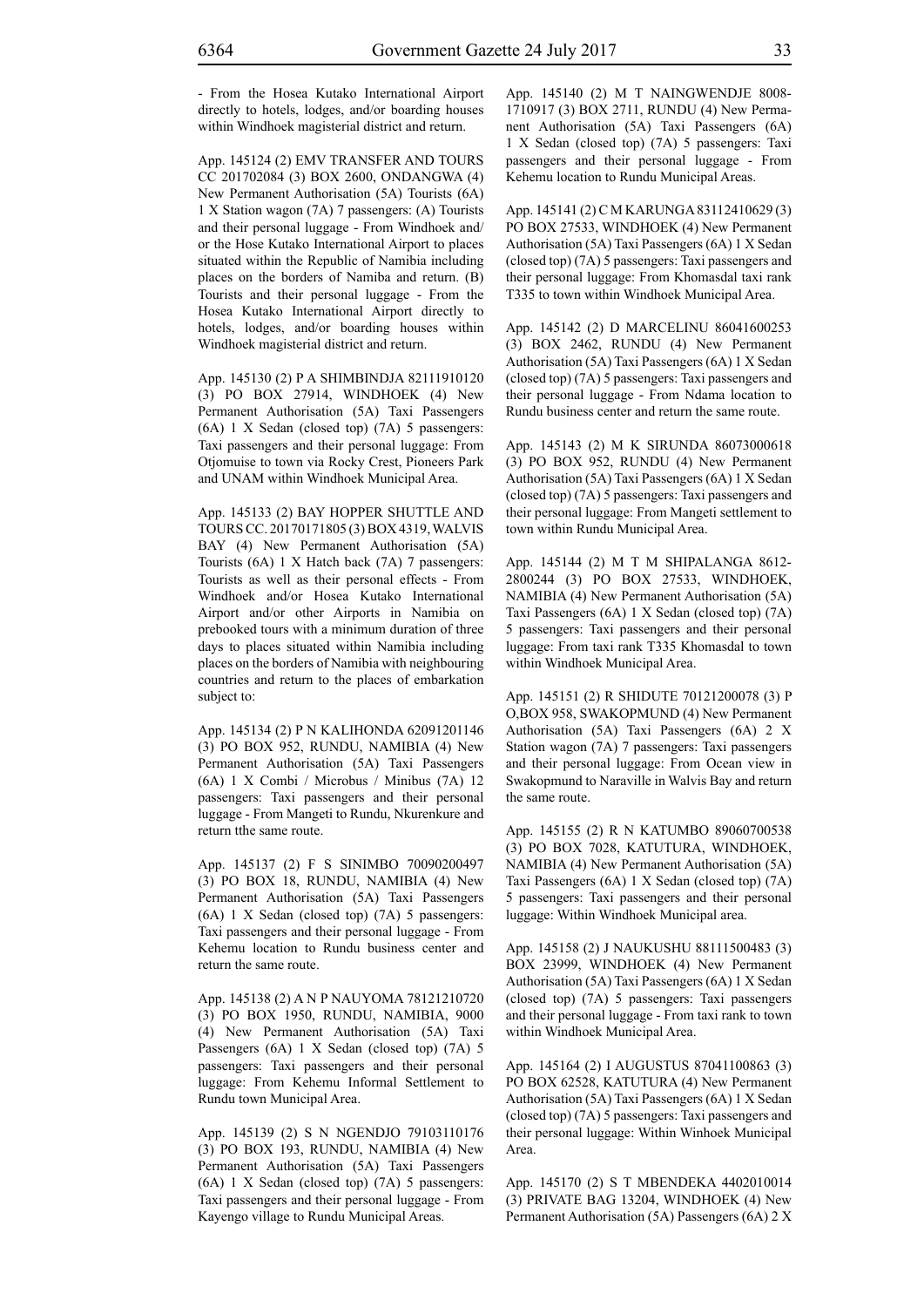Combi / Microbus / Minibus (7A) 14 passengers: Passengers and their personal luggage - From Windhoek to Uukwaludhi via Tsandi / Omakange and back the same route.

App. 145177 (2) U N N NAKADIVA 75062510279 (3) PO BOX 2405, RUNDU (4) New Permanent Authorisation (5A) Taxi Passengers (6A) 1 X Sedan (closed top) (7A) 5 passengers: Taxi passengers and their personal luggage: From Wimpy in Kakukula street to the shopping Mall in town within Rundu Municipal Area.

App. 145178 (2) J N KANENE 89081001051 (3) PO BOX 2405, RUNDU (4) New Permanent Authorisation (5A) Taxi Passengers (6A) 1 X Sedan (closed top) (7A) 5 passengers: Taxi passengers and their personal luggage: From Rundu Combie Station to Independence Avenue street within Rundu Municipal Area.

App. 145180 (2) A C CLOETE 89051400144 (3) P O BOX 467, OKAHANDJA (4) New Permanent Authorisation (5A) Taxi Passengers (6A) 2 X Sedan (closed top) (7A) 5 passengers: Taxi passengers and their personal luggage: From Nau-Aib to town at Oshetu number 02 and Five dollar location and back the same route.

App. 145181 (2) C KAAHANGORO 80050410814 (3) P 0 BOX 86681, EROS (4) New Permanent Authorisation (5A) Taxi Passengers (6A) 1 X Sedan (closed top) (7A) 5 passengers: Taxi passengers and their personal luuages: From Eros to Katutura via town within Windhoek Municipal Area.

App. 145183 (2) E H SHILONGO 86122200492 (3) PO BOX 72272, KHOMASDAL, WINDHOEK (4) New Permanent Authorisation (5A) Taxi Passengers (6A) 2 X Sedan (closed top) (7A) 5 passengers: Taxi passengers and their personal luggage: From Khomasdal to Southern Industry and Prosperita and return the same route withiin Windhoek Municipal Area.

App. 145184 (2) E H SHILONGO 86122200492 (3) PO BOX 72272, KHOMASDAL, WINDHOEK (4) New Permanent Authorisation (5A) Taxi Passengers (6A) 2 X Sedan (closed top) (7A) 5 passengers: Taxi passengers and their personal luggage: To be transporting students between Khomasdal and NUST (Polytech) withiin Windhoek Municipal Area.

App. 145185 (2) E H SHILONGO 86122200492 (3) PO BOX 72272, KHOMASDAL, WINDHOEK (4) New Permanent Authorisation (5A) Taxi Passengers (6A) 2 X Sedan (closed top) (7A) 5 passengers: Taxi passengers and their personal luggage: From Khomasdal to UNAM (University of Namibia) via town withiin Windhoek Municipal Area.

App. 145188 (2) KLEEN TEK WASTE MA-NAGEMENT CC. 20084957 (3) BOX 81003, WINDHOEK (4) New Permanent Authorisation (5A) Employees (6A) 1 X Bus (single deck) (7A) 66 passengers: Own employees and their personal luggage - From their places of residence to the bono fide place of business within Windhoek Municipal Area.

App. 145193 (2) AM GEORGE 86091900307 (3) PO BOX 62493, KATUTURA, NAMIBIA, 9000 (4) New Permanent Authorisation (5A) Taxi Passengers (6A) 1 X Sedan (closed top) (7A) 5 passengers: Taxi passengers and their personal luggage - From taxi rank T56 in Brack water to Goreangab and Khomasdal within Windhoek Municipal Area

App. 145194 (2) SAUYEMWA TRANSFERS AND TOURS CC. 201304039 (3) BOX 20705, WINDHOEK (4) New Permanent Authorisation (5A) Tourists (6A) 2 X Station wagon (7A) 7 passengers: Tourists as well their personal effects - From Windhoeik and /or Hosea Kutako International Airport on pre-booked tours with a minimum duration of three days to places situated within Namibia and return to the places of embarkation.

App. 145198 (2) M MADONSELA 51052400159 (3) PO BOX 5404, AUSSPANNPLATZ (4) New Permanent Authorisation (5A) Taxi Passengers (6A) 1 X Sedan (closed top) (7A) 5 passengers: Taxi passengers and their personal luggage: From Cimbebasia to town within Windhoek Municipal Area.

App. 145199 (2) TALA AND BACBIN TRADING TOURS CC. 201306158 (3) BOX 2587, WINDHOEK (4) New Permanent Authorisation (5A) Tourists (6A) 1 X Station wagon (7A) 7 passengers: Touirsts and their personal luggage - From Windhoek International Airport and/or other Airports in Namibia on pre-booked tours wtihin a minimum duration of three days to places situated within Namibia inluding places on the borders of Namibia with neighbouring countries and return to the places of embakation subjet to;

App. 145200 (2) A K KAMUSHEETHA 8809- 1600062 (3) PO BOX 5883, AUSSPANNPLATZ, WINDHOEK (4) New Permanent Authorisation (5A) Taxi Passengers (6A) 1 X Sedan (closed top) (7A) 5 passengers: Taxi passengers and their personal luggage: From Goreangab Dam taxi rank T207 to town taxi rank T723 within Windhoek Municipal Area.

App. 145201 Permit 38502/2 (2) N T AMADHILA 74111400485 (3) BOX 60032, KATUTURA, 90000 (4) Change Route, Particulars etc. (5A) Taxi Passengers (6A) 1 X Sedan (closed top) (5B) Taxi Passengers (6B) 1 X Sedan (closed top) (7A) 5 passengers: Taxi passenger and l their personal luggage - From Outapi, Otsandi and Okahao (7B) 5 passengers: Passenger and their personal luggage - From rank 56 Wanaheda to Windhoek and return

App. 145204 (2) B S I KHARUCHAS 76042900218 (3) PO BOX 97602, MAERUA PARK, WIND-HOEK (4) New Permanent Authorisation (5A) Taxi Passengers (6A) 1 X Sedan (closed top) (7A) 5 passengers: Taxi passengers and their personal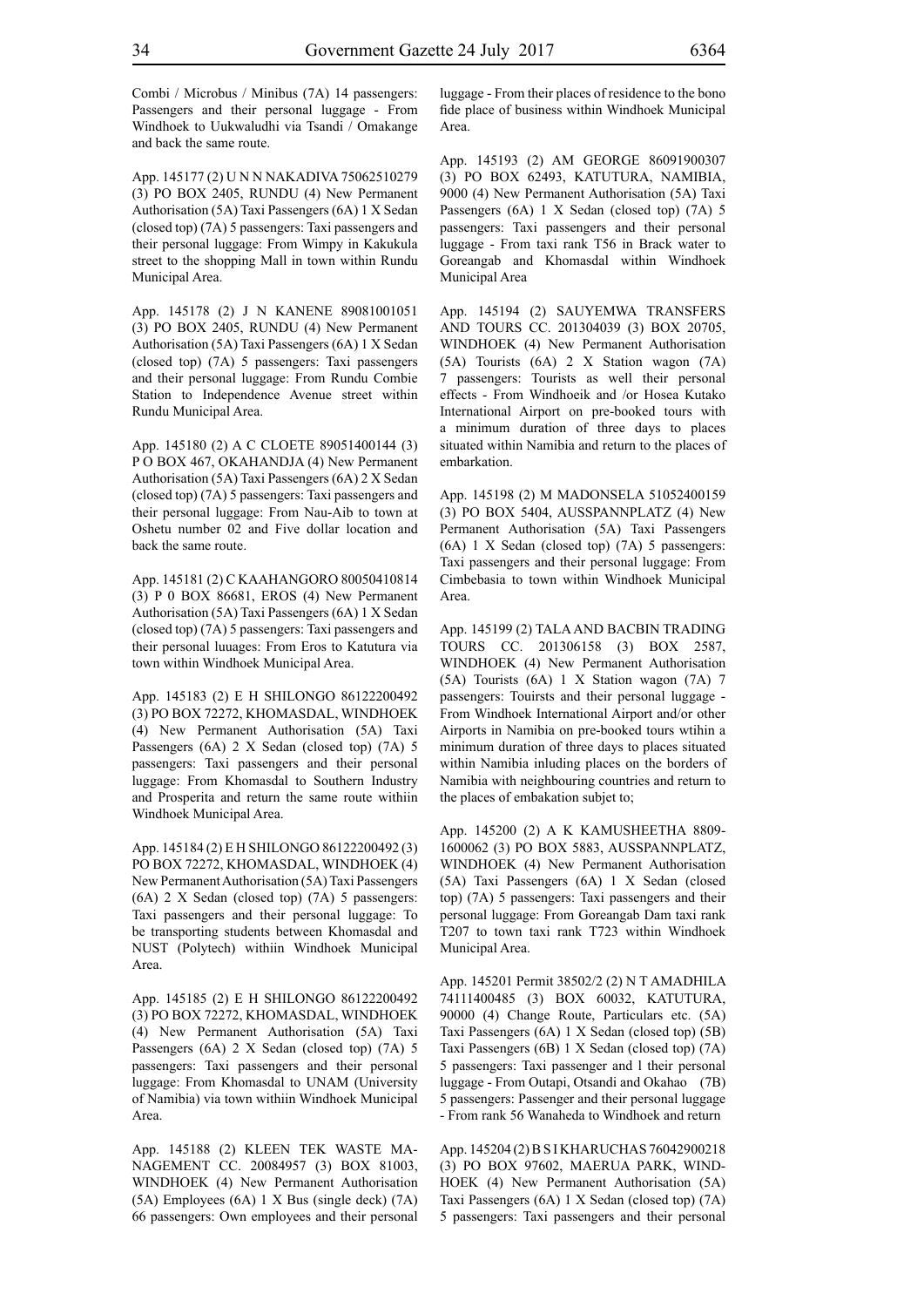luggage: From Wanaheda taxi rank to town taxi rank T717 within Windhoek Municipal Area.

App. 145218 (2) DOTCOM SHUTTLE AND TOURS CC 201601935 (3) BOX 1265, WALVIS BAY (4) New Permanent Authorisation (5A) Tourists (6A) 2 X Station wagon (7A) 7 passengers: Tourists and their personal luggage - From Walvis Bay /Swakopmund/ Windhoek and /or Hosea Katako Intenational Airports in Namibia on prebooked tours with a minimum duration of three days to places situated within Namibia inluding places on the borders of Namibia with neighbouring countries and return to the places of embakation subject to;

App. 145228 (2) OTJISEPUA TRADING CC 201705221 (3) PO BOX 61800, KATUTURA, WINDHOEK, NAMIBIA (4) New Permanent Authorisation (5A) Taxi Passengers (6A) 1 X Station wagon (7A) 7 passengers: Taxi passengers and their personal luggage: From Goreangab Dam taxi rank T82 to Cimbebasia via town within Windhoek Municipal Area.

App. 145233 (2) R TJIJENDA 89081600750 (3) BOX 4088, KATUTURA, 0000 (4) New Permanent Authorisation (5A) Taxi Passengers (6A) 1 X Sedan (closed top) (7A) 5 passengers: Taxi passengers and their personal luggage - From taxi rank T153 Havana to to town Within Windhoek Municipal Area.

App. 145236 (2) F BEUKES 71030100705 (3) PO BOX 3218, REHOBOTH (4) New Permanent Authorisation (5A) Taxi Passengers (6A) 2 X Sedan (closed top) (7A) 5 passengers: Taxi passengers and their personal luggage: Within Rehoboth Municipal Area.

App. 145238 (2) F ERASTUS 70071900411 (3) PO BOX 17112, ONDOMBE, EENHANA (4) New Permanent Authorisation (5A) Taxi Passengers (6A) 2 X Sedan (closed top) (7A) 5 passengers: Taxi passengers and their personal luggage: Within Ovamboland Municipal Area.

App. 145239 (2) ELZO INVESTMENT GROUP CC. 201705742 (3) BOX 1912, OSHAKATI (4) New Permanent Authorisation (5A) Passengers (6A) 1 X Combi / Microbus / Minibus (7A) 16 passengers: Passengers and their personal luggage - From Oshakati to Walvis Bay via Windhoek and back the same route.

App. 145240 (2) ELZO INVESTMENT GROUP CC. 201705742 (3) BOX 1912, OSHAKATI (4) New Permanent Authorisation (5A) Passengers (6A) 1 X Bus (single deck) (7A) 55 passengers: Passengers and their personal luggage - From Outapi to Windhoek via Oshakati and back the same route.

App. 145241 (2) F MENGELA 70040100081 (3) PO BOX 3923, WALVIS BAY, NAMIBIA (4) New Permanent Authorisation (5A) Taxi Passengers (6A) 1 X Bus (single deck) (7A) 24 passengers: Taxi passengers and their personal luggage - From Walvis Bay to Oshakati and return the same route.

App. 145242 (2) W SHAMBO 74012200178 (3) PO BOX 686, ONDANGWA, NAMIBIA (4) New Permanent Authorisation (5A) Taxi Passengers (6A) 4 X Sedan (closed top) (7A) 5 passengers: Taxi passengers and their personal luggage - From Ondangwa to Oshikango and from Ondangwa to Oshakati.

App. 145243 (2) E KADILA 84122310695 (3) PO BOX 110, OHANGWENA, NAMIBIA (4) New Permanent Authorisation (5A) Taxi Passengers (6A) 2 X Sedan (closed top) (7A) 5 passengers: Taxi passengers and their personal luggage - From Oshikango to Eenhana, Okongo to Ondangwa and return the same route.

App. 145244 (2) S GANUSES 84100110049 (3) PO BOX 4346, SWAKOPMUND, NAMIBIA (4) New Permanent Authorisation (5A) Taxi Passengers (6A) 1 X Sedan (closed top) (7A) 5 passengers: Taxi passengers and their personal luggage - From Swakopmund to Arandis and return the same route.

App. 145245 (2) K U KAUTWIMA 82101410230 (3) PRIVATE BAG 22186, KEETMANSHOOP, NAMIBIA (4) New Permanent Authorisation (5A) Taxi Passengers (6A) 1 X Sedan (closed top) (7A) 5 passengers: Taxi passengers and their personal luggage - Within Keetmanshoop Municipal Areas.

App. 145246 (2) N N AITANA 64100300794 (3) PRIVATE BAG 2011, GROOTFONTEIN, NAMIBIA (4) New Permanent Authorisation (5A) Taxi Passengers (6A) 1 X Station wagon (7A) 7 passengers: Taxi passengers and their personal luggage - From Grootfontein to Opuwo and return the same route.

App. 145247 (2) V V MUTEKA 93102000867 (3) PRIVATE BAG 2001, GROOTFONTEIN, NAMIBIA (4) New Permanent Authorisation (5A) Taxi Passengers (6A) 1 X Station wagon (7A) 7 passengers: Taxi passengers and their personal luggage - From Grootfontein to Rundu and return the same route.

App. 145248 (2) J HAMUKONDA 85130710077 (3) PO BOX 4473, SWAKOPMUND, NAMIBIA (4) New Permanent Authorisation (5A) Taxi Passengers (6A) 1 X Station wagon (7A) 7 passengers: Taxi passengers and their personal luggage - From Swakopmund taxi rank to Windhoek and return the same route.

App. 145249 (2) M HAMUKONDA 78051300149 (3) PO BOX 4473, SWAKOPMUND, NAMIBIA (4) New Permanent Authorisation (5A) Taxi Passengers (6A) 1 X Station wagon (7A) 7 passengers: Taxi passengers and their personal luggage - From Swakopmund, Walvis Bay to Otjiwarongo and return the same route.

App. 145250 (2) M HAMUKONDA 78051300149 (3) PO BOX 4473, SWAKOPMUND, NAMIBIA (4) New Permanent Authorisation (5A) Taxi Passengers (6A) 1 X Station wagon (7A) 7 passengers: Taxi passengers and their personal luggage - From Swakopmund to Otjiwarongo and return the same route.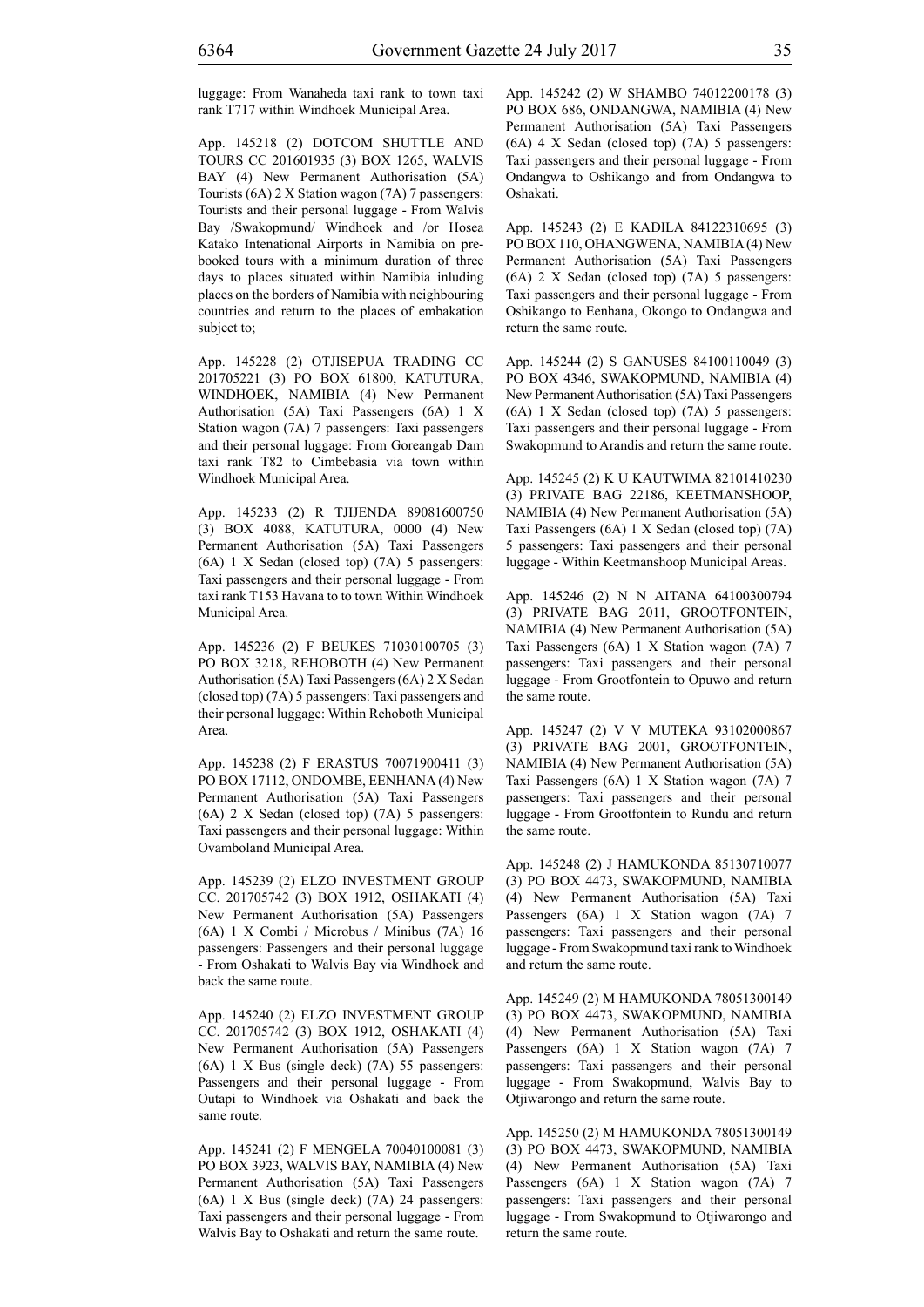App. 145252 (2) J HAMUKONDA 85130710077 (3) PO BOX 4473, SWAKOPMUND, NAMIBIA (4) New Permanent Authorisation (5A) Taxi Passengers (6A) 1 X Station wagon (7A) 7 passengers: Taxi passengers and their personal luggage - From Swakopmund taxi rank to Windhoek taxi rank and return the samr route.

App. 145254 (2) D P VAN WYK 67121600315 (3) PO BOX 8059, NARRAVILLE, WALVIS BAY (4) New Permanent Authorisation (5A) Taxi Passengers (6A) 1 X Sedan (closed top) (7A) 5 passengers: Taxi passengers and their personal luggage - From Walvis Bay to Swakopmund and return the same route.

App. 145255 (2) J KAHILI 64011500380 (3) BOX 52, KEETMANSHOOP (4) New Permanent Authorisation (5A) Taxi Passengers (6A) 1 X Sedan (closed top) (7A) 5 passengers: Taxi passengers and their personal luggage - Within Keetmanshoop Municipal Areas.

App. 145256 (2) I SIMON 86082300238 (3) PO BOX 1561, OTJIWARONGO (4) New Permanent Authorisation (5A) Taxi Passengers (6A) 1 X Sedan (closed top) (7A) 5 passengers: Taxi passengers and their personal luggage - Within Otjiwarongo Municipal Areas.

App. 145257 (2) K T KAYUHWA 8403181089 (3) BOX 6151, WINDHOEK, 0000 (4) New Permanent Authorisation (5A) Passengers (6A) 2 X Combi / Microbus / Minibus (7A) 16 passengers: Passengers and their personal luggage - From Windhoek (designated Bus Stop by the Municipality) to Walvis Bay (designated Bus Stop by the Municipality) and return.

App. 145258 (2) F MUHATA 79051610033 (3) PO BOX 5116, WALVIS BAY, NAMIBIA (4) New Permanent Authorisation (5A) Taxi Passengers (6A) 1 X Sedan (closed top) (7A) 5 passengers: Taxi passengers and their personal luggage - Within Walvis Bay Municipal Areas.

App. 145260 (2) K B VON SCHWEINITZ 45073100220 (3) BOX 1945, WALVIS BAY (4) New Permanent Authorisation (5A) Taxi Passengers (6A) 1 X Station wagon (7A) 7 passengers: Taxi passengers and their personal luggage - From Walvis Bay to Swakopmund Municipal Area.

App. 145264 (2) GOROGA SHUTTLE CLOSE CORPORATION TOUR. 201705806 (3) BOX 50288, BACHBRECHT, WINDHOEK (4) New Permanent Authorisation (5A) Tourists (6A) 1 X Station wagon (7A) 7 passengers: Tourists as well as their perosnal luggage - From Windhoek and /or the Hosea Kutakon Intenational Airport to places within Windhoek Municipal Area and magisterial district and to plaaces situated within the Republic of Namibia inlcuding places on the borders of Namibia with neighbouring countries and return.

App. 145274 (2) M MASHUNA 85040510470 (3) BOX 940, GOBABIS, 0000 (4) New Permanent Authorisation (5A) Taxi Passengers (6A) 1 X Sedan (closed top) (7A) 5 passengers: Taxi passenger and their personal luggage - within Gobabis Municipal Area

App. 145285 (2) J M NAFTALI 82081410060 (3) BOX 5372, AUSSPANNPLATZ, 90000 (4) New Permanent Authorisation (5A) Taxi Passengers (6A) 1 X Sedan (closed top) (7A) 5 passengers: Tax passengers and their luggage - From rank 266 Wanaheda to town Within Windhoek Municipal Area.

App. 145289 (2) E LEWIN 77012810130 (3) PO BOX 3780, REHOBOTH, NAMIBIA (4) New Permanent Authorisation (5A) Taxi Passengers (6A) 1 X Sedan (closed top) (7A) 5 passengers: Taxi passengers and their personal luggage: Within Rehoboth Municipal area to Banhoff 7KM distance to pick up and drop off school children and pensioners and return the same route.

App. 145295 (2) PROFILE INVESTMENTS PRT LTD 20090298 (3) BOX 50680, BACHBRECHT, 00000 (4) New Permanent Authorisation (5A) Tourists (6A) 2 X Station wagon (5B) Tourists (6B) 2 X Station wagon (5C) Tourists (6C) 1 X Combi / Microbus / Minibus (5D) Tourists (6D) 1 X Combi / Microbus / Minibus (7A) 10 passengers: Tourists as well as their personal luggage - From Windhoek and/or the Hosea Kutako International Airport to Etosha to various places situated within the Republic of Namibia including places and return. (7B) 22 passengers: Tourists as well as their personal luggage - From Windhoek and/or the Hosea Kutako International Airport to Etosha to various places situated within the Republic of Namibia including places and return.

App. 145299 (2) R M NAMBILI 78080410267 (3) PO BOX 24565, WINDHOEK (4) New Permanent Authorisation (5A) Taxi Passengers (6A) 1 X Sedan (closed top) (7A) 5 passengers: Taxi passengers and their personal luggage: From Okuryangava and Greenwell Matongo via Khomasdal to town within Windhoek Municipal Area.

App. 145300 (2) R M NAMBILI 78080410267 (3) PO BOX 24565, WINDHOEK (4) New Permanent Authorisation (5A) Taxi Passengers (6A) 1 X Sedan (closed top) (7A) 5 passengers: Taxi passengers and their personal luggage: From Okuryangava and Greenwell Matongo via Wanaheda to town within Windhoek Municipal Area.

App. 145306 (2) FHD TOURS & SHUTLE SER-VICES 201503084 (3) BOX 61746, KATUTURA, 0000 (4) New Permanent Authorisation (5A) Tourists (6A) 2 X Station wagon (7A) 7 passengers: Tourists as well as their personal effects: From Windhoek and or/ Hosea Kutako International Airport and/ or other Airports in Namibia on prebooked tours with a minimum durartion of three days to places situeted within Namibia including places on the borders of Namibia with neighbouring countries and return to the places of embarkation subject to: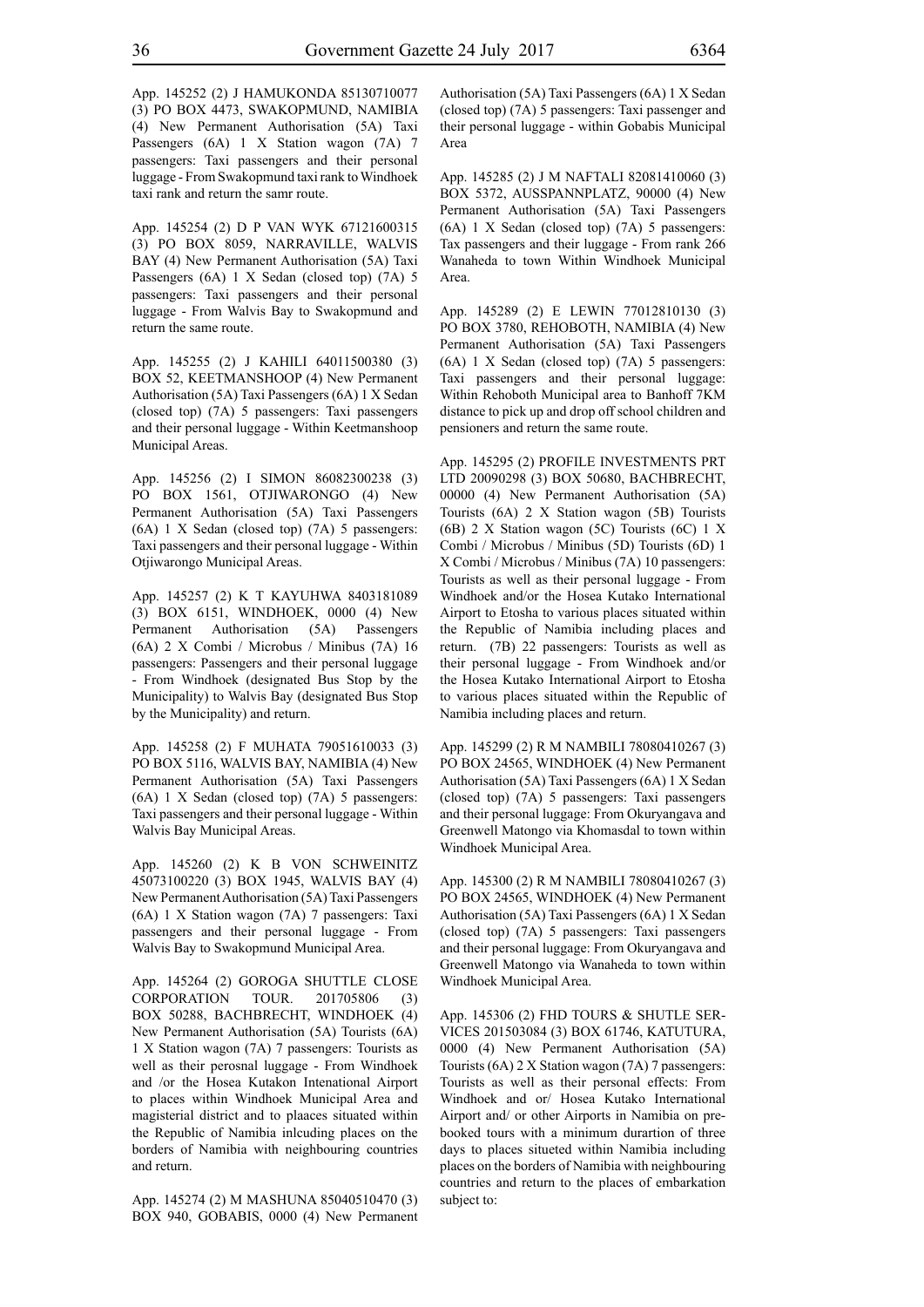App. 145322 (2) K N SALOMO 76082410033 (3) BOXZ 63016, WANAHEDA, WINDHOEK (4) New Permanent Authorisation (5A) Taxi Passengers (6A) 1 X Sedan (closed top) (7A) 5 passengers: Taxi passengers and their personal luggage - Within Windhoek Municipal Area and operated from taxi rank 485 in Hochland Park.

App. 145323 (2) C M CHALWE 90070800607 (3) PO BOX 709, LÜDERITZ, NAMIBIA (4) New Permanent Authorisation (5A) Taxi Passengers (6A) 1 X Sedan (closed top) (7A) 5 passengers: Taxi passengers and their personal luggage: Benguela NHE Extension 1 to town within Lüderitz Municipal Area.

App. 145325 (2) E S THUDINYANE 88033100753 (3) BOX 5809, AUSSPANNPLATZ, 0000 (4) New Permanent Authorisation (5A) Taxi Passengers (6A) 1 X Sedan (closed top) (7A) 5 passengers: Taxi passenger and thei personal luggage - From rank T359 to town within Windhoek Municipal Area

App. 145332 (2) A H NANDJEBO 81062810341 (3) PO BOX 473, OHANGWENA, NAMIBIA (4) New Permanent Authorisation (5A) Taxi Passengers (6A) 1 X Sedan (closed top) (7A) 5 passengers: Taxi passengers and their personal luggage: From Ondangwa to Oshikango and return the same route.

App. 145333 (2) I SHAKALELA 77080210062 (3) BOX 4303, WINDHOEK (4) New Permanent Authorisation (5A) Taxi Passengers (6A) 1 X Combi / Microbus / Minibus (7A) 14 passengers: Taxi passengers and their personal luggage - From Windhoek to Oshakati and back the same route.

App. 145334 (2) S N ISAK 92051300895 (3) PO BOX 184, WALVIS BAY, 0000 (4) New Permanent Authorisation (5A) Taxi Passengers (6A) 1 X Sedan (closed top) (7A) 5 passengers: Taxi passengers and their personal luggage: From Walvis Bay municipal to Swakopmund via Henties Bay and Arandis and return the same route.

App. 145336 (2) V N SHIHEPO 88022800147 (3) BOX 4303, WINDHOEK (4) New Permanent Authorisation (5A) Taxi Passengers (6A) 1 X Sedan (closed top) (7A) 5 passengers: Taxi passengers and their personal luggage - Within Windhoek Municipal Area and operated from taxi rank 117 in Hakahana.

App. 145339 (2) N P WILLEMSE 67122400824 (3) BOX 52, ROSH PINAH (4) New Permanent Authorisation (5A) Taxi Passengers (6A) 2 X Sedan (closed top) (7A) 5 passengers: Taxi passengers and their personal luggage - Within Rosh Pinah town sunaroud.

App. 145340 (2) M T KANDUME 75062600405 (3) BOX 13483, EEHANA, 0000 (4) New Permanent Authorisation (5A) Taxi Passengers (6A) 1 X Sedan (closed top) (7A) 5 passengers: Taxi passenger and their personal luggage - From Eenhana. Okongo to Ondangwa

App. 145341 (2) N P WILLEMSE 67122400824 (3) BOX 52, ROSH PINAH (4) New Permanent Authorisation (5A) Passengers (6A) 1 X Combi / Microbus / Minibus (7A) 16 passengers: Taxi passengers and their personal luggage - From Rosh Pinah to Windhoek via Keetmanshoop and back the same route.

App. 145342 (2) E K KALANGULA 84060610178 (3) PO BOX 41106, WINDHOEK, NAMIBIA (4) New Permanent Authorisation (5A) Taxi Passengers (6A) 1 X Sedan (closed top) (7A) 5 passengers: Taxi passengersand their personal luggage: From raxi rank T209 Green Moutain Damstreet (Woerman Brock) to taxi rank T551 Chasie Street Grove Mall via town within Windhoek Municipal Area.

App. 145343 (2) J N KANENE 89081001051 (3) PO BOX 2405, RUNDU (4) New Permanent Authorisation (5A) Taxi Passengers (6A) 1 X Sedan (closed top) (7A) 5 passengers: Taxi passengers and their personal luggage: From Sauyemwa to UNAM within Rundu Municipal Area.

App. 145345 (2) M DAVID 69042100109 (3) PO BOX 2405, RUNDU, NAMIBIA (4) New Permanent Authorisation (5A) Taxi Passengers (6A) 1 X Sedan (closed top) (7A) 5 passengers: Taxi passengers and their personal luggage - From Rundu bus station at Wimpy to town in Independance Avenue Within Rundu Municipal Area.

App. 145346 (2) B KUUMBWA 84092110154 (3) BOX 13483, EENHANA, 0000 (4) New Permanent Authorisation (5A) Taxi Passengers (6A) 1 X Sedan (closed top) (7A) 5 passengers: Taxi passenger and their personal luggage - From Eenhana. Okongo to Ondangwa

App. 145349 (2) A G SIYERE 80020510713 (3) BOX 2328, RUNDU, 0000 (4) New Permanent Authorisation (5A) Taxi Passengers (6A) 1 X Sedan (closed top) (7A) 5 passengers: Taxi passenger and their personal luggage - Within Rundu Municipal Area

App. 145353 (2) P EKANDYO 68072700154 (3) PO BOX 86894, EROS, WINDHOEK (4) New Permanent Authorisation (5A) Taxi Passengers (6A) 1 X Sedan (closed top) (7A) 5 passengers: Taxi passengers and their personal luggage - Within Windhoek Municipal Area.

App. 145358 (2) C TJEENAO 82080410059 (3) PO BOX 715, GROOTFONTEIN, 0000 (4) New Permanent Authorisation (5A) Taxi Passengers (6A) 1 X Sedan (closed top) (7A) 5 passengers: Taxi passenger and their personal luggage - within Otjiwarongo Municipal Area

App. 145364 (2) ETOTONGWE LODGE AND CAMPING. 20051421 (3) BOX 312, OUTJO (4) New Permanent Authorisation (5A) Tourists (6A) 2 X Pick-up (7A) 11 passengers: Tourist and their personal luggage - Within Etosha Park and back to Etotongwe lodge to various places situated within the Republic of Namibia and return.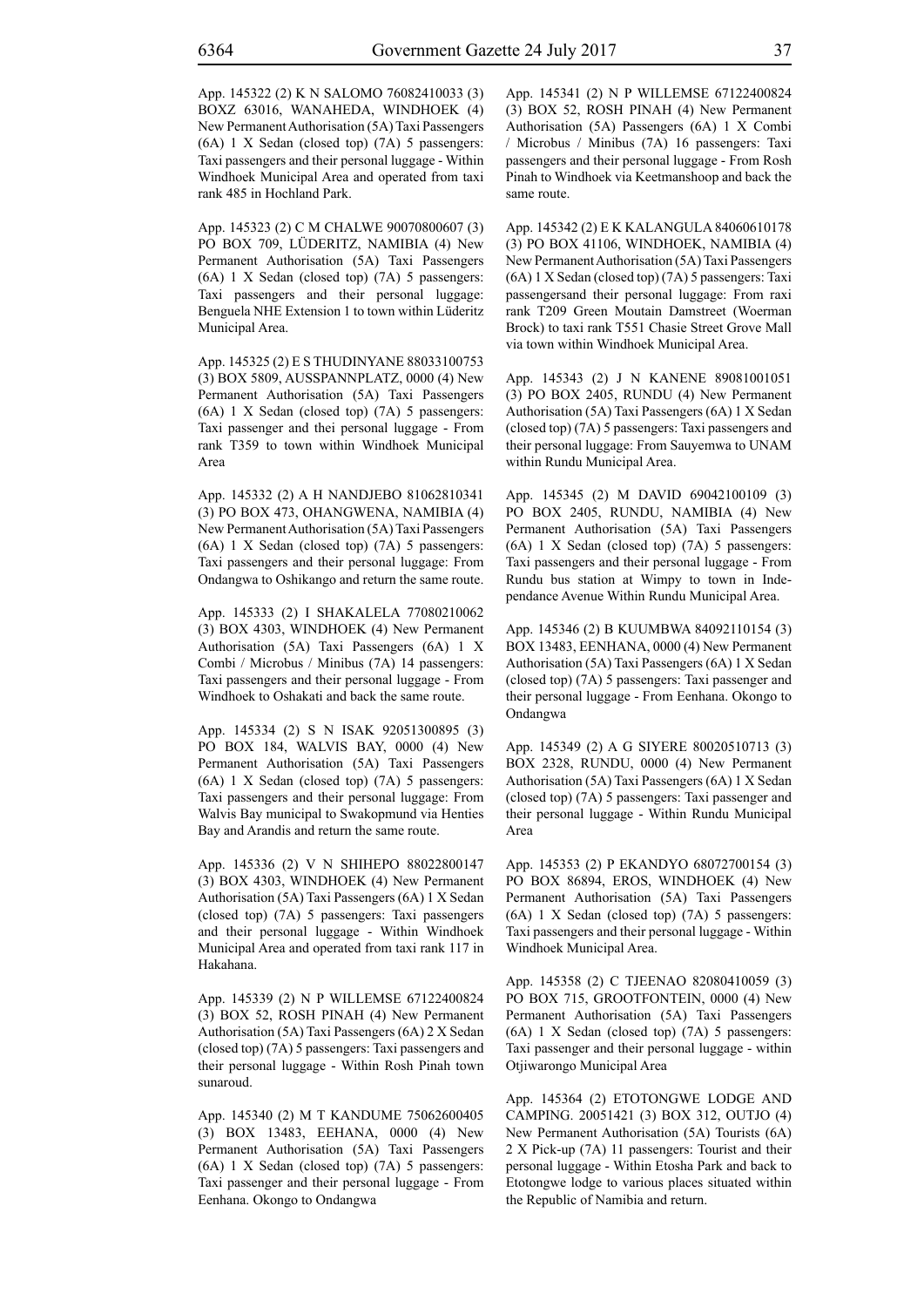App. 145366 (2) F NAMBUDHI 67032900259 (3) PO BOX 25638, WINDHOEK, NAMIBIA, 9000 (4) New Permanent Authorisation (5A) Taxi Passengers (6A) 1 X Combi / Microbus / Minibus (7A) 16 passengers: Taxi passengers and their personal luggage - From Windhoek to Oshakati and return the same route.

App. 145370 (2) UDIGU AIRPORT SHUTTLE AND TOURS CC. 170320 (3) BOX 80872, OLYMPIA (4) New Permanent Authorisation (5A) Tourists (6A) 1 X Station wagon (7A) 7 passengers: Toursts and their personal luggage - From Windhoek and /or the Hosea Kutako International Airport to hotel,lodges and or boarding house within Windhoek Municipal Area and to places situated within the Republic of Namibia and return.

App. 145373 (2) M A BASS0N 80062200070 (3) BOX 51428, BACHBRECHT, 0000 (4) New Permanent Authorisation (5A) Taxi Passengers (6A) 1 X Sedan (closed top) (7A) 5 passengers: Taxi passenger and their personal luggage - From Kleine Kuppe - Olympia to town within Windhoek Municipal Area

App. 145374 (2) SAND WAVES ADVENTURES CC. CC20101531 (3) BOX 1743, SWAKOPMUND (4) New Permanent Authorisation (5A) Tourists (6A) 1 X Station wagon (7A) 16 passengers: Tourists as well as their personal luggage - From their Guetshouse/Hotel in Swakopmund to Walvis Bay, from where tours starts, to Swakopmund Municipal Area, Long Beach, B2 Road between Swakopmund and Walvis Bay Municipal Area and return, where the tour departs to Sandwich Harbour.

App. 145375 (2) SAND WAVES ADVENTURES CC. CC20101531 (3) BOX 1743, SWAKOPMUND (4) New Permanent Authorisation (5A) Tourists (6A) 1 X Station wagon (7A) 16 passengers: Tourists as well as their personal luggage - From their Guetshouse/Hotel in Swakopmund to Walvis Bay, from where tours starts, to Swakopmund Municipal Area, Long Beach, B2 Road between Swakopmund and Walvis Bay Municipal Area and return, where the tour departs to Sandwich Harbour.

App. 145386 (2) I.N. WELLS TRADING ENTER-PRISES & TOURS CC. 201015425 (3) BOX 10896, KHOMASDAL, WINDHOEK (4) New Permanent Authorisation (5A) Tourists (6A) 1 X Sedan (closed top) (7A) 5 passengers: Tourists and their personal luggage - From Windhoek International Aiport and /or other Airports in Namibia on pre booked tours with a minimum duration of three days to places situated within Namibia inluding places on the borders of Namibia with neighbouring countries and return to the places of embakation subject to:

App. 145390 (2) S T SHIVOLO 71091000794 (3) PO BOX 26559, WINDHOEK (4) New Permanent Authorisation (5A) Taxi Passengers (6A) 1 X Sedan (closed top) (7A) 5 passengers: Taxi passengers and their personal luggage: From Goreangab Dam to Shoprite taxi rank T206 within Windhoek Municipal Area.

App. 145393 (2) D NDENGU 75100600411 (3) PO BOX 4401, WINDHOEK (4) New Permanent Authorisation (5A) Taxi Passengers (6A) 1 X Sedan (closed top) (7A) 5 passengers: Taxi passengers and their personal luggage: From Goreangab Dam to Shoprite taxi rank T206 within Windhoek Municipal Area.

App. 145397 (2) J NKANDI 91030301007 (3) PO BOX 4401, WINDHOEK (4) New Permanent Authorisation (5A) Taxi Passengers (6A) 1 X Sedan (closed top) (7A) 5 passengers: Taxi passengers and their personal luggage: From Goreangab Dam to Shoprite taxi rank T206 within Windhoek Municipal Area.

App. 145412 (2) A KENAIHE 66110400610 (3) BOX 3558, WINDHOEK (4) New Permanent Authorisation (5A) Taxi Passengers (6A) 1 X Combi / Microbus / Minibus (7A) 14 passengers: Taxi passengers and their personal luggage - From taxi rank 82 Goreangab Dam in Katutura to town within Windhoek Municipal Area.

App. 145416 (2) ETOSHA SAFARI LODGE + CAMP PTY LTD 2001588 (3) BOX 80205, WINDHOEK, 0000 (4) New Permanent Authorisation (5A) Tourists (6A) 2 X Combi / Microbus / Minibus (7A) 27 passengers: Tourists/Guests as well as their personal luggage - From and/or between Etosha Safari Lodge and Camp (located 6 km outside Anderson Gate - Etosha) and Etosha National Park with a 2 to 4 hour drive through the Park, on request by Guests full day trips (are also offered) and to various place within Namibia and return.

App. 145417 Permit 35682/3 (2) M MUVANGWA to H GANAOB 50081800460 (3) BOX 60175, KATUTURA, WINDHOEK (4) Transfer of Authorisation (5A) Taxi Passengers (6A) 1 X Sedan (closed top) (7A) 5 passengers: Passengers and their personal luggage - Within Windhoek Municipal Area.

App. 145425 (2) S N MASHABA TRADING CC 201507949 (3) PO BOX 250, ARANDIS, NAMIBIA (4) New Permanent Authorisation (5A) Taxi Passengers (6A) 1 X Combi / Microbus / Minibus (7A) 16 passengers: Taxi passengers and their personal luggage: From Walvis Bay to Oshakati and return the same route via Swakopmund.

App. 145428 (2) L IIFO 79011210131 (3) BOX 162, OPUWO (4) New Permanent Authorisation (5A) Passengers (6A) 1 X Station wagon (7A) 7 passengers: Taxi passengers and their personal luggage - From Opuwo to Oshakati, Ruacana and back the same route.

App. 145430 (2) A TJAMUAHA 69071800660 (3) BOX 95103, SOWETO (4) New Permanent Authorisation (5A) Taxi Passengers (6A) 1 X Sedan (closed top) (7A) 5 passengers: Taxi passengers and their personal luggage - From taxi rank 64 Windhoek shoprit to town within Windoek Municipal Area.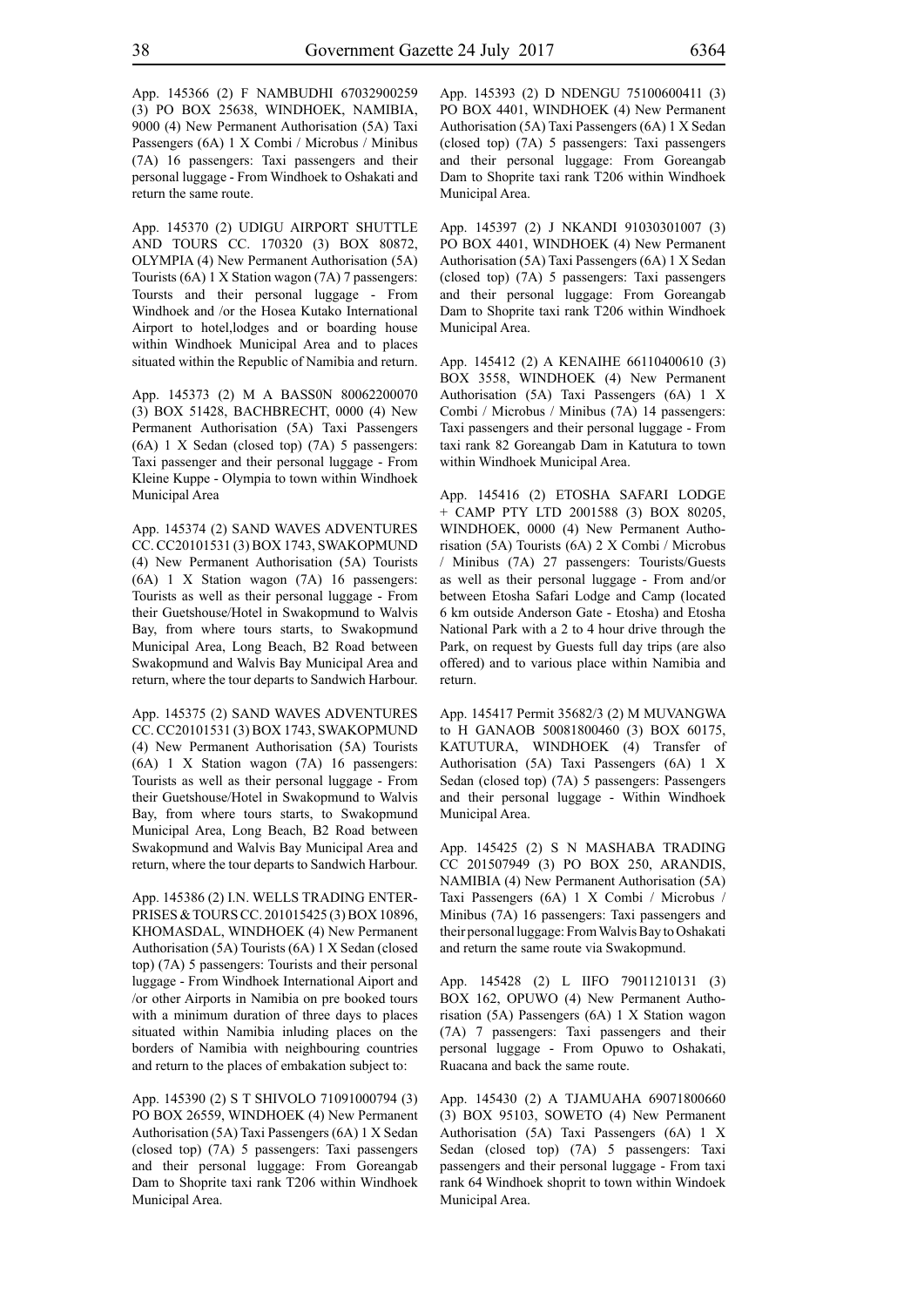App. 145431 (2) F U KAIZEMI 72010200276 (3) P.O. BOX 485, MARIENTAL, NAMIBIA (4) New Permanent Authorisation (5A) Taxi Passengers (6A) 1 X Combi / Microbus / Minibus (7A) 16 passengers: Taxi passengers and their personal luggage - Within Mariental Municipal Area and from Mariental to Hardap and return.

App. 145438 (2) MUT SHUTTLE AND TOURS CC. 201400978 (3) BOX 95497, SOWETO, WINDHOEK, 00000 (4) New Permanent Authorisation (5A) Taxi Passengers (6A) 1 X Sedan (closed top) (7A) 5 passengers: Tourists as well as their personal luggage - From Windhoek and/or the Hosea Kutako International Airport to hotels, lodges, Restaurant and/or boarding houses situated within Windhoek Municipal Area and magisterial district to places situated within the Republic of Namibia and return via the same route.

App. 145439 (2) SURE SHUTTLE CC 201704696 (3) PO BOX 24339, WINDHOEK, NAMIBIA (4) New Permanent Authorisation (5A) Taxi Passengers (6A) 1 X Sedan (closed top) (7A) 5 passengers: Taxi passengers and their personal luggage: From all the Airports around Namibia to Various Guest Houses and lodges as desired by the shuttle customers maily at Swakomund Dune 7 and return the same route.

App. 145444 (2) J A AINDJEMBI 78050100251 (3) PO BOX 63478, WANAHEDA, WINDHOEK (4) New Permanent Authorisation (5A) Taxi Passengers (6A) 1 X Sedan (closed top) (7A) 5 passengers: Taxi passengers and their personal luggage: From Hakahana taxi rank T114 to town within Windhoek Municipal Area.

App. 145445 (2) M SHIKANGALA 86061500432 (3) BOX 6105, AUSSPANNPLATZ, WINDHOEK (4) New Permanent Authorisation (5A) Taxi Passengers (6A) 2 X Sedan (closed top) (7A) 5 passengers: Taxi passenger and their personal luggage - From rank 32 Otjomuise to town within Windhoek Municipal Area

App. 145449 (2) E S SHIVUTE 87022000468 (3) PO BOX 61010, KATUTURA, WINDHOEK (4) New Permanent Authorisation (5A) Taxi Passengers (6A) 1 X Sedan (closed top) (7A) 5 passengers: Taxi passengers and their personal luggage: From Babylon to town within Windhoek Municipal Area.

App. 145451 (2) J TITUS 86011100309 (3) PO BOX 3224, WALVIS BAY (4) New Permanent Authorisation (5A) Taxi Passengers (6A) 1 X Sedan (closed top) (7A) 5 passengers: Taxi passengers and their personal luggage: Within Walvis Bay Municipal Area and to Swakopmund and return the same route.

App. 145452 (2) I H NDISHISHI 85090710716 (3) PO BOX 3222, KUISEBMUND, WALVIS BAY (4) New Permanent Authorisation (5A) Taxi Passengers (6A) 1 X Sedan (closed top) (7A) 5 passengers: Taxi passengers and their personal luggage: Within Walvis Bay Municipal Area and to Swakopmund and return the same route.

App. 145453 (2) M TJINGEO 98082000228 (3) PO BOX 7288, OTJIWARONGO (4) New Permanent Authorisation (5A) Taxi Passengers (6A) 1 X Sedan (closed top) (7A) 5 passengers: Taxi passengers and their personal luggage: From Orwetoveni to town via DRC Within Otjiwarongo Municipal Area.

App. 145454 (2) N JOSEF 93032100801 (3) PO BOX 4239, WALVIS BAY (4) New Permanent Authorisation (5A) Taxi Passengers (6A) 1 X Sedan (closed top) (7A) 5 passengers: Taxi passengers and their personal luggage: Within Walvis Bay Municipal Area and to Swakopmund and return the same route.

App. 145455 (2) A UZERA 64030300367 (3) PO BOX 1867, OTJIWARONGO (4) New Permanent Authorisation (5A) Taxi Passengers (6A) 1 X Sedan (closed top) (7A) 5 passengers: Taxi passengers and their personal luggage: From Orwetoveni to town via DRC within Otjiwarongo Municipal Area.

App. 145456 (2) G TJINGEO 75033000365 (3) PO BOX 7288, OTJIWARONGO, NAMIBIA, 9000 (4) New Permanent Authorisation (5A) Taxi Passengers (6A) 1 X Station wagon (7A) 7 passengers: Taxi passengers and their personal luggage: From Orwetoveni to town via DRC within Otjiwarongo Municipal Area.

App. 145457 (2) L S HAIDIDIRA 78062910032 (3) PO BOX 5215, MONDESA, SWAKOPMUND (4) New Permanent Authorisation (5A) Taxi Passengers (6A) 1 X Sedan (closed top) (7A) 5 passengers: Taxi passengers and their personal luggage: Within Swakopmund Municipal Area and to Walvis Bay and return the same route.

App. 145458 (2) M ASHIPALA 84072810134 (3) PO BOX 2633, SWAKOPMUND (4) New Permanent Authorisation (5A) Taxi Passengers (6A) 1 X Sedan (closed top) (7A) 5 passengers: Taxi passengers and their personal luggage: Within Swakopmund Municipal Area and to Walvis Bay and return the same route.

App. 145462 (2) M N AIYAMBULA 86120901019 (3) BOX 25969, WINDHOEK, 0000 (4) New Permanent Authorisation (5A) Taxi Passengers (6A) 1 X Sedan (closed top) (7A) 5 passengers: Taxi passengers and their personal luggage - From rank T520 to town within Windhoek Municipal Area

App. 145466 (2) I NAJAHERA 60122200136 (3) PO BOX 5809, AUSSPANNPLATZ, WINDHOEK, 9000 (4) New Permanent Authorisation (5A) Taxi Passengers (6A) 1 X Sedan (closed top) (7A) 5 passengers: Taxi passengers and their personal luggage - From Goreangab Dam taxi rank T207 to town taxi ranki T723 within Windhoek Municipal Area.

App. 145467 (2) AM GEORGE 86091900307 (3) PO BOX 62493, KATUTURA, NAMIBIA, 9000 (4) New Permanent Authorisation (5A) Taxi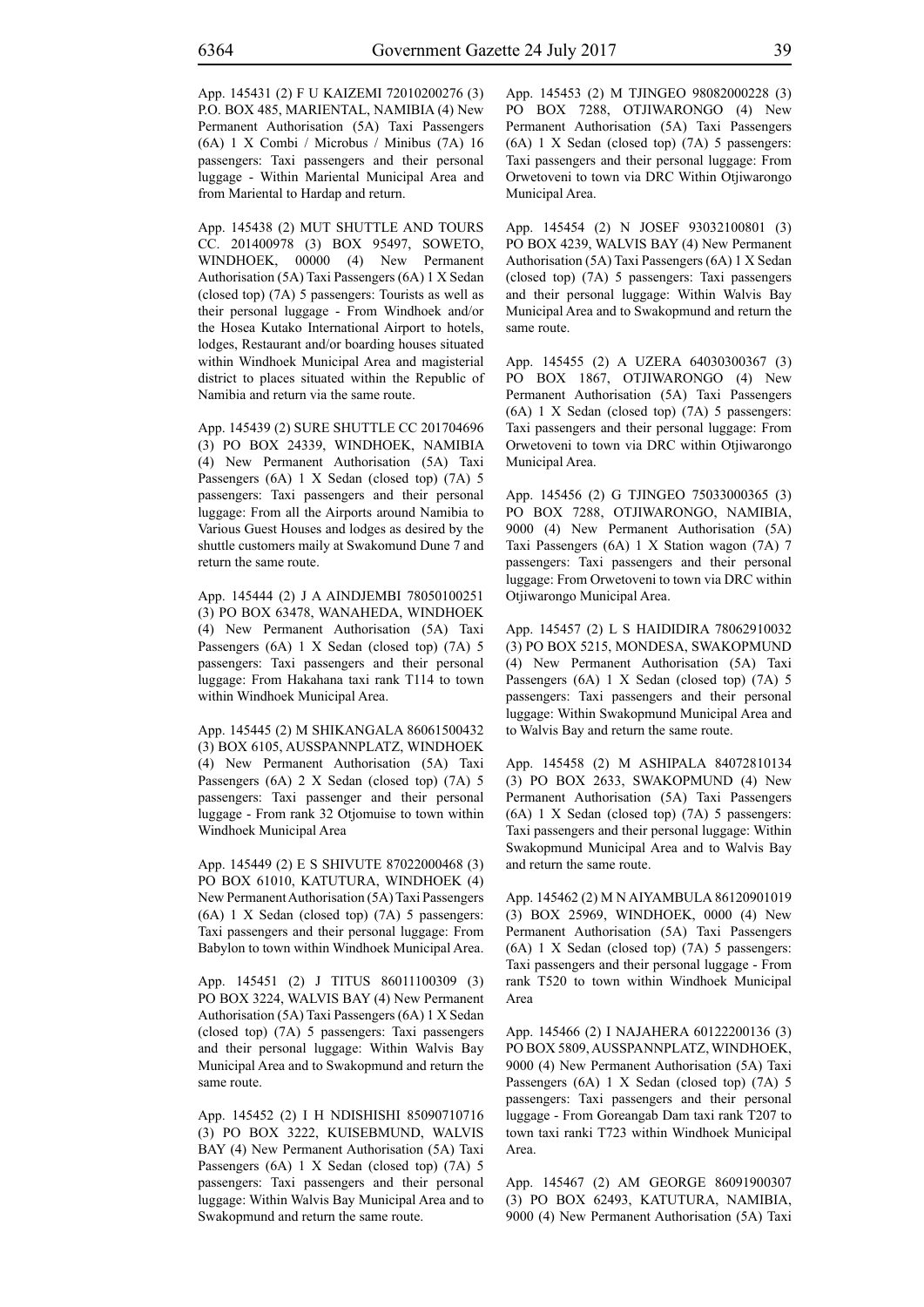Passengers (6A) 1 X Sedan (closed top) (7A) 5 passengers: Taxi passengers and their personal luggage - From taxi rank T56 in Brack water to Goreangab and Khomasdal within Windhoek Municipal Area

App. 145468 (2) M BOHITILE 62100800388 (3) PO BOX 23341, WINDHOEK (4) New Permanent Authorisation (5A) Taxi Passengers (6A) 1 X Sedan (closed top) (7A) 5 passengers: Taxi passengers and their personal luggage - From Okuryangava taxi rank T62 to town taxi rank T717 within Windhoek Municipal Area.

App. 145476 (2) TOSHARI LODGE/ETOSHA GATEWAY CC 20032558 (3) BOX 164, OUTJO (4) New Permanent Authorisation (5A) Tourists (6A) 4 X Pick-up (7A) 10 passengers: Touists and their personal luggage - From Etoshary lodge to Etosha National Park and surrounding in Namibia to places situated within Republic of Namibia

App. 145483 (2) A D ISAACKS 78091210493 (3) BOX 959, MARIENTAL (4) New Permanent Authorisation (5A) Taxi Passengers (6A) 1 X Sedan (closed top) (7A) 5 passengers: Taxi passengers and their personal luggage - Within Marienta Municipal Area.

App. 145486 (2) NDEUTAPO TRANSFERS AND TOURS CC201502277 (3) BOX 131036, EENHANA, 0000 (4) New Permanent Authorisation (5A) Tourists (6A) 1 X Pick-up (7A) 11 passengers: Tourists as well as their personal luggage - Within Etosha Game Park and surroundings on pre-booked tours and on request to places situated within the Republic of Namibia and return to the place of embarkation.

App. 145488 (2) A P G S COLE 78082950037 (3) PO BOX 1358, WALVIS BAY (4) New Permanent Authorisation (5A) Taxi Passengers (6A) 1 X Sedan (closed top) (7A) 5 passengers: Taxi passengers and their personal luggage: Within the areas of Walvis Bay, Kuisebmund to Narraville and return the same route.

App. 145491 (2) A N AKTOFEL 87021500197 (3) PO BOX 7914, KATUTURA, WINDHOEK, 9000 (4) New Permanent Authorisation (5A) Taxi Passengers (6A) 1 X Sedan (closed top) (7A) 5 passengers: Taxi passengers and their personal luggage - From taxi rank 114 Havana to Town and within Windhoek Municipal Area.

App. 145493 (2) J JOHANNES 86101700216 (3) PO BOX 65323, KATUTURA (4) New Permanent Authorisation (5A) Taxi Passengers (6A) 2 X Sedan (closed top) (7A) 5 passengers: Taxi passengers and their personal luggage: From taxi rank T161 Havana to town within Windhoek Municipal Area.

App. 145494 (2) M H KAMBWA 82021610284 (3) PRIVATE BAG 169, ONDANGWA, 0000 (4) New Permanent Authorisation (5A) Taxi Passengers (6A) 2 X Sedan (closed top) (7A) 5 passengers: Taxi and their personal luggage - From Oshakati to Outapi and return

App. 145495 (2) SENSE OF AFRICA (PTY) LTD 93219 (3) BOX 2058, WINDHOEK (4) New Permanent Authorisation (5A) Tourists (6A) 1 X Bus (single deck) (7A) 24 passengers: Tourist as well as their personal luggage - From Windhoek and/or Hosea Kutako International Airport to places situated within Windhoek Municipal Area and within Namibia including places on the borders of Namibia and return.

App. 145496 (2) M J WAMUKONDA SHUTTLE CC 201601189 (3) BOX 41297, WINDHOEK, 0000 (4) New Permanent Authorisation (5A) Tourists (6A) 1 X Sedan (closed top) (7A) 5 passengers: Tourists and their personal luggage - From Windhoek to Hosea kutako International Airport\ within Windhoek Municipal Area to Lodges, Hotels, and various places within Namibia and return via the same route.

App. 145498 (2) M HASHANGE 81050610520 (3) PO BOX 65323, KATUTURA (4) New Permanent Authorisation (5A) Taxi Passengers (6A) 1 X Sedan (closed top) (7A) 5 passengers: Taxi passengers and their personal luggage: From taxi rank T80 Okuryangava to town within Windhoek Municipal Area.

App. 145504 (2) W N SHONENA 91011500582 (3) BOX 3434, ONGWEDIVA (4) New Permanent Authorisation (5A) Taxi Passengers (6A) 1 X Sedan (closed top) (7A) 5 passengers: Taxi passengers and their personal luggage - From Oshakati to Ondangwa via Ongwediva and back the same route.

App. 145518 (2) M SHIMBUNDU 68031200890 (3) BOX 433, RUACANA (4) New Permanent Authorisation (5A) Taxi Passengers (6A) 1 X Station wagon (7A) 7 passengers: Taxi passengers and their personal luggage - From Oshakati to Ruacana via Opuwo and back the same route.

App. 145522 (2) J GABRIEL 88080500077 (3) PO BOX 1503, WINDHOEK, NAMIBIA, 90000 (4) New Permanent Authorisation (5A) Taxi Passengers (6A) 1 X Sedan (closed top) (7A) 5 passengers: Taxi passengers and their personal luggage: From Havana taxi rank T153 to Wernhil town within Windhoek Municipal Area.

App. 145525 (2) J S KANDJIMWENA 81030- 310629 (3) PO BOX 1855, ONDANGWA (4) New Permanent Authorisation (5A) Taxi Passengers (6A) 1 X Sedan (closed top) (7A) 5 passengers: Taxi passengers and their personal luggage: From Eenhana to Oshakati via Ondwanga and return the same route.

App. 145526 (2) D HEITA 88050600157 (3) BOX 595, ONDANGWA, 0000 (4) New Permanent Authorisation (5A) Taxi Passengers (6A) 1 X Sedan (closed top) (7A) 5 passengers: Taxi passengers and theri personal luggage - Ondangwa - Oshakati-Oshikango - Ongwediva

App. 145527 (2) T NAMHOLO SHUTTLE SER-VICE CC. 201611409 (3) BOX 4617, WALVIS BAY (4) New Permanent Authorisation (5A) Taxi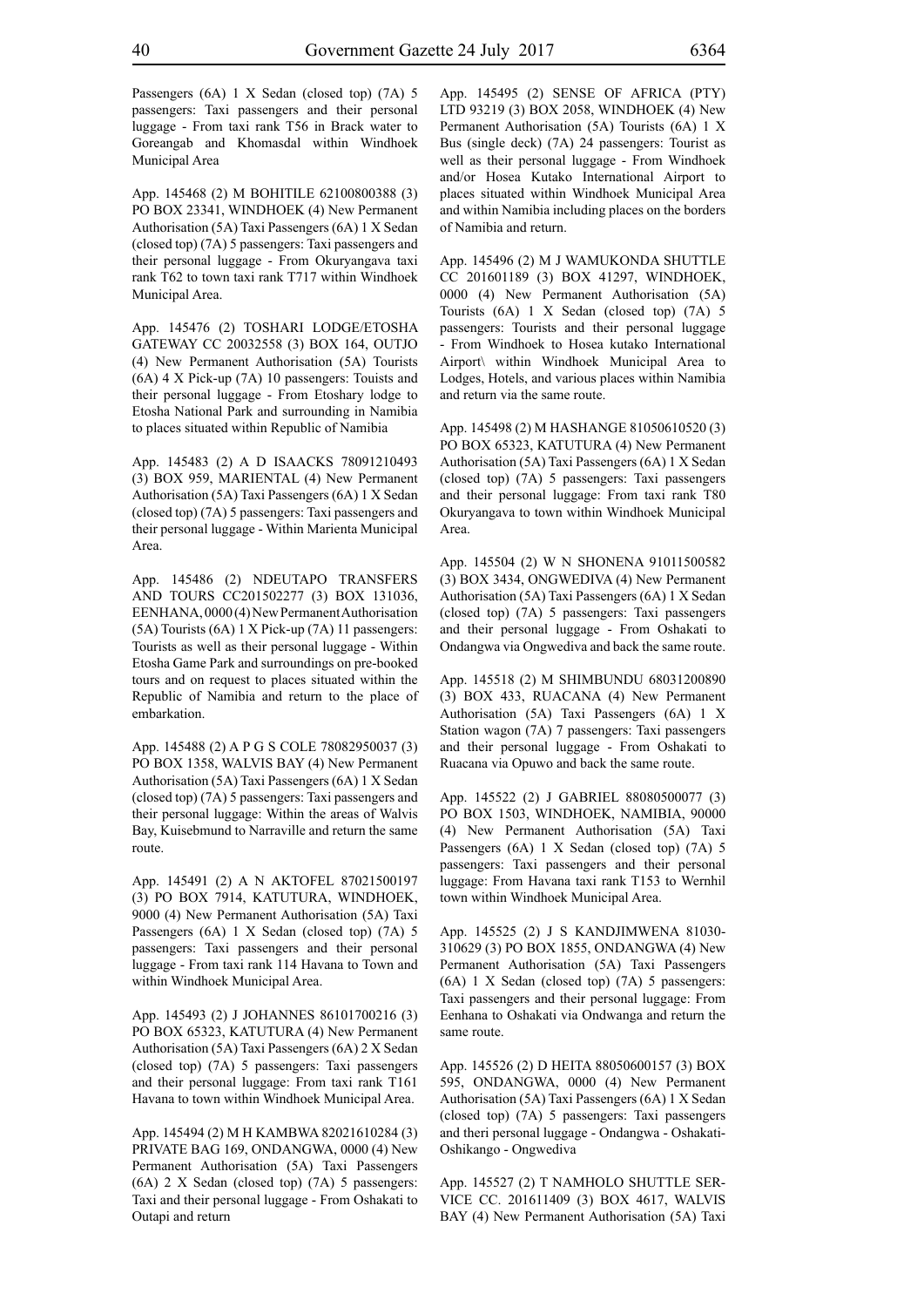App. 145528 (2) B P SHIMONGA 88032000356 (3) PO BOX 61746, KATUTURA, NAMIBIA (4) New Permanent Authorisation (5A) Taxi Passengers (6A) 1 X Sedan (closed top) (7A) 5 passengers: Taxi passengers and their personal luggage: From Okuryangava via Goreangab Dam to town at Shoprite within Windhoek Municipal Area.

App. 145530 (2) M ERASTUS 89080600512 (3) PO BOX 61819, KATUTURA, WINDHOEK (4) New Permanent Authorisation (5A) Taxi Passengers (6A) 1 X Sedan (closed top) (7A) 5 passengers: Taxi passengers and their personal luggage: From Soweto to town within Windhoek Municipal Area.

App. 145532 (2) KUHANE INVESTMENTS CC 20127930 (3) BOX 699, NGWEZE, KATIMA MULILO (4) New Permanent Authorisation (5A) Passengers (6A) 1 X Combi / Microbus / Minibus (7A) 16 passengers: Taxi passengers and their personal luggage - From Katima Mulilo to Mutikitila Ioma via Ngoma and back the same route.

App. 145536 (2) D N MUKUVE 83051310646 (3) BOX 3614, RUNDU, 0000 (4) New Permanent Authorisation (5A) Taxi Passengers (6A) 2 X Sedan (closed top) (7A) 5 passengers: Taxi passenger and their personal luggage- within Rundu Municipal Area

App. 145541 (2) EMMSAFRICA TOURS AND TRNSFERS CC 201701323 (3) BOX 5011, DIVUNDU, RUNDU (4) New Permanent Authorisation (5A) Tourists (6A) 1 X Pick-up (7A) 5 passengers: Tourists and their personal luggage - From Hosea Kutako International Airport to Windhoek and places situated within Namibia as per annexure 'A'.

App. 145542 (2) S K KAYANGURA 79030311258 (3) PO BOX 4036, RUNDU (4) New Permanent Authorisation (5A) Taxi Passengers (6A) 1 X Sedan (closed top) (7A) 5 passengers: Taxi passengers and their personal luggage: From Kaisosi no 2 to muvandje taxi rank within Rundu Municipal Area.

App. 145546 (2) T MATHEUS 64012100238 (3) PO BOX 2709, WALVIS BAY (4) New Permanent Authorisation (5A) Taxi Passengers (6A) 1 X Sedan (closed top) (7A) 5 passengers: Taxi passengers and their personal luggage: From Salt Pan Walvis to Arandis via Swakopmund and return the same route.

App. 145548 (2) J KALEB 77032400396 (3) PO BOX 2556, OKAHANDJA, 0000 (4) New Permanent Authorisation (5A) Taxi Passengers (6A) 1 X Sedan (closed top) (7A) 5 passengers: Taxi passengers and their personal luggage: Within Okahandja Municipal Area.

App. 145553 Permit 1738/5 (2) S JOHANNES to A UUNDJONDJO 85060210596 (3) PO BOX 27470, WINDHOEK, NAMIBIA (4) Transfer of Authorisation (5A) Taxi Passengers (6A) 1 X Sedan (closed top) (7A) 5 passengers: Passenger and their personal luggage - Within Windhoek Municipality area.

App. 145570 (2) P N FILIPUS 86051500391 (3) BOX 2724, SWAKOPMUND (4) New Permanent Authorisation (5A) Taxi Passengers (6A) 1 X Sedan (closed top) (7A) 5 passengers: Taxi passengers and their personal luggage - between Swakopmund Municipal Area and Walvis Bay to Arandis

App. 145571 (2) G S N SHINENE 89030900377 (3) PO BOX 612, OUTAPI (4) New Permanent Authorisation (5A) Taxi Passengers (6A) 1 X Sedan (closed top) (7A) 5 passengers: Taxi passengers and their personal luggage: From Outapi to Ruacana and return the same route.

App. 145574 (2) C TJEENAO 82080410059 (3) PO BOX 715, GROOTFONTEIN, 0000 (4) New Permanent Authorisation (5A) Taxi Passengers (6A) 1 X Sedan (closed top) (7A) 5 passengers: Taxi passengers and their personal luggage: From town to the location via 6 Deveg and Transnamib within Tsumeb Municipal Area.

App. 145575 (2) C TJEENAO 82080410059 (3) PO BOX 715, GROOTFONTEIN, 0000 (4) New Permanent Authorisation (5A) Taxi Passengers (6A) 2 X Sedan (closed top) (7A) 5 passengers: Taxi passengers and their personal luggage: From the location to town via Army base, Transnamib to town within Grootfontein Municipal Area.

App. 145581 (2) K EFRAIM 59030900059 (3) BOX 3162, WALVIS BAY (4) New Permanent Authorisation (5A) Passengers (6A) 1 X Bus (single deck) (7A) 28 passengers: Taxi passengers and their personal luggage - From Walvis Bay to Outapi via and back the same route.

App. 145582 (2) J M SHIPAPO TRADING CC 201612892 (3) PO BOX 726, WINDHOEK (4) New Permanent Authorisation (5A) Taxi Passengers (6A) 1 X Sedan (closed top) (7A) 5 passengers: Taxi passengers and their personal luggage: The taxi will be operating from Hakahana, Wanaheda to town within Windhoek Municipal Area.

App. 145586 (2) P T LUKAS 82050310196 (3) BOX 7392, WALVIS BAY (4) New Permanent Authorisation (5A) Taxi Passengers (6A) 1 X Bus (single deck) (7A) 28 passengers: Passengers and their luggage - From Walvis Bay (designated Bus Stop by the Municipality) to Oshakati (designated Bus Stop by the Municipality) and return via the same route.

App. 145591 (2) J S N SHIHEPO 78092900078 (3) PO BOX 2560, WINDHOEK (4) New Permanent Authorisation (5A) Taxi Passengers (6A) 1 X Combi / Microbus / Minibus (7A) 15 passengers: Taxi passengers and their personal luggage: From Windhoek to Okongo and retun the same route.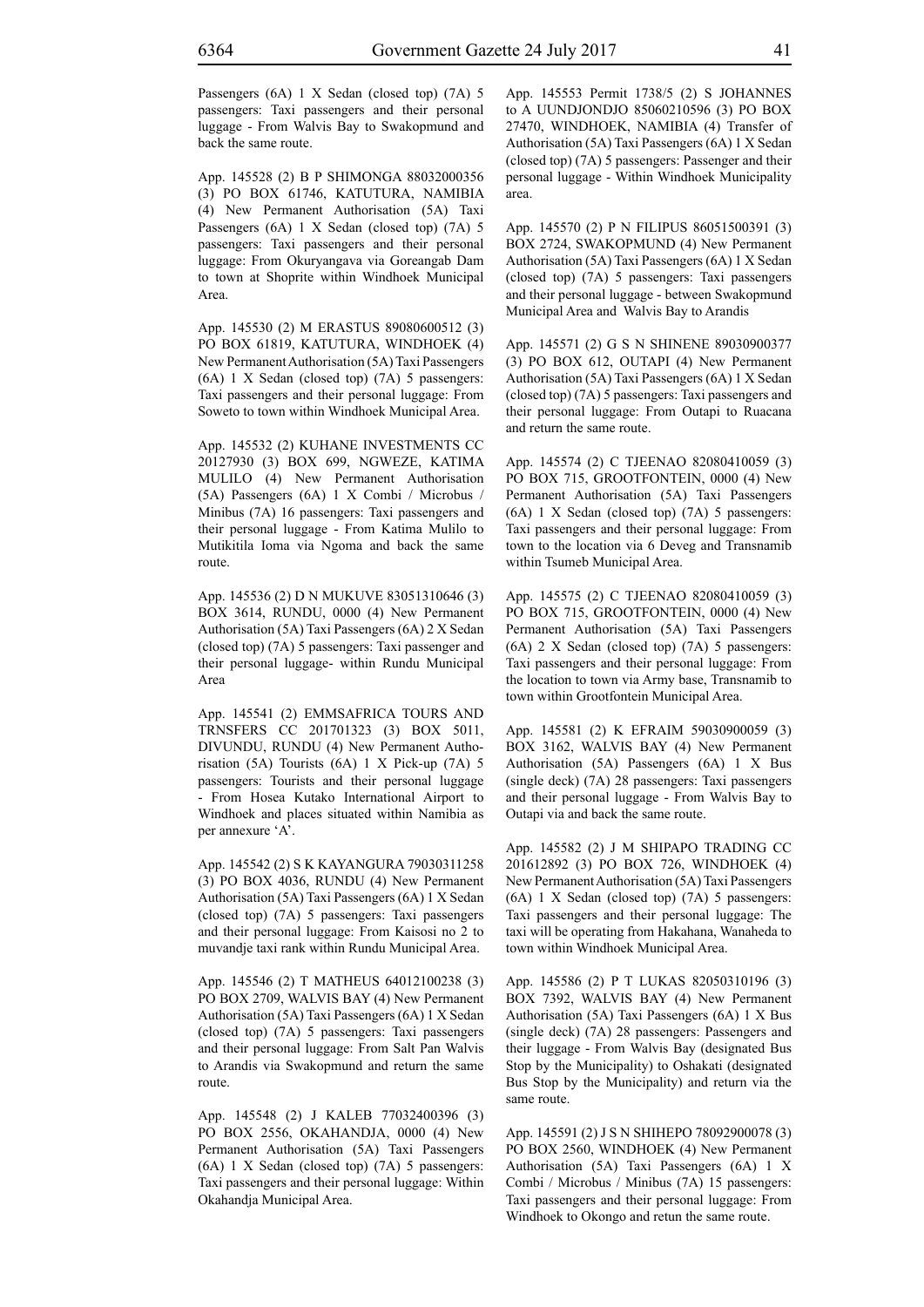App. 145592 (2) H T NAMUPALA 80100610595 (3) PO BOX 29512, GAME, WINDHOEK (4) New Permanent Authorisation (5A) Taxi Passengers (6A) 1 X Sedan (closed top) (7A) 5 passengers: Taxi passengers and their personal luggage: From Windhoek West taxi rank T731 to Katutura and town within Windhoek Municipal Area.

App. 145593 (2) H T NAMUPALA 80100610595 (3) PO BOX 29512, GAME, WINDHOEK (4) New Permanent Authorisation (5A) Taxi Passengers (6A) 1 X Sedan (closed top) (7A) 5 passengers: Taxi passengers and their personal luggage: From Ausspannplatz Taxi rank T721 to Katutura and town within Windhoek Municipal Area.

App. 145597 (2) J M IHEMBA 72101200406 (3) BOX 1045, RUNDU (4) New Permanent Authorisation (5A) Taxi Passengers (6A) 1 X Sedan (closed top) (7A) 5 passengers: Taxi passengers and their personal luggage - Within Rundu Municipal Area.

App. 145599 (2) P K MUTUMBULWA 750910- 00275 (3) BOX 663, RUNDU, 0000 (4) New Permanent Authorisation (5A) Taxi Passengers (6A) 4 X Sedan (closed top) (7A) 4 passengers: Taxi passengers and their personal luggage - Within Rundu Municipal Area and operated from Kaisosi.

App. 145600 (2) M N LUNGAMENI 86080800837 (3) PO BOX 62980, WANAHEDA, WINDHOEK, NAMIBIA (4) New Permanent Authorisation (5A) Taxi Passengers (6A) 2 X Sedan (closed top) (7A) 5 passengers: Taxi passengers and their personal luggage: From Havana Shoprite to Wernhil in town within Windhoek Municipal Area.

App. 145601 (2) M S S SHASHIPAPO 820315- 10843 (3) BOX 1137, RUNDU (4) New Permanent Authorisation (5A) Taxi Passengers (6A) 1 X Sedan (closed top) (7A) 5 passengers: Taxi passengers and their personal luggage - Within Rundu Municipal Area and operated from Kaisosi.

App. 145603 (2) D N MUKUVE 83051310646 (3) PO BOX 3614, RUNDU (4) New Permanent Authorisation (5A) Taxi Passengers (6A) 2 X Sedan (closed top) (7A) 5 passengers: Taxi passenger and their personal luggage - From Mutengo Makuru taxi rank to Mangeti Mall within Rundu Municipal Area

App. 145604 (2) A N MUYAMBA 84072210617 (3) BOX 8792, WINDHOEK (4) New Permanent Authorisation (5A) Taxi Passengers (6A) 1 X Sedan (closed top) (7A) 5 passengers: Taxi passengers and their personal luggage - Within Rundu Municipal Area and operated from Kaisosi.

App. 145605 (2) R M TJAMEYA 87100510172 (3) BOX 1136, SWAKOPMUND (4) New Permanent Authorisation (5A) Taxi Passengers (6A) 1 X Sedan (closed top) (7A) 5 passengers: Taxi passengers and their personal luggage - Within Rundu Municipal Area and operated from Kaisosi.

App. 145606 (2) M M HAMUTENYA 90062800639 (3) PO BOX 3614, RUNDU (4) New Permanent Authorisation (5A) Taxi Passengers (6A) 2 X Sedan (closed top) (7A) 5 passengers: Taxi passenger and their personal luggage - From Kehemu taxi rank to town within Rundu Municipal Area

App. 145607 (2) K NAMUKUWA 92042000868 (3) BOX 3614, RUNDU (4) New Permanent Authorisation (5A) Taxi Passengers (6A) 2 X Sedan (closed top) (7A) 5 passengers: Taxi passengers and their personal luggage - Within Rundu Municipal Area and operated from Sarukwe.

App. 145609 (2) K P MARUNDU 79102500191 (3) BOX 2693, RUNDU (4) New Permanent Authorisation (5A) Taxi Passengers (6A) 2 X Sedan (closed top) (7A) 5 passengers: Taxi passengers and their personal luggage - Within Rundu Municipal Area and operated from Kaisosi.

App. 145610 (2) K NAMUKUWA 92042000868 (3) BOX 3614, RUNDU (4) New Permanent Authorisation (5A) Taxi Passengers (6A) 2 X Sedan (closed top) (7A) 5 passengers: Taxi passengers and their personal luggage - Within Rundu Municipal Area and operated from Sarukwe.

App. 145611 (2) T PAULUS 78100900205 (3) PO BOX 1711, RUNDU, NAMIBIA, 0000 (4) New Permanent Authorisation (5A) Taxi Passengers (6A) 1 X Sedan (closed top) (7A) 5 passengers: Taxi passengers and their personal luggage: From Ndama Energy to Kaisote via town within Rundu Municipal Area.

App. 145613 (2) S J M N KAMBONDE 990506- 00317 (3) PO BOX 2009, OTJIWARONGO (4) New Permanent Authorisation (5A) Taxi Passengers (6A) 1 X Sedan (closed top) (7A) 5 passengers: Taxi passengers and their personal luggage: From Orwetoveni location to town within Otjiwarongo muicipal area.

App. 145614 (2) S J M N KAMBONDE 990506- 00317 (3) PO BOX 2009, OTJIWARONGO (4) New Permanent Authorisation (5A) Taxi Passengers (6A) 1 X Sedan (closed top) (7A) 5 passengers: Taxi passengers and their personal luggage: From Orwetoveni location to town within Otjiwarongo Municipal Area.

App. 145616 (2) W GODZA 85031410485 (3) PO BOX 583, OKAHANDJA (4) New Permanent Authorisation (5A) Taxi Passengers (6A) 1 X Sedan (closed top) (7A) 5 passengers: Taxi passengers and their personal luggage: From Nau-Aib location to town within Okahandja Municipal Area.

App. 145618 (2) E NDIPULALYE 80092810446 (3) PO BOX 184, KUVUKULAND, TSUMEB (4) New Permanent Authorisation (5A) Taxi Passengers (6A) 1 X Sedan (closed top) (7A) 5 passengers: Taxi passengers and their personal luggage: From Kuvukiland to Town within Tsumeb Municipal Area.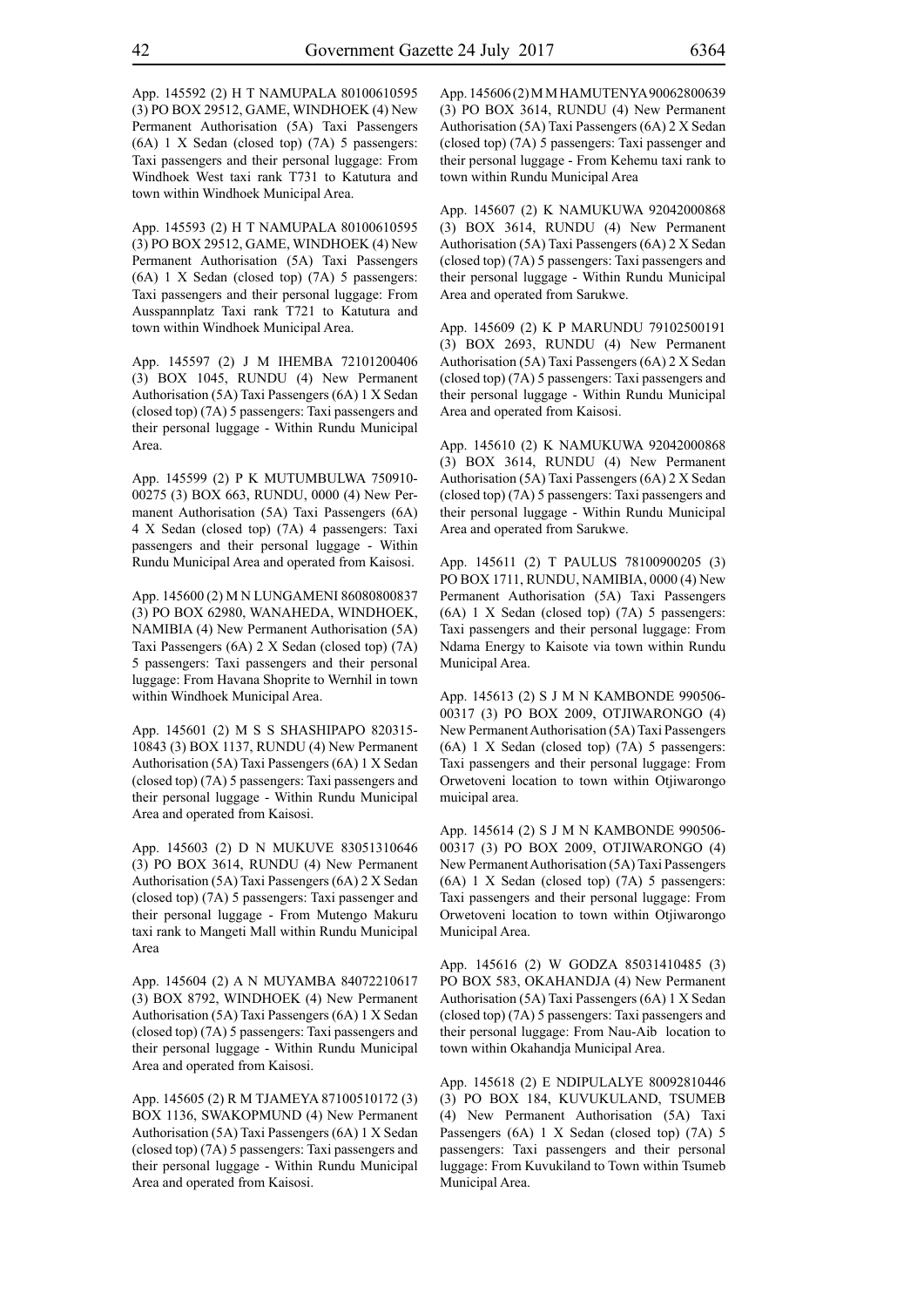App. 145619 (2) J P HAUFIKU 82102110311 (3) BOX 1490, OKAHANDJA (4) New Permanent Authorisation (5A) Taxi Passengers (6A) 1 X Sedan (closed top) (7A) 5 passengers: Taxi passengers and their personal luggage - Within Okahandja Municipal Area.

App. 145620 (2) M N IYAMBO 70100100686 (3) PO BOX 2485, OSHAKATI, NAMIBIA (4) New Permanent Authorisation (5A) Taxi Passengers (6A) 1 X Sedan (closed top) (7A) 5 passengers: Taxi passengers and their personal luggage: From taxi rank T4 Ongwediva to Epalela in Outapi and return the same route.

App. 145621 (2) F T FILIPUS 82033110249 (3) BOX 965, OHANGWENA (4) New Permanent Authorisation (5A) Taxi Passengers (6A) 1 X Sedan (closed top) (7A) 5 passengers: Taxi passengers and their personal luggage - From Eenhana to Ondangwa via Oshikango and back the same route.

App. 145623 (2) S N ANDREAS 83070510493 (3) BOX 951, ONDANGWA (4) New Permanent Authorisation (5A) Taxi Passengers (6A) 1 X Sedan (closed top) (7A) 5 passengers: Taxi passengers and their personal luggage - From Ondangwa to Oshikango via Oshakati/Okalongo and back the same route.

App. 145624 (2) C TJEENAO 82080410059 (3) PO BOX 715, GROOTFONTEIN, 0000 (4) New Permanent Authorisation (5A) Taxi Passengers (6A) 2 X Sedan (closed top) (7A) 5 passengers: Taxi passengers and their personal luggage - within Otjiwarongo Municipal Area.

App. 145625 (2) EP KUMONIKA 86021900324 (3) PO BOX 13069, EENHANA, NAMIBIA, 9000 (4) New Permanent Authorisation (5A) Taxi Passengers (6A) 1 X Sedan (closed top) (7A) 5 passengers: Taxi passengers and their personal luggage - From rank 75 in Katutura to Town within Windhoek Municipal Area.

App. 145627 (2) P I NDELETU 66061501277 (3) PO BOX 99931, OTJOMUISE, WINDHOEK, 9000 (4) New Permanent Authorisation (5A) Taxi Passengers (6A) 1 X Sedan (closed top) (7A) 5 passengers: Taxi passengers and their personal luggage - From taxi rank T352 Otjomiuse to town within Windhoek Municipal Area.

App. 145628 (2) J T REINDERS D20163152 (3) BOX 4654, WALVIS BAY (4) New Permanent Authorisation (5A) Tourists (6A) 2 X Station wagon (7A) 5 passengers: Tourists as well as their personal luggage - From Walvis Bay/ Swakopmund or Airports on pre-booked tours to pick-up touists within the Republic of Namibia and to drop-off at point of exit.

App. 145631 (2) V IILEKA 89112300063 (3) BOX 8473, NARRAVILLE, WALVIS BAY, 0000 (4) New Permanent Authorisation (5A) Taxi Passengers (6A) 1 X Sedan (closed top) (7A) 5 passengers: Taxi passengers and their personal luggage - within Walvis Bay Municipal Area to Swakopmund and return

App. 145632 (2) L KAVILA 58091100205 (3) PO BOX 430, OUTAPI, 00000 (4) New Permanent Authorisation (5A) Taxi Passengers (6A) 1 X Sedan (closed top) (7A) 5 passengers: Taxi passengers and their personal luggage - From Nakayale to Oshakati and return the same route.

App. 145633 (2) S KAMENYA 56100200481 (3) PO BOX 12073, ONYAANYA (4) New Permanent Authorisation (5A) Taxi Passengers (6A) 1 X Station wagon (7A) 7 passengers: Taxi passengers and their personal luggage - From Omuthiya to Ondangwa and return the same route.

App. 145635 Permit 16623/2 (2) S KASHUU-PULWA 47102800029 (3) PO BOX 227, OSHA-KATI, NAMIBIA (4) Change Route, Particulars etc. (5A) Taxi Passengers (6A) 1 X Hatch back (5B) Taxi Passengers (6B) 1 X Hatch back (7A) 5 passengers: Taxi passengers and their personal luggage - From taxi rank T17 Okuryangava in Katutura to town within Windhoek Municipal Area. (7B) 5 passengers: Passengers and their personal luggage - Within Oshakati Municipal Area.

App. 145639 (2) B T KOMESHO 98121400198 (3) BOX 25969, WINDHOEK (4) New Permanent Authorisation (5A) Taxi Passengers (6A) 1 X Sedan (closed top) (7A) 5 passengers: Taxi passenges and their personal luggage - From taxi rank 258 Wanaheda in Katutura to town within Windhoek Municipal Area.

App. 145675 (2) GOLDEN SHUTTLES CC 201705326 (3) BOX 535, SWAKOPMUND, 0000 (4) New Permanent Authorisation (5A) Tourists (6A) 1 X Combi / Microbus / Minibus (7A) 15 passengers: Tourists as well as their personal luggage - From Windhoek and/or the Hosea Kutako International Airport to Swakopmund, Etosha to various places situated within the Republic of Namibia including places and return.

App. 145692 (2) OTJI HOLIDAY TRANSFER 20170171 (3) BOX 1877, OTJIWARONGO (4) New Permanent Authorisation (5A) Tourists (6A) 2 X Sedan (closed top) (7A) 5 passengers: Tourists and their personal luggage - From Windhoek and /or Hosea Kutako International Airpot and /or Airports in Namibia on pre-booked tour with a minimum duration of three days to places situated wtihin Namibia inluding places on the borders of Nambia with neighbouring coubouring and retrun to the places of embakation subject to;

App. 145694 (2) E M MBUMBO 89020900331 (3) PO BOX 5032, RUNDU (4) New Permanent Authorisation (5A) Taxi Passengers (6A) 1 X Sedan (closed top) (7A) 5 passengers: Taxi passengers and their personal luggage: Within Rundu Municipal Area.

App. 145696 (2) E M MBUMBO 89020900331 (3) PO BOX 5032, RUNDU (4) New Permanent Authorisation (5A) Taxi Passengers (6A) 1 X Sedan (closed top) (7A) 5 passengers: Taxi passengers and their personal luggage: Within Rundu Municipal Area.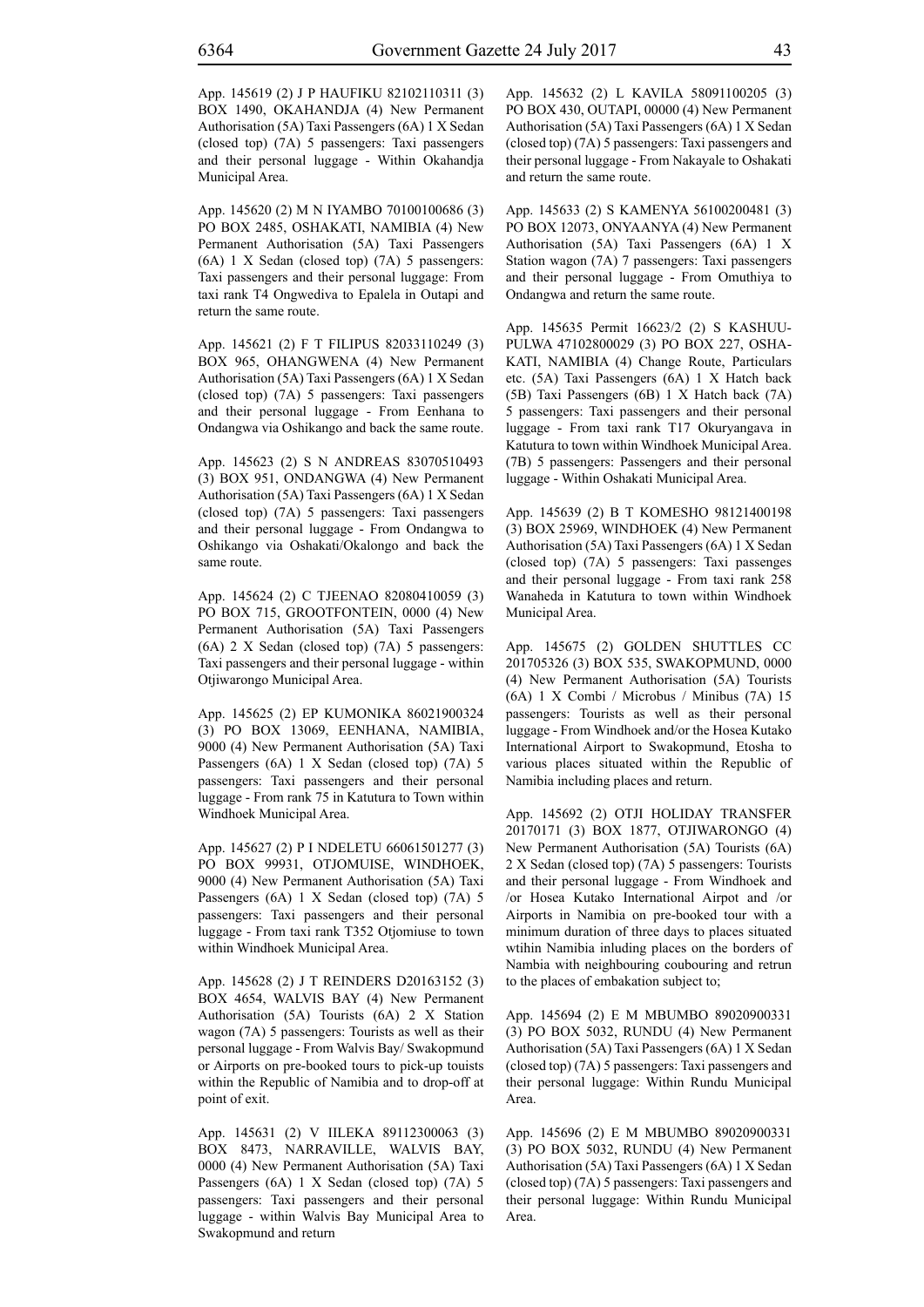App. 145697 (2) S SINKUMBA 83041810638 (3) PO BOX 1297, RUNDU, NAMIBIA (4) New Permanent Authorisation (5A) Taxi Passengers (6A) 1 X Sedan (closed top) (7A) 5 passengers: Taxi passengers and their personal luggage: Within Rundu Municipal Area.

App. 145698 (2) L HAMUSIRA 80050410032 (3) PO BOX 1297, RUNDU, NAMIBIA, 9000 (4) New Permanent Authorisation (5A) Taxi Passengers (6A) 1 X Sedan (closed top) (7A) 5 passengers: Taxi passengers and their personal luggage: Within Rundu Municipal Area.

App. 145699 (2) NAMIBIA INDIVIDUAL TRAVEL CC. 20010435 (3) BOX 1917, SWAKOP-MUND (4) New Permanent Authorisation (5A) Tourists (6A) 1 X Station wagon (7A) 7 passengers: Tourists as well as their personal luggage - From Swakopmund to hotels, lodges and/or boarding houses situated within Namibia and to places situated within the Republic of Namibia and return.

App. 145700 (2) L HAMUSIRA 80050410032 (3) PO BOX 1297, RUNDU, NAMIBIA, 9000 (4) New Permanent Authorisation (5A) Taxi Passengers (6A) 1 X Sedan (closed top) (7A) 5 passengers: Taxi passengers and their personal luggage: Within Rundu Municipal Area.

App. 145706 (2) M SHUUYA 83102810179 (3) PO BOX 27208, WINDHOEK, NAMIBIA (4) New Permanent Authorisation (5A) Taxi Passengers (6A) 1 X Sedan (closed top) (7A) 5 passengers: Taxi passengers and their personal luggage - From Hochland Park to town and Katutura.

App. 145709 (2) P KAIMBI 76060900224 (3) BOX 858, OKAHANDJA (4) New Permanent Authorisation (5A) Taxi Passengers (6A) 1 X Sedan (closed top) (7A) 5 passengers: Taxi passengers and their personal luggage - Within Okahandja Municipal Area.

App. 145712 (2) P KAZAO 88062300358 (3) BOX 28243, AVAS VALLY, 0000 (4) New Permanent Authorisation (5A) Taxi Passengers (6A) 1 X Sedan (closed top) (7A) 5 passengers: Taxi passengers and their personal luggage - From Taxi rank T37/715 within Windhoek Municipal Area and return.

App. 145713 (2) N P SHIPANGA 74062200627 (3) PO BOX 289, ONDANGWA (4) New Permanent Authorisation (5A) Taxi Passengers (6A) 1 X Sedan (closed top) (7A) 5 passengers: Taxi passengers and their personal luggage: From Ongangwa to Oshakati and return the same route.

App. 145714 (2) E I MARTIN 93052200550 (3) BOX 13133, EENHANA (4) New Permanent Authorisation (5A) Taxi Passengers (6A) 1 X Sedan (closed top) (7A) 5 passengers: Taxi passengers and their personal luggage - From Eenhana to Ondangwa via Okongo and back the same route.

App. 145717 (2) A K A MWESHIHANGE 89032200933 (3) BOX 13133, EENHANA (4) New Permanent Authorisation (5A) Taxi Passengers (6A) 1 X Sedan (closed top) (7A) 5 passengers: Taxi passengers and their personal luggage - From Eenhana to Ondangwa vai Oshikango and return.

App. 145718 (2) M T HANGULA 84120610578 (3) BOX 13133, EENHANA (4) New Permanent Authorisation (5A) Taxi Passengers (6A) 1 X Sedan (closed top) (7A) 5 passengers: Taxi passengers and their personal luggage - From Okongo Village to Eenhana, Oshikango and Ondangwa and return.

App. 145724 (2) MABBS TOURS AND SAFARIS CC 201406976 (3) BOX 30516, PIONERSPARK (4) New Permanent Authorisation (5A) Tourists (6A) 1 X Combi / Microbus / Minibus (7A) 14 passengers: Tourist and their personal luggage - From Hosea Kutako International Airports to tourist destinations within the jurisdiction of Namibia.

App. 145725 (2) J NANGOMBE 70092500668 (3) PO BOX 50266, BACHBRECHT, WINDHOEK (4) New Permanent Authorisation (5A) Taxi Passengers (6A) 1 X Station wagon (7A) 7 passengers: Taxi passengers and their personal luggage: From Otjomuise extension 7 and 8 to Grove Mall via town within Windhoek Municipal Area.

App. 145733 (2) OPUWO COUNTRY LODGE CC. 2003493 (3) BOX 328, OPUWO (4) New Permanent Authorisation (5A) Tourists (6A) 1 X Station wagon (7A) 7 passengers: Tourist and their personal luggage - From Opuwo country lodge to Himba Villages and return. From Opuwo Country to Epupa falls and return. From Hosea Kutako International Airports to tourist destinations within the jurisdiction of Namibia.

App. 145736 (2) OPUWO COUNTRY LODGE CC. 2003493 (3) BOX 328, OPUWO (4) New Permanent Authorisation (5A) Tourists (6A) 1 X Combi / Microbus / Minibus (7A) 11 passengers: Tourist and their personal luggage - From Opuwo country lodge to Himba Villages and return. From Opuwo Country to Epupa falls and return. From Hosea Kutako International Airports to tourist destinations within the jurisdiction of Namibia.

App. 145738 (2) OPUWO COUNTRY LODGE CC. 2003493 (3) BOX 328, OPUWO (4) New Permanent Authorisation (5A) Tourists (6A) 1 X Bus (single deck) (7A) 23 passengers: Tourist and their personal luggage - From Opuwo country lodge to Himba Villages and return. From Opuwo Country to Epupa falls and return. From Hosea Kutako International Airports to tourist destinations within the jurisdiction of Namibia.

App. 145742 (2) T N LASARUS 7201900460 (3) PO BOX 369, RUNDU (4) New Permanent Authorisation (5A) Taxi Passengers (6A) 1 X Sedan (closed top) (7A) 5 passengers: Taxi passengers and their personal luggage:From Kehemu to Kaisote via town within Rundu Municipal Area.

App. 145745 (2) F L SIWANA 76062010331 (3) PO BOX 369, RUNDU (4) New Permanent Authorisation (5A) Taxi Passengers (6A) 1 X Sedan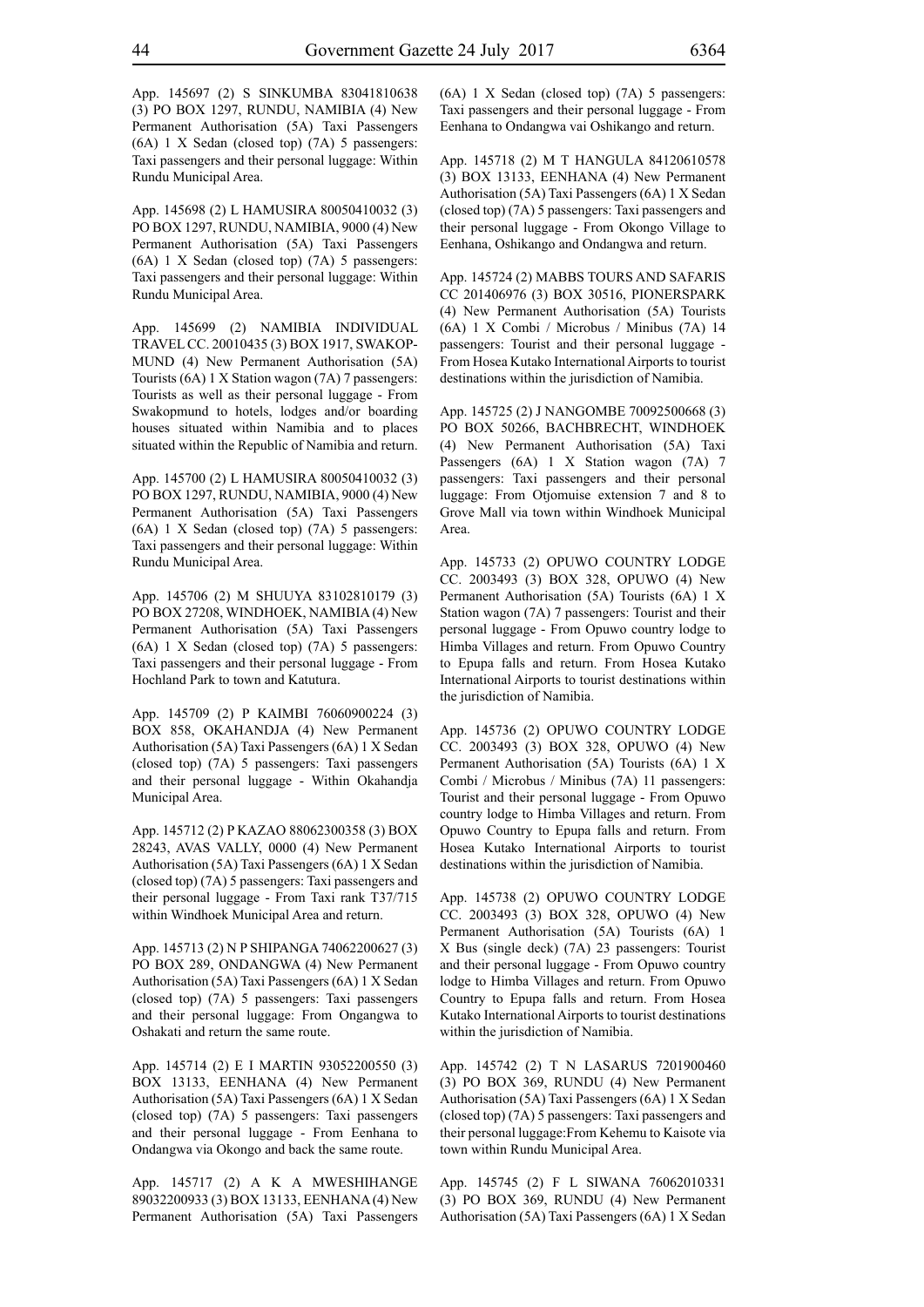(closed top) (7A) 5 passengers: Taxi passengers and their personal luggage:From Kehemu to Kaisote via town within Rundu Municipal Area.

App. 145749 (2) E Y ROOI 78081900179 (3) PO BOX 65917, KATUTURA (4) New Permanent Authorisation (5A) Taxi Passengers (6A) 1 X Sedan (closed top) (7A) 5 passengers: Taxi passengers and their personal luggage:From Katutura to Otjomuise via town within Windhoek Municipal Area.

App. 145750 (2) E W APOLLUS 86032100097 (3) PO BOX 1334, KEETMANSHOOP, 00000 (4) New Permanent Authorisation (5A) Taxi Passengers (6A) 1 X Combi / Microbus / Minibus (7A) 14 passengers: Taxi passengers and their personal luggage: From Windhoek to Mariental via Keetmanshoop, Karasburg and Lüderitz and retun the same route.

App. 145751 (2) G JOSSY AND SON TOUR SERVICE CC CC20126127 (3) BOX 2440, WALVIS BAY (4) New Permanent Authorisation (5A) Tourists (6A) 4 X Station wagon (7A) 7 passengers: Tourists as well as their personal luggage - From Walvis Bay Municipal Area, Swakopmund, Henties Bay to hotels, lodges, Restaurant and/ Windhoek Airport and all Airports Namibia to places situated within the Republic of Namibia and return.

App. 145753 (2) P APOLLUS 64091900186 (3) PO BOX 1334, KEETMANSHOOP, NAMIBIA (4) New Permanent Authorisation (5A) Taxi Passengers (6A) 1 X Sedan (closed top) (7A) 5 passengers: Taxi passengers and their personal luggage: Within Keetmanshoop Municipal Area.

App. 145754 (2) P HITANWA 87070700814 (3) PO BOX 2613, OTJIWARONGO (4) New Permanent Authorisation (5A) Taxi Passengers (6A) 1 X Sedan (closed top) (7A) 5 passengers: Taxi passengers and their personal luggage: Within Otiwarongo Municipal Area.

App. 145756 (2) C GAESEB 91040500080 (3) PO BOX 1766, OTJIWARONGO, NAMIBIA, 9000 (4) New Permanent Authorisation (5A) Taxi Passengers (6A) 1 X Sedan (closed top) (7A) 5 passengers: Taxi passengers and their personal luggage - Within Otjiwarongo Municipal Area.

App. 145757 (2) V N HITANWA 78050810817 (3) PRIVATE BAG 2613, WINDHOEK (4) New Permanent Authorisation (5A) Taxi Passengers (6A) 1 X Sedan (closed top) (7A) 5 passengers: Taxi passengers and their personal luggage - Within Otjiwarongo Municipal Area.

App. 145759 (2) M SHITALENI 88042200110 (3) BOX 2633, SWAKOPMUND (4) New Permanent Authorisation (5A) Taxi Passengers (6A) 1 X Sedan (closed top) (7A) 5 passengers: Taxi passengers and their personal luggage - Within Swakopmund to Walvis Bay Municipal Area.

App. 145760 (2) T SHIPALANGA 77022200343 (3) BOX 2633, SWAKOPMUND (4) New Permanent Authorisation (5A) Taxi Passengers (6A) 1 X Sedan (closed top) (7A) 5 passengers: Taxi passengers and their personal luggage - Within Walvis Bay to Swakopmund Municipal Area.

App. 145763 (2) C G HARASEB 84030710352 (3) PO BOX 5809, AUSSPANNPLATZ, WINDHOEK (4) New Permanent Authorisation (5A) Taxi Passengers (6A) 1 X Sedan (closed top) (7A) 5 passengers: Taxi passengers and their personal luggage: From Otjomuise taxi rank T351 to town taxi rank T723 within Windhoek Municipal Area.

App. 145765 (2) E KANYEMBA 85062010527 (3) PO BOX 4220, WINDHOEK (4) New Permanent Authorisation (5A) Taxi Passengers (6A) 1 X Sedan (closed top) (7A) 5 passengers: Taxi passengers and their personal luggage: From Golgata taxi rank T137 to town taxi rank T718 within Windhoek Municipal Area.

App. 145766 (2) A I EISEB 91020300485 (3) PO BOX 595, KEETMANSHOOP, NAMIBIA (4) New Permanent Authorisation (5A) Taxi Passengers (6A) 1 X Combi / Microbus / Minibus (7A) 14 passengers: Taxi passengers and their personal luggage - From Windhoek, Rehoboth, Kalkrand, Mariental, Keetmanshoop, Grunau, Karasburg and Ariamsvlei.

App. 145768 (2) P NGHIPUKUULA 88070300450 (3) PO BOX 4220, WINDHOEK, NAMIBIA (4) New Permanent Authorisation (5A) Taxi Passengers (6A) 1 X Sedan (closed top) (7A) 5 passengers: Taxi passengers and their personal luggage - From Wanaheda to town at Wernhil Park and within Windhoek Municipal Areas and return the same route.

App. 145769 (2) L NGHIIDIPAA 82101810352 (3) BOX 19670, OMUTHIYA (4) New Permanent Authorisation (5A) Taxi Passengers (6A) 1 X Sedan (closed top) (7A) 5 passengers: Taxi Passenger and their personal luggage - From Oshakati to Ondangwa and back the same route.

App. 145771 (2) EP KUMONIKA 86021900324 (3) PO BOX 13069, EENHANA, NAMIBIA, 9000 (4) New Permanent Authorisation (5A) Taxi Passengers (6A) 1 X Sedan (closed top) (7A) 5 passengers: Taxi passengers and their personal luggage - From rank 88 in Katutura to Town within Windhoek Municipal Area

App. 145772 (2) E KATAMELO 61010400436 (3) PO BOX 5809, AUSSPANNPLATZ, WINDHOEK (4) New Permanent Authorisation (5A) Taxi Passengers (6A) 1 X Sedan (closed top) (7A) 5 passengers: Taxi passengers and their personal luggage - From Goreangab Dam taxi rank No. T702 to City Center taxi rank No. T717 and return the same route.

App. 145775 (2) J NEFUNDO 7902211354 (3) PO BOX 63494, WANAHEDA, NAMIBIA (4) New Permanent Authorisation (5A) Taxi Passengers (6A) 1 X Sedan (closed top) (7A) 5 passengers: Taxi passengers and their personal luggage - From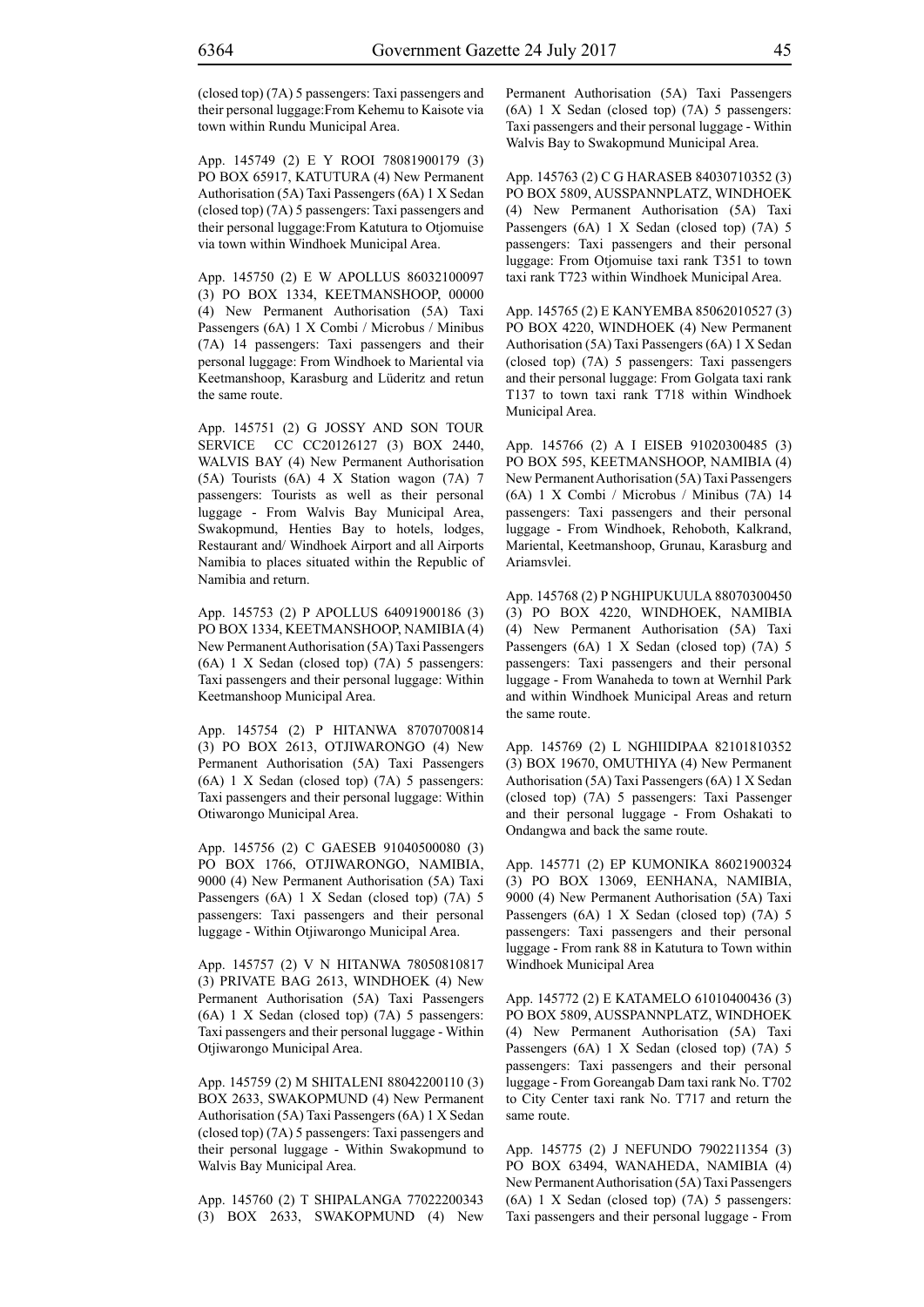Wanaheda taxi rank No. 65 and within Windhoek Municipal Areas.

App. 145776 (2) H U REMIGIUS 80083110321 (3) PO BOX 65275, KATUTURA, WINDHOEK, 9000 (4) New Permanent Authorisation (5A) Taxi Passengers (6A) 1 X Sedan (closed top) (7A) 5 passengers: Taxi passengers and their personal luggage - From Katutura 20 Social secuity taxi rank to town and return the same route.

App. 145777 (2) MT HANGO 89110100180 (3) PO BOX 21279, WINDHOEK, NAMIBIA, 9000 (4) New Permanent Authorisation (5A) Taxi Passengers (6A) 1 X Combi / Microbus / Minibus (7A) 16 passengers: Taxi passengers and their personal luggage - From taxi rank 9 Katutura to Okongo via Ondangwa /Eenhana and back the same roiute.

App. 145778 (2) J NEFUNDO 7902211354 (3) PO BOX 63494, WANAHEDA, NAMIBIA (4) New Permanent Authorisation (5A) Taxi Passengers (6A) 1 X Station wagon (7A) 7 passengers: Taxi passengers and their personal luggage - From Wanaheda taxi rank to town and within Windhoek Municipal Areas.

App. 145780 (2) L M MASHUNA 83112110439 (3) PO BOX 940, GOBABIS, NAMIBIA, 9000 (4) New Permanent Authorisation (5A) Taxi Passengers (6A) 1 X Sedan (closed top) (7A) 5 passengers: Taxi passengers and their personal luggage- Within Gobabis Municipal Area.

App. 145781 (2) O N SILVANUS 85022810654 (3) PO BOX 24048, WINDHOEK, NAMIBIA (4) New Permanent Authorisation (5A) Taxi Passengers (6A) 1 X Sedan (closed top) (7A) 5 passengers: Taxi passengers and their personal luggage - Within Windhoek Municipal Areas.

App. 145783 (2) E M AMUKOTO 79011910184 (3) BOX 19369, OMUTHIYA (4) New Permanent Authorisation (5A) Taxi Passengers (6A) 1 X Sedan (closed top) (7A) 5 passengers: Taxi passengers and their personal luggage - From Omuthiya to Ondangwa and back the same route.

App. 145784 (2) P KANGULU 82091310328 (3) BOX 2691, SWAKOPMUND, NAMIBIA (4) New Permanent Authorisation (5A) Taxi Passengers (6A) 1 X Sedan (closed top) (7A) 5 passengers: Taxi passengers and their personal luggage - From Swakopmund to Walvis Bay and Henties Bay and return the same route.

App. 145785 (2) T N MUKONGA 78082000279 (3) PO BOX 1475, ONDANGWA, NAMIBIA (4) New Permanent Authorisation (5A) Taxi Passengers (6A) 1 X Sedan (closed top) (7A) 5 passengers: Taxi passengers and their personal luggage - From Ondangwa to Oshakati and within Ondangwa Municipal Areas.

App. 145786 (2) MUT SHUTTLE AND TOURS CC. 201400978 (3) BOX 95497, SOWETO, WINDHOEK, 00000 (4) New Permanent

Authorisation (5A) Taxi Passengers (6A) 1 X Sedan (closed top) (7A) 5 passengers: Tourists as well as their personal luggage - From Windhoek and/or the Hosea Kutako International Airport to hotels, lodges, Restaurant and/or boarding houses situated within Windhoek Municipal Area and magisterial district to places situated within the Republic of Namibia and return via the same route.

App. 145791 (2) J MALAN 89052300755 (3) BOX 6439, AUSSPANNPLATZ, WINDHOEK (4) New Permanent Authorisation (5A) Taxi Passengers (6A) 1 X Sedan (closed top) (7A) 5 passengers: Taxi passengers and their personal luggage - From Khomasdal taxi rank No. 28 to town and return the same route.

App. 145798 (2) J P KAIRI 81091510458 (3) BOX 215, OTJOWARONGO (4) New Permanent Authorisation (5A) Taxi Passengers (6A) 1 X Sedan (closed top) (7A) 5 passengers: Taxi taxi passengers and their personal luggage - Within Otjiwarongo Municipal Area.

App. 145800 (2) M N JONATHAN 84072010189 (3) PO BOX 7167, KATUTURA, WINDHOEK (4) New Permanent Authorisation (5A) Taxi Passengers (6A) 1 X Sedan (closed top) (7A) 5 passengers: Taxi passengers and their personal luggage - From Katutura taxi rank No. 38 to Eros Park and within Windhoek Municipal Areas.

App. 145802 (2) M N JONATHAN 84072010189 (3) PO BOX 7167, KATUTURA, WINDHOEK (4) New Permanent Authorisation (5A) Taxi Passengers (6A) 1 X Sedan (closed top) (7A) 5 passengers: Taxi passengers and their personal luggage - From Greenwell to Eros Park and within Windhoek Municipal Areas.

App. 145805 (2) L N MWANDINGI 83030310523 (3) PRIVATE BAG 40672, WINDHOEK, NAMIBIA (4) New Permanent Authorisation (5A) Taxi Passengers (6A) 1 X Sedan (closed top) (7A) 5 passengers: Taxi passengers and their personal luggage - From Wanaheda taxi rank to town at Shoprite taxi rank and within Windhoek Municipal Areas.

App. 145812 (2) L A BUCHANE 89031800066 (3) PO BOX 26337, WINDHOEK, NAMIBIA (4) New Permanent Authorisation (5A) Taxi Passengers (6A) 1 X Sedan (closed top) (7A) 5 passengers: Taxi passengers and their personal luggage - From Otjomuise to town at Shoprite and within Windhoek Municipal Areas.

App. 145815 (2) A MERORO 69072900170 (3) PO BOX 24227, WINDHOEK, NAMIBIA (4) New Permanent Authorisation (5A) Taxi Passengers (6A) 1 X Sedan (closed top) (7A) 5 passengers: Taxi passengers and their personal luggage - From Katutura taxi rank No. 9 to City center and within Windhoek Municipal Areas.

App. 145818 (2) H J NEL 72032700166 (3) PO BOX 1457, OKAHANDJA, NAMIBIA (4) New Permanent Authorisation (5A) Taxi Passengers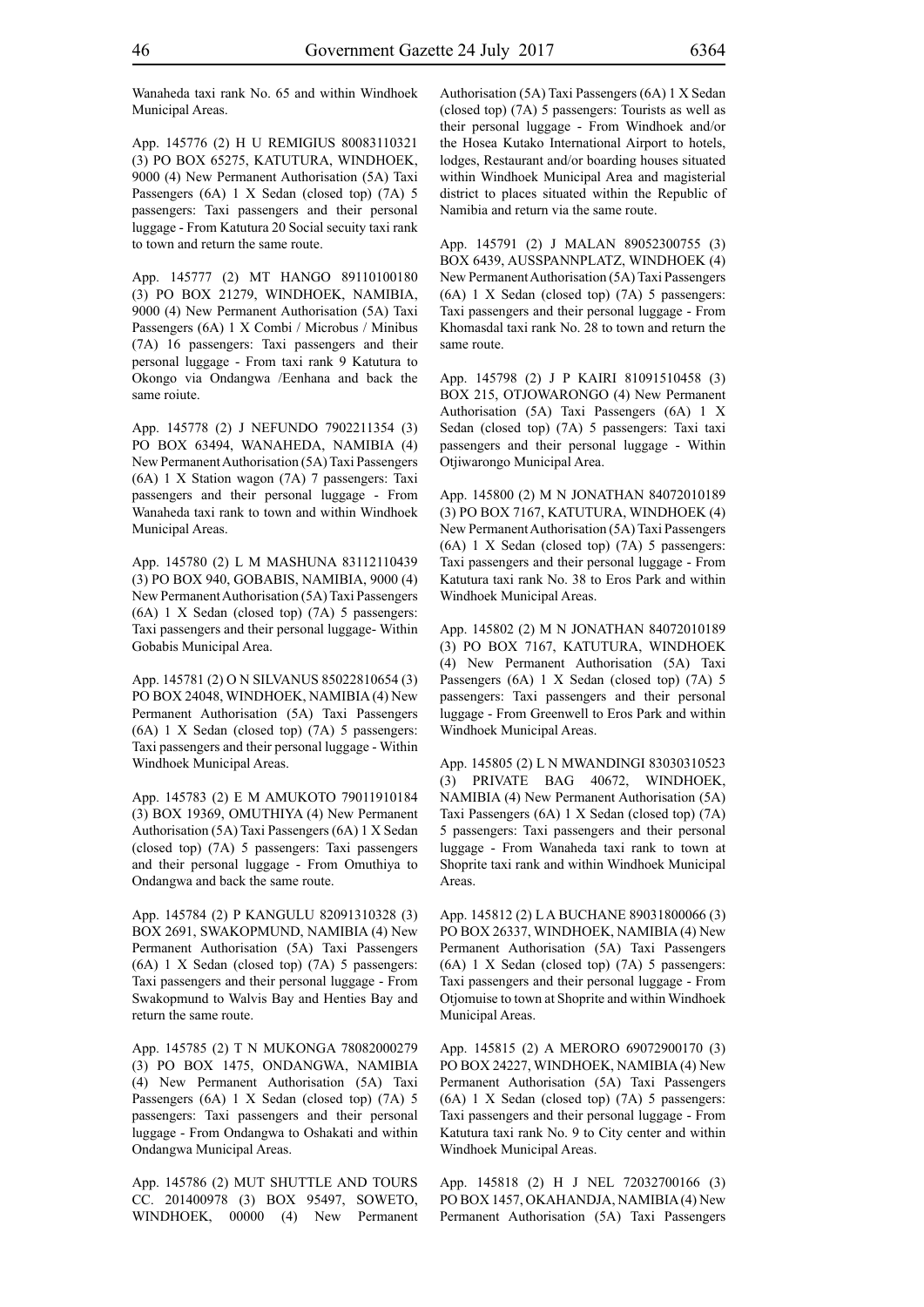(6A) 1 X Sedan (closed top) (7A) 5 passengers: Taxi passengers and their personal luggage - Within Okahandja Municipal Areas.

App. 145819 (2) M S DAVID 84021410562 (3) PO BOX 2545, OKAHANDJA (4) New Permanent Authorisation (5A) Taxi Passengers (6A) 1 X Sedan (closed top) (7A) 5 passengers: Taxi passengers and their personal luggage - Within Okahandja Municipal Areas.

App. 145820 (2) S N SIMEON 86082300847 (3) BOX 2545, OKAHANDJA, 0000 (4) New Permanent Authorisation (5A) Taxi Passengers (6A) 1 X Sedan (closed top) (7A) 5 passengers: Taxi passengers and their personal luggage - Within Okahandja Municipal Areas.

App. 145822 (2) M IMMANUEL 74073100297 (3) PO BOX 5145, WALVIS BAY, NAMIBIA (4) New Permanent Authorisation (5A) Taxi Passengers (6A) 1 X Sedan (closed top) (7A) 5 passengers: Taxi passengers and their personal luggage - From Walvis Bay to Swakopmund and within Walvis Bay.

App. 145823 (2) KILUBI SAFARI CC. CC9500417 (3) PO BOX 80674, OLYMPIA, WINDHOEK, NAMIBIA, 0000 (4) New Permanent Authorisation (5A) Tourists (6A) 1 X Bus (single deck) (7A) 30 passengers: Tourists as well as their personal lugggage - From Windhoek and or the Hosea Kutako International Airport to hotels, lodges and/or boarding houses situated within Windhoek Municipal Area and places situated within the Republic of Namibia including places on the borders of Namibia with neighbouring countries and return.

App. 145825 (2) KILUBI SAFARI CC. CC9500417 (3) PO BOX 80674, OLYMPIA, WINDHOEK, NAMIBIA, 0000 (4) New Permanent Authorisation (5A) Tourists (6A) 1 X Bus (single deck) (7A) 21 passengers: Tourists as well as their personal lugggage - From Windhoek and or the Hosea Kutako International Airport to hotels, lodges and/or boarding houses situated within Windhoek Municipal Area and places situated within the Republic of Namibia including places on the borders of Namibia with neighbouring countries and return.

App. 145829 (2) P S AMADHILA 92092700561 (3) PO BOX 61010, KATUTURA, WINDHOEK (4) New Permanent Authorisation (5A) Taxi Passengers (6A) 1 X Sedan (closed top) (7A) 5 passengers: Taxi passengers and their personal luggage - From Okuryangava taxi rank No. T60 to town at City Center and return the same route.

App. 145830 (2) L N LUKAS 96020600750 (3) PO BOX 61010, KATUTURA, WINDHOEK, NAMIBIA (4) New Permanent Authorisation (5A) Taxi Passengers (6A) 1 X Sedan (closed top) (7A) 5 passengers: Taxi passengers and their personal luggage - From Lafrenz taxi rank No. T53 to Dorado Park taxi rank and return the same route.

App. 145831 (2) C BRANDT 55082300105 (3) PO BOX 3157, VINETA, SWAKOPMUND, 0000 (4) New Permanent Authorisation (5A) Taxi Passengers (6A) 1 X Combi / Microbus / Minibus (7A) 10 passengers: Taxi passengers and their personal luggage - From Swakopmund to Henties Bay, Arandis and Walvis Bay and return the same route.

App. 145832 (2) O UBU-KHAIS 73020600189 (3) PO BOX 1312, OTJIWARONGO, NAMIBIA (4) New Permanent Authorisation (5A) Taxi Passengers (6A) 1 X Sedan (closed top) (7A) 5 passengers: Taxi passengers and their personal luggage - Within Otjiwarongo Municipal Areas.

App. 145833 (2) M K AMBUNDA 80092910122 (3) PO BOX 1309, KEETMANSHOOP, NAMIBIA (4) New Permanent Authorisation (5A) Taxi Passengers (6A) 1 X Sedan (closed top) (7A) 5 passengers: Taxi passengers and their personal luggage - Within Keetmanshoop Municipal Areas.

App. 145835 (2) H N SHIPALANGA 72081400758 (3) BOX 5583, WALVIS BAY (4) New Permanent Authorisation (5A) Taxi Passengers (6A) 1 X Sedan (closed top) (7A) 5 passengers: Passenger and their personal luggage - From Walvis Bay to Swakopmund and return

App. 145836 (2) M SHIGWEDHA 83080910826 (3) PO BOX 4904, SWAKOPMUND, NAMIBIA (4) New Permanent Authorisation (5A) Taxi Passengers (6A) 1 X Sedan (closed top) (7A) 5 passengers: Taxi passengers and their personal luggage - From Swakopmund taxi rank to Walvis Bay taxi rank and return the same route.

App. 145837 (2) J T KAMBISHI 96103000041 (3) PO BOX 13095, EENHANA, NAMIBIA (4) New Permanent Authorisation (5A) Taxi Passengers (6A) 1 X Sedan (closed top) (7A) 5 passengers: Taxi passengers and their personal luggage - From Windhoek North taxi rank No T656 to town at Shoprite taxi rank No. T707 and return the same route.

App. 145838 (2) J T LUGAMBO 92062600477 (3) BOX 5583, WALVIS BAY (4) New Permanent Authorisation (5A) Taxi Passengers (6A) 1 X Sedan (closed top) (7A) 5 passengers: Taxi passenger and their personal luggage - From Walvis Bay to Swakopmund and return

App. 145839 (2) J M MBANGU 83122610671 (3) PO BOX 1127, KEETMANSHOOP, NAMIBIA (4) New Permanent Authorisation (5A) Taxi Passengers (6A) 1 X Sedan (closed top) (7A) 5 passengers: Taxi passengers and their personal luggage - Within Keetmanshoop Municipal Areas.

App. 145840 (2) F LAZARUS 78080700214 (3) PO BOX 95209, SOWETO, WINDHOEK, NAMIBIA (4) New Permanent Authorisation (5A) Taxi Passengers (6A) 1 X Sedan (closed top) (7A) 5 passengers: Taxi passengers and their personal luggage - From Okuryangava taxi rank No. T62 to Taxi rank at T353 Bonn street Otjomuise.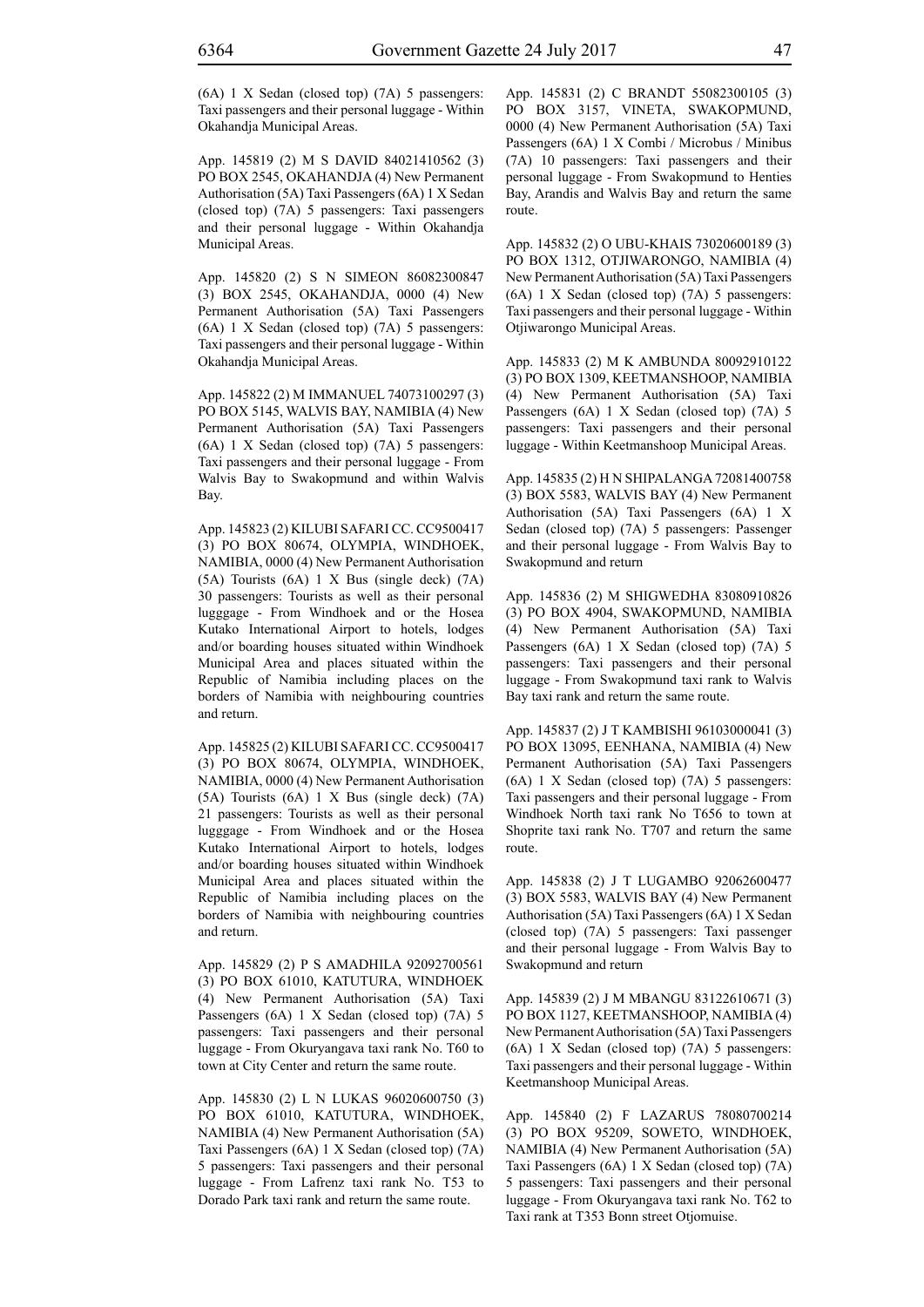App. 145842 (2) P A KANDINDA 81081610115 (3) PO BOX 8070, BACHBRECHT, WINDHOEK (4) New Permanent Authorisation (5A) Taxi Passengers (6A) 2 X Sedan (closed top) (7A) 5 passengers: Taxi passengers and their personal luggage - From taxi rank No. T318 Shanghai street Khomasdal to taxi rank No. T35 Long Island Road Rocky Crest and return the same route.

App. 145844 (2) D T MUNYAMA 64080100159 (3) PO BOX 8070, BACHBRECHT, WINDHOEK, 9000 (4) New Permanent Authorisation (5A) Taxi Passengers (6A) 1 X Sedan (closed top) (7A) 5 passengers: Taxi passengers and their personal luggage - From Wanaheda taxi rank Terminal taxi stop T296 to taxi rank No. T305 Visarend street Khomasdal.

App. 145845 (2) J N HAMWELE 93070700101 (3) PO BOX 8070, WINDHOEK, NAMIBIA (4) New Permanent Authorisation (5A) Taxi Passengers (6A) 1 X Sedan (closed top) (7A) 5 passengers: Taxi passengers and their personal luggage - From single Quaters taxi rank opposite Engen service station to Wernhil Park taxi rank and Bus taxi rank.

App. 145847 (2) J L SHILONGO 80122910478 (3) PO BOX 181, OUTAPI, NAMIBIA (4) New Permanent Authorisation (5A) Taxi Passengers (6A) 1 X Sedan (closed top) (7A) 5 passengers: Taxi passengers and their personal luggage - Between Oshakati and Outapi.

App. 145848 (2) P FELIS 83050110104 (3) PO BOX 2354, ONDANGWA, NAMIBIA (4) New Permanent Authorisation (5A) Taxi Passengers (6A) 1 X Sedan (closed top) (7A) 5 passengers: Taxi passengers and their personal luggage - From Ruacana to Outapi and return the same route.

App. 145851 (2) R FELIS 85080410361 (3) BOX 2354, ONDANGWA, NAMIBIA (4) New Permanent Authorisation (5A) Taxi Passengers (6A) 1 X Sedan (closed top) (7A) 5 passengers: Taxi passengers and their personal luggage - From Ruacana to Oshakati.

App. 145853 (2) R FELIS 85080410361 (3) BOX 2354, ONDANGWA, NAMIBIA (4) New Permanent Authorisation (5A) Taxi Passengers (6A) 1 X Sedan (closed top) (7A) 5 passengers: Taxi passengers and their personal luggage - From Outapi to Oshakati and return the same route.

App. 145854 (2) E S E NAMADHILA 9212- 1700199 (3) PO BOX 98774, WINDHOEK, NAMIBIA (4) New Permanent Authorisation (5A) Taxi Passengers (6A) 1 X Sedan (closed top) (7A) 5 passengers: Taxi passengers and their personal luggage - Between Rank No. T28 Khomasdal via Dorado Park to town and within Within Municipal Areas.

App. 145856 Permit 14542/2 (2) N N N HATUTALE to T NANDJAA 66121900326 (3) BOX 98337, WINDHOEK, 0000 (4) Transfer of Authorisation (5A) Taxi Passengers (6A) 1 X Sedan (closed top) (7A) 5 passengers: Passenger and their personal luggage - Within Windhoek Municipal Area.

App. 145857 (2) E NGHULIKWA 90102500789 (3) PO BOX 1317, TSUMEB, NAMIBIA (4) New Permanent Authorisation (5A) Taxi Passengers (6A) 1 X Sedan (closed top) (7A) 5 passengers: Taxi passengers and their personal luggage - From Tomsob street to town and return the same route.

App. 145860 (2) E R HELONDO 74052810139 (3) BOX 23584, WINDHOEK, NAMIBIA (4) New Permanent Authorisation (5A) Taxi Passengers (6A) 1 X Bus (single deck) (7A) 24 passengers: Taxi passengers and their personal luggage - From Windhoek to Ondangwa. Oshakati at Ohangwena region and return the same route.

App. 145863 (2) S WILLEM 78102910135 (3) PO BOX 61561, KATUTURA, WINDHOEK, 00000 (4) New Permanent Authorisation (5A) Taxi Passengers (6A) 1 X Sedan (closed top) (7A) 5 passengers: Taxi passengers and their personal luggage - From Okuryangava to town at Shoprite and Ellerines taxi rank and return the same route.

App. 145867 (2) J K ALWEENDO 75013100224 (3) PO BOX 306, OUTAPI, NAMIBIA (4) New Permanent Authorisation (5A) Taxi Passengers (6A) 1 X Sedan (closed top) (7A) 5 passengers: Taxi passengers and their personal luggage - From Outapi to Ruacana and return the same route.

App. 145868 (2) M N IILEKA 6909030119 (3) PO BOX 23900, WINDHOEK, NAMIBIA (4) New Permanent Authorisation (5A) Taxi Passengers (6A) 1 X Sedan (closed top) (7A) 5 passengers: Taxi passengers and their personal luggage - From taxi rank No. 98 Onghulumbashe No. 2 to Game and Southern Industrial.

App. 145871 (2) P S SHIKULO 91060200511 (3) PO BOX 11725, OSHAKATI, NAMIBIA (4) New Permanent Authorisation (5A) Taxi Passengers (6A) 1 X Sedan (closed top) (7A) 5 passengers: Taxi passengers and their personal luggage - From Okuryangava 63 to UNAM and other places in Windhoek.

App. 145873 (2) P S SHIKULO 91060200511 (3) PO BOX 11725, OSHAKATI, NAMIBIA (4) New Permanent Authorisation (5A) Taxi Passengers (6A) 1 X Sedan (closed top) (7A) 5 passengers: Taxi passengers and their personal luggage - From Ombili taxi rank 70 to town and within Windhoek Municipal Areas.

App. 145876 (2) P S SHIKULO 91060200511 (3) PO BOX 11725, OSHAKATI, NAMIBIA (4) New Permanent Authorisation (5A) Taxi Passengers (6A) 1 X Sedan (closed top) (7A) 5 passengers: Taxi passengers and their personal luggage - From Oshakati to Oshikango and Eenhana and return the same route.

App. 145878 (2) H D ISACK 91060500159 (3) PO BOX 51202, BACHBRECHT, WINDHOEK, NAMIBIA (4) New Permanent Authorisation (5A) Taxi Passengers (6A) 1 X Sedan (closed top) (7A) 5 passengers: Taxi passengers and their personal luggage - From Katutura via Northern Industrial to town and within Windhoek Municipal Areas.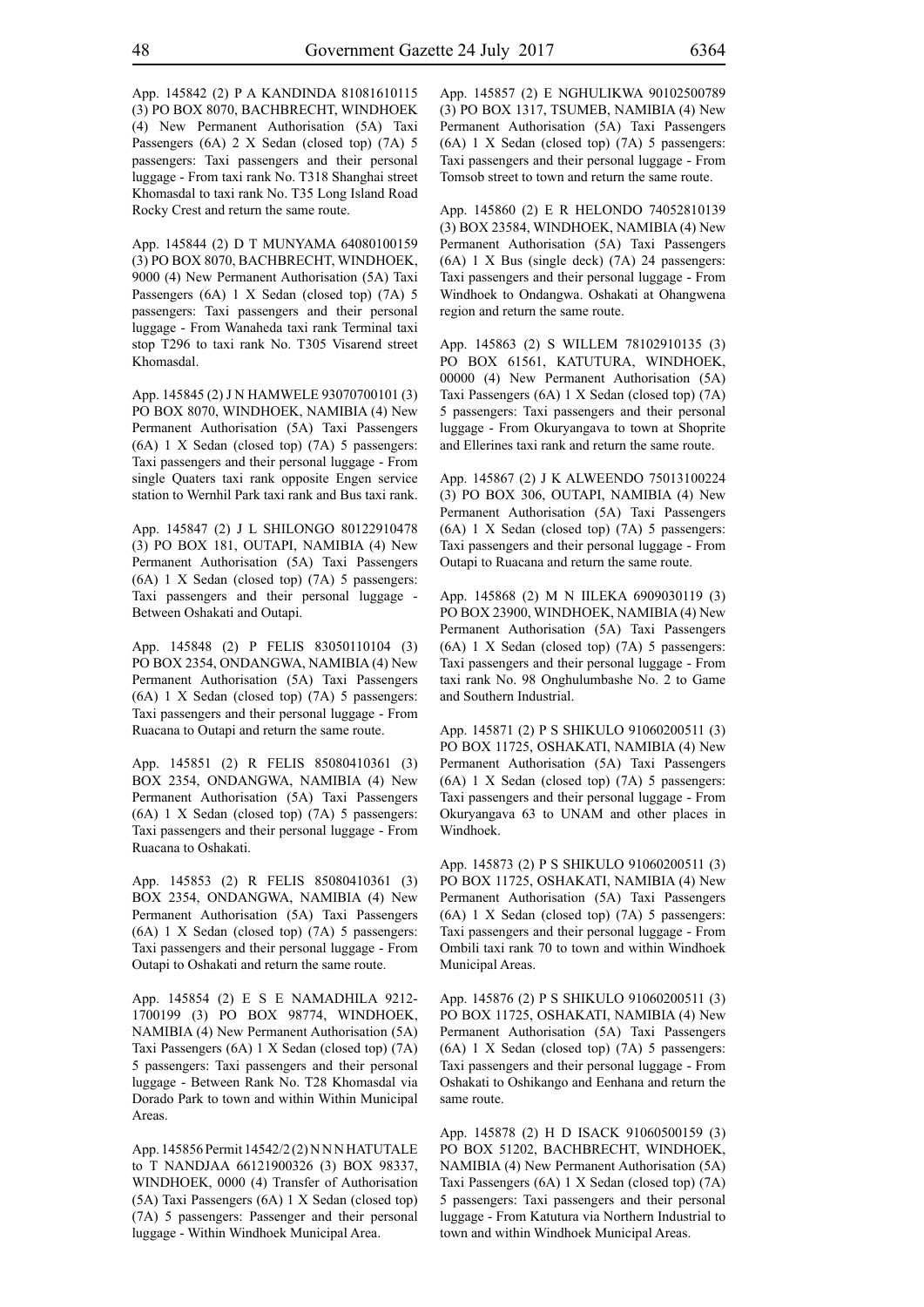App. 145879 (2) P AMUTENYA 80022000046 (3) PO BOX 440, WALVIS BAY, NAMIBIA, 90000 (4) New Permanent Authorisation (5A) Taxi Passengers (6A) 1 X Sedan (closed top) (7A) 5 passengers: Taxi passengers and their personal luggage - From Narraville/Kuisebmund via town to Meersig and return the same route.

App. 145880 (2) I PHILLIPUS 86120400117 (3) PO BOX 4409, WINDHOEK, NAMIBIA (4) New Permanent Authorisation (5A) Taxi Passengers (6A) 1 X Station wagon (7A) 7 passengers: Taxi passengers and their personal luggage - From Goreangab Dam and Greenwell taxi rank No. T208 to town and within Windhoek Municipal Areas.

App. 145889 (2) K H NAKASOLE 79100800112 (3) PO BOX 99981, OTJIMUISE, WINDHOEK (4) New Permanent Authorisation (5A) Taxi Passengers (6A) 1 X Combi / Microbus / Minibus (7A) 16 passengers: Taxi passengers and their personal luggage - From Otjomuise taxi rank No. T365 to One Nation location and return the same route.

App. 145891 (2) T S PETRUS 84042910068 (3) BOX 4578, VINETA, SWAKOPMUND (4) New Permanent Authorisation (5A) Taxi Passengers (6A) 1 X Sedan (closed top) (7A) 5 passengers: Taxi passengers and their personal luggage - From Vineta to DRC location in Swakopmund then to Tutungeni In Walvis Bay.

App. 145893 (2) E S SHIVUTE 87022000468 (3) PO BOX 61010, KATUTURA, WINDHOEK (4) New Permanent Authorisation (5A) Taxi Passengers (6A) 1 X Sedan (closed top) (7A) 5 passengers: Taxi passengers and their personal luggage - From Nakayale to Oshakati and return the same route.

App. 145894 (2) ELMAR SHUTTLE AND TOUR SERVICES CC. 20163442 (3) BOX 5108, MONDESA SWAKOPMUND (4) New Permanent Authorisation (5A) Tourists (6A) 2 X Combi / Microbus / Minibus (7A) 15 passengers: Tourists as well as their pesonal luggage - From Windhoek and /or Hosea Kutakon International Aiports and / or other in Namibia on pre-booked tours with a minimum duration of three days to places situated within Namibia including places on the borders of Namibia with neighbouring countries and return to the places of embarkation subject to :

App. 145895 (2) T N SHAPAKA 81071410202 (3) PO BOX 219, OMUKANDU, ONDANGWA (4) New Permanent Authorisation (5A) Taxi Passengers (6A) 1 X Bus (single deck) (7A) 28 passengers: Taxi passengers and their personal luggage - Between Lüderitz buses terminal in Lüderitz.

App. 145897 (2) T N SHAPAKA 81071410202 (3) PO BOX 219, OMUKANDU, ONDANGWA (4) New Permanent Authorisation (5A) Taxi Passengers (6A) 1 X Bus (single deck) (7A) 28 passengers: Taxi passengers and their personal luggage - Between Keetmanshoop town and Oshikango.

App. 145899 (2) P M H KAPEMBE 91121900712 (3) BOX 6405, WINDHOEK (4) New Permanent Authorisation (5A) Passengers (6A) 1 X Combi / Microbus / Minibus (7A) 13 passengers: Taxi passengers and their personal luggage - From Windhoek to Opuwo via Otjiwarongo and back the same route.

App. 145900 (2) T N SHAPAKA 81071410202 (3) PO BOX 219, OMUKANDU, ONDANGWA (4) New Permanent Authorisation (5A) Taxi Passengers (6A) 1 X Bus (single deck) (7A) 28 passengers: Taxi passengers and their personal luggage - Between Oranjemund and Outapi.

App. 145904 (2) D T MUNYAMA 64080100159 (3) PO BOX 8070, BACHBRECHT, WINDHOEK, 9000 (4) New Permanent Authorisation (5A) Taxi Passengers (6A) 1 X Sedan (closed top) (7A) 5 passengers: Taxi passengers and their personal luggage - From Okuryangava taxi rank T61 to taxi rank No. T707 at Shoprite taxi rank and return the same route.

App. 145909 (2) MOLA MOLA SAFARIS CC CC201702195 (3) BOX 980, WALVIS BAY (4) New Permanent Authorisation (5A) Tourists (6A) 5 X Station wagon (7A) 7 passengers: Tourists as well as their personal luggage on pre-booked tours - From Walvis Bay/Rooikop Airport and/or Windhoek/Hosea Kutako International to different tourist destinations situated within the Republic of Namibia and return.

App. 145913 (2) A M IDHENGA 73092400372 (3) PO BOX 7262, KATUTURA, WINDHOEK (4) New Permanent Authorisation (5A) Taxi Passengers (6A) 1 X Sedan (closed top) (7A) 5 passengers: Taxi Passengers and their personal luggage - From taxi rank 35 Katutura to Pupkewitz and Megabuild at southern Industry via town within Windhoek Municipal Area.

App. 145914 (2) M G N NDEMUNONGWA 731- 20410071 (3) PO BOX 306, OUTAPI, NAMIBIA (4) New Permanent Authorisation (5A) Taxi Passengers (6A) 1 X Sedan (closed top) (7A) 5 passengers: Taxi Passengers and their personal luggage - From Ontimbu location in Outapi to Oshifo near Ruacana via Onesi and return the same route.

App. 145917 (2) M HALUKONGA 76051800387 (3) PO BOX 5809, AUSSPANNPLATZ, WIND-HOEK (4) New Permanent Authorisation (5A) Taxi Passengers (6A) 1 X Sedan (closed top) (7A) 5 passengers: Taxi Passengers and their personal luggage - From Hakahana taxi rank T114 to town taxi rank T715 within Windhoek Municipal Area.

App. 145919 (2) A XOAGUS 84072610658 (3) PO BOX 5809, AUSSPANNPLATZ, WINDHOEK (4) New Permanent Authorisation (5A) Taxi Passengers (6A) 1 X Sedan (closed top) (7A) 5 passengers: Taxi Passengers and their personal luggage - From Otjomuise taxi rank T356 to town taxi rank T718 within Windhoek Municipal Area.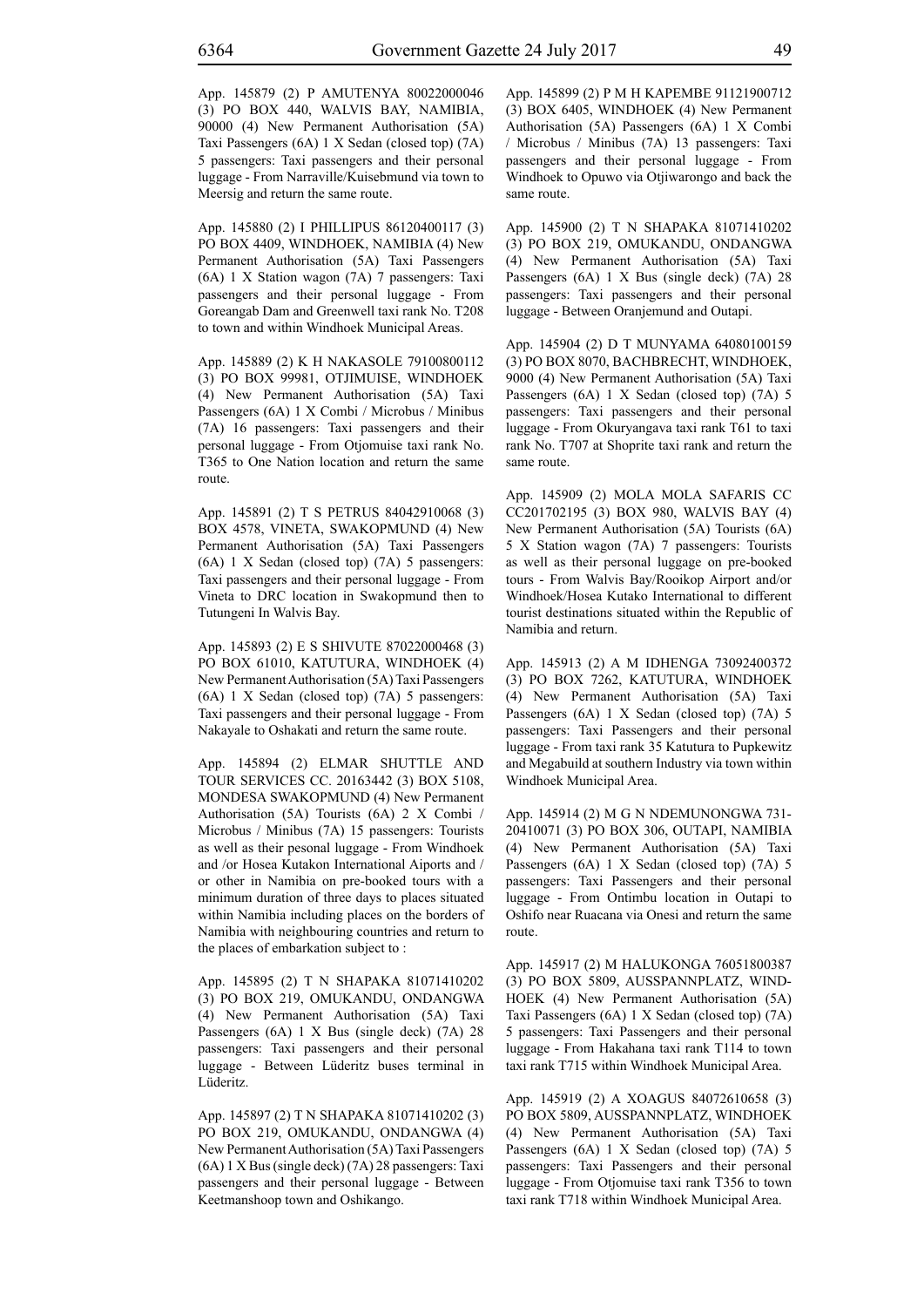App. 145931 (2) E NGOMBA 83100810074 (3) PO BOX 5945, AUSSPANNPLATZ, WINDHOEK, 9000 (4) New Permanent Authorisation (5A) Taxi Passengers (6A) 1 X Sedan (closed top) (7A) 5 passengers: Taxi Passengers and their personal luggage - From Havana and Goreangab Dam taxi rank to town within Windhoek Municipal Area.

App. 145934 (2) L NGHUUMONO 77070100027 (3) PO BOX 61467, KATUTURA, WINDHOEK (4) New Permanent Authorisation (5A) Taxi Passengers (6A) 1 X Sedan (closed top) (7A) 5 passengers: Taxi Passengers and their personal luggage - From Okuryangava Katutura taxi rank T81 to town within Windhoek Municipal Area.

App. 145945 (2) BORIZA SHUTTLE AND TOURS CC 201701572 (3) PO BOX 41668, AUSS-PANNPLATZ, WINDHOEK (4) New Permanent Authorisation (5A) Tourists (6A) 1 X Combi / Microbus / Minibus (7A) 14 passengers: Tourists as well as their personal effects-From Windhoek and/or Hosea Kutatko International Airport and/or other Airports in Namibia on pre-booked tours with a minimum duration of three days to places situeted within Namibia including places on the borders of Namibia with Neighboring countries and return to places of embarkation subject to:

App. 145955 (2) R MAASDORP 78080900019 (3) BOX 6107, WINDHOEK (4) New Permanent Authorisation (5A) Taxi Passengers (6A) 1 X Sedan (closed top) (7A) 5 passengers: Taxi passengers and their personal luggage - From taxi rank 365 8st laan to Grove Mall Kleine Kuppe within Windhoek Municipal Area.

App. 145962 (2) M G W FREDERICKS 7405- 1510158 (3) PO BOX 964, GROOTFONTEIN, NAMIBIA (4) New Permanent Authorisation (5A) Taxi Passengers (6A) 1 X Station wagon (7A) 7 passengers: Taxi passengers and their personal luggage: From Grootfontein to Tsumeb, Otjiwarongo and Windhoek and retrun the same route.

App. 145963 (2) A TAMHILA 85041110220 (3) BOX 258, OHANGWENA, 0000 (4) New Permanent Authorisation (5A) Taxi Passengers (6A) 1 X Sedan (closed top) (7A) 5 passengers: Taxi passengers and their personal luggage - From Oshikango, Ondangwa, Oshakati to Eenhana and return.

App. 145965 (2) S P NANUSES 76110600113 (3) PO BOX 4079, WINDHOEK (4) New Permanent Authorisation (5A) Taxi Passengers (6A) 1 X Sedan (closed top) (7A) 5 passengers: Taxi passengers and their personal luggage: From Katutura taxi rank T34 to town within Windhoek Municipal Area.

App. 145976 (2) K FRANS 81061010643 (3) PO BOX 1331, WINDHOEK (4) New Permanent Authorisation (5A) Taxi Passengers (6A) 1 X Sedan (closed top) (7A) 5 passengers: Taxi passengers and their personal luggage: From Okuryangava taxi rank T79 to town via Rocky Crest within Windhoek Municipal Area.

App. 145978 (2) K FRANS 81061010643 (3) PO BOX 1331, WINDHOEK (4) New Permanent Authorisation (5A) Taxi Passengers (6A) 1 X Sedan (closed top) (7A) 5 passengers: Taxi passengers and their personal luggage: From Hakahana taxi rank T77 to town via Shoprite within Windhoek Municipal Area.

App. 145984 (2) P N HAIMBODI 79111410027 (3) PO BOX 8400, WALVIS BAY, NAMIBIA, 9000 (4) New Permanent Authorisation (5A) Taxi Passengers (6A) 1 X Sedan (closed top) (7A) 5 passengers: Taxi passengers and their personal luggage: Within Walvis Bay Municipal Area and from Walvis Bay to Swakopmund and return the same route.

App. 145986 (2) E LUNGAMENI 77062110108 (3) PRIVATE BAG 7011, OSHAKATI, 0000 (4) New Permanent Authorisation (5A) Taxi Passengers (6A) 1 X Sedan (closed top) (7A) 5 passengers: Taxi passengers and their personal luggage: From Okongo settelment via Oshikuku to taxi rank T15 Oshakati west and return the same route.

App. 145991 (2) E TJAVARA 80010310169 (3) PO BOX 61800, KATUTURA, WINDHOEK (4) New Permanent Authorisation (5A) Taxi Passengers (6A) 1 X Sedan (closed top) (7A) 5 passengers: Taxi passengers and their personal luggage: Within Otjiwarongo Municipal Area.

App. 145999 (2) SOLAR SWITCH BOOKING AND SAFARIS CC 20130975 (3) BOX 7275, SWAKOPMUND (4) New Permanent Authorisation (5A) Tourists (6A) 2 X Station wagon (7A) 6 passengers: Tourists and their personal luggage - From Swakopmund Walvis Bay Aiports Windhoek and /or the Hosea Kutako International Airport to hotels, lodges, house within Windhoek Municipal Area and to places situated within the Repblic of Namibia and return via the same route.

App. 146001 (2) SOLAR SWITCH BOOKING AND SAFARIS CC 20130975 (3) BOX 7275, SWAKOPMUND (4) New Permanent Authorisation (5A) Tourists (6A) 1 X Station wagon (7A) 10 passengers: Tourists and their personal luggage - From Swakopmund Walvis Bay Aiports Windhoek and /or the Hosea Kutako International Airport to hotels,lodges,house within Windhoek Municipal Area and to places situated within the Repblic of Namibia and return via the same route.

App. 146004 (2) F NAKAFINGO 85101710067 (3) PO BOX 1000, ONDANGWA (4) New Permanent Authorisation (5A) Taxi Passengers (6A) 1 X Sedan (closed top) (7A) 5 passengers: Taxi passengers and their personal luggage: From Oshakati, Ondangwa to Oshikango via Eenhana and return the same route.

App. 146008 (2) E S HAIMBILI 78082610131 (3) PO BOX 2245, RUNDU (4) New Permanent Authorisation (5A) Taxi Passengers (6A) 2 X Sedan (closed top) (7A) 5 passengers: Taxi passengers and their personal luggage: From Safari location to Kalai within Rundu Municipal Area.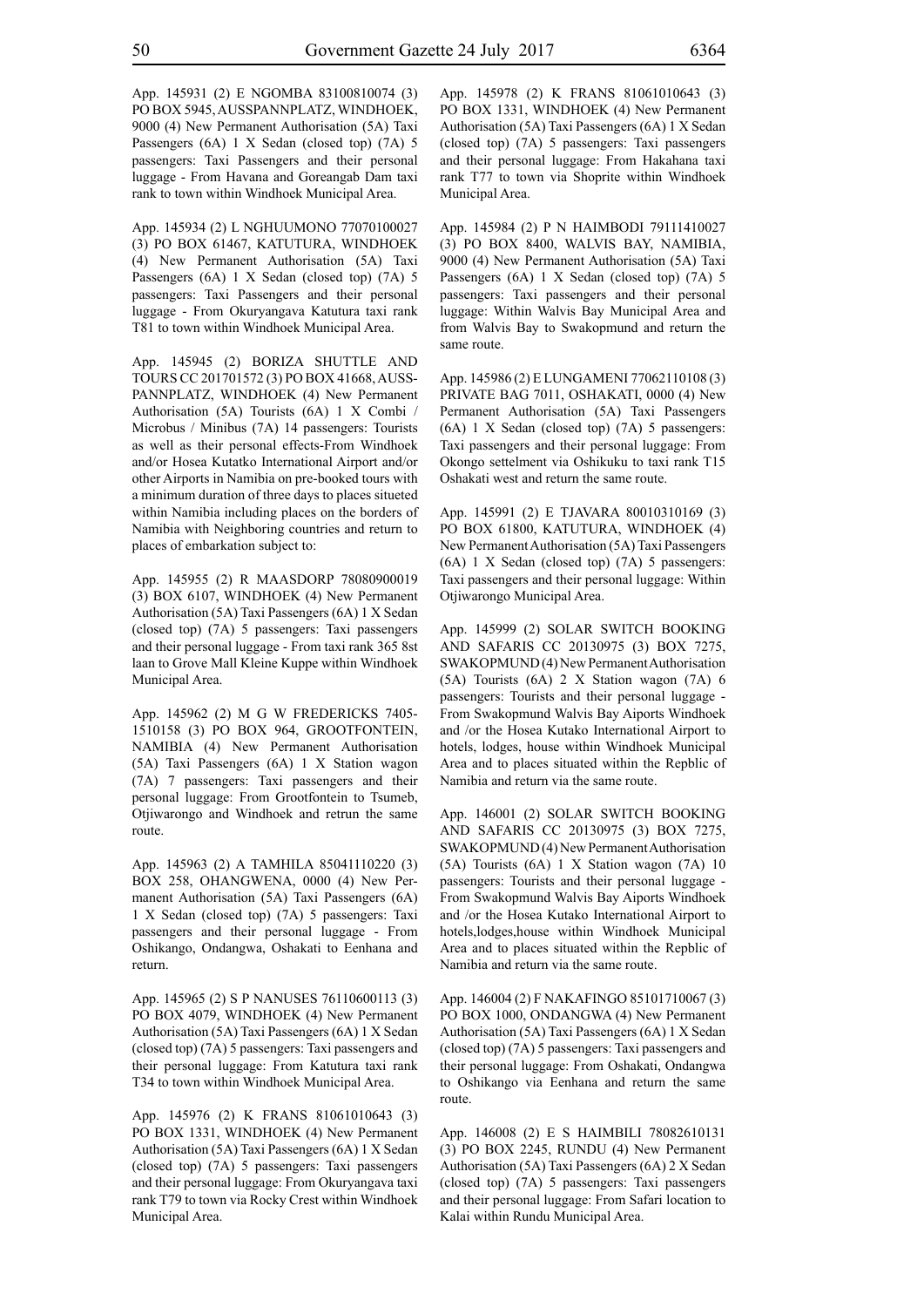App. 146009 (2) R J ASHIPALA 89092900303 (3) PO BOX 27815, WINDHOEK (4) New Permanent Authorisation (5A) Taxi Passengers (6A) 1 X Sedan (closed top) (7A) 5 passengers: Taxi passengers and their personal luggage: From Windhoek Central Hospital taxi rank T967 to Groot Aub and Omeya and return the same route.

App. 146010 (2) L S NAWINDA 86031001268 (3) PO BOX 61935, KATUTURA, WINDHOEK, 0000 (4) New Permanent Authorisation (5A) Taxi Passengers (6A) 1 X Sedan (closed top) (7A) 5 passengers: Taxi passengers and their personal luggage: From Goreangab Dam taxi rank T207 to UNAM via town within Windhoek Municipal Area.

App. 146011 (2) K H NAKASOLE 79100800112 (3) PO BOX 99981, OTJIMUISE, WINDHOEK (4) New Permanent Authorisation (5A) Taxi Passengers (6A) 1 X Combi / Microbus / Minibus (7A) 16 passengers: Taxi passengers and their personal luggage: From Otjomuise taxi rank T304 to Ludwig Dorp and Avisa via town within Windhoek Municipal Area.

App. 146012 (2) C H N STEPHANUS 6802- 2600342 (3) PO BOX 51057, BACHBRECHT, WINDHOEK (4) New Permanent Authorisation (5A) Taxi Passengers (6A) 1 X Sedan (closed top) (7A) 5 passengers: Taxi passengers and their personal luggage: From Khomasdal taxi rank T320 to town via Independance Stadium within Windhoek Municipal Area.

App. 146013 (2) P K MWAYIFANANGE 9109- 2000186 (3) PO BOX 61077, KATUTURA, WINDHOEK (4) New Permanent Authorisation (5A) Taxi Passengers (6A) 1 X Bus (single deck) (7A) 28 passengers: Taxi passengers and their personal luggage: Within Rundu Municipal Area.

App. 146014 (2) WILLA SAFARI TOURS 20171106 (3) BOX 91366, WINDHOEK (4) New Permanent Authorisation (5A) Tourists (6A) 1 X Combi / Microbus / Minibus (7A) 14 passengers: Tourists and their personal luggage - Windhoek and /or Hosea Kutako International Airports and /or other Airports in Namibia on pre-booked tours with a minimum duration of three days to places situated within Namibia including places on the borders on the borders of Namibia with neighbouring countries and return to the places of embakation subject to;

App. 146016 (2) M M KAHUIKA 65092600233 (3) BOX 1008, KEETMANSHOOP, 0000 (4) New Permanent Authorisation (5A) Taxi Passengers (6A) 1 X Sedan (closed top) (7A) 5 passengers: Taxi passengers and their personal luggage - Within Keeetmanshoop Municipal Area

App. 146020 (2) POCKIT-FIT INVESTMENT CC 201510315 (3) PO BOX 21826, WINDHOEK (4) New Permanent Authorisation (5A) Taxi Passengers (6A) 1 X Station wagon (7A) 7 passengers: Taxi passengers and their personal luggage: From Hosea Kutako International Airport to Lodges around Windhoek town Municipal Area and return the same route.

App. 146023 (2) B K OATLHOTSE 86102000307 (3) BOX 5809, AUSSPANNPLATZ, WINDHOEK (4) New Permanent Authorisation (5A) Taxi Passengers (6A) 1 X Sedan (closed top) (7A) 5 passengers: Taxi passengers and their personal luggage - From taxi rank 207 Goreagab to Windhoek City centre taxi rank No. 712 and return.

App. 146025 (2) J KALEB 77032400396 (3) PO BOX 2556, OKAHANDJA, 0000 (4) New Permanent Authorisation (5A) Taxi Passengers (6A) 1 X Sedan (closed top) (7A) 5 passengers: Taxi passengers and their personal luggage: Within Okahandja Municipal Area.

App. 146029 (2) K S AMWAALANGA 77083- 110018 (3) BOX 5390, WALVIS BAY (4) New Permanent Authorisation (5A) Taxi Passengers (6A) 1 X Sedan (closed top) (7A) 5 passengers: Taxi passengers and their personal luggage - From Ruacana to Oshakati via Outapi and return.

App. 146030 (2) I S SIYENGO 93050700769 (3) BOX 338, GROOTFONTEIN, NAMIBIA (4) New Permanent Authorisation (5A) Taxi Passengers (6A) 1 X Sedan (closed top) (7A) 5 passengers: Taxi passengers and their personal luggage - From Luiperd Heuwel to the New Mall and within Grootfontein Municipal Areas.

App. 146034 (2) L H KAPOLO 84122910439 (3) PO BOX 71064, KHOMASDAL, WINDHOEK, 00000 (4) New Permanent Authorisation (5A) Taxi Passengers (6A) 1 X Sedan (closed top) (7A) 5 passengers: Taxi passengers and their personal luggage - From taxi rank No. T354 to Windhoek Municipal Areas.

App. 146036 (2) I A K NDAKEVONDJO 77091- 710417 (3) PO BOX 431, OHANGWENA, NAMIBIA (4) New Permanent Authorisation (5A) Taxi Passengers (6A) 1 X Sedan (closed top) (7A) 5 passengers: Taxi passengers and their personal luggage - From Oshikango to Outapi and return the same route.

App. 146041 (2) M GAINGOB 82041710497 (3) BOX 1851, ORANJEMUND, Namibia (4) New Permanent Authorisation (5A) Taxi Passengers (6A) 1 X Combi / Microbus / Minibus (7A) 18 passengers: Taxi passengers and their personal luggage - From Oranjemund to Windhoek via Rosh Pinah and return the same route.

App. 146045 (2) B F ISAACS 83043010116 (3) BOX 3837, WALVIS BAY, NAMIBIA, 0000 (4) New Permanent Authorisation (5A) Taxi Passengers (6A) 1 X Sedan (closed top) (7A) 5 passengers: Taxi passengers and their personal luggage - Within Walvis Bay Municipal Areas and to Swakopmund.

App. 146050 (2) J L MCLEOD 64082400044 (3) PO BOX 1658, KEETMANSHOOP, NAMIBIA (4) New Permanent Authorisation (5A) Taxi Passengers (6A) 1 X Sedan (closed top) (7A) 5 passengers: Taxi passengers and their personal luggage - Within Keetmanshoop Municipal Areas.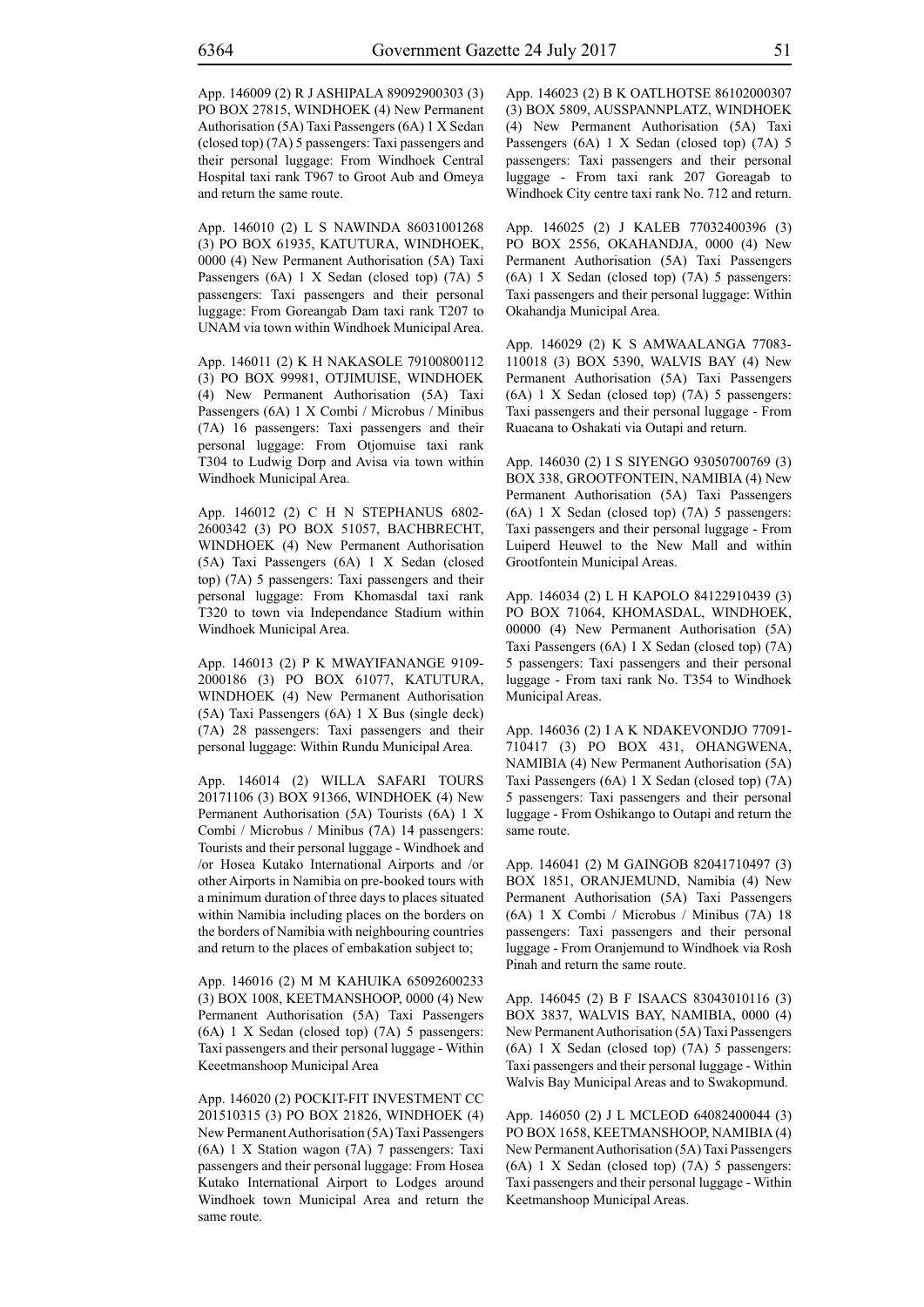App. 146053 (2) A IIPINGE 82052710310 (3) PO BOX 400, OTJIWARONGO, NAMIBIA (4) New Permanent Authorisation (5A) Taxi Passengers (6A) 1 X Sedan (closed top) (7A) 5 passengers: Taxi passengers and their personal luggage - Within Otjiwarongo Municipal Areas.

App. 146055 (2) S PALEMA 82020710347 (3) BOX 63042, WANAHEDA, WINDHOEK (4) New Permanent Authorisation (5A) Taxi Passengers (6A) 1 X Station wagon (7A) 7 passengers: Taxi passengers and their personal luggage - From Wanaheda to Nande Agricultural college and return the same route.

App. 146057 (2) E NAKATANA 82031110225 (3) PRIVATE BAG 2018, GROOTFONTEIN, NAMIBIA (4) New Permanent Authorisation (5A) Taxi Passengers (6A) 1 X Station wagon (7A) 7 passengers: Taxi passengers and their personal luggage - From Grootfontein to Oshakati and return the same route.

App. 146061 (2) K Y ISAACS 84090111099 (3) PO BOX 2338, OSHIKANGO, NAMIBIA (4) New Permanent Authorisation (5A) Taxi Passengers (6A) 3 X Sedan (closed top) (7A) 5 passengers: Taxi passengers and their personal luggage - From Oshakati to Ondangwa and return the same route.

App. 146064 (2) S K MUKUWE 67072600043 (3) PO BOX 1010, OTJIWARONGO, NAMIBIA (4) New Permanent Authorisation (5A) Taxi Passengers (6A) 1 X Sedan (closed top) (7A) 5 passengers: Taxi passengers and their personal luggage - Within Otjiwarongo Municipal Areas.l

App. 146065 (2) J H MANDINDI 78040200172 (3) PO BOX 311, TSUMEB, NAMIBIA (4) New Permanent Authorisation (5A) Taxi Passengers (6A) 1 X Sedan (closed top) (7A) 5 passengers: Taxi passengers and their personal luggage - Within Tsumeb Municipal Areas.

App. 146066 (2) A MUVANGUA 80032310579 (3) PO BOX 15178, OSHAKATI, NAMIBIA (4) New Permanent Authorisation (5A) Taxi Passengers (6A) 1 X Sedan (closed top) (7A) 5 passengers: Taxi passengers and their personal luggage - From Oshakati to Ondangwa via Ongwediva and return the same route.

App. 146067 (2) LARK JOURNEYS NAMIBIA CC. CC20120045 (3) BOX 11524, WINDHOEK (4) New Permanent Authorisation (5A) Tourists (6A) 1 X Pick-up (7A) 5 passengers: Tourists as well as their personal luggage - From Windhoek and/or Hosea Kutako International Airport and/ or other Airports in Namibia on pre-booked tours withi aminimum duration of three days to places situated within Namibia including places on the borders of Namibia with neighbouring countries and return to the places of embakation.

App. 146069 (2) M L T NAMBINGA 70020210116 (3) PO BOX 13133, EENHANA, NAMIBIA (4) New Permanent Authorisation (5A) Taxi Passengers (6A) 1 X Sedan (closed top) (7A) 5 passengers: Taxi passengers and their personal luggage - From Eenhana, Ondangwa and Okongo and return the same route.

App. 146071 (2) S S MWEUKONGA 88071100331 (3) PO BOX 13133, EENHANA, NAMIBIA (4) New Permanent Authorisation (5A) Taxi Passengers (6A) 1 X Sedan (closed top) (7A) 5 passengers: Taxi passengers and their personal luggage - From Okongo, Eenhana and Ondangwa and return the same route.

App. 146072 (2) M L NANDE 91110500645 (3) PO BOX 13133, EENHANA (4) New Permanent Authorisation (5A) Taxi Passengers (6A) 1 X Sedan (closed top) (7A) 5 passengers: Taxi passengers and their personal luggage - From Eenhana, Okongo, Ondangwa and Oshikango.

App. 146076 (2) P K MWAYIFANANGE 9109- 2000186 (3) PO BOX 61077, KATUTURA, WINDHOEK (4) New Permanent Authorisation (5A) Taxi Passengers (6A) 1 X Sedan (closed top) (7A) 5 passengers: Taxi passengers and their personal luggage: Within Rundu Municipal Area.

App. 146078 (2) S MWAIFANANGE 94112900767 (3) PO BOX 61077, KATUTURA, WINDHOEK (4) New Permanent Authorisation (5A) Taxi Passengers (6A) 1 X Sedan (closed top) (7A) 5 passengers: Taxi passengers and their personal luggage: Within Rundu Municipal Area.

App. 146079 (2) M A MABUKU 93030500020 (3) BOX 10, KATIMA MULILO (4) New Permanent Authorisation (5A) Taxi Passengers (6A) 1 X Sedan (closed top) (7A) 5 passengers: Taxi passengers and their personal luggage - From taxi rank Dorad Park to town within Windhoek Municipal Area.

App. 146080 (2) S SALOMO 58072700740 (3) PO BOX 487, OUTAPI, OMBALANTU (4) New Permanent Authorisation (5A) Taxi Passengers (6A) 1 X Station wagon (7A) 7 passengers: Taxi passengers and their personal luggage - From Oshakati, Ombalantu, Opuwo and Ruacana.

App. 146081 (2) J M MBANGU 83122610671 (3) PO BOX 1127, KEETMANSHOOP, NAMIBIA (4) New Permanent Authorisation (5A) Taxi Passengers (6A) 1 X Sedan (closed top) (7A) 5 passengers: Taxi passengers and their personal luggage - Within Keetmanshoop Municipal Areas.

App. 146082 (2) F V HAIHEHELA 89091500247 (3) PO BOX 80062, ONGWEDIVA, NAMIBIA (4) New Permanent Authorisation (5A) Taxi Passengers (6A) 1 X Sedan (closed top) (7A) 5 passengers: Taxi passengers and their personal luggage: From taxi rank T10 Oshakati Hospital to Ondjondjo in Ondangwa and return the same route.

App. 146083 (2) K A KAMBANGU 84081710309 (3) PO BOX 1127, KEETMANSHOOP, NAMIBIA (4) New Permanent Authorisation (5A) Taxi Passengers (6A) 1 X Sedan (closed top) (7A) 5 passengers: Taxi passengers and their personal luggage - Within Keetmanshoop Municipal Areas.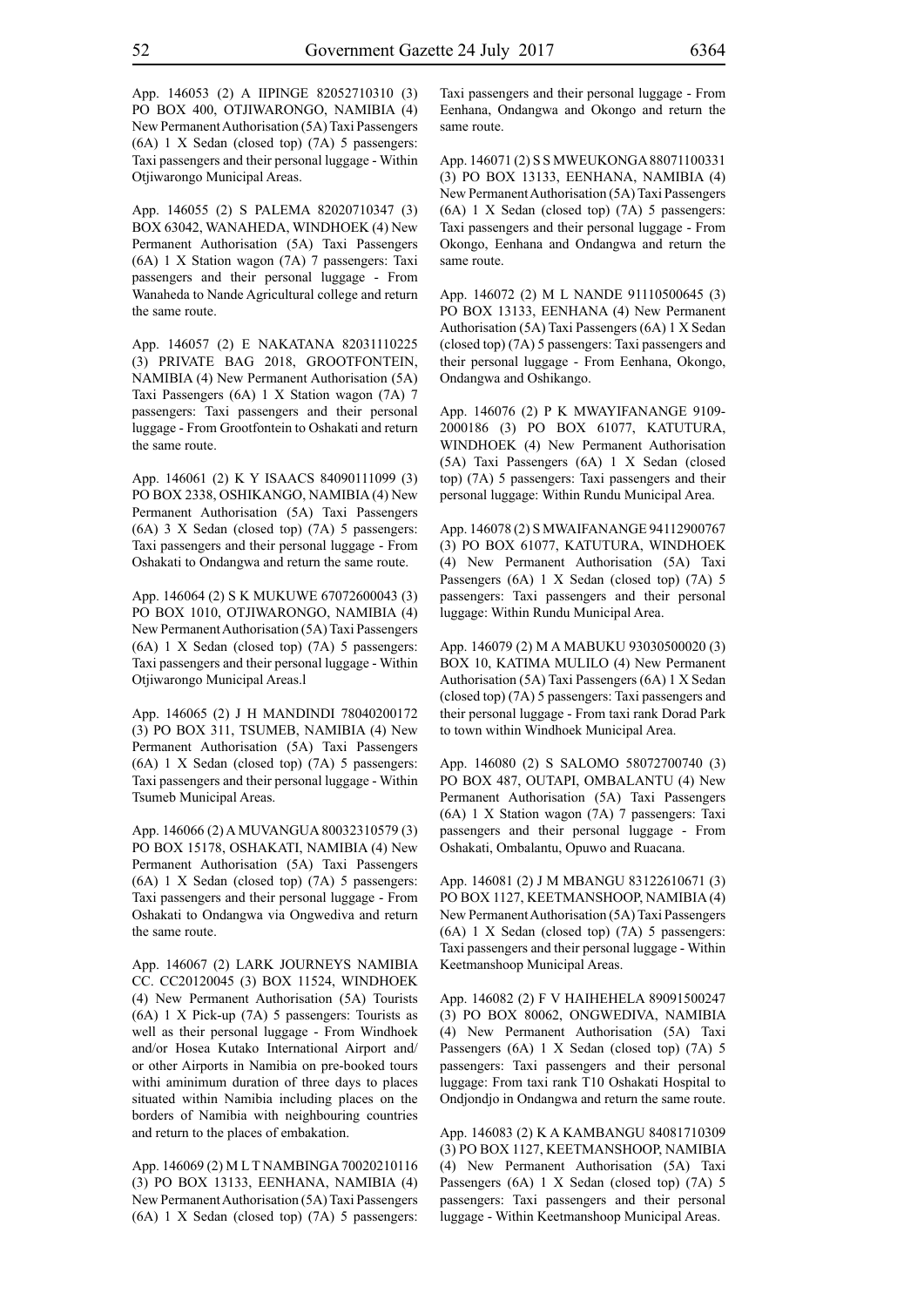App. 146084 (2) F W TSHEEHAMANDJE 84111510051 (3) PO BOX 62533, KATUTURA, WINDHOEK (4) New Permanent Authorisation (5A) Taxi Passengers (6A) 1 X Combi / Microbus / Minibus (7A) 16 passengers: Taxi passengers and their personal luggage: From taxi rank T152 Goreangab Dam to Oshikuku via Oshakati and return the same route.

App. 146085 (2) A M SHIKONGO 74101200394 (3) PO BOX 471, KEETMANSHOOP, NAMIBIA (4) New Permanent Authorisation (5A) Taxi Passengers (6A) 1 X Sedan (closed top) (7A) 5 passengers: Taxi passengers and their personal luggage - Within Keetmanshoop Municipal Areas.

App. 146086 (2) A M SHIKONGO 74101200394 (3) PO BOX 471, KEETMANSHOOP, NAMIBIA (4) New Permanent Authorisation (5A) Taxi Passengers (6A) 1 X Sedan (closed top) (7A) 5 passengers: Taxi passengers and their personal luggage - Within Keetmanshoop Municipal Areas.

App. 146087 (2) C E JAAR 87032400272 (3) PO BOX 1242, KEETMANSHOOP, NAMIBIA (4) New Permanent Authorisation (5A) Taxi Passengers (6A) 1 X Sedan (closed top) (7A) 5 passengers: Taxi passengers and their personal luggage - Within Keetmanshoop Municipal Areas.

App. 146089 (2) I K HAINGURA 83110510545 (3) PO BOX 1093, KEHEMU, RUNDU (4) New Permanent Authorisation (5A) Taxi Passengers (6A) 2 X Sedan (closed top) (7A) 5 passengers: Taxi passengers and their personal luggage: From Kehemu to Tuhingireni and return the same route within Rundu Municipal Area.

App. 146090 (2) G A HENCKERT TRANSFERS 083215 (3) PO BOX 23246, WINDHOEK, NAMIBIA (4) New Permanent Authorisation (5A) Tourists (6A) 1 X Sedan (closed top) (7A) 5 passengers: Tousts and their personal luggage - From Windhoek and / or Hosea Kutako International Airport and / or other Airport in Namibia on prebooked tours within a minimum duration of three days to place situated within Namibia and return.

App. 146099 (2) H NAKALE 88010400041 (3) PO BOX 55399, WINDHOEK, NAMIBIA (4) New Permanent Authorisation (5A) Taxi Passengers (6A) 1 X Sedan (closed top) (7A) 5 passengers: Taxi passengers and their personal luggage - Within Windhoek Municipal Areas.

App. 146101 (2) S AMANDUS 90053000404 (3) PO BOX 71018, KHOMASDAL, WINDHOEK (4) New Permanent Authorisation (5A) Taxi Passengers (6A) 1 X Sedan (closed top) (7A) 5 passengers: Taxi passengers and their personal luggage - Within Windhoek Municipal Areas.

App. 146102 (2) PEDROS SHUTTLE TRANS-FERS & TOURS CC. 201702193 (3) BOX 3127, VINETA SWAKOPMUND (4) New Permanent Authorisation (5A) Tourists (6A) 1 X Station wagon (7A) 7 passengers: Tourists as well as their perosnal luggage - From Swakopmund /Walvis Bay Aiports and /or the Hosea Kutakon Intenational Airport to places within Swakomund Municipal Area and magisterial district and to plaaces situated within the Republic of Namibia inlcuding places on the borders of Namibia with neighbouring countries and return.

App. 146103 (2) P ANDREAS 80122510550 (3) PO BOX 20919, GAME, WINDHOEK, NAMIBIA (4) New Permanent Authorisation (5A) Taxi Passengers (6A) 1 X Sedan (closed top) (7A) 5 passengers: Taxi passengers and their personal luggage: From Wanaheda Katutura to town within Windhoek Municipal Area.

App. 146111 (2) T E NGHIHALUA 50122200195 (3) BOX 22886, WINDHOEK (4) New Permanent Authorisation (5A) Passengers (6A) 2 X Bus (single deck) (7A) 23 passengers: Passenger and their personal luggage - From Windhoek to Okongo via Eenhana and return.

App. 146116 (2) K H HAMUTENYA 88061500590 (3) PO BOX 64249, OKURYANGAVA, 0000 (4) New Permanent Authorisation (5A) Taxi Passengers (6A) 1 X Sedan (closed top) (7A) 5 passengers: Taxi passengers and their personal luggage: From taxi rank T462 Hockland Park to One Nation via town within Windhoek Municipal Area.

App. 146120 (2) KEN SHUTTLE AND TOURS CC 201702312 (3) PO BOX 22848, WINDHOEK, NAMIBIA (4) New Permanent Authorisation (5A) Tourists (6A) 1 X Sedan (closed top) (7A) 5 passengers: Tourists as well as their personal effects - From Windhoek and /or Hosea kutako International Airport and/or other Airport in Namibia on pre-booked tours with a minimum duration of three days to places situated within Namibia including places on the borders of Namibia with neighbouring countries and return to the places of embarkation subject to:

App. 146121 (2) S N HEITA 89112300292 (3) BOX 3398, WINDHOEK (4) New Permanent Authorisation (5A) Taxi Passengers (6A) 1 X Sedan (closed top) (7A) 5 passengers: Taxi passengers and their personal luggage - From taxi rank T353 Otjomuise to town within Windhoek Municipal Area.

App. 146123 (2) L K NEHALE 83102710832 (3) PO BOX 61781, KATUTURA, WINDHOEK (4) New Permanent Authorisation (5A) Taxi Passengers (6A) 1 X Sedan (closed top) (7A) 5 passengers: Taxi passengers and their personal luggage - From Havana taxi rank T42 to town at Shoprite taxi rank and within Windhoek Municipal Areas.

App. 146124 (2) T N NGENOKESHO 64060101087 (3) PO BOX 63112, WANAHEDA, WINDHOEK, 9000 (4) New Permanent Authorisation (5A) Taxi Passengers (6A) 1 X Sedan (closed top) (7A) 5 passengers: Taxi passengers and their personal luggage - From Taxi rank 79 to Wernhil Park and taxi rank 74 at Okuryangava and return the same route.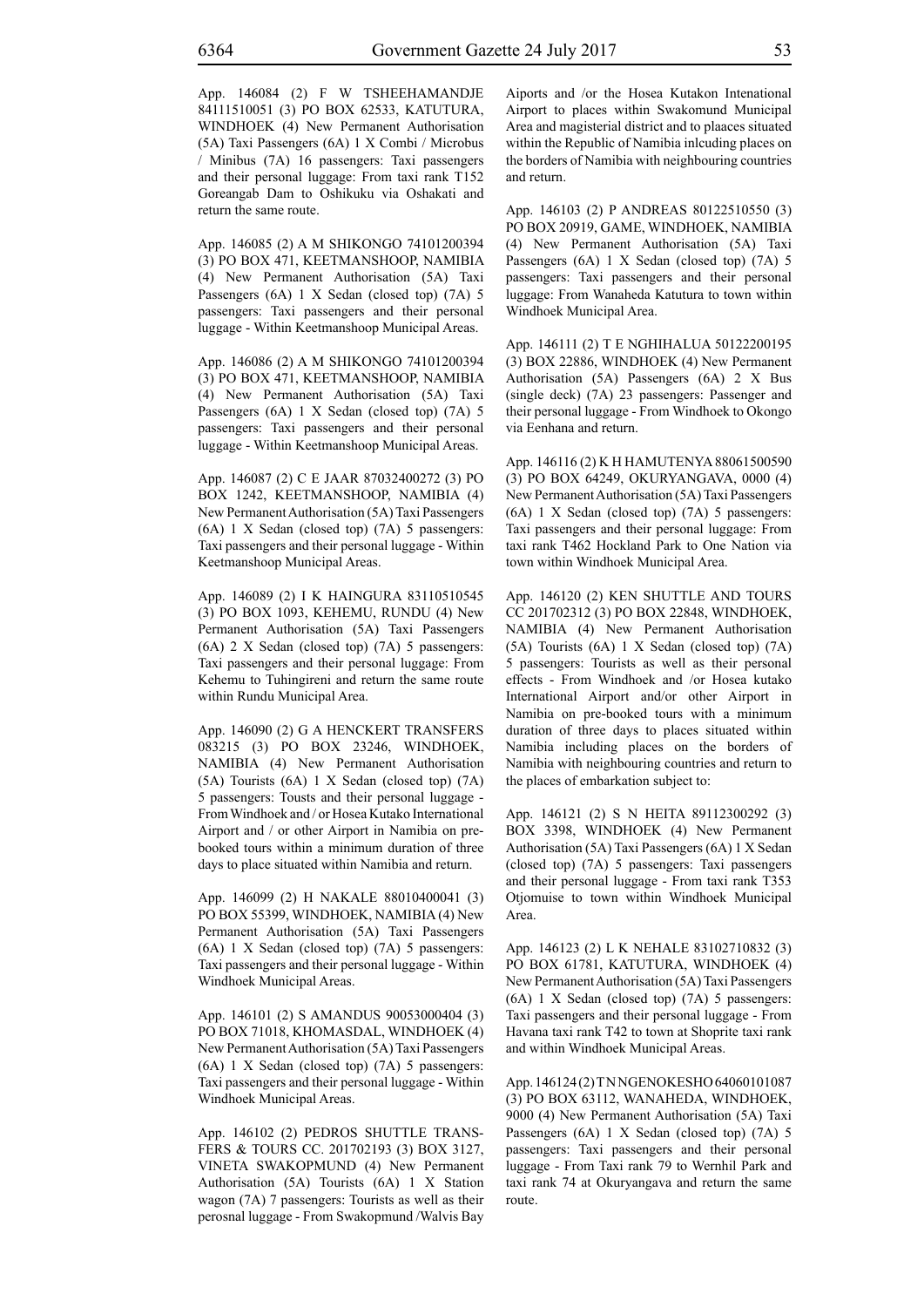App. 146127 (2) J P K AMADHILA 82091810053 (3) PO BOX 50370, BACHBRECHT (4) New Permanent Authorisation (5A) Taxi Passengers (6A) 1 X Combi / Microbus / Minibus (7A) 16 passengers: Taxi passengers and their personal luggage: From Goreanagb Dam taxi rank T83 to town taxi rank T716 within Windhoek Municipal Area.

App. 146128 (2) P P KUSHINGA 92040100555 (3) PO BOX 40346, WINDHOEK (4) New Permanent Authorisation (5A) Taxi Passengers (6A) 1 X Sedan (closed top) (7A) 5 passengers: Taxi passengers and their personal luggage: From Okuryangava taxi rank T53 Katutura to town taxi rank T716 within Windhoek Municipal Area.

App. 146130 (2) D J UJAHA 78041700349 (3) PO BOX 7078, WINDHOEK, NAMIBIA (4) New Permanent Authorisation (5A) Taxi Passengers (6A) 1 X Sedan (closed top) (7A) 5 passengers: Taxi passengers and their personal luggage - Within Windhoek Municipal Areas.

App. 146131 (2) P EKANDYO 68072700154 (3) PO BOX 86894, EROS, WINDHOEK (4) New Permanent Authorisation (5A) Taxi Passengers (6A) 1 X Sedan (closed top) (7A) 5 passengers: Taxi passengers and their personal luggage - From Otjomuise taxi rank T364 to UNAM main campus taxi rank No. T600 and taxi rank No. 707.

App. 146133 (2) A V KAVHURA 88062900401 (3) PO BOX 65619, KATUTURA (4) New Permanent Authorisation (5A) Taxi Passengers (6A) 1 X Sedan (closed top) (7A) 5 passengers: Taxi passengers and their personal luggage: From Wanaheda taxi rank T626 Katutura to town taxi rank T716 within Windhoek Municipal Area.

App. 146134 (2) T IMALWA 77061200081 (3) PO BOX 50081, BACHBRECHT, WINDHOEK, NAMIBIA (4) New Permanent Authorisation (5A) Taxi Passengers (6A) 1 X Sedan (closed top) (7A) 5 passengers: Taxi passengers and their personal luggage - From Soweto taxi rank No. 6 to Klein Okapuka.

App. 146135 (2) T K KANDJAI 89022000192 (3) PO BOX 8257, WINDHOEK (4) New Permanent Authorisation (5A) Taxi Passengers (6A) 1 X Sedan (closed top) (7A) 5 passengers: Taxi passengers and their personal luggage: From Otjomuise taxi rank T352 to town Khomasdal taxi rank T722 via town within Windhoek Municipal Area.

App. 146136 (2) OMUHIMBA SAFARIS TOURS CC. 201403443 (3) BOX 81563, OLYMPIA (4) New Permanent Authorisation (5A) Tourists (6A) 2 X Pick-up (7A) 11 passengers: Tourists as well as their perosnal luggage - From Windhoek Aiports and /or the Hosea Kutakon Intenational Airport to places within Windhoek Municipal Area and magisterial district and to plaaces situated within the Republic of Namibia inlcuding places on the borders of Namibia with neighbouring countries and return.

App. 146137 (2) T N VENDELINUS 89082100142 (3) PO BOX 62533, KATUTURA, WINDHOEK, NAMIBIA (4) New Permanent Authorisation (5A) Taxi Passengers (6A) 1 X Sedan (closed top) (7A) 5 passengers: Taxi passengers and their personal luggage - From Rocky Crest taxi rank No. T409 to Thabanelo.

App. 146139 (2) P A KANDINDA 81081610115 (3) PO BOX 8070, BACHBRECHT, WINDHOEK (4) New Permanent Authorisation (5A) Taxi Passengers (6A) 1 X Sedan (closed top) (7A) 5 passengers: Taxi passengers and their personal luggage - From Khomasdal taxi rank No. T205 to taxi rank No. T73 at Okuryangava and return the same route.

App. 146142 Permit 65021/0 (2) H VAN WYK to B B GREEN 84121610277 (3) BOX 8704, WINDHOEK (4) Transfer of Authorisation (5A) Taxi Passengers (6A) 1 X Sedan (closed top) (7A) 5 passengers: Taxi passengers and their personal luggage: Within Rehoboth Municipal Area.

App. 146145 (2) D N HANGULA 97070500432 (3) PO BOX 8070, WINDHOEK, NAMIBIA (4) New Permanent Authorisation (5A) Taxi Passengers (6A) 1 X Sedan (closed top) (7A) 5 passengers: Taxi passengers and their personal luggage - From taxi stop T13 Hendrik Isack street to taxi rank No. T318 Shanghai street at Khomasdal.

App. 146146 (2) P S SHIHUNGU 79080210161 (3) PO BOX 20115, WINDHOEK (4) New Permanent Authorisation (5A) Taxi Passengers (6A) 1 X Sedan (closed top) (7A) 5 passengers: Taxi passengers and their personal luggage: From Goreangab Dam taxi rank T206 to town taxi rank T710 at Wernhil Park within Windhoek Municipal Area.

App. 146148 (2) A K KATEMBO 76082610253 (3) PO BOX 648, RUNDU, NAMIBIA, 9000 (4) New Permanent Authorisation (5A) Taxi Passengers (6A) 1 X Sedan (closed top) (7A) 5 passengers: Taxi passengers and their personal luggage: From Kehemu to Kings Park and return the same route, within Rundu Municipal Area.

App. 146149 (2) S P MUNYAMA 63112800788 (3) PO BOX 8070, WINDHOEK, NAMIBIA (4) New Permanent Authorisation (5A) Taxi Passengers (6A) 1 X Sedan (closed top) (7A) 5 passengers: Taxi passengers and their personal luggage - From Wanaheda, Katutura taxi rank to Rocky Crest taxi rank and return the same route.

App. 146150 (2) S P MUNYAMA 63112800788 (3) PO BOX 8070, WINDHOEK, NAMIBIA (4) New Permanent Authorisation (5A) Taxi Passengers (6A) 1 X Sedan (closed top) (7A) 5 passengers: Taxi passengers and their personal luggage - From Otjomuise taxi rank No. T353 Bonn street to taxi rank No. T306 atb Khomasdal.

App. 146151 (2) F MBANGO 73030310248 (3) BOX 4122, WINDHOEK (4) New Permanent Authorisation (5A) Taxi Passengers (6A) 1 X Sedan (closed top) (7A) 5 passengers: Taxi passengers and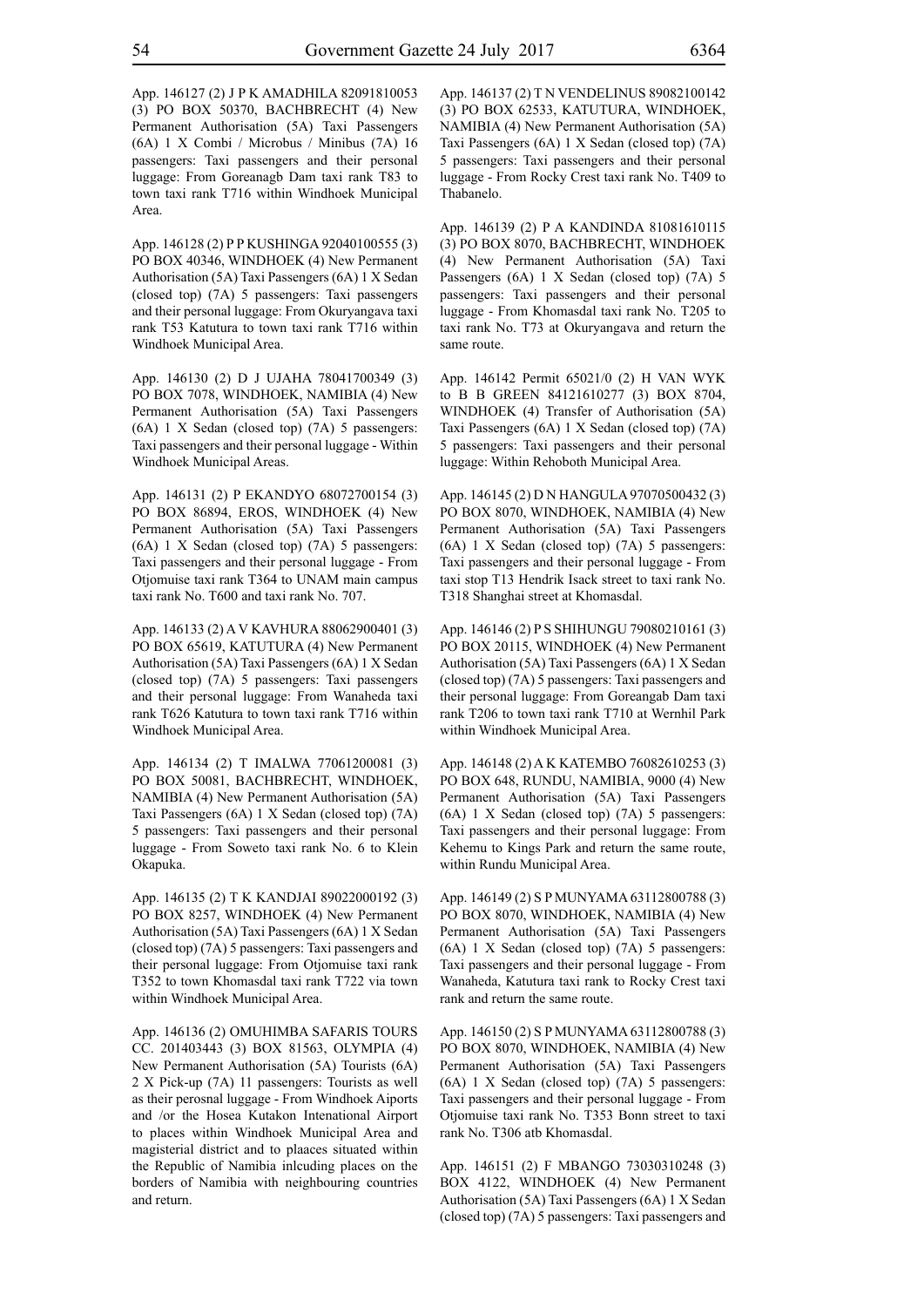luggege - From Oshakati to Ruacana and back the same route.

App. 146152 (2) J N HAMWELE 93070700101 (3) PO BOX 8070, WINDHOEK, NAMIBIA (4) New Permanent Authorisation (5A) Taxi Passengers (6A) 1 X Sedan (closed top) (7A) 5 passengers: Taxi passengers and their personal luggage - From Okuryangava taxi rank No. T61 to Rocky Crest and return the same route.

App. 146153 (2) J J NANGUTUWALA 5810- 2200103 (3) PO BOX 5506, OSHAKATI, NAMIBIA (4) New Permanent Authorisation (5A) Taxi Passengers (6A) 1 X Sedan (closed top) (7A) 5 passengers: Passenger and their personal luggage - Within Oshakati Municipal Area to Ondangwa.

App. 146154 (2) J J NANGUTUWALA 5810- 2200103 (3) PO BOX 5506, OSHAKATI, NAMIBIA (4) New Permanent Authorisation (5A) Taxi Passengers (6A) 1 X Sedan (closed top) (7A) 5 passengers: Passenger and their personal luggage - Within Oshakati Municipal Area to Ondangwa.

App. 146155 (2) S P MUNYAMA 63112800788 (3) PO BOX 8070, WINDHOEK, NAMIBIA (4) New Permanent Authorisation (5A) Taxi Passengers (6A) 1 X Sedan (closed top) (7A) 5 passengers: Taxi passengers and their personal luggage - From Okuryangava taxi rank to town at Ellerines taxi rank and within Windhoek Municipal Areas.

App. 146156 (2) J NDJAMBULA 79120300107 (3) PO BOX 953, WINDHOEK, NAMIBIA, 90000 (4) New Permanent Authorisation (5A) Taxi Passengers (6A) 1 X Sedan (closed top) (7A) 5 passengers: Taxi passengers and their personal luggage - From Khomasdal taxi rank No. T27 to town at Taxi rank No. T502 and within Windhoek Municipal Areas.

App. 146157 (2) E N UUGWANGA 68100600376 (3) PO BOX 2542, WINDHOEK, NAMIBIA (4) New Permanent Authorisation (5A) Taxi Passengers (6A) 1 X Sedan (closed top) (7A) 5 passengers: Taxi passengers and their personal luggage - From Khomasdal taxi rank No. T27 to Windhoek North, Rhino Park and within Windhoek Municipal Areas and return the same route.

App. 146158 (2) H K HASHILI 93112900332 (3) PO BOX 544, OSHAKATI, NAMIBIA (4) New Permanent Authorisation (5A) Taxi Passengers (6A) 1 X Sedan (closed top) (7A) 5 passengers: Taxi passengers and their personal luggage - From Khomasdal to town at Shoprite and within Windhoek Municipal Areas.

App. 146159 (2) M NDANA 76012810075 (3) PO BOX 4204, WINDHOEK, NAMIBIA (4) New Permanent Authorisation (5A) Taxi Passengers (6A) 2 X Sedan (closed top) (7A) 5 passengers: Taxi passengers and their personal luggage - From Dorado Valley taxi rank to town at Shoprite taxi rank and within Windhoek Municipal Areas.

App. 146160 (2) S AKWENYE 68062010066 (3) BOX 7931, KATUTURA, 00000 (4) New Permanent Authorisation (5A) Passengers (6A) 1 X Bus (single deck) (7A) 23 passengers: Passenges and their personal luggage - From Windhoek monte cristo bustop to Oshikuku via Oshakati and return

App. 146161 (2) J N HAMWELE 93070700101 (3) PO BOX 8070, WINDHOEK, NAMIBIA (4) New Permanent Authorisation (5A) Taxi Passengers (6A) 1 X Sedan (closed top) (7A) 5 passengers: Taxi passengers and their personal luggage - From Okuryangava taxi rank No. T61 to Rocky Crest and return the same route.

App. 146162 (2) I PHILLIPUS 86120400117 (3) PO BOX 4409, WINDHOEK, NAMIBIA (4) New Permanent Authorisation (5A) Taxi Passengers (6A) 2 X Combi / Microbus / Minibus (7A) 16 passengers: Taxi passengers and their personal luggage - From Greenwell Bus stop /Siyanda to Grove Mall taxi rank, Prosperita and return the same route.

App. 146167 (2) M F HAMAUKA 73062700580 (3) PO BOX 5404, WALVIS BAY, NAMIBIA (4) New Permanent Authorisation (5A) Taxi Passengers (6A) 1 X Sedan (closed top) (7A) 5 passengers: Taxi passengers and their personal luggage - From Walvis Bay to Swakopmund taxi rank and return the same route.

App. 146173 (2) A K SIYUNDU 65061100573 (3) PO BOX 1167, KEETMANSHOOP, NAMIBIA (4) New Permanent Authorisation (5A) Taxi Passengers (6A) 1 X Sedan (closed top) (7A) 5 passengers: Taxi passengers and their personal luggage - Within Keetmanshoop Municipal Areas.

App. 146175 (2) J T GABRIEL 87050501875 (3) PO BOX 7709, OTJIWARONGO, NAMIBIA, 9000 (4) New Permanent Authorisation (5A) Taxi Passengers (6A) 1 X Sedan (closed top) (7A) 5 passengers: Taxi passengers and their personal luggage - Within Otjiwarongo Municipal Areas.

App. 146181 (2) D K SHUTTLE AND TOURS CC 201609383 (3) BOX 4089, WALVIS BAY (4) New Permanent Authorisation (5A) Tourists (6A) 1 X Combi / Microbus / Minibus (7A) 14 passengers: Tourists and their personal luggage - From Walvis Bay and Swakopmund Airports to Windhoek and / or Hosea Kutako International Airport and /or other Aiports in Namibia on pre-booked tours with a minimum duration of three days to places situated within Namibia inluding places on the borders of Namibia with neighbouring countries and return to the placse of embakation subject to.

App. 146182 (2) L APOLLUS 69081700448 (3) BOX 992, MARIENTAL (4) New Permanent Authorisation (5A) Taxi Passengers (6A) 1 X Sedan (closed top) (7A) 5 passengers: Taxi passengers and their personal luggage - Within Mariental Municipal Areas.

App. 146184 (2) O T SHIMWEFELENI 890819- 00692 (3) PO BOX 1159, OHANGWENA,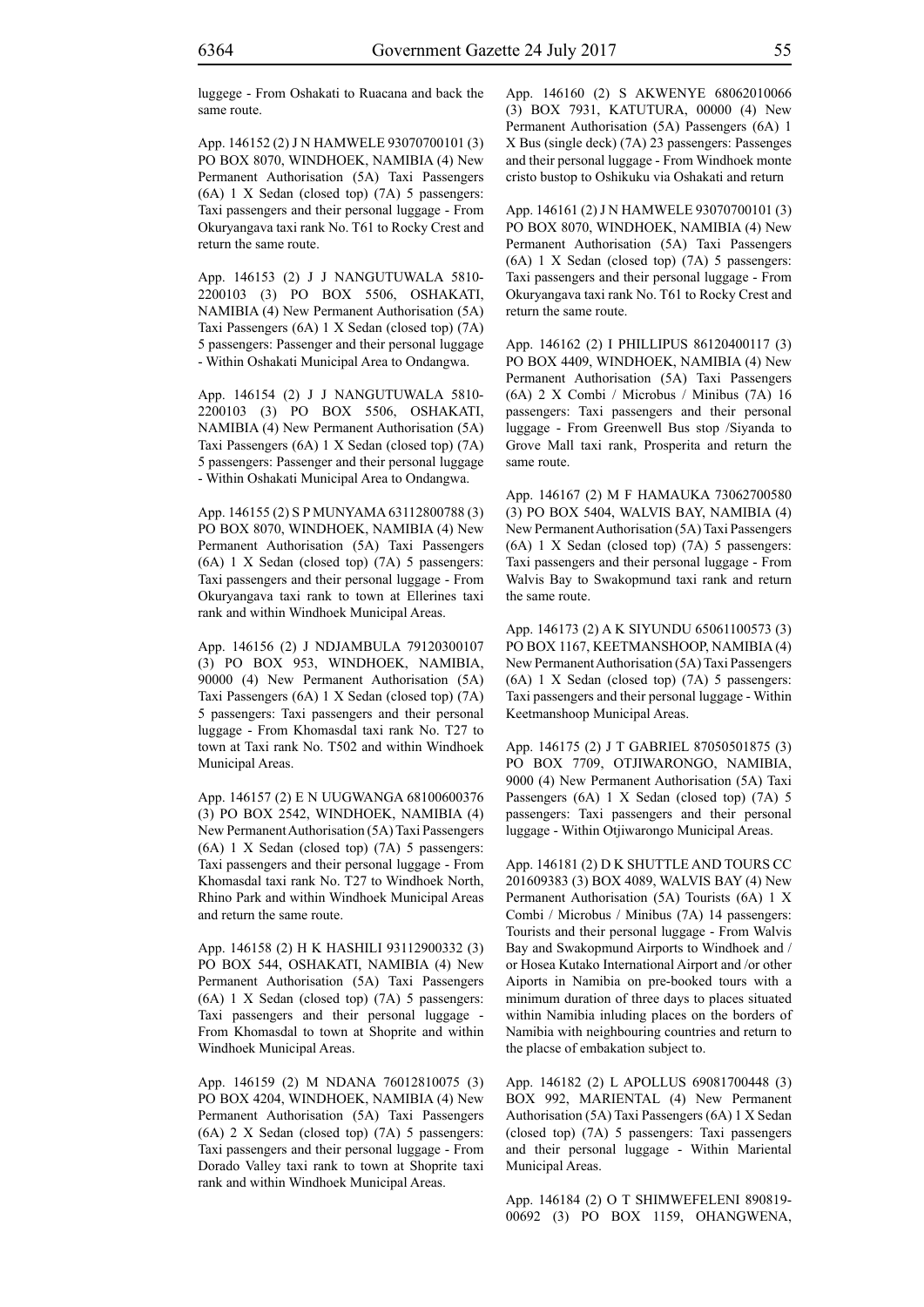NAMIBIA (4) New Permanent Authorisation (5A) Taxi Passengers (6A) 1 X Sedan (closed top) (7A) 5 passengers: Taxi passengers and their personal luggage - From Eenhana to Oshikango, Ondangwa and Oshakati and return the same route.

App. 146187 (2) C M KABOZU 70022300449 (3) PO BOX 2299, WALVIS BAY, NAMIBIA (4) New Permanent Authorisation (5A) Taxi Passengers (6A) 1 X Sedan (closed top) (7A) 5 passengers: Taxi passengers and their personal luggage - From Walvis Bay to Swakopmund taxi rank and return the same route.

App. 146189 Permit 21007/1 (2) J CLAASEN 51122600062 (3) BOX 23271, WINDHOEK (4) Change Route, Particulars etc. (5A) Passengers (6A) 1 X Combi / Microbus / Minibus (5B) Passengers (6B) 1 X Combi / Microbus / Minibus (7A) 16 passengers: Taxi passengers and their peronal luggage - From taxi rank 29 Khomasdal /Otjomuise road to town within Windhoek Municipal Area. (7B) 16 passengers: Passengers and their luggage - From Windhoek to Lüderitz, Oshakati, and back the same route.

App. 146191 (2) P KAPUTA 78030700458 (3) BOX 2265, EPAKO, 0000 (4) New Permanent Authorisation (5A) Taxi Passengers (6A) 1 X Sedan (closed top) (7A) 5 passengers: Taxi passengers and their personal luggage - Within Gobabis Municipal Area.

App. 146195 (2) A E S JESAYA 91020300116 (3) PO BOX 7504, KATUTURA, NAMIBIA (4) New Permanent Authorisation (5A) Taxi Passengers (6A) 1 X Sedan (closed top) (7A) 5 passengers: Taxi passengers and their personal luggage - From Khomasdal taxi rank No. T27 to town at taxi rank No. T703 and return the same route.

App. 146198 (2) I KAZAPUA 83062710438 (3) BOX 21801, WINDHOEK (4) New Permanent Authorisation (5A) Taxi Passengers (6A) 1 X Combi / Microbus / Minibus (7A) 16 passengers: Taxi passengers and their personal luggage - From taxi rank 21/35 Kleine Kuppe Prosperita UNAM to town within Windhoek Municipal Area.

App. 146199 (2) D Z M RUGHARD 93041700220 (3) PO BOX 3566, WINDHOEK, NAMIBIA (4) New Permanent Authorisation (5A) Taxi Passengers (6A) 1 X Sedan (closed top) (7A) 5 passengers: Taxi passengers and their personal luggage - From Khomasdal T28 to town at T701 taxi rank and return the same route.

App. 146200 (2) MUYENGA AIRPORT TRANS-PORT/SHUTTLE CC 201308286 (3) BOX 2720, WINDHOEK (4) New Permanent Authorisation (5A) Tourists (6A) 1 X Sedan (closed top) (7A) 5 passengers: Tourists and their personal luggage - From Windhoek and/or Hosea Kutako International Airport to hotels, lodges and /or boarding houses within Windhoek Municipal Area and magisterial district and to places situated within the Republic of Namibia and return.

App. 146204 (2) A NASHIDENGO 76090910236 (3) PO BOX 7409, KUISEBMUND, WALVIS BAY (4) New Permanent Authorisation (5A) Taxi Passengers (6A) 1 X Sedan (closed top) (7A) 5 passengers: Taxi passengers and their personal luggage - From Walvis Bay to Swakopmund taxi rank and return the same route.

App. 146206 (2) E GORASEB 56051200096 (3) PRIVATE BAG 2021, OMARURU, NAMIBIA (4) New Permanent Authorisation (5A) Taxi Passengers (6A) 1 X Sedan (closed top) (7A) 5 passengers: Taxi passengers and their personal luggage - Within Omaruru Municipal Areas.

App. 146209 (2) K K KALUMELUME 7301- 2400427 (3) PO BOX 13091, EENHANA, WIND-HOEK, 9000 (4) New Permanent Authorisation (5A) Taxi Passengers (6A) 1 X Sedan (closed top) (7A) 5 passengers: Taxi passengers and their personal luggage - From Eenhana to Ondangwa via Oshigambo and return the same route.

App. 146213 (2) R S J SOMSEB 86031600366 (3) PO BOX 28027, WINDHOEK, NAMIBIA (4) New Permanent Authorisation (5A) Taxi Passengers (6A) 1 X Sedan (closed top) (7A) 5 passengers: Taxi passengers and their personal luggage - From Rocky Crest to town and return the same route.

App. 146214 (2) O S NDJIMBA 89060900103 (3) BOX 16148, ONESI (4) New Permanent Authorisation (5A) Taxi Passengers (6A) 2 X Sedan (closed top) (7A) 5 passengers: Taxi passengers and their personal luggage - From taxi rank 6 KM Katutura Shoprite to town within Windhoek Municipal Area.

App. 146217 (2) R S J SOMSEB 86031600366 (3) PO BOX 28027, WINDHOEK, NAMIBIA (4) New Permanent Authorisation (5A) Taxi Passengers (6A) 1 X Sedan (closed top) (7A) 5 passengers: Taxi passengers and their personal luggage - From Rocky Crest to town and return the same route.

App. 146219 (2) J N SHEEHAMA 79122910190 (3) PO BOX 209, OHANGWWENA, NAMIBIA (4) New Permanent Authorisation (5A) Taxi Passengers (6A) 1 X Bus (single deck) (7A) 24 passengers: Taxi passengers and their personal luggage - From Eenhana to Windhoek and return the same route.

App. 146221 (2) S K SHONGOLA 79082610396 (3) PO BOX 1215, GOBABIS, NAMIBIA (4) New Permanent Authorisation (5A) Taxi Passengers (6A) 1 X Sedan (closed top) (7A) 5 passengers: Taxi passengers and their personal luggage - Within Gobabis Municipal Areas.

App. 146222 (2) O S NDJIMBA 89060900103 (3) BOX 5336, AUSSPANNPLATZ, 0000 (4) New Permanent Authorisation (5A) Taxi Passengers (6A) 1 X Sedan (closed top) (7A) 5 passengers: Taxi passengers and their personal luggage - From Katutura Shoprite to town within Windhoek Municipal Area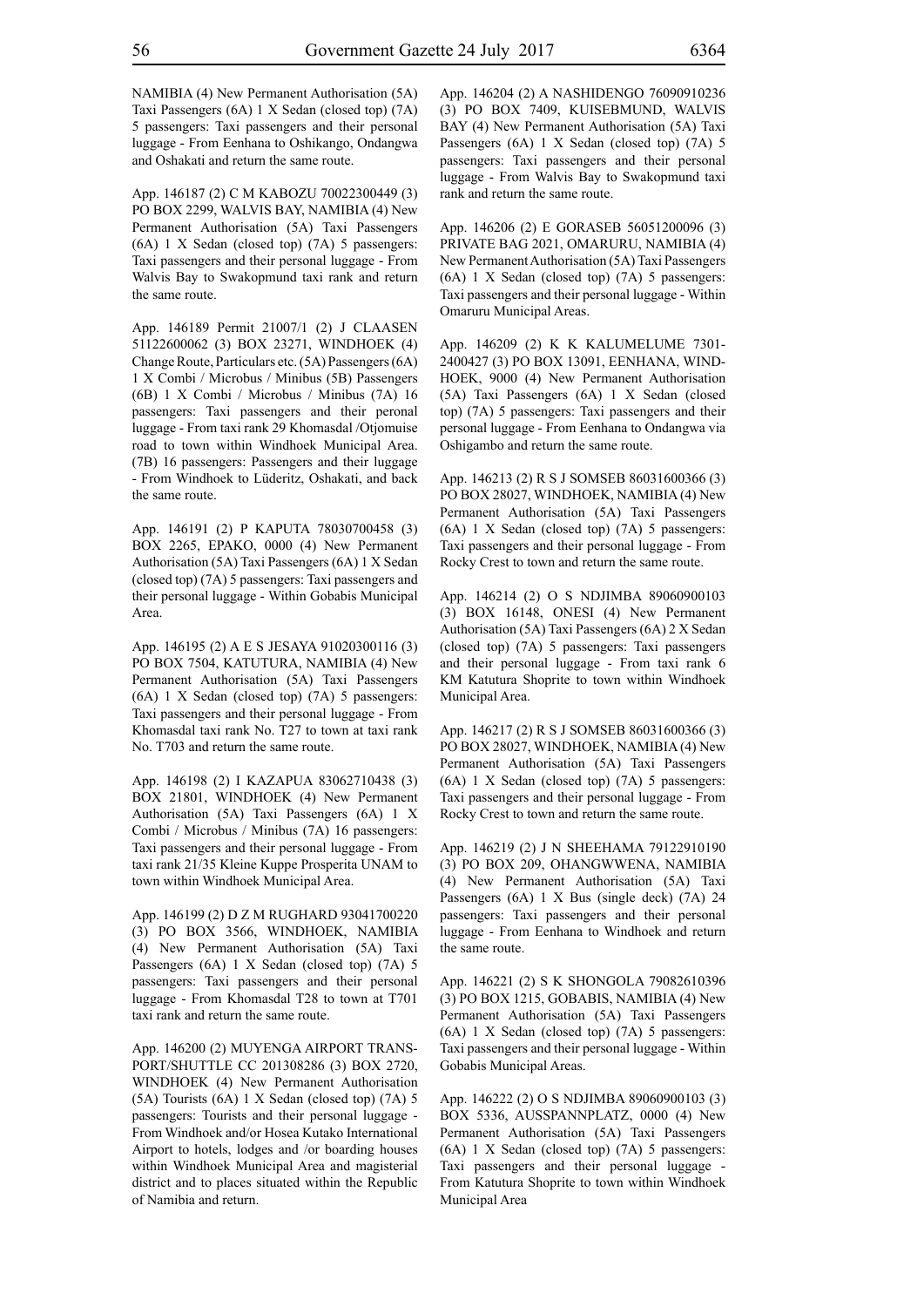App. 146224 (2) TULAING EXPRESS (PTY) LTD. 2060112 (3) BOX 91415, KLEIN WINDHOEK (4) New Permanent Authorisation (5A) Taxi Passengers (6A) 3 X Sedan (closed top) (7A) 5 passengers: Taxi passengers and their personal luggage - From Ondangwa to Oshakati via Ongwediva and back the same route.

App. 146225 (2) S AMOOLONGO 86031900327 (3) PO BOX 3087, VINETA, SWAKOPMUND (4) New Permanent Authorisation (5A) Taxi Passengers (6A) 1 X Sedan (closed top) (7A) 5 passengers: Taxi passengers and their personal luggage - From Swakopmund to Arandis and return the same route.

App. 146227 (2) N NICOLAUS 82012510493 (3) PO BOX 202, KATUTURA, WINDHOEK (4) New Permanent Authorisation (5A) Taxi Passengers (6A) 1 X Sedan (closed top) (7A) 5 passengers: Taxi passengers and their personal luggage: From Wanaheda taxi rank T288 to town at Wernhil taxi rank T710 within Windhoek Municipal Area.

App. 146229 (2) P SHIVUTE 44042500269 (3) PO BOX 1942, ONDANGWA, NAMIBIA (4) New Permanent Authorisation (5A) Taxi Passengers (6A) 1 X Station wagon (7A) 7 passengers: Taxi passengers and their personal luggage - From Ondangwa to Tsumeb and return the same route.

App. 146233 (2) S C CIBUNGO 87072100873 (3) BOX 4381, WINDHOEK (4) New Permanent Authorisation (5A) Taxi Passengers (6A) 1 X Station wagon (7A) 7 passengers: Taxi passengers and their personal luggage - From taxi rank 80 Okuryangava in Katutura to town within Windhoek Municipal Area.

App. 146234 (2) L L SHAPENGA 92021200736 (3) PO BOX 27630, WINDHOEK (4) New Permanent Authorisation (5A) Taxi Passengers (6A) 1 X Sedan (closed top) (7A) 5 passengers: Taxi passengers and their personal luggage: From Havana 4way to town within Windhoek Municipal Area.

App. 146236 (2) S KALIMBO 77062310085 (3) PO BOX 1310, GROOTFONFEIN, NAMIBIA, 0000 (4) New Permanent Authorisation (5A) Taxi Passengers (6A) 1 X Station wagon (7A) 7 passengers: Taxi passengers and their personal luggage - From Damara location to town and within Grootfontein Municipal Areas.

App. 146237 (2) A IMALWA 80090910516 (3) BOX 50081, BACHBRECHT, 00000 (4) New Permanent Authorisation (5A) Taxi Passengers (6A) 1 X Sedan (closed top) (7A) 5 passengers: Taxi passengers and their personal luggage - From rank 479 Pioneerspark to Lady Pohamba within Windhoek Municipal Area

App. 146238 (2) F ERASTUS 70071900411 (3) PO BOX 17112, ONDOMBE, EENHANA (4) New Permanent Authorisation (5A) Taxi Passengers (6A) 1 X Sedan (closed top) (7A) 5 passengers: Taxi passengers and their personal luggage - From Eenhana to Engela hospital and return the same route.

App. 146259 (2) T MAYIRA 83082510876 (3) PO BOX 459, RUNDU, NAMIBIA (4) New Permanent Authorisation (5A) Taxi Passengers (6A) 2 X Sedan (closed top) (7A) 5 passengers: Taxi passengers and their personal luggage - From Ndama location to town and return the same route.

App. 146261 (2) ORLANDO TOURS NAMIBIA CC. 201606620 (3) BOX 24305, WINDHOEK (4) New Permanent Authorisation (5A) Tourists (6A) 1 X Pick-up (7A) 5 passengers: Tourists as well as their personal luggage - From Windhoek to Sossus Dune lodge via (26 to Streehogte pass and solitare. (2).and From Sossus Dune lodge to Windhoek via D826 and C19 and D854 and D1206 and M47 to Klein Aub and via M47 and C24 to Rehobothe via B1 to Windhoek.

App. 146262 (2) P M KATHUMBI 74030500633 (3) PO BOX 1159, RUNDU, NAMIBIA (4) New Permanent Authorisation (5A) Taxi Passengers (6A) 2 X Sedan (closed top) (7A) 5 passengers: Taxi passengers and their personal luggage - From Rundu Mall terminal to Sauyemwa taxi rank near open market.

App. 146265 (2) T T WALONDELE 90091100534 (3) PO BOX 7112, KATUTURA, WINDHOEK (4) New Permanent Authorisation (5A) Taxi Passengers (6A) 1 X Sedan (closed top) (7A) 5 passengers: Taxi passengers and their personal luggage - From Havana to Kleine Kuppe taxi rank and within Windhoek Municipal Areas.

App. 146266 (2) L K N MBUNDU 77022200521 (3) PO BOX 655, RUNDU, NAMIBIA (4) New Permanent Authorisation (5A) Taxi Passengers (6A) 2 X Sedan (closed top) (7A) 5 passengers: Taxi passengers and their personal luggage - From Kasote taxi rank to Rundu and within Rundu Municipal Areas.

App. 146267 (2) P M HAUSIKU 94050800365 (3) PO BOX 3220, RUNDU, NAMIBIA (4) New Permanent Authorisation (5A) Taxi Passengers (6A) 1 X Sedan (closed top) (7A) 5 passengers: Taxi passengers and their personal luggage - Within Rundu Municipal Areas and most from Kaisosi to Shoprite Mall.

App. 146269 (2) R T CHIHINGA 86060400272 (3) PO BOX 86, RUNDU, NAMIBIA (4) New Permanent Authorisation (5A) Taxi Passengers (6A) 3 X Sedan (closed top) (7A) 5 passengers: Taxi passengers and their personal luggage - Within Rundu Municipal Areas.

App. 146271 (2) R T CHIHINGA 86060400272 (3) PO BOX 86, RUNDU, NAMIBIA (4) New Permanent Authorisation (5A) Taxi Passengers (6A) 3 X Combi / Microbus / Minibus (7A) 16 passengers: Taxi passengers and their personal luggage - From Rundu taxi rank to Walvis Bay taxi rank.

App. 146273 (2) S B SANTOS 93110900459 (3) PO BOX 3220, RUNDU, NAMIBIA (4) New Permanent Authorisation (5A) Taxi Passengers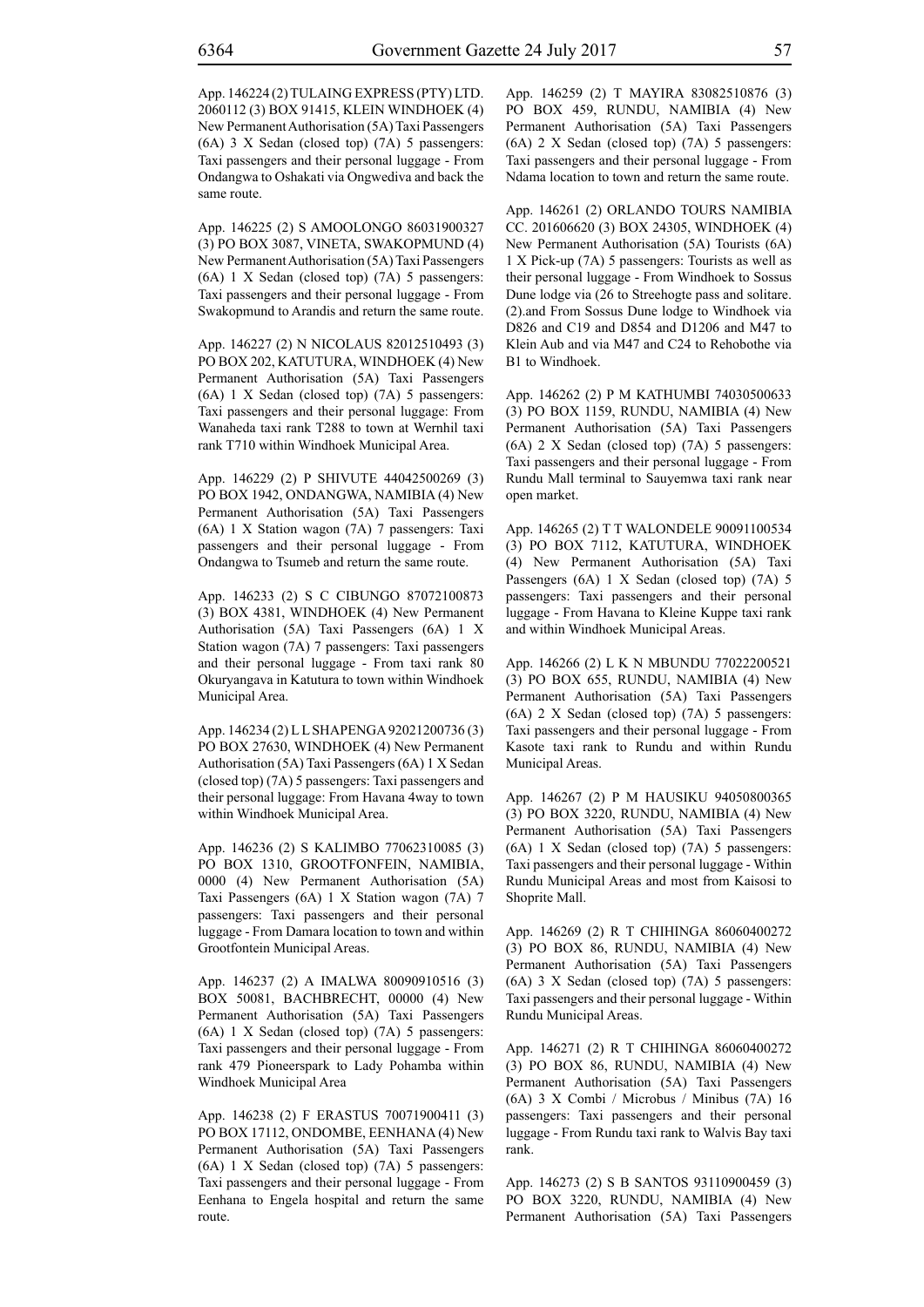(6A) 3 X Bus (single deck) (7A) 22 passengers: Taxi passengers and their personal luggage - From Rundu to Walvis Bay and return the same route.

App. 146275 (2) H G SINDIMBA 77112210275 (3) PO BOX 3120, RUNDU, NAMIBIA (4) New Permanent Authorisation (5A) Taxi Passengers (6A) 3 X Sedan (closed top) (7A) 5 passengers: Taxi passengers and their personal luggage - Within Rundu Municipal Areas.

App. 146279 (2) R N SHIKONGO 80021910227 (3) PO BOX 284, ONDANGWA, NAMIBIA (4) New Permanent Authorisation (5A) Taxi Passengers (6A) 1 X Sedan (closed top) (7A) 5 passengers: Taxi passengers and their personal luggage - Within Onethindi to Onandjokwe and return the same route.

App. 146280 (2) GA PIENAAR T/A ELDORADO GUEST HOUSE. 20161238 (3) BOX 156, OUTJO (4) New Permanent Authorisation (5A) Tourists (6A) 4 X Pick-up (7A) 11 passengers: Tourists as well as their personal effest - From Windhoek and/ or Hosea Kutako International Airports in Namibia on pre- booked tours with a minimum duration of three days to places situated within Namibia including places on the borders of Namibia with neighbouring countries and return to the places of embakation subjec to;

App. 146281 (2) R N SHIKONGO 80021910227 (3) PO BOX 284, ONDANGWA, NAMIBIA (4) New Permanent Authorisation (5A) Taxi Passengers (6A) 1 X Combi / Microbus / Minibus (7A) 9 passengers: Taxi passengers and their personal luggage - From Onyaanya to Ondangwa, Omunthiya and return the same route.

App. 146283 (2) R N SHIKONGO 80021910227 (3) PO BOX 284, ONDANGWA, NAMIBIA (4) New Permanent Authorisation (5A) Taxi Passengers (6A) 1 X Combi / Microbus / Minibus (7A) 9 passengers: Taxi passengers and their personal luggage - Within Ondangwa areas (between Onethindi and Onandjokwe).

App. 146286 (2) P K ANTHON 68052500611 (3) PO BOX 2804, RUNDU, NAMIBIA (4) New Permanent Authorisation (5A) Taxi Passengers (6A) 4 X Sedan (closed top) (7A) 5 passengers: Taxi passengers and their personal luggage - From Kaisosi and Ok Food taxi rank and within Rundu Municipal Areas.

App. 146290 (2) S S N SHIMWANDI 90091700302 (3) BOX 41653, AUSSPANNPLATZ, WIND-HOEK, 0000 (4) New Permanent Authorisation (5A) Taxi Passengers (6A) 1 X Sedan (closed top) (7A) 5 passengers: Taxi passengers and their personal luggage - From Greenwell taxi rank to town at Shoprite taxi rank and within Windhoek Municipal Areas.

App. 146293 (2) J I LISWANISO 87072401024 (3) BOX 3287, WINDHOEK, 0000 (4) New Permanent Authorisation (5A) Taxi Passengers (6A) 2 X Sedan (closed top) (7A) 5 passengers: Taxi passengers and their personal luggage - From rank 27- T301 UNAM to town within Windhoek Municipal Area

App. 146294 (2) J F L GAHUTU 64120310051 (3) PO BOX 4456, WINDHOEK, NAMIBIA (4) New Permanent Authorisation (5A) Taxi Passengers (6A) 1 X Combi / Microbus / Minibus (7A) 16 passengers: Taxi passengers and their personal luggage: From Windhoek to Oshakati via Ondangwa and return the same route.

App. 146298 (2) S D KAWANA 89071800385 (3) PO BOX 1617, NGWEZE, KATIMA MULILO (4) New Permanent Authorisation (5A) Taxi Passengers (6A) 4 X Sedan (closed top) (7A) 5 passengers: Taxi passengers and their personal luggage: From Satotwa taxi rank to town within Windhoek Municipal Area.

App. 146299 (2) F SAKARIA 77041500136 (3) BOX 7208, SWAKOPMUND, 9000 (4) New Permanent Authorisation (5A) Taxi Passengers (6A) 2 X Station wagon (7A) 7 passengers: Taxi passengers and their personal luggage: From Swakopmund to Henties Bay and return the same route.

App. 146300 (2) C S SWARTBOOI 83112310152 (3) PO BOX 1987, KEETMANSHOOP (4) New Permanent Authorisation (5A) Taxi Passengers (6A) 1 X Sedan (closed top) (7A) 5 passengers: Taxi passengers and their personal luggage: From Iieni Settelment to various places such as Krontein, Tseiblaagste, Noordhoek and Westdene via town within Keetmanshoop Municipal Area.

App. 146303 (2) R H MOUTON 70050800213 (3) PO BOX 1987, KEETMANSHOOP, NAMIBIA (4) New Permanent Authorisation (5A) Taxi Passengers (6A) 1 X Sedan (closed top) (7A) 5 passengers: Taxi passengers and their personal luggage: From Westdene, Tseiblaagste, Noordhoek, Tseiblaagste via town within Keetmanshoop Municipal Area.

App. 146308 (2) S VENASIU 91060300850 (3) BOX 62533, KATUTURA, WINDHOEK (4) New Permanent Authorisation (5A) Taxi Passengers (6A) 1 X Sedan (closed top) (7A) 5 passengers: Taxi passengers and their personal luggage - From taxi rank 210 Goreangab in Katutura town within Windhoek Municipal Area.

App. 146309 (2) V K RUBEN 80080400124 (3) PO BOX 29184, MAIL CENTER, SOUTHERN INDUSTRY, WINDHOEK, 9000 (4) New Permanent Authorisation (5A) Taxi Passengers (6A) 1 X Sedan (closed top) (7A) 5 passengers: Taxi passengers and their personal luggage - From Katutura at Goreangab location taxi rank to town at taxi rank No. T709.

App. 146312 (2) K I KIIYALA 74080400543 (3) PO BOX 2793, WINDHOEK, NAMIBIA (4) New Permanent Authorisation (5A) Taxi Passengers (6A) 1 X Sedan (closed top) (7A) 5 passengers: Taxi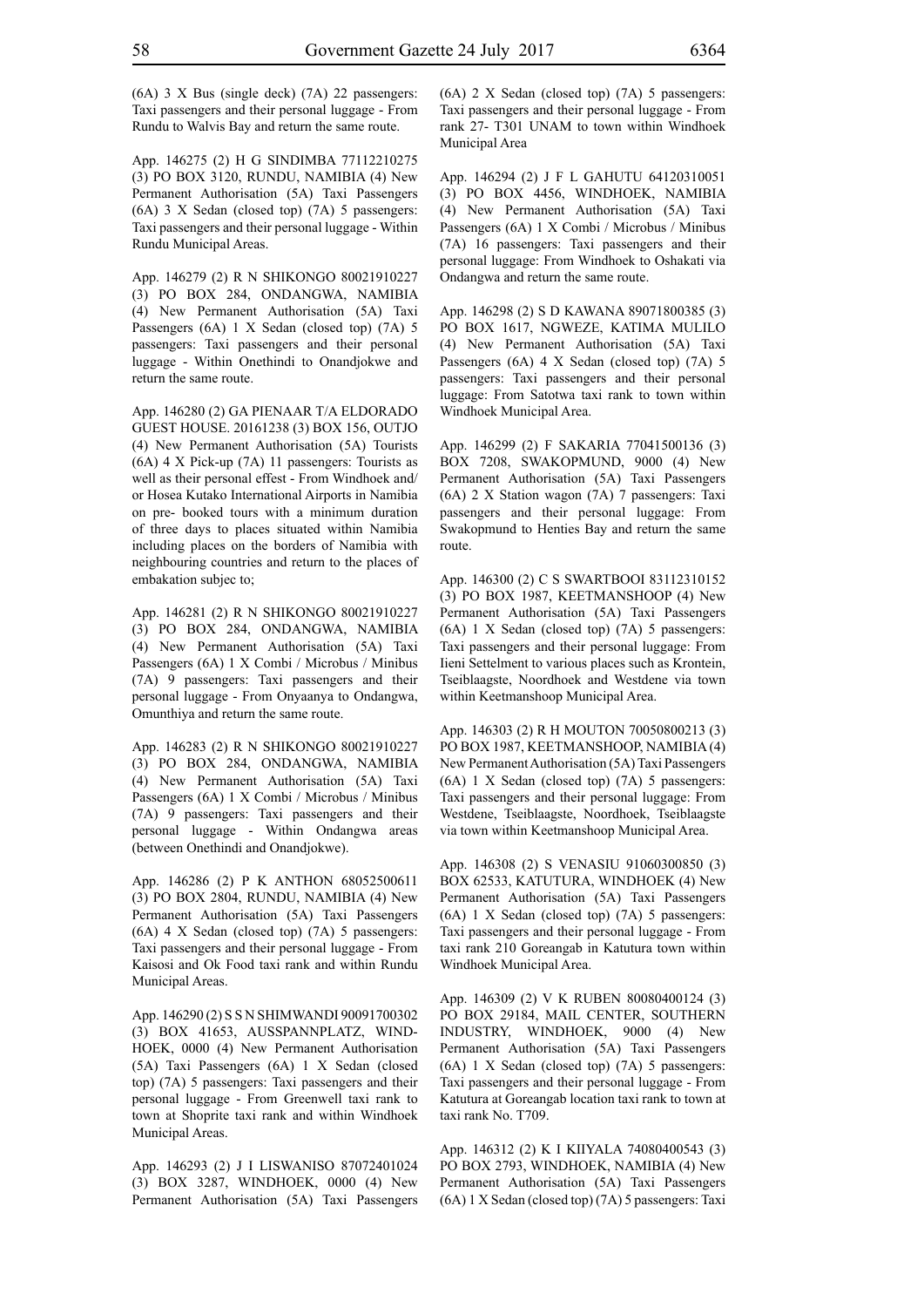passengers and their personal luggage - Between taxi rank T60 to taxi rank T67 Freedomland and Okahandja Park Katutura.

App. 146314 (2) A BENDT 76021210409 (3) PO BOX 1844, WINDHOEK, NAMIBIA (4) New Permanent Authorisation (5A) Taxi Passengers (6A) 2 X Station wagon (7A) 7 passengers: Taxi passengers and their personal luggage - From Okahandja Park taxi no T60 to Grone Mall at Kleine Kuppe and return the same route.

App. 146317 (2) F NEKAYI 94101400695 (3) PO BOX 4381, WINDHOEK, NAMIBIA (4) New Permanent Authorisation (5A) Taxi Passengers (6A) 1 X Sedan (closed top) (7A) 5 passengers: Taxi passengers and their personal luggage - From Wanaheda to Suiderhof Millitaryn Base.

App. 146319 (2) S KATAMELO 84030710174 (3) PO BOX 5809, AUSSPANNPLATZ, WINDHOEK, NAMIBIA (4) New Permanent Authorisation (5A) Taxi Passengers (6A) 1 X Sedan (closed top) (7A) 5 passengers: Taxi passengers and their personal luggage - From Goreangab Dam taxi rank no T208 to Prosperita taxi rank No. T517 and return the same route.

App. 146326 (2) J N VAN ROOYEN 90072800437 (3) PO BOX 347, LÜDERITZ, NAMIBIA (4) New Permanent Authorisation (5A) Taxi Passengers (6A) 1 X Sedan (closed top) (7A) 5 passengers: Taxi passengers and their personal luggage - Within Lüderitz Municipal Areas.

App. 146329 (2) MUT SHUTTLE AND TOURS CC. 201400978 (3) BOX 95497, SOWETO, WINDHOEK, 00000 (4) New Permanent Authorisation (5A) Tourists (6A) 2 X Sedan (closed top) (7A) 5 passengers: Tourists as well as their personal luggage - From Windhoek and/or the Hosea Kutako International Airport to hotels, lodges, Restaurant and/or boarding houses situated within Windhoek Municipal Area and magisterial district to places situated within the Republic of Namibia and return via the same route.

App. 146333 (2) WT SHILUWA 78032010408 (3) PO BOX 61395, KATUTURA, WINDHOEK, 9000 (4) New Permanent Authorisation (5A) Taxi Passengers (6A) 1 X Combi / Microbus / Minibus (7A) 24 passengers: Taxi passengers and their personal luggage: From Windhoek to Ruacana and return the same route.

App. 146334 (2) T I IILEKA 75091710035 (3) BOX 61884, WINDHOEK (4) New Permanent Authorisation (5A) Taxi Passengers (6A) 1 X Sedan (closed top) (7A) 5 passengers: Taxi passenger and their personal luggage - From taxi rank 54 Havana in Katutura to town within Windoek Municipal Area.

App. 146336 (2) L S MATHIAS 861108 0035 7 (3) PO BOX 24315, WINDHOEK, NAMIBIA (4) New Permanent Authorisation (5A) Taxi Passengers (6A) 1 X Sedan (closed top) (7A) 5 passengers: Taxi passengers and their personal luggage: From Okuryangava to town within Windhoek Municipal Area.

App. 146337 (2) N P HAMUKONDA 910107- 00235 (3) PO BOX 2480, OSHAKATI, NAMIBIA (4) New Permanent Authorisation (5A) Taxi Passengers (6A) 1 X Sedan (closed top) (7A) 5 passengers: Taxi passengers and their personal luggage: From Wanaheda taxi rank to Grove Mall within Windhoek Municipal Area.

App. 146339 (2) U Z KAROKOHE 74080500599 (3) BOX 4105, AUSSPANNPLATZ, WINDHOEK (4) New Permanent Authorisation (5A) Taxi Passengers (6A) 1 X Sedan (closed top) (7A) 5 passengers: taxi passengers and their perspnal luggage: From Rocky Crest to town within Windhoek Municipal Area.

App. 146343 (2) J N VOITTO 82061611637 (3) PO BOX 2646, RUNDU, NAMIBIA (4) New Permanent Authorisation (5A) Taxi Passengers (6A) 4 X Sedan (closed top) (7A) 5 passengers: Taxi passengers and their personal luggage - Within Rundu Municipal Areas.

App. 146350 (2) J GABRIEL 88080500077 (3) PO BOX 1503, WINDHOEK, NAMIBIA, 90000 (4) New Permanent Authorisation (5A) Taxi Passengers (6A) 1 X Sedan (closed top) (7A) 5 passengers: Taxi passengers and their personal luggage: From Havana taxi rank T153 to Wernhil town within Windhoek Municipal Area.

App. 146351 (2) J H MBUNDU 75062700086 (3) PO BOX 655, RUNDU, NAMIBIA (4) New Permanent Authorisation (5A) Taxi Passengers (6A) 4 X Combi / Microbus / Minibus (7A) 16 passengers: Taxi passengers and their personal luggage - From Ncamagoro taxi rank to Rundu.

App. 146352 (2) J GABRIEL 88080500077 (3) PO BOX 1503, WINDHOEK, NAMIBIA, 90000 (4) New Permanent Authorisation (5A) Taxi Passengers (6A) 1 X Sedan (closed top) (7A) 5 passengers: Taxi passengers and their personal luggage: From Okuryangava taxi rank T78 in Katutura to town within Windhoek Municipal Area.

App. 146353 (2) S I ALBERTO 86092800160 (3) PO BOX 61935, KATUTURA, WINDHOEK, 9000 (4) New Permanent Authorisation (5A) Taxi Passengers (6A) 1 X Sedan (closed top) (7A) 5 passengers: Taxi passengers and their personal luggage: From Wanaheda taxi rank T256 to Omeya location via town within Windhoek Municipal Area.

App. 146354 (2) S N H IIPINGE 90040100170 (3) BOX 2405, RUNDU, 0000 (4) New Permanent Authorisation (5A) Taxi Passengers (6A) 1 X Sedan (closed top) (7A) 5 passengers: Taxi passengers and their luggage - Within Rundu Municipal Area.

App. 146355 (2) G MUNUNGA 76042610317 (3) PO BOX 3651, WALVIS BAY, NAMIBIA (4) New Permanent Authorisation (5A) Taxi Passengers (6A) 1 X Combi / Microbus / Minibus (7A) 16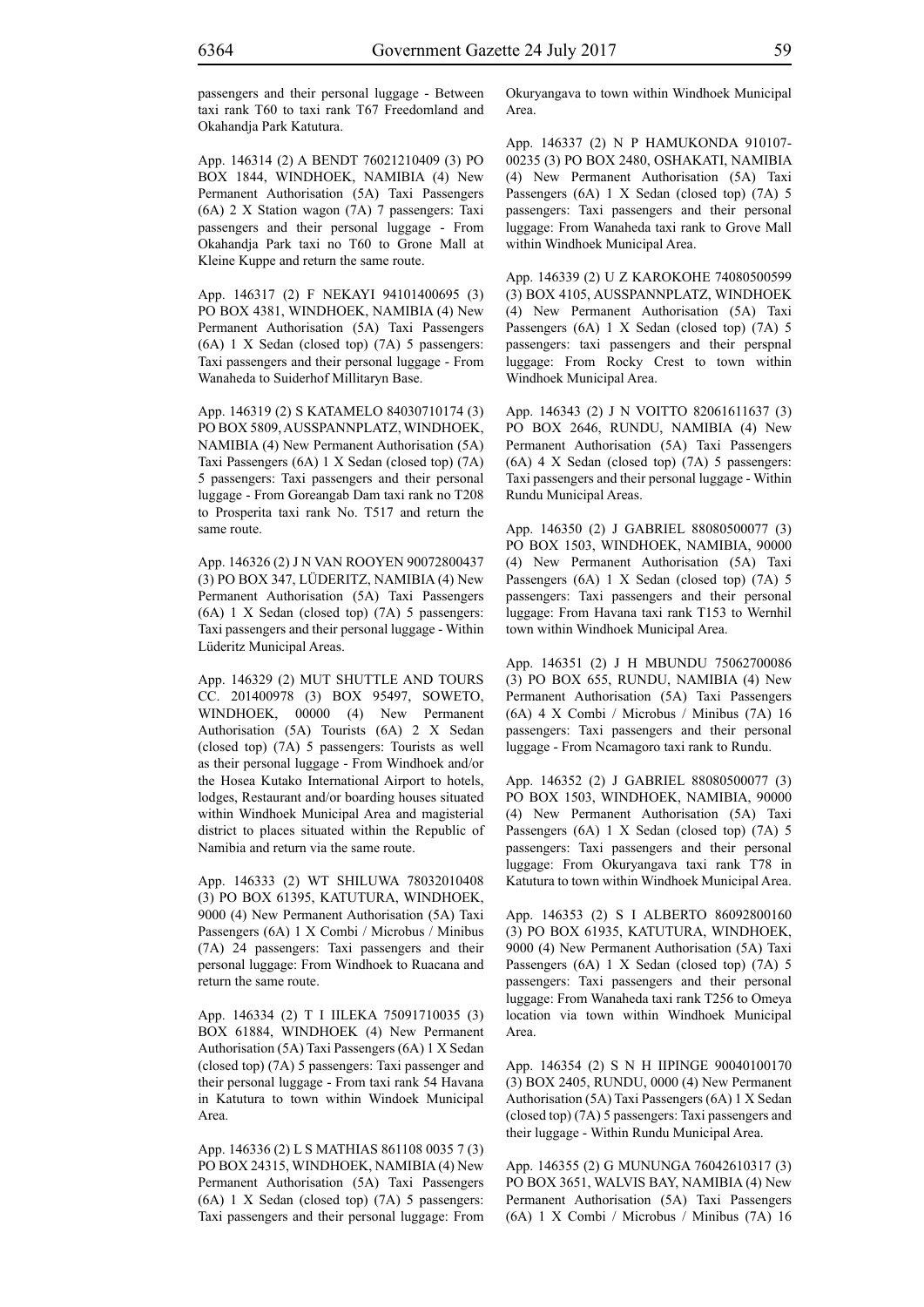passengers: Taxi passengers and their personal luggage - From Walvis Bay to Rundu and return the same route.

App. 146356 (2) L N PAULUS 85090410879 (3) PO BOX 25546, WINDHOEK (4) New Permanent Authorisation (5A) Taxi Passengers (6A) 1 X Sedan (closed top) (7A) 5 passengers: Taxi passengers and their personal luggage: From Havana taxi rank T153 to Rhino Park and Windhoek Central Hospital via town within Windhoek Municipal Area.

App. 146358 (2) G MUNUNGA 76042610317 (3) PO BOX 3651, WALVIS BAY, NAMIBIA (4) New Permanent Authorisation (5A) Taxi Passengers (6A) 1 X Sedan (closed top) (7A) 5 passengers: Taxi passengers and their personal luggage - From Kehemu location to Rundu Municipal Areas.

App. 146360 (2) E PAULUS 59072900537 (3) BOX 331, OSHAKATI, NAMIBIA, 00000 (4) New Permanent Authorisation (5A) Taxi Passengers (6A) 1 X Bus (single deck) (7A) 28 passengers: Taxi passengers and their personal luggage - From Oshakati to Windhoek and return the same route.

App. 146362 (2) F NGONGA 79031000264 (3) PRIVATE BAG 2011, GROOTFONTEIN, NAMIBIA, 0000 (4) New Permanent Authorisation (5A) Taxi Passengers (6A) 1 X Station wagon (7A) 7 passengers: Taxi passengers and their personal luggage - From Grootfontein to Oshikango and return the same route.

App. 146365 (2) P N MHANI 84103010355 (3) PO BOX 5499, WALVIS BAY, NAMIBIA (4) New Permanent Authorisation (5A) Taxi Passengers (6A) 1 X Sedan (closed top) (7A) 5 passengers: Taxi passengers and their personal luggage - Within Walvis Bay Municipal Areas.

App. 146367 (2) J N VOITTO 82061611637 (3) PO BOX 2646, RUNDU, NAMIBIA (4) New Permanent Authorisation (5A) Taxi Passengers (6A) 4 X Sedan (closed top) (7A) 5 passengers: Taxi passengers and their personal luggage: Within Rundu Municipal Area.

App. 146369 (2) S GANUSES 84100110049 (3) PO BOX 4346, SWAKOPMUND, NAMIBIA (4) New Permanent Authorisation (5A) Taxi Passengers (6A) 1 X Sedan (closed top) (7A) 5 passengers: Taxi passengers and their personal luggage - From Swakopmund to Henties Bay.

App. 146370 (2) F W SACHSE 59080400092 (3) BOX 1737, TSUMEB, Namibia (4) New Permanent Authorisation (5A) Taxi Passengers (6A) 1 X Sedan (closed top) (7A) 5 passengers: Taxi passengers and their personal luggage - Within Tsumeb Municipal Areas.

App. 146371 (2) B T SHADJANALE 83120510227 (3) PO BOX 5158, SWAKOPMUND, NAMIBIA (4) New Permanent Authorisation (5A) Taxi Passengers (6A) 1 X Sedan (closed top) (7A) 5 passengers: Taxi passengers and their personal luggage - From Swakopmund to Walvis Bay and return the same route.

App. 146374 (2) L AMUTENYA 73050600411 (3) PO BOX 4866, WALVIS BAY, NAMIBIA (4) New Permanent Authorisation (5A) Taxi Passengers (6A) 1 X Sedan (closed top) (7A) 5 passengers: Taxi passengers and their personal luggage - Between Walvis Bay to Swakopmund.

App. 146375 (2) J O KALUVI 91040601170 (3) PO BOX 3, KARIBIB, NAMIBIA (4) New Permanent Authorisation (5A) Taxi Passengers (6A) 1 X Sedan (closed top) (7A) 5 passengers: Taxi passengers and their personal luggage - From Karibib to Usakos and return the same route.

App. 146376 (2) J N SHATIPAMBA 79061410304 (3) PO BOX 62013, KATUTURA, WINDHOEK, 9000 (4) New Permanent Authorisation (5A) Taxi Passengers (6A) 1 X Sedan (closed top) (7A) 5 passengers: Taxi passengers and their personal luggage - From Katutura to Kleine Kuppe and Cimbebasia.

App. 146378 (2) C MANDJORO 70111101417 (3) PO BOX 4075, WINDHOEK, NAMIBIA (4) New Permanent Authorisation (5A) Taxi Passengers (6A) 1 X Sedan (closed top) (7A) 5 passengers: Taxi passengers and their personal luggage: From Rundu Municipal Area to Rundu Shoprite via town within Rundu Municipal Area.

App. 146379 (2) T P MATIAS 62022400968 (3) PO BOX 6318, WALVIS BAY, NAMIBIA (4) New Permanent Authorisation (5A) Taxi Passengers (6A) 1 X Sedan (closed top) (7A) 5 passengers: Taxi passengers and their personal luggage - From Walvis Bay to Swakopmund and Arandis and return the same route.

App. 146380 (2) C TJUNDA 79051210531 (3) PO BOX 4075, WINDHOEK, NAMIBIA (4) New Permanent Authorisation (5A) Taxi Passengers (6A) 1 X Sedan (closed top) (7A) 5 passengers: Taxi passengers and their personal luggage: From Okuryangava taxi rank T79 to Katutura taxi rank T29 via town within Windhoek Municipal Area.

App. 146382 Permit 34664/1 (2) D R DAVIDS to ENH CIVILS CC 20115689 (3) BOX 1694, TSUMEB, 0000 (4) Transfer of Authorisation (5A) Passengers (6A) 1 X Combi / Microbus / Minibus (7A) 14 passengers: Passenger and their personal luggage - From Tsumeb to Ruacana and From Tusmeb to Lüderitz via Windhoek and return via the same route.

App. 146383 (2) TOMMY'S TOURS AND SAFARIS. 20152983 (3) BOX 3599, SWAKOP-MUND (4) New Permanent Authorisation (5A) Tourists (6A) 1 X Station wagon (7A) 8 passengers: Tourists and their personal luggage - From Swakopmund and Walvis Bay and or other Aiports in Namibia on pre-booked tours with a minimum duration of three days to places situated within Namibia inluding places on the boreders of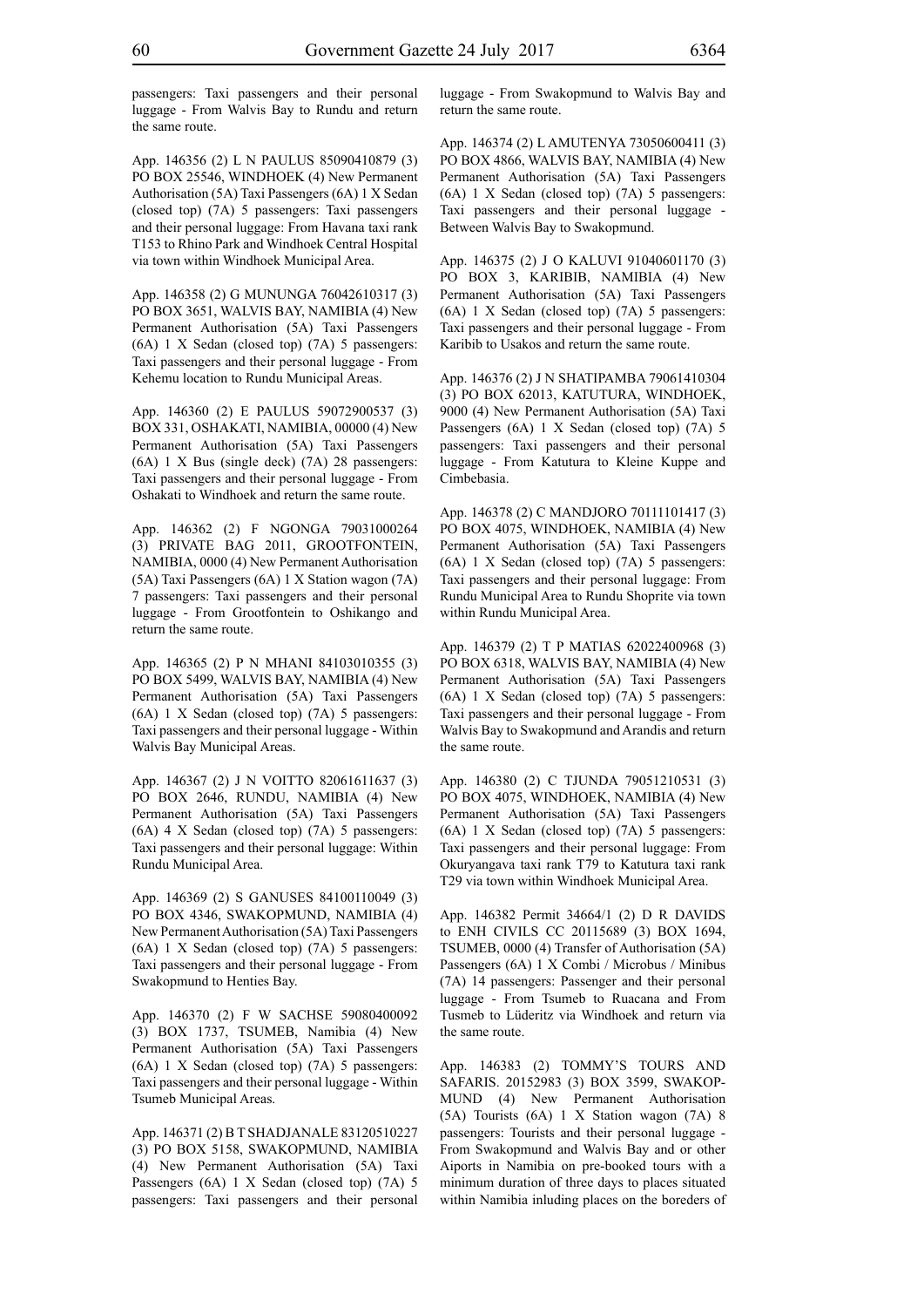Namibia with neighbouring countries and return to the plcaces of embakation subject to;

App. 146384 (2) L N MUKOYA 83032510716 (3) PO BOX 2703, RUNDU (4) New Permanent Authorisation (5A) Taxi Passengers (6A) 1 X Sedan (closed top) (7A) 5 passengers: Taxi passengers and their personal luggage: From Rundu Municipal Area to Rundu Pick and Pay via town within Rundu Municipal Area.

App. 146385 (2) L SHOUSIKU 86040600427 (3) PRIVATE BAG 5005WALVIS BAY, NAMIBIA (4) New Permanent Authorisation (5A) Taxi Passengers (6A) 1 X Sedan (closed top) (7A) 5 passengers: Taxi passengers and their personal luggage - From Ruacana to Outapi via Oshikuku.

App. 146386 (2) S F KAMBERUKA 82122210478 (3) PO BOX 2703, RUNDU, NAIMIBIA (4) New Permanent Authorisation (5A) Taxi Passengers (6A) 1 X Sedan (closed top) (7A) 5 passengers: Taxi passengers and their personal luggage: From Rundu Municipal Area to Shoprite via town within Rundu Municipal Area.

App. 146387 (2) L KAIYALA 85021510045 (3) BOX 7379, KUISEMUND, WALVIS BAY (4) New Permanent Authorisation (5A) Taxi Passengers (6A) 1 X Sedan (closed top) (7A) 5 passengers: Taxi passengers and their personal luggage - From Walvis Bay to Swakopmund and return the same route.

App. 146395 (2) C S SIKUTE 77090710033 (3) PO BOX 1246, NGWEZE, KATIMA MULILO (4) New Permanent Authorisation (5A) Taxi Passengers (6A) 1 X Sedan (closed top) (7A) 5 passengers: Taxi passengers and their personal luggage - From katima to Sangwali and return the same route.

App. 146398 (2) J T KAMBISHI 96103000041 (3) PO BOX 13095, EENHANA, NAMIBIA (4) New Permanent Authorisation (5A) Taxi Passengers (6A) 1 X Sedan (closed top) (7A) 5 passengers: Taxi passengers and their personal luggage: From UNAM main campus to Shoprite taxi rank via town within Windhoek Municipal Area.

App. 146399 (2) H UUKULE 79070410311 (3) PO BOX 1818, WALVIS BAY, NAMIBIA (4) New Permanent Authorisation (5A) Taxi Passengers (6A) 1 X Sedan (closed top) (7A) 5 passengers: Taxi passengers and their personal luggage - From Walvis Bay to Swakopmund and return the same route.

App. 146401 (2) L N TUHADELENI 74090600553 (3) PO BOX 1818, WALVIS BAY, NAMIBIA (4) New Permanent Authorisation (5A) Taxi Passengers (6A) 1 X Sedan (closed top) (7A) 5 passengers: Taxi passengers and their personal luggage - From Walvis Bay to Swakopmund and return the same route.

App. 146403 (2) K S KARUPU 88112900515 (3) PO BOX 7296, SWAKOPMUND, NAMIBIA (4) New Permanent Authorisation (5A) Taxi Passengers (6A) 1 X Sedan (closed top) (7A) 5 passengers: Taxi passengers and their personal luggage - From Swakopmund to Walvis Bay and Henties Bay and return the same orute.

App. 146413 (2) F N PETRUS 79101200208 (3) PO BOX 5119, WALVIS BAY, NAMIBIA (4) New Permanent Authorisation (5A) Taxi Passengers (6A) 2 X Sedan (closed top) (7A) 5 passengers: Taxi passengers and their personal luggage - From Walvis Bay to Swakopmund.

App. 146419 (2) N N SHEYAVALI 80080410588 (3) PO BOX 4866, WALVIS BAY, NAMIBIA (4) New Permanent Authorisation (5A) Taxi Passengers (6A) 1 X Sedan (closed top) (7A) 5 passengers: Taxi passengers and their personal luggage - From Walvis Bay to Swakopmund and return the same route.

App. 146421 (2) S GANUSES 8410010049 (3) PO BOX 4346, VINETA, SWAKOPMUND, NAMIBIA (4) New Permanent Authorisation (5A) Taxi Passengers (6A) 1 X Sedan (closed top) (7A) 5 passengers: Taxi passengers and their personal luggage - From Swakopmund to Walvis Bay Municipal Area.

App. 146428 (2) T K MUHA 89041600876 (3) PO BOX 6297, NKURENKURU, RUNDU (4) New Permanent Authorisation (5A) Taxi Passengers (6A) 1 X Station wagon (7A) 7 passengers: Taxi passengers and their personal luggage: From Rundu town to Nkurenkuru and return the same route within Rundu Municipal Area.

App. 146429 (2) G NAJAHERA 55071100436 (3) BOX 5809, AUSPANNPLATZ, WINDHOEK, 9000 (4) New Permanent Authorisation (5A) Taxi Passengers (6A) 1 X Sedan (closed top) (7A) 5 passengers: Taxi passengers and their personal luggage - Frrom Wanaheda taxi rank No. T300 to City Center taxi rank No. T723.

App. 146431 (2) W MUATELAI 64031600933 (3) PO BOX 15154, OSHAKTAI, NAMIBIA (4) New Permanent Authorisation (5A) Taxi Passengers (6A) 1 X Sedan (closed top) (7A) 5 passengers: Taxi passengers and their personal luggage - From Game shopping center taxi rank and within Oshakati Municipal Areas.

App. 146432 (2) L NAMUFOHAMBA 7603- 2900304 (3) PO BOX 15154, OSHAKATI, NAMIBIA (4) New Permanent Authorisation (5A) Taxi Passengers (6A) 1 X Sedan (closed top) (7A) 5 passengers: Taxi passengers and their personal luggage - From Omungwelume Board taxi rank to Oshakati township.

App. 146436 (2) W ITHETE 88121500532 (3) PO BOX 15154, OSHAKATI, NAMIBIA (4) New Permanent Authorisation (5A) Taxi Passengers (6A) 1 X Sedan (closed top) (7A) 5 passengers: Taxi passengers and their personal luggage - From Omungwelume taxi rank to Oshakati township.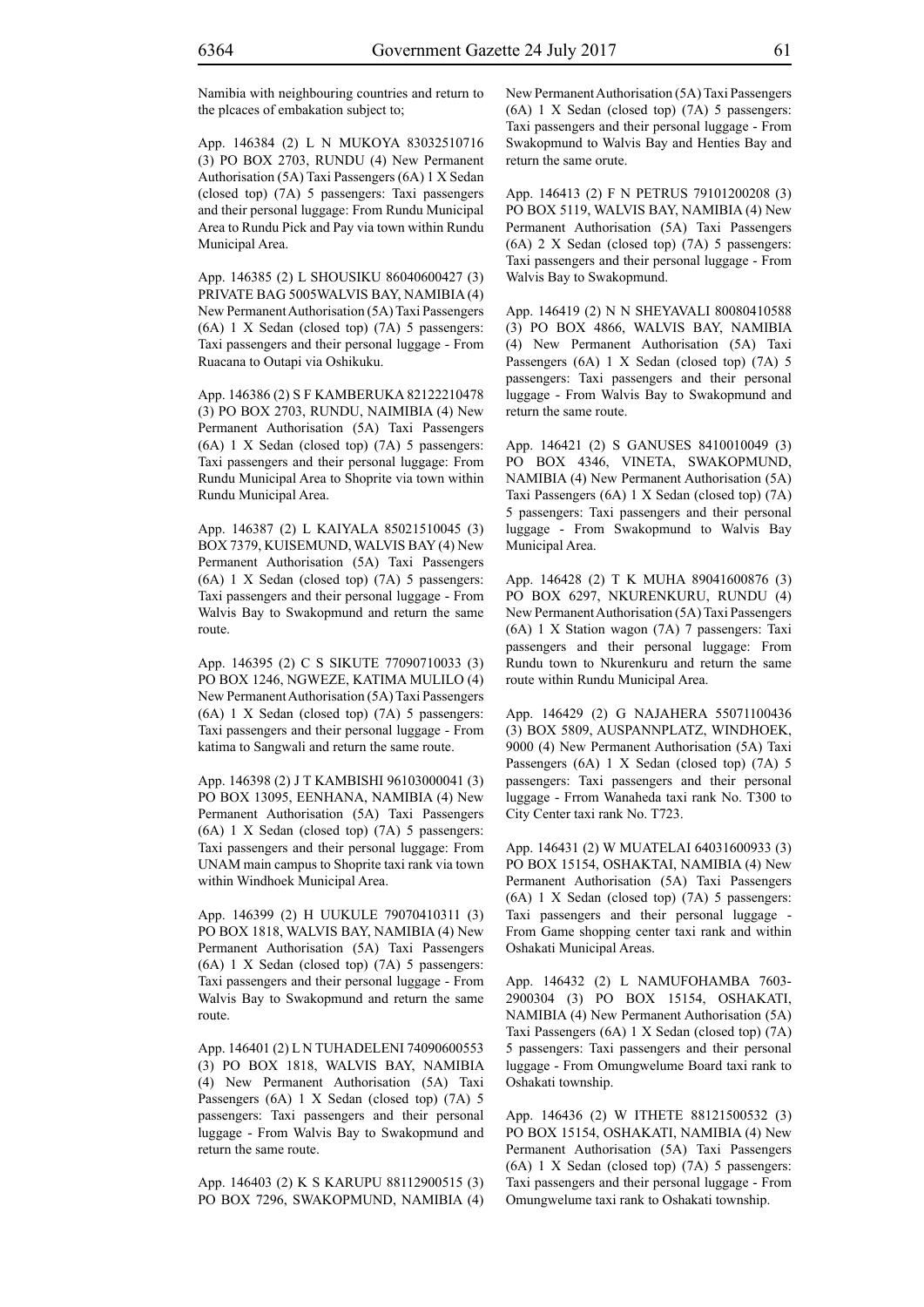App. 146438 (2) P N LUNGAMENI 90052700690 (3) PO BOX 15154, OSHAKATI, NAMIBIA (4) New Permanent Authorisation (5A) Taxi Passengers (6A) 1 X Sedan (closed top) (7A) 5 passengers: Taxi passengers and their personal luggage - From KFC taxi rank opposite Oshakati State Hospital.

App. 146440 (2) K AMAKALI 69031501298 (3) PO BOX 15154, OSHAKATI, NAMIBIA (4) New Permanent Authorisation (5A) Taxi Passengers (6A) 1 X Sedan (closed top) (7A) 5 passengers: Taxi passengers and their personal luggage - From Omungwelume Spar taxi rank to Oshakati township.

App. 146443 (2) J H HAUSIKU 83122610604 (3) PO BOX 64162, WINDHOEK, NAMIBIA, 00000 (4) New Permanent Authorisation (5A) Taxi Passengers (6A) 1 X Sedan (closed top) (7A) 5 passengers: Taxi passengers and their personal luggage - From Taxi rank T60 to town.

App. 146444 (2) O S BENGUELA 92050400055 (3) PO BOX 23345, WINDHOEK, NAMIBIA (4) New Permanent Authorisation (5A) Taxi Passengers (6A) 1 X Sedan (closed top) (7A) 5 passengers: Taxi passengers and their personal luggage - From T75 to town.

App. 146451 (2) D HAUFIKU 66043000172 (3) PO BOX 13082, EENHANA, NAMIBIA (4) New Permanent Authorisation (5A) Taxi Passengers (6A) 1 X Station wagon (7A) 7 passengers: Taxi passengers and their personal luggage - From Okongo to Ondangwa via Eenhana.

App. 146461 (2) L M NDEUNYEMA 76041200301 (3) BOX 26351, WINDHOEK, 0000 (4) New Permanent Authorisation (5A) Taxi Passengers (6A) 2 X Sedan (closed top) (7A) 5 passengers: Taxi tassengers and their personal luggage - From rank 74 Okuryangava to town within Windhoek Municipal Area

App. 146462 (2) UNITRANS RENTALS NAMIBIA (pty) LTD. 89476 (3) BOX 90135, KLEIN WINDHOEK, WINDHOEK (4) New Permanent Authorisation (5A) Tourists (6A) 3 X Station wagon (7A) 7 passengers: Tourists and their personal luggage - From Windhoek and/or the Hosea Kutako International Airport to places situated within the Republic of Namibia including places on the borders of Namibia and return.

App. 146466 (2) MM GAROEB 90070900108 (3) PO BOX 8957, BACHBRECHT, NAMIBIA, 9000 (4) New Permanent Authorisation (5A) Taxi Passengers (6A) 1 X Combi / Microbus / Minibus (7A) 16 passengers: Taxi passengers and their personal luggage - From Wanaheda taxi rank No. T264 to town at Wernhil Park taxi rank No. 710 and return the same route.

App. 146467 (2) H S HAUSIKU 61082100013 (3) PO BOX 858, RUNDU, NAMIBIA (4) New Permanent Authorisation (5A) Taxi Passengers (6A) 1 X Combi / Microbus / Minibus (7A) 16 passengers: Taxi passengers and their personal luggage - From Rundu to Windhoek and return the same route.

App. 146469 (2) G TJIWEZA 80101900023 (3) PO BOX 763, OKAHANDJA, NAMIBIA (4) New Permanent Authorisation (5A) Taxi Passengers (6A) 1 X Sedan (closed top) (7A) 5 passengers: Taxi passengers and their personal luggage - Within Okahandja Municipal Areas.

App. 146471 (2) M TJIUEZA 77052910284 (3) PO BOX 545, OKAHANDJA, NAMIBIA (4) New Permanent Authorisation (5A) Taxi Passengers (6A) 1 X Sedan (closed top) (7A) 5 passengers: Taxi passengers and their personal luggage - Within Okahandja Municipal Areas.

App. 146473 (2) S HAOSEB 64042100139 (3) PO BOX 763, OKAHANDJA, NAMIBIA (4) New Permanent Authorisation (5A) Taxi Passengers (6A) 1 X Sedan (closed top) (7A) 5 passengers: Taxi passengers and their personal luggage - Within Okahandja Municipal Areas.

App. 146475 (2) S HAOSEB 64042100139 (3) PO BOX 763, OKAHANDJA, NAMIBIA (4) New Permanent Authorisation (5A) Taxi Passengers (6A) 1 X Sedan (closed top) (7A) 5 passengers: Taxi passengers and their personal luggage - Within Okahandja Municipal Areas.

App. 146476 (2) G L JEREMIA 87043000319 (3) PO BOX 60481, KATUTURA, WINDHOEK (4) New Permanent Authorisation (5A) Taxi Passengers (6A) 1 X Combi / Microbus / Minibus (7A) 16 passengers: Taxi passengers and their personal luggage: From Okahandja Park to Kleine Kuppe via town within Windhoek Municipal Area.

App. 146478 (2) P I SHIMPANDA 76101210340 (3) PO BOX 862, MARIENTAL, NAMIBIA (4) New Permanent Authorisation (5A) Taxi Passengers (6A) 1 X Sedan (closed top) (7A) 5 passengers: Taxi passengers and their personal luggage - Within Mariental Municipal Areas.

App. 146482 (2) NYALA INVESTMENT CC 201303279 (3) PO BOX 11305, OSHAKATI, NAMIBIA (4) New Permanent Authorisation (5A) Tourists (6A) 2 X Combi / Microbus / Minibus (7A) 12 passengers: Tourists as well as their personal effects - From Windhoek and/or Hosea Kutako International Airport and/or other Airports in Namibia on pre-booked tours with a minimum duration of three days to places situated within Namibia including places on the boarders of Namibia with neighbouring countries and return to the places of embarkation subject to:

App. 146485 (2) P KAMUGA 62121600558 (3) PO BOX 2616, OKAHANDJA, NAMIBIA, 9000 (4) New Permanent Authorisation (5A) Taxi Passengers (6A) 1 X Sedan (closed top) (7A) 5 passengers: Taxi passengers and their personal luggage: Within Okahandja Municipal Area.

App. 146492 (2) H P NAMPWEYA 86120800557 (3) BOX 63077, WANAHENDA, 0000 (4) New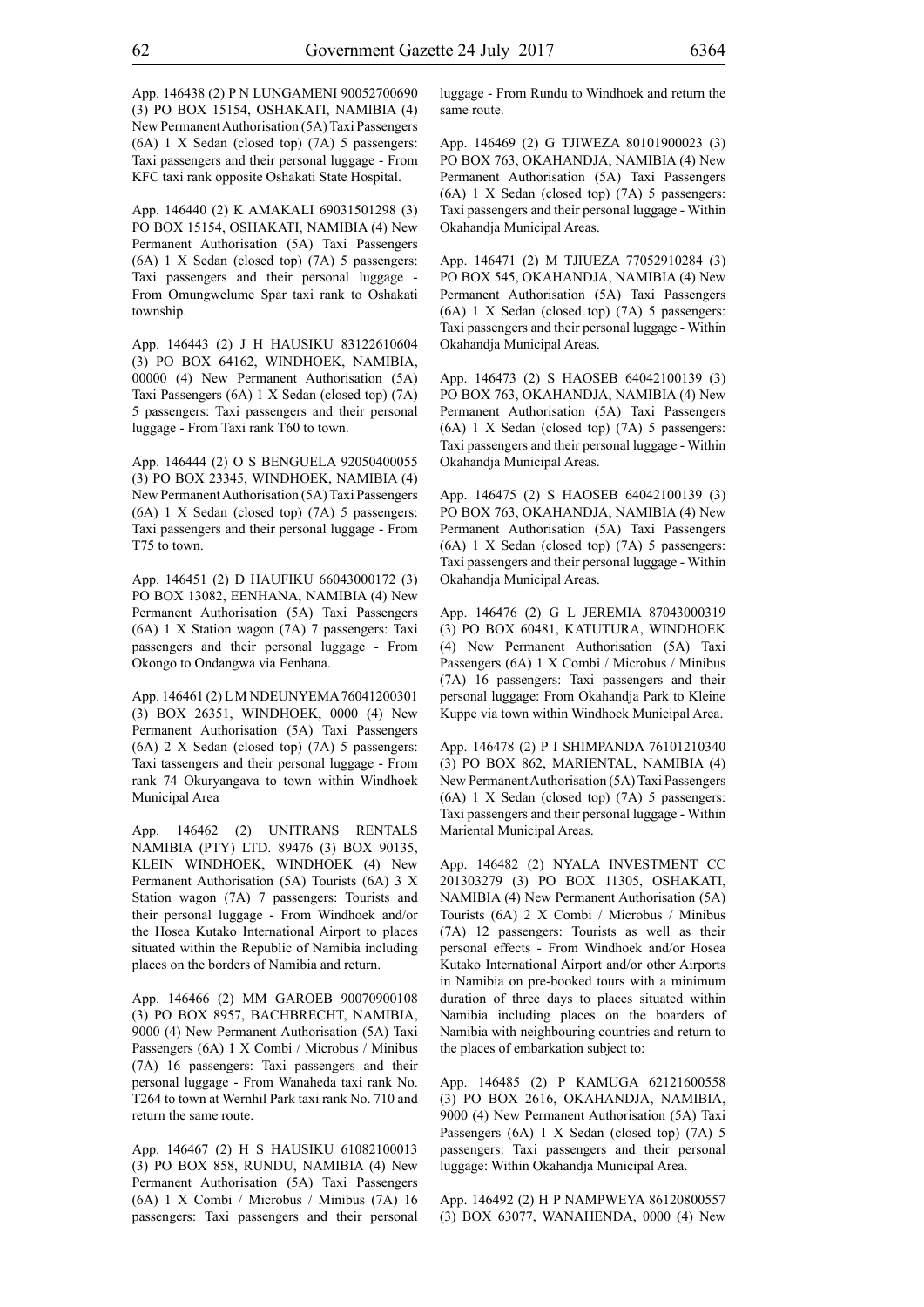Permanent Authorisation (5A) Taxi Passengers (6A) 1 X Sedan (closed top) (7A) 5 passengers: TAXI Passenger and their personal luggage - From T208 Okuryangava to town Within Windhoek Municipality area.

App. 146495 (2) P SILAS 81032410159 (3) PO BOX 7637, WINDHOEK, NAMIBIA (4) New Permanent Authorisation (5A) Taxi Passengers (6A) 2 X Sedan (closed top) (7A) 5 passengers: Taxi passengers and their personal luggage - From Katutura taxi rank T80 Okuryangava to town at Wernhil taxi rank T719 within Windhoek Municipal Area.

App. 146496 (2) P SILAS 81032410159 (3) PO BOX 7637, WINDHOEK, NAMIBIA (4) New Permanent Authorisation (5A) Taxi Passengers (6A) 2 X Sedan (closed top) (7A) 5 passengers: Taxi passengers and their personal luggage - From Katutura to town at Wernhil via Ombili and Havana within Windhoek Municipal Area.

App. 146497 (2) A H JONAS 83120510637 (3) BOX 61504, WINDHOEK (4) New Permanent Authorisation (5A) Taxi Passengers (6A) 1 X Sedan (closed top) (7A) 5 passengers: Taxi passengers and their personal luggage - From rank T356 Hakahana to town Within Windhoek Municipal Area

App. 146499 (2) T N N SIMEON 83122510146 (3) BOX 26765, WINDHOE, 0000 (4) New Permanent Authorisation (5A) Taxi Passengers (6A) 2 X Sedan (closed top) (7A) 5 passengers: Taxi passengers and their personal luggage - From rank 405 Rocky Crest to town Within Windhoek Municipal Area

App. 146501 (2) M G AUKUS 77010310041 (3) BOX 6239, OSHAKATI, 0000 (4) New Permanent Authorisation (5A) Taxi Passengers (6A) 2 X Sedan (closed top) (7A) 5 passengers: Taxi passengers and their personal luggage - From Oshakati, Evululuko to Ondangwa and return

App. 146502 (2) N SHAILEMO 65082000896 (3) PO BOX 823, GROOTFONTEIN, NAMIBIA (4) New Permanent Authorisation (5A) Taxi Passengers (6A) 1 X Sedan (closed top) (7A) 5 passengers: Taxi passengers and their personal luggage - From Grootfontein Omulunga location to town within Grootfontein Municipal Area.

App. 146512 (2) P OATLHOTSE 83100610253 (3) PO BOX 5809, AUSSPANNPLATZ, WINDHOEK (4) New Permanent Authorisation (5A) Taxi Passengers (6A) 1 X Sedan (closed top) (7A) 5 passengers: Taxi passengers and their personal luggage: From Wanaheda taxi rank T258 to town taxi rank T726 within Windhoek Municipal Area.

App. 146513 (2) L ABED 84051410722 (3) BOX 65186, KATUTURA, 0000 (4) New Permanent Authorisation (5A) Taxi Passengers (6A) 2 X Bus (single deck) (7A) 23 passengers: Passengers and their personal luggage - From Oshakati bustop to Walvis Bay bustop and return.

App. 146526 (2) F ITOPE 88010200697 (3) BOX 64153, WINDHOEK (4) New Permanent Authorisation (5A) Taxi Passengers (6A) 1 X Sedan (closed top) (7A) 5 passengers: Taxi passengers and their personal luggage - From rank T2295 Eetetewe to town Within Windhoek Municipal Area

App. 146528 (2) P MUHEPA 83121610252 (3) PO BOX 1277, GROOTFONTEIN, NAMIBIA (4) New Permanent Authorisation (5A) Taxi Passengers (6A) 1 X Sedan (closed top) (7A) 5 passengers: Taxi passengers and their personal luggage: From Grootfontein Omulunga location to town within Grootfontein Municipal Area.

App. 146535 (2) M ENDJALA 76120500383 (3) PO BOX 22915, WINDHOEK (4) New Permanent Authorisation (5A) Taxi Passengers (6A) 1 X Sedan (closed top) (7A) 5 passengers: Taxi passengers and their personal luggage: From Okuryangava taxi rank T74 to Cimbebasia taxi rank T520 via town and return the same route within Windhoek Municipal Area.

App. 146537 (2) B TJIKEKE 82080910132 (3) BOX 55, OKAKARARA, NAMIBIA (4) New Permanent Authorisation (5A) Taxi Passengers (6A) 1 X Sedan (closed top) (7A) 5 passengers: Taxi passengers and their personal luggage - From taxi rank T37 to Windhoek Wernhil Park and within Windhoek Municipal Area

App. 146541 (2) J U MUSONGO 86122600385 (3) BOX 63446, WANAHENDA, 0000 (4) New Permanent Authorisation (5A) Taxi Passengers (6A) 1 X Station wagon (7A) 7 passengers: Passenger and their personal luggage - From Taxi Rank No.79 Okuryangava to town within Windhoek Municipal Area

App. 146542 (2) S MBAZIIRA 68042610025 (3) PO BOX 395, WINDHOEK, NAMIBIA (4) New Permanent Authorisation (5A) Taxi Passengers (6A) 1 X Station wagon (7A) 7 passengers: Taxi passengers and their personal luggage: From Smatties Location to town via other location within Okahandja Municipal Area.

App. 146544 (2) M B MUHUKA 86112200066 (3) BOX 178, OPUWO, 0000 (4) New Permanent Authorisation (5A) Passengers (6A) 1 X Combi / Microbus / Minibus (7A) 15 passengers: Passenger and their personal luggage - From Epupa fall and Gams and return

App. 146546 (2) DJIGI INU INVESTMENTS CC 201508627 (3) BOX 65186, KATUTURA, 00000 (4) New Permanent Authorisation (5A) Passengers (6A) 1 X Bus (single deck) (7A) 23 passengers: Passenger and their personal luggage - From Ondangwa Oluno bustop to Windhoek busstop and return

App. 146547 (2) L S LIONGA 82060611393 (3) PO BOX 40772, AUSSPANNPLATZ, WIND-HOEK (4) New Permanent Authorisation (5A) Taxi Passengers (6A) 1 X Sedan (closed top) (7A)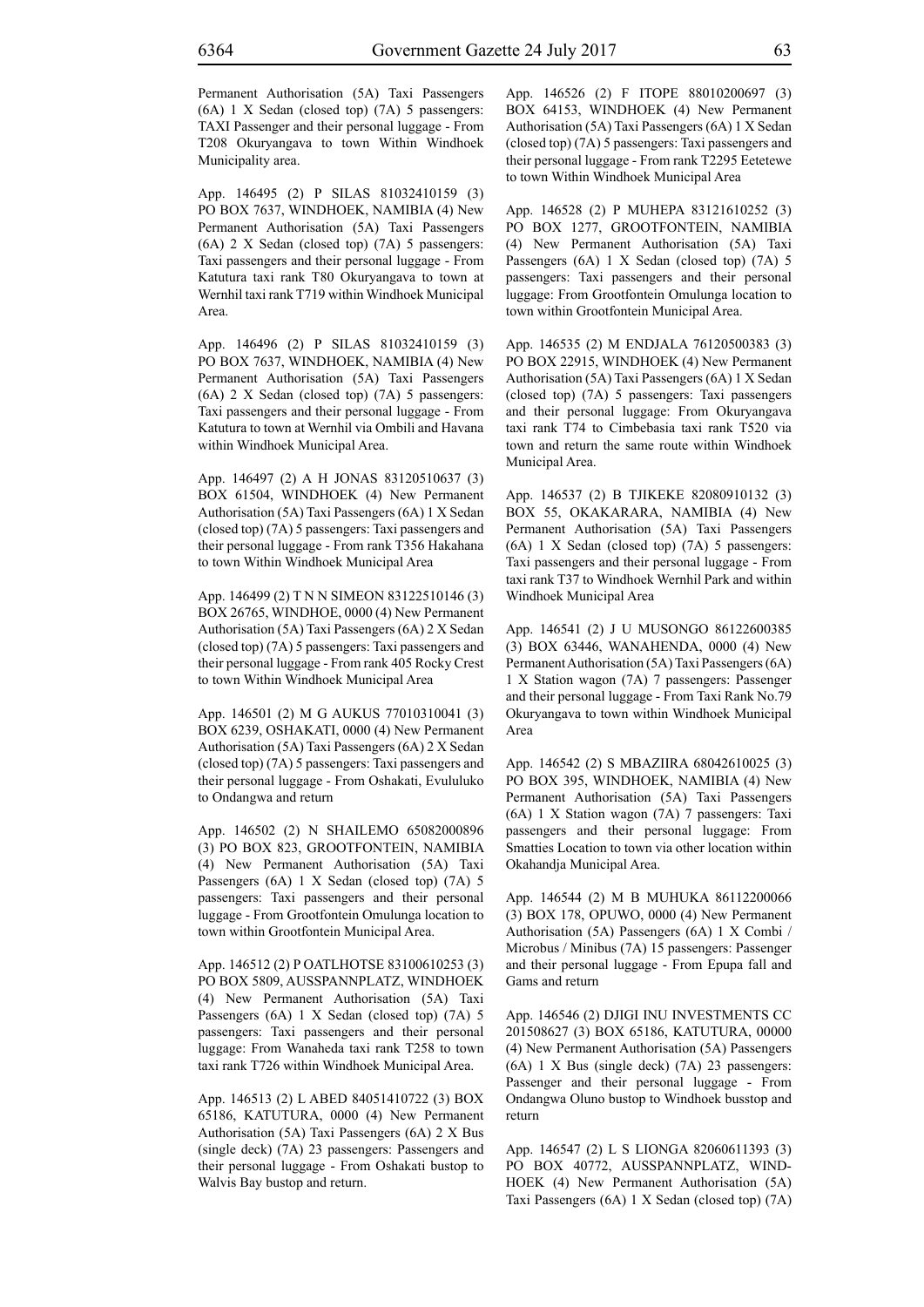5 passengers: Taxi Passengers and their personal luggage: From Soweto taxi rank T157 to Wernhil Park taxi rank T182 in town within Windhoek Municipal Area.

App. 146548 (2) L S LIONGA 82060611393 (3) PO BOX 40772, AUSSPANNPLATZ, WIND-HOEK (4) New Permanent Authorisation (5A) Taxi Passengers (6A) 1 X Sedan (closed top) (7A) 5 passengers: Taxi Passengers and their personal luggage: From Okuryangava taxi rank T79 to Shoprite taxi rank T173 in town within Windhoek Municipal Area.

App. 146549 (2) L S LIONGA 82060611393 (3) PO BOX 40772, AUSSPANNPLATZ, WIND-HOEK (4) New Permanent Authorisation (5A) Taxi Passengers (6A) 1 X Sedan (closed top) (7A) 5 passengers: Taxi Passengers and their personal luggage: From Academia taxi rank T163 to Ausspannplatz taxi rank T92 in town within Windhoek Municipal Area.

App. 146550 (2) L C LUBBULA 73062510110 (3) PO BOX 41650, AUSSPANNPLATZ, WIND-HOEK (4) New Permanent Authorisation (5A) Taxi Passengers (6A) 1 X Sedan (closed top) (7A) 5 passengers: Taxi Passengers and their personal luggage: From Otjomuise taxi rank T136 to Wernhil Park taxi rank T182 in town within Windhoek Municipal Area.

App. 146551 (2) L C LUBBULA 73062510110 (3) PO BOX 41650, AUSSPANNPLATZ, WIND-HOEK (4) New Permanent Authorisation (5A) Taxi Passengers (6A) 1 X Sedan (closed top) (7A) 5 passengers: Taxi Passengers and their personal luggage: From Khomasdal taxi rank T79 to Nandos taxi rank T71 in town within Windhoek Municipal Area.

App. 146552 (2) MM MUKOWA 82013010095 (3) PO BOX 27729, WINDHOEK, NAMIBIA (4) New Permanent Authorisation (5A) Taxi Passengers (6A) 1 X Sedan (closed top) (7A) 5 passengers: Taxi Passengers and their personal luggage: From Otjpmuise via Rocky Crest to town within Windhoek Municipal Area.

App. 146553 (2) MM MUKOWA 82013010095 (3) PO BOX 27729, WINDHOEK, NAMIBIA (4) New Permanent Authorisation (5A) Taxi Passengers (6A) 1 X Sedan (closed top) (7A) 5 passengers: Taxi Passengers and their personal luggage: From Elisenheim to Wernhil Park taxi rank T182 in town within Windhoek Municipal Area.

App. 146554 (2) MM MUKOWA 82013010095 (3) PO BOX 27729, WINDHOEK, NAMIBIA (4) New Permanent Authorisation (5A) Taxi Passengers (6A) 1 X Sedan (closed top) (7A) 5 passengers: Taxi Passengers and their personal luggage: From Greenwell via Otjomuise and Southern Industrial areas to town within Windhoek Municipal Area.

App. 146556 Permit 12595/3 (2) C SWARTBOOI 79010300072 (3) PO BOX 165, GIBEON (4) Change Route, Particulars etc. (5A) Taxi Passengers (6A) 1 X Overland Truck (7A) 10 passengers: Passengers and their personal luggage - From Maltahöhe to Mariental and return the same route .

App. 146565 (2) F D SHALELE 89010400905 (3) BOX 4381, WINDHOEK, 0000 (4) New Permanent Authorisation (5A) Passengers (6A) 1 X Combi / Microbus / Minibus (7A) 16 passengers: Taxi their personal luggage - From Havana bustop route B1 UNAM and within Windhoek Municipal Area

App. 146572 (2) L J NAKAANDE 65111800158 (3) PO BOX 4381, WINDHOEK (4) New Permanent Authorisation (5A) Taxi Passengers (6A) 1 X Sedan (closed top) (7A) 5 passengers: Taxi passengers and their personal luggage: From Okuryangava Women Centre bus stop to Kleine Kuppe via UNAM and town within Windhoek Municipal Area.

App. 146577 (2) P M SHAMATE 76072310184 (3) BOX 2072, RUNDU, 0000 (4) New Permanent Authorisation (5A) Passengers (6A) 1 X Combi / Microbus / Minibus (7A) 16 passengers: Passengers and their luggage - Rundu to Divundu and return

App. 146581 (2) J HAILONGA 79123010371 (3) BOX 7055, KATUTURA, WINDHOEK, 9000 (4) New Permanent Authorisation (5A) Taxi Passengers (6A) 2 X Sedan (closed top) (7A) 5 passengers: Taxi passengers and their personal luggage - From rank 56 Wanaheda to town Within Windhoek Municipal Area

App. 146582 (2) P H MOSES 80041910297 (3) PO BOX 62919, WANAHENDA, WINDHOEK, 00000 (4) New Permanent Authorisation (5A) Taxi Passengers (6A) 1 X Sedan (closed top) (7A) 5 passengers: Taxi passengers and their personal luggage: From Goreangab Dam taxi rank T82 Katutura to Wernhil Park taxi rank T719 in town within Windhoek Municipal Area.

App. 146583 (2) F N SHIMBABA 84062410281 (3) BOX 61854, KATUTURA, 0000 (4) New Permanent Authorisation (5A) Taxi Passengers (6A) 2 X Sedan (closed top) (7A) 5 passengers: Taxi passengers and their personal luggage - From rank 56 Wanaheda to town Within Windhoek Municipal Area

App. 146584 (2) S S KWEDHI 81100810609 (3) PO BOX 19312, OMUTHIYA (4) New Permanent Authorisation (5A) Taxi Passengers (6A) 1 X Station wagon (7A) 7 passengers: Taxi passengers and their personal luggage: From Onyuulaye Okankolo to Ondangwa and return the same route.

App. 146586 (2) T LEHTO 52090910070 (3) PO BOX 1799, OSHAKATI (4) New Permanent Authorisation (5A) Taxi Passengers (6A) 1 X Sedan (closed top) (7A) 5 passengers: Taxi passengers and their personal luggage: From Oshakati to Oshikuku and return the same route.

App. 146587 (2) T LEHTO 52090910070 (3) PO BOX 1799, OSHAKATI (4) New Permanent Authorisation (5A) Taxi Passengers (6A) 1 X Sedan (closed top) (7A) 5 passengers: Taxi passengers